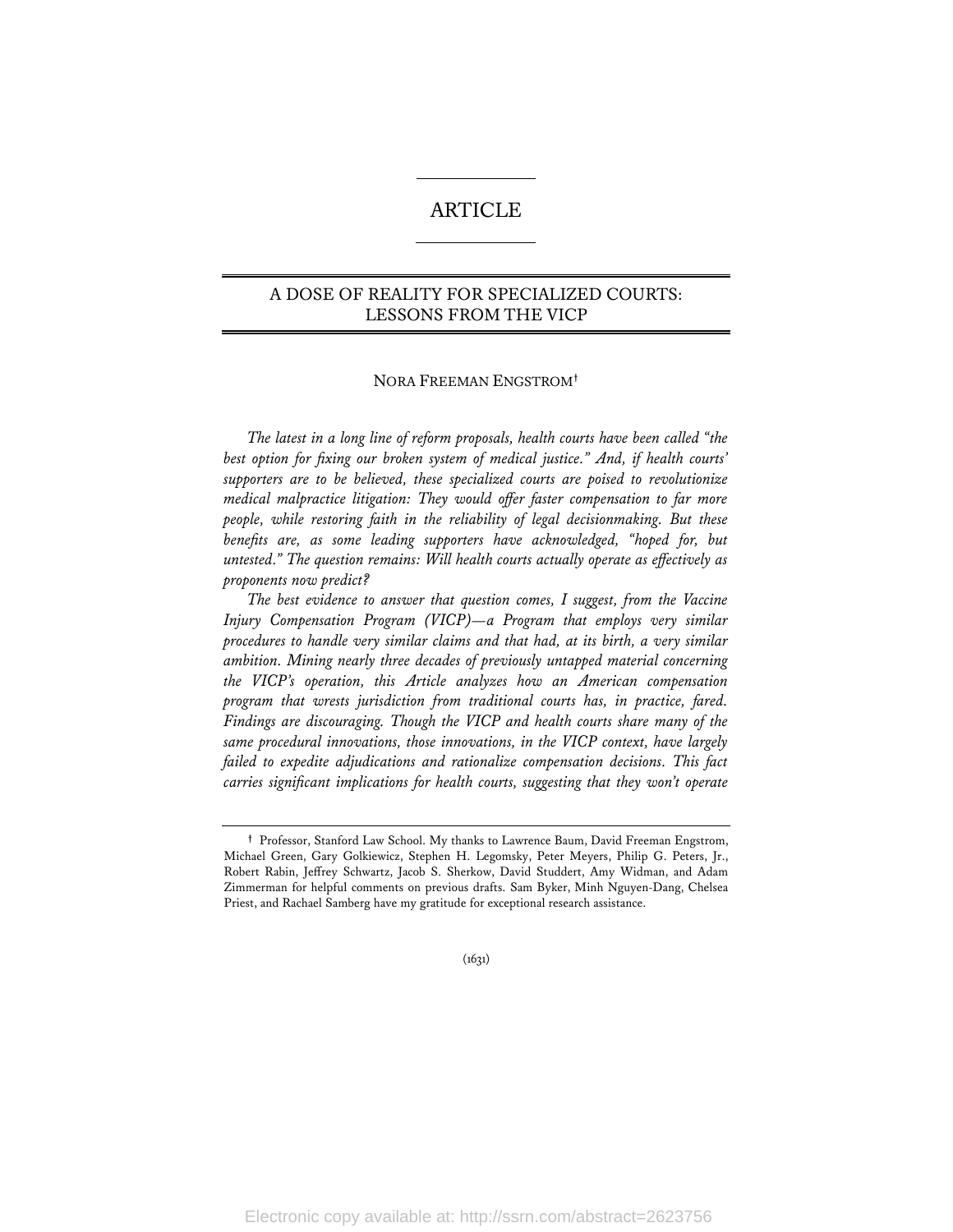*nearly as effectively as their proponents now predict. More broadly, this study of an American no-fault regime, in action and over time, enriches—and at times complicates—current understanding of the prospects, promise, and "perceived virtues" of other specialized courts and alternative compensation mechanisms.* 

| Ι.  |                                                            | THE ORIGINS AND STRUCTURE OF THE                                     |  |  |  |
|-----|------------------------------------------------------------|----------------------------------------------------------------------|--|--|--|
|     |                                                            |                                                                      |  |  |  |
|     |                                                            |                                                                      |  |  |  |
|     | <b>B.</b>                                                  |                                                                      |  |  |  |
|     | C.                                                         |                                                                      |  |  |  |
| II. | THE ORIGINS AND STRUCTURE OF THE VICP 1655                 |                                                                      |  |  |  |
|     | A.                                                         | Origins: Mounting Dissatisfaction and Litigation's Rising Tide  1655 |  |  |  |
|     | B.                                                         | The Legislative Solution: The National Childhood                     |  |  |  |
|     |                                                            |                                                                      |  |  |  |
|     |                                                            |                                                                      |  |  |  |
|     | III. A CASE OF INSTITUTIONAL DÉJÀ VU: SIMILARITIES BETWEEN |                                                                      |  |  |  |
|     |                                                            |                                                                      |  |  |  |
|     |                                                            |                                                                      |  |  |  |
|     | B.                                                         |                                                                      |  |  |  |
|     |                                                            | The Respondent: Government Versus<br>1.                              |  |  |  |
|     |                                                            |                                                                      |  |  |  |
|     |                                                            | Liability Standard: No-Fault Versus "Avoidability"  1672<br>2.       |  |  |  |
|     |                                                            | Remedy: Non-Exclusive Versus Exclusive 1673<br>$\mathbf{3}$          |  |  |  |
|     |                                                            | Attorneys' Fees: Fund Versus Petitioner  1674<br>4.                  |  |  |  |
|     |                                                            | IV. THE VICP IN ACTION: HEALTH COURTS ARE UNLIKELY TO                |  |  |  |
|     |                                                            | RESOLVE CLAIMS AS PREDICTABLY OR AS QUICKLY                          |  |  |  |
|     |                                                            |                                                                      |  |  |  |
|     | А.                                                         |                                                                      |  |  |  |
|     |                                                            | 1.                                                                   |  |  |  |
|     |                                                            | $\overline{2}$ .                                                     |  |  |  |
|     |                                                            |                                                                      |  |  |  |
|     |                                                            | 1.                                                                   |  |  |  |
|     |                                                            | $\overline{2}$ .                                                     |  |  |  |
|     | C.                                                         | Calculating Individualized Compensation Is Time Consuming and        |  |  |  |
|     |                                                            |                                                                      |  |  |  |
|     |                                                            | 1.                                                                   |  |  |  |
|     |                                                            | $\overline{2}$ .                                                     |  |  |  |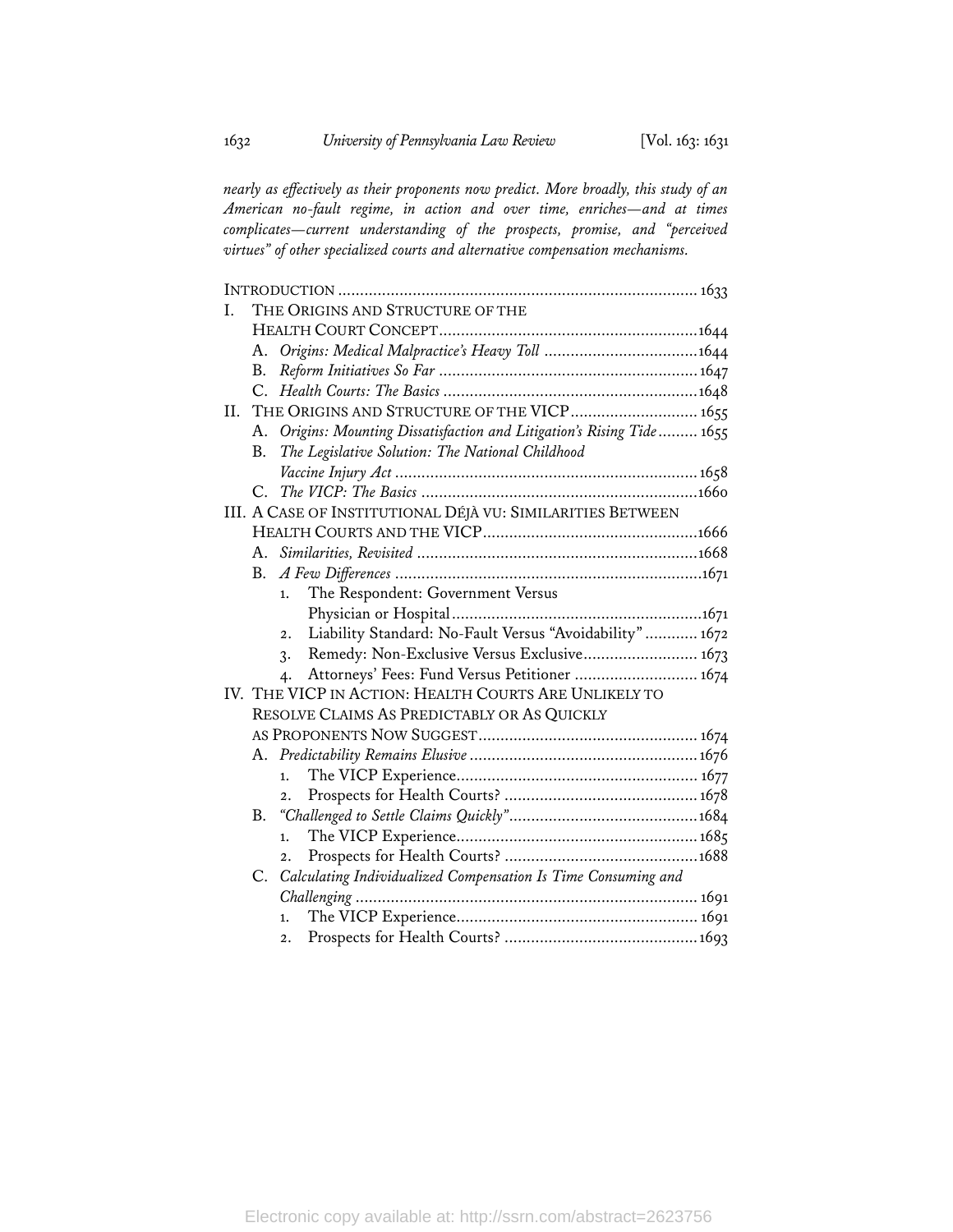|  |                                                         | V. LARGER LESSONS: WHY DID THE VICP STUMBLE, AND WHAT     |  |  |  |  |  |
|--|---------------------------------------------------------|-----------------------------------------------------------|--|--|--|--|--|
|  | DOES IT MEAN FOR THE FUTURE OF ALTERNATIVE COMPENSATION |                                                           |  |  |  |  |  |
|  |                                                         |                                                           |  |  |  |  |  |
|  |                                                         | A. Certain Kinds of Causation Questions Are Insusceptible |  |  |  |  |  |
|  |                                                         |                                                           |  |  |  |  |  |
|  |                                                         |                                                           |  |  |  |  |  |
|  | C. Boundary Claims Impose a Substantial Burden1706      |                                                           |  |  |  |  |  |
|  |                                                         |                                                           |  |  |  |  |  |
|  |                                                         |                                                           |  |  |  |  |  |
|  |                                                         |                                                           |  |  |  |  |  |
|  |                                                         |                                                           |  |  |  |  |  |
|  |                                                         |                                                           |  |  |  |  |  |

### **INTRODUCTION**

Health courts are the reform du jour.**<sup>1</sup>** Health court legislation—which would wrest medical malpractice cases from common law courts in favor of adjudication in specialized, dedicated tribunals—has been introduced in more than half a dozen states,**<sup>2</sup>** while bills to charter pilot projects have been introduced in both houses of Congress.**<sup>3</sup>** President Obama has expressed cautious support.**<sup>4</sup>** Health courts are, apparently, popular with the American

**<sup>1</sup>** In the words of the President of the American College of Obstetricians and Gynecologists, "[h]ealthcare courts are an idea whose time has come." COMMON GOOD, AN URGENT CALL FOR SPECIAL HEALTH COURTS 7 (2005).

**<sup>2</sup>** States include Florida, Georgia, Illinois, New York, Oregon, Pennsylvania, and Virginia. *See* S.B. 1134, 2013 Leg., Reg. Sess. (Fla. 2013) (creating health courts); H.B. 897, 2013 Leg., Reg. Sess. (Fla. 2013) (same); S.B. 141, 2013–2014 Leg., Reg. Sess. (Ga. 2013) (same); H.B. 3166, 97th Gen. Assemb., Reg. Sess. (Ill. 2011) (same); Assemb. B. 8066-A, 2007–2008 Leg., Reg. Sess. (N.Y. 2007) (authorizing health court pilot projects); S.B. 655, 74th Leg., Reg. Sess. (Or. 2007) (establishing medical malpractice court); S.B. 678, 2007 Leg., Reg. Sess. (Pa. 2007) (proposing demonstration program); S.J. Res. 90, 2006 Leg., Reg. Sess. (Va. 2006) (authorizing continuation of subcommittee studying the feasibility of a pilot health court, and ultimately a system of health courts); H.R.J. Res. 183, 2006 Leg., Reg. Sess. (Va. 2006) (same); *see also* Freeman L. Farrow, *The Anti-Patient Psychology of Health Courts: Prescriptions from a Lawyer-Physician*, 36 AM. J.L. & MED. 188, 193 n.26 (2010) (citing additional state legislation).

**<sup>3</sup>** Fair and Reliable Medical Justice Act, S. 1337, 109th Cong. (2005); Medical Liability Procedural Reform Act of 2005, H.R. 1546, 109th Cong. (2005); *see also* THE PATIENT CHOICE, AFFORDABILITY, RESPONSIBILITY, AND EMPOWERMENT ACT 8 (2015), *available at* http://energycommerce.house.gov/sites/republicans.energycommerce.house.gov/files/114/20150205 -PCARE-Act-Plan.pdf (stating that states have the option to establish health courts presided over by a judge with expertise in health care).

**<sup>4</sup>** President Obama's 2012 Federal Budget allocated funding for state medical justice reforms, including health courts. *See* Press Release, Common Good, President Obama's Budget Includes a Breakthrough to Address Medical Malpractice Reform and Move Beyond Partisanship (Feb. 16,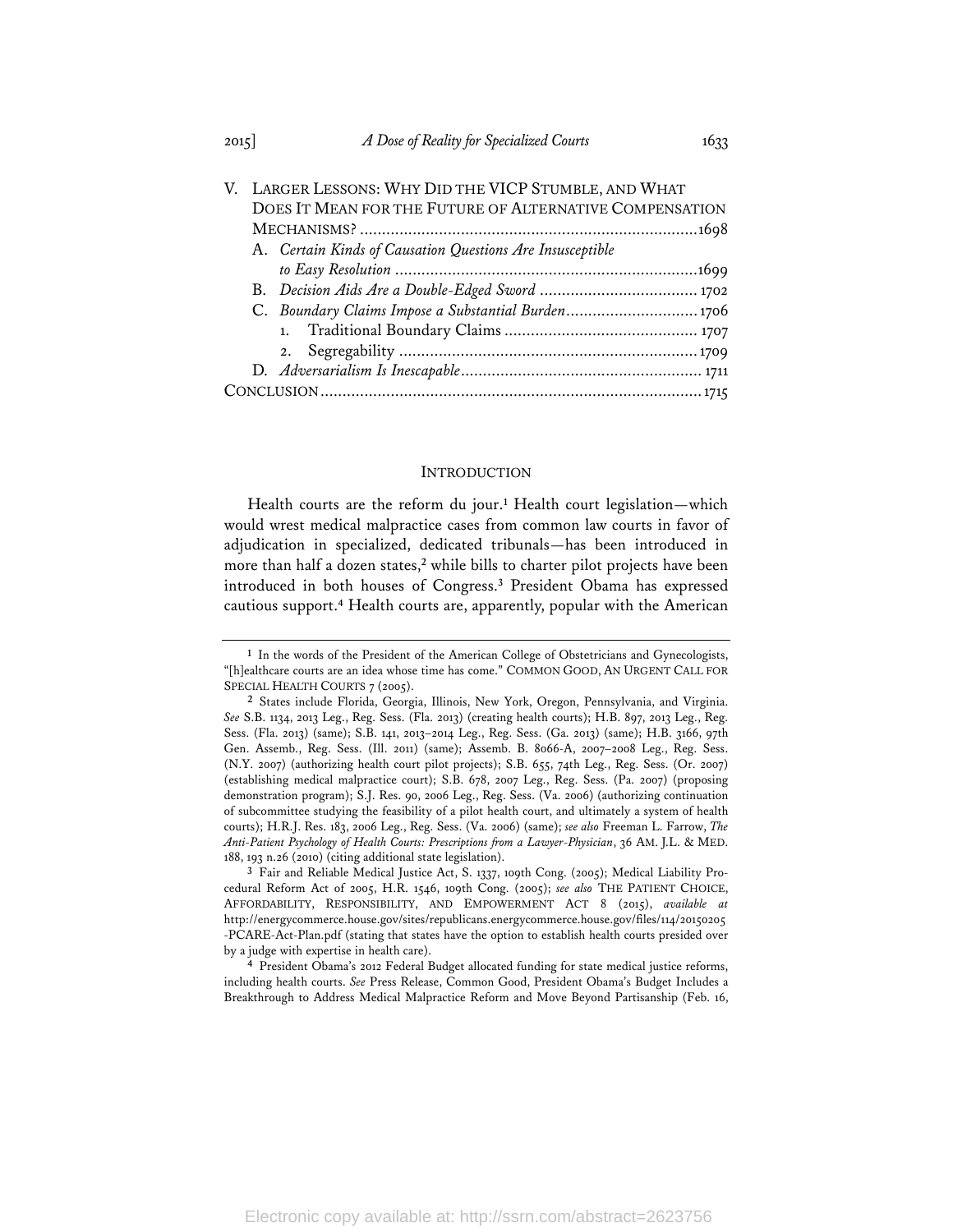public.**<sup>5</sup>** And, the health court concept has been endorsed by the Institute of Medicine (IOM),**<sup>6</sup>** the U.S. deficit commission,**<sup>7</sup>** leading editorial boards,**<sup>8</sup>** powerful non-profits (including the American Medical Association (AMA)**<sup>9</sup>**), distinguished think tanks (including the nonpartisan Brookings Institute,**<sup>10</sup>** the left-leaning Progressive Policy Institute,**<sup>11</sup>** and the right-leaning Heritage

**5** Press Release, Common Good, Nationwide Clarus Poll Reveals that a Large Majority of U.S. Voters Think Legal System Increases Cost of Health Care (May 29, 2012), *available at* http://www.prnewswire.com/news-releases/nationwide-clarus-poll-reveals-that-a-large-majorityof-us-voters-think-legal-system-increases-cost-of-health-care-155365335.html (reporting that a 2012 survey funded by Common Good found that 66% of voters support the health court concept). *But cf.* Maxwell J. Mehlman & Dale A. Nance, The Case Against "Health Courts" 95-96 (Apr. 1, 2007) (unpublished manuscript), *available at* http://papers.ssrn.com/sol3/papers.cfm? abstract\_id=1785383 (identifying problems with the design of similar surveys).

<sup>2011),</sup> *available at* http://www.prnewswire.com/news-releases/president-obamas-budget-includes-abreakthrough-to-address-medical-malpractice-reform-and-move-beyond-partisanship-

<sup>116313134.</sup>html. Further, the Affordable Care Act encourages states to "to develop and test alternatives to the civil litigation system" and authorizes \$50 million in grants to develop such alternatives. *See Health Reform and Medical Malpractice Reform*, NAT'L CENTER FOR POL'Y ANALYSIS (Apr. 26, 2011), http://www.ncpa.org/sub/dpd/index.php?Article\_ID=20587, *archived at* http://perma.cc/K6EV-SBFK.

**<sup>6</sup>** *See* COMM. ON RAPID ADVANCE DEMONSTRATION PROJECTS: HEALTH CARE FIN. & DELIVERY SYS., INST. OF MED., FOSTERING RAPID ADVANCES IN HEALTH CARE: LEARNING FROM SYSTEM DEMONSTRATIONS 10, 83 (Janet M. Corrigan et al. eds., 2002).

**<sup>7</sup>** *See* Press Release, Common Good, Federal Deficit Commission Endorses Health Courts (Dec. 6, 2010), *available at* http://www.prnewswire.com/news-releases/federal-deficit-commissionendorses-health-courts-111387224.html.

**<sup>8</sup>** *See, e.g.*, *Docs in the Dock: Why Not Set Up Special Courts for Malpractice Suits?*, FIN. TIMES, July 13, 2004, at 12; Editorial, *'Health Courts' Offer Cure*, USA TODAY, July 5, 2005, at 12A; Editorial, *Scalpel, Scissors, Lawyer*, ECONOMIST, Dec. 17, 2005, at 50-51; *see also* Editorial, *Guilty in Health Court: Cut Medical Bills by Clipping Wings of Ambulance Chasers*, WASH. TIMES, Dec. 7, 2010, at B2 ("The sensibility of health courts is so accepted that lawmakers seem to take their eventual adoption for granted.").

**<sup>9</sup>** *See* AM. MED. ASS'N, HEALTH COURT PRINCIPLES 1 (2007) ("AMA policy indicates that health courts are a promising reform proposal that merits further investigation."); AM. MED. ASS'N, MEDICAL LIABILITY REFORM NOW!: THE FACTS YOU NEED TO KNOW TO ADDRESS THE BROKEN MEDICAL LIABILITY SYSTEM 31 (2014) (stating that "the AMA supports the testing and evaluation of health court pilot projects as an innovative way to address the medical liability problem").

**<sup>10</sup>** *See* ENGELBERG CTR. FOR HEALTH CARE REFORM, BROOKINGS INST., BENDING THE CURVE: PERSON-CENTERED HEALTH CARE REFORM: A FRAMEWORK FOR IMPROVING CARE AND SLOWING HEALTH CARE COST GROWTH 32 (2013), *available at* http://www.brookings.edu/~/media/research/files/reports/2013/04/person%20centered%20health%2 0care%20reform/person\_centered\_health\_care\_reform.pdf (suggesting the federal government should help fund "innovative reform models" for medical liability).

**<sup>11</sup>** *See* NANCY UDELL & DAVID B. KENDALL, PROGRESSIVE POLICY INST., HEALTH COURTS: FAIR AND RELIABLE JUSTICE FOR INJURED PATIENTS (2005).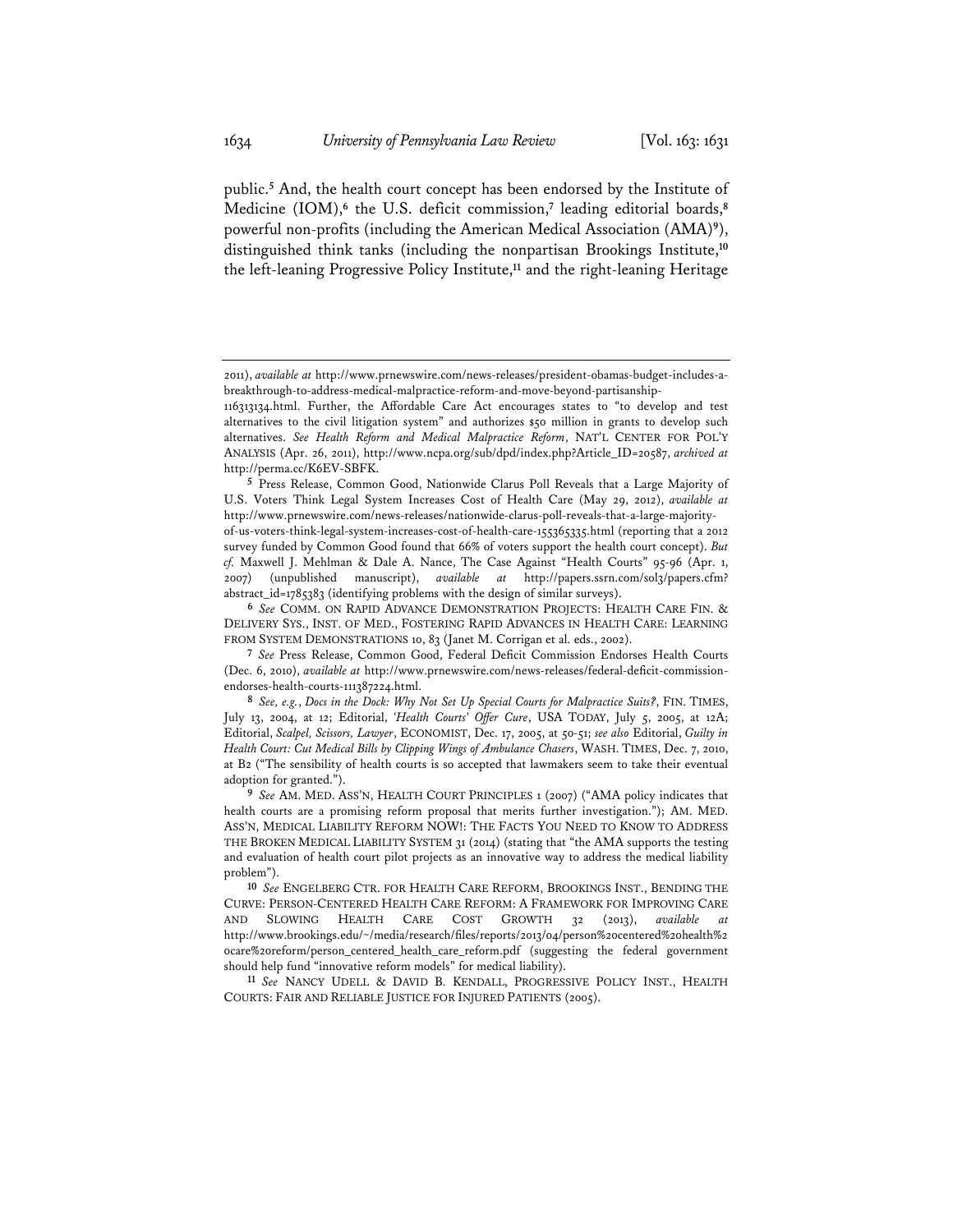Foundation**<sup>12</sup>**), respected academics,**<sup>13</sup>** and politicians from both sides of the proverbial aisle.**<sup>14</sup>**

Central to health courts' appeal is the contention that these tribunals featuring specialized adjudicators, neutral experts, circumscribed damages, and a relaxed liability standard ("avoidability" rather than negligence)—will expedite medical malpractice adjudications, quell the adversarialism of dispute resolution, and provide consistent, rational rulings that would "restore faith in the reliability of medical justice."**<sup>15</sup>** Yet in more sober moments, health court advocates also acknowledge that these administrative benefits are not certain to materialize.**<sup>16</sup>**

Though it's rarely discussed, much rides on whether health courts will or won't achieve these lofty objectives. For one, health courts' ability to actually expedite, simplify, and rationalize compensation decisions is crucial to a fairness analysis, for if health courts are apt to resolve plaintiffs' claims in a speedy, streamlined, and reliable manner, all parties will derive a clear benefit from health courts' creation. On the other hand, if these "benefits" are illusory, health courts might start to look like a one-sided, rather than even-handed, reform. So, too, whether health courts will expedite and streamline adjudications is central to the cost question, for nearly all agree that far more injured patients will file claims in a health court system, as compared to the relative few who file claims currently. This means that if

**15** Philip K. Howard, *Just Medicine*, N.Y. TIMES, Apr. 2, 2009, at A27; *see also, e.g.*, UDELL & KENDALL, *supra* note 11, at 15 ("Health courts would make the malpractice system swift and reliable for all."); *infra* note 92 and accompanying text.

**<sup>12</sup>** *See* RANDOLPH W. PATE & DEREK HUNTER, THE HERITAGE FOUND., CODE BLUE: THE CASE FOR SERIOUS STATE MEDICAL LIABILITY REFORM 12-14 (2006) (discussing the benefits of establishing special health courts).

**<sup>13</sup>** *See* Philip G. Peters, Jr., *Health Courts?*, 88 B.U. L. REV. 227, 231-32 (2008) (listing health courts' distinguished academic supporters); Paul Barringer, *Let's Create Health Courts*, NAT'L L.J., May 2, 2005, at 22 (reporting that health courts have been endorsed by ten university presidents and eleven medical school deans).

**<sup>14</sup>** For example, health courts have been endorsed by both the Senate Republican Policy Committee and the Democratic Leadership Council. *See* U.S. SENATE REPUBLICAN POLICY COMM., MEANINGFUL HEALTH CARE REFORM BEGINS WITH HEALTH COURTS (2006); *Health Courts for Fair and Reliable Justice*, DEMOCRATIC LEADERSHIP COUNCIL (June 30, 2008), http://web.archive.org/web/20060207071234/http://www.dlc.org/print.cfm?contentid=253435.

Common Good, a nonprofit that has relentlessly championed health courts, boasts an Advisory Board that spans the political spectrum, from Bill Bradley on the left to Newt Gingrich on the right. *See Leadership*, COMMON GOOD, http://commongood.org/pages/leadership (last visited Apr. 24, 2015), *archived at* http://perma.cc/ATD8-PD79.

**<sup>16</sup>** Michelle M. Mello et al., *Policy Experimentation with Administrative Compensation for Medical Injury: Issues Under State Constitutional Law*, 45 HARV. J. ON LEGIS. 59, 76 (2008) [hereinafter Mello et al., *Policy Experimentation*] (cataloging health courts' anticipated advantages, while recognizing that they are "hoped for, but untested").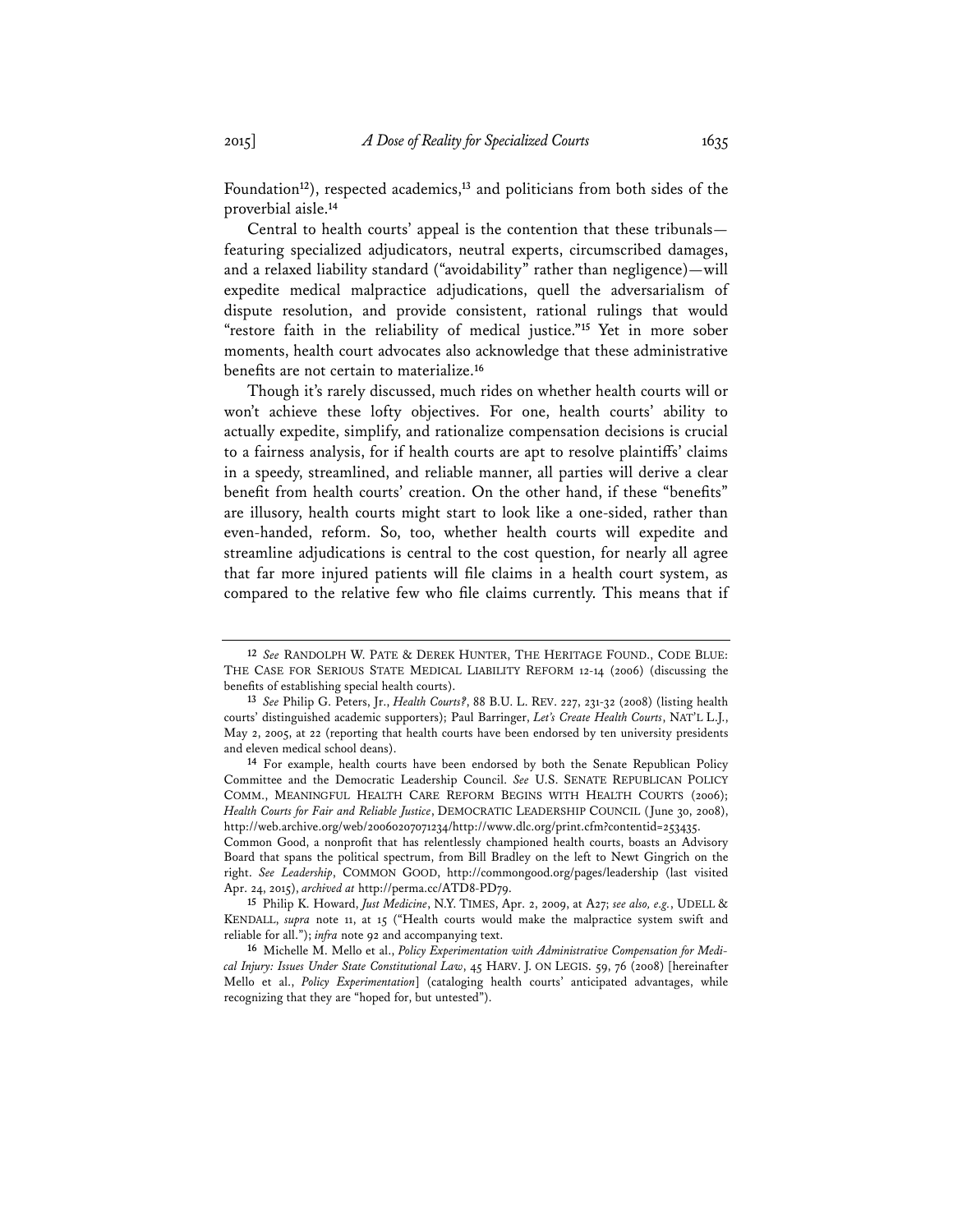the cost per adjudication does not plummet, the aggregate price of claim resolution could soar.**<sup>17</sup>**

Finally, but less obviously, health courts' capacity to expedite, streamline, and rationalize compensation decisions is critical to resolving simmering constitutional questions. Constitutional questions loom large because if health courts are enacted, opponents are sure to challenge these tribunals. Opponents will allege that, in curtailing victims' compensation and denying them the right to a trial by jury, health courts violate victims' rights to due process and equal protection and run afoul of many states' open court, separation of powers, and right-to-jury-trial guarantees.**<sup>18</sup>** Evaluating these constitutional claims, many reviewing courts will presumably ask the same question they've asked and answered on other occasions: In abrogating victims' common law remedy, did the legislature accompany the abrogation with a sufficient tangible benefit? Was there, in other words, an adequate quid pro quo?**<sup>19</sup>** So far, those defending health courts' constitutionality have suggested that a tangible benefit justifying the withdrawal is "the system's promise to deliver faster, more reliable compensation decisions."**<sup>20</sup>** Whether that "promise" is or is not realistic thus takes on weighty constitutional significance.

So the answer to the question—Will health courts *actually* expedite, streamline, and rationalize compensation decisions?—is profoundly

**<sup>17</sup>** Currently, some suggest that "creating reliable health courts . . . would save tens of billions of dollars a year." Philip K. Howard, Op-Ed., *Why We Need Health Courts for Medical Cases*, NEWSDAY (Feb. 17, 2013, 10:35 PM), http://www.newsday.com/opinion/oped/howard-why-weneed-health-courts-for-medical-cases-1.4665357, *archived at* http://perma.cc/69MZ-YMHM.

**<sup>18</sup>** *See* Amy Widman, *Why Health Courts Are Unconstitutional*, 27 PACE L. REV. 55, 81 (2006) (asserting that health courts unconstitutionally "strip the right to redress in the courts without offering anything up in return"); Francine A. Hochberg, *The Injustice of Health Courts*, TRIAL, May 2008, at 42, 52 ("The most significant problem with the proposed health courts, and the true impediment to their widespread adoption . . . is constitutional."); *see also* Mehlman & Nance, *supra* note 5, at 107-11 (raising constitutional objections). If *Congress* were to enact health courts, additional constitutional issues would emerge. For a discussion of these issues, see generally E. David Elliott et al., *Administrative "Health Courts" for Medical Injury Claims: The Federal Constitutional Issues*, 33 J. HEALTH POL. POL'Y & L. 761 (2008); Amy Widman & Francine A. Hochberg, *Federal Administrative Health Courts Are Unconstitutional: A Reply to Elliott, Narayan, and Nasmith*, 33 J. HEALTH POL. POL'Y & L. 799 (2008).

**<sup>19</sup>** *See, e.g.*, N.Y. Cent. R.R. Co. v. White, 243 U.S. 188, 201 (1917) (upholding New York's workers' compensation law against constitutional challenge because, though the "employee is no longer able to recover as much as before . . . he is entitled to moderate compensation in all cases of injury, and has a certain and speedy remedy"); Samsel v. Wheeler Transp. Servs., Inc., 789 P.2d 541, 555 (Kan. 1990) ("Due process requires that the legislature substitute the viable statutory remedy of quid pro quo (this for that) to replace the loss of the right."). The U.S. Supreme Court has not yet clearly incorporated a quid pro test into its due process analysis, though it has toyed with the idea. *See* Widman, *supra* note 18, at 76.

**<sup>20</sup>** Mello et al., *Policy Experimentation*, *supra* note 16, at 101-02.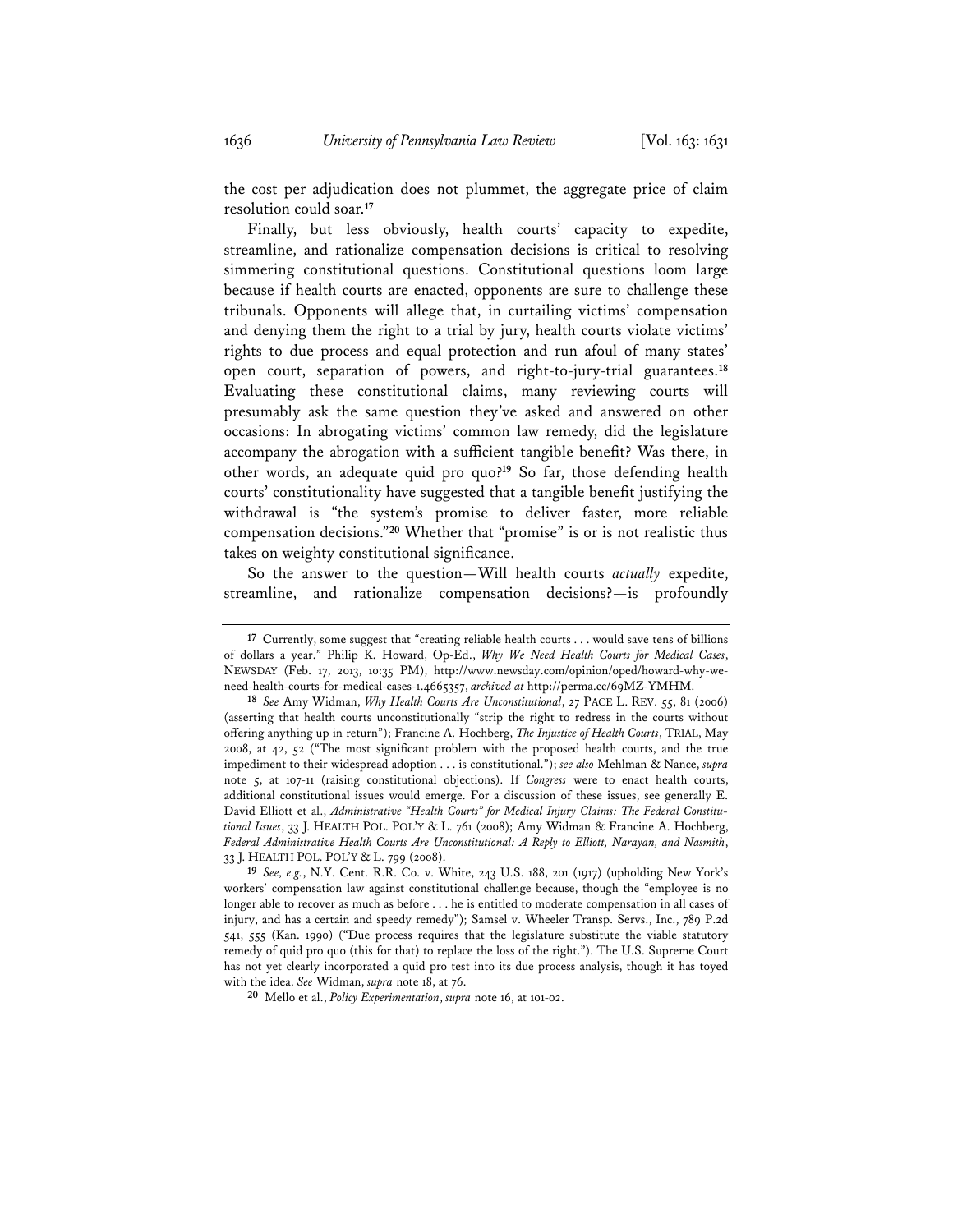important. Yet while many have taken sides on the broader health court controversy, *this* question has received remarkably little attention. Beyond referencing the positive experiences of a few somewhat analogous systems overseas,**<sup>21</sup>** and the decidedly mixed experiences of neurological birth injury funds in Florida and Virginia,**<sup>22</sup>** health court champions have said little

**22** *See, e.g.*, Gil Siegal et al., *Adjudicating Severe Birth Injury Claims in Florida and Virginia: The Experience of a Landmark Experiment in Personal Injury Compensation*, 34 AM. J.L. & MED. 493 (2008); David M. Studdert et al., *The Jury Is Still In: Florida's Birth-Related Neurological Injury Compensation Plan After a Decade*, 25 J. HEALTH POL. POL'Y & L. 499 (2000) [hereinafter Studdert et al., *The Jury Is Still In*]. The programs instituted in Florida and Virginia are much

**<sup>21</sup>** Health court proponents have studied the no-fault experiences of New Zealand, Sweden, and Denmark because, they say, those nations' experiences "shed[] light" on how health courts would operate in the United States. MICHELLE M. MELLO ET AL., THE COMMONWEALTH FUND, PUB. NO. 1517, ADMINISTRATIVE COMPENSATION FOR MEDICAL INJURIES: LESSONS FROM THREE FOREIGN SYSTEMS 2 (2011), *available at* http://www.commonwealthfund.org/~/ media/Files/Publications/Issue%20Brief/2011/Jul/1517\_Mello\_admin\_compensation\_med\_injuries.pdf; *see also* Allen B. Kachalia et al., *Beyond Negligence: Avoidability and Medical Injury Compensation*, 66 SOC. SCI. & MED. 387 (2008). Yet while there is value to this international study, I suggest that the experiences of these foreign systems are, for at least three reasons, of limited relevance. I say this, first, because, as compared to the countries proponents study, the United States has a unique "way of law"—including a far better-financed, more sophisticated, and more politically powerful plaintiffs' bar and a more deeply embedded preference for the adversarial resolution of claims. *See generally* ROBERT A. KAGAN, ADVERSARIAL LEGALISM: THE AMERICAN WAY OF LAW (2001). Shedding this adversarial culture is unlikely to be easy. Second, the countries' medical malpractice environments are notably dissimilar. At the time New Zealand enacted its transformative Accident Compensation Act, for example, New Zealand had almost no medical malpractice litigation to speak of, with fewer than 100 arguably serious claims filed each year. *See* Marc A. Franklin, *Personal Injury Accidents in New Zealand and the United States: Some Striking Similarities*, 27 STAN. L. REV. 653, 670 (1975). Or, at the time Sweden adopted its patient compensation system, medical malpractice compensation flowed to approximately ten patients annually. *See* Patricia M. Danzon, *The Swedish Patient Compensation System: Myths and Realities*, 14 INT'L REV. L. & ECON. 453, 454 (1994). Not so in the United States today. Third, the underlying provision of social services is strikingly different—meaning the job of accident compensation in New Zealand, Sweden, and Denmark is far less demanding than the same job within the United States. *See* Gregory C. Jackson, *Pharmaceutical Product Liability May Be Hazardous to Your Health: A No-Fault Alternative to Concurrent Regulation*, 42 AM. U. L. REV. 199, 228 n.193 (1992); *see also* FRANK A. SLOAN & LINDSEY M. CHEPKE, MEDICAL MALPRACTICE 302-03 (2008) (identifying additional differences between the tort systems of Sweden and New Zealand on the one hand and the United States on the other).

Of course, though, the question remains: Do these (and myriad other) differences matter when it comes to the on-the-ground performance of no-fault mechanisms? My intuition is they do. Indeed, the rocky vaccine injury experience recounted herein suggests that the United States is distinctive. Automobile no-fault legislation does as well—as our auto no-fault experiment was broadly seen as a bust as the system became bloated and bogged down (leading to its repeal in many states), while in New Zealand, for example, auto no-fault has been widely heralded as a success. *Compare* Nora Freeman Engstrom, *An Alternative Explanation for No-Fault's "Demise,"* 61 DEPAUL L. REV. 303 (2012) [hereinafter Engstrom, *An Alternative Explanation*] (tracing the rise and fall of the American experiment with automobile no-fault legislation), *with* TERENCE G. ISON, ACCIDENT COMPENSATION: A COMMENTARY ON THE NEW ZEALAND SCHEME 187 (1980) (discussing the success of automobile no-fault in New Zealand).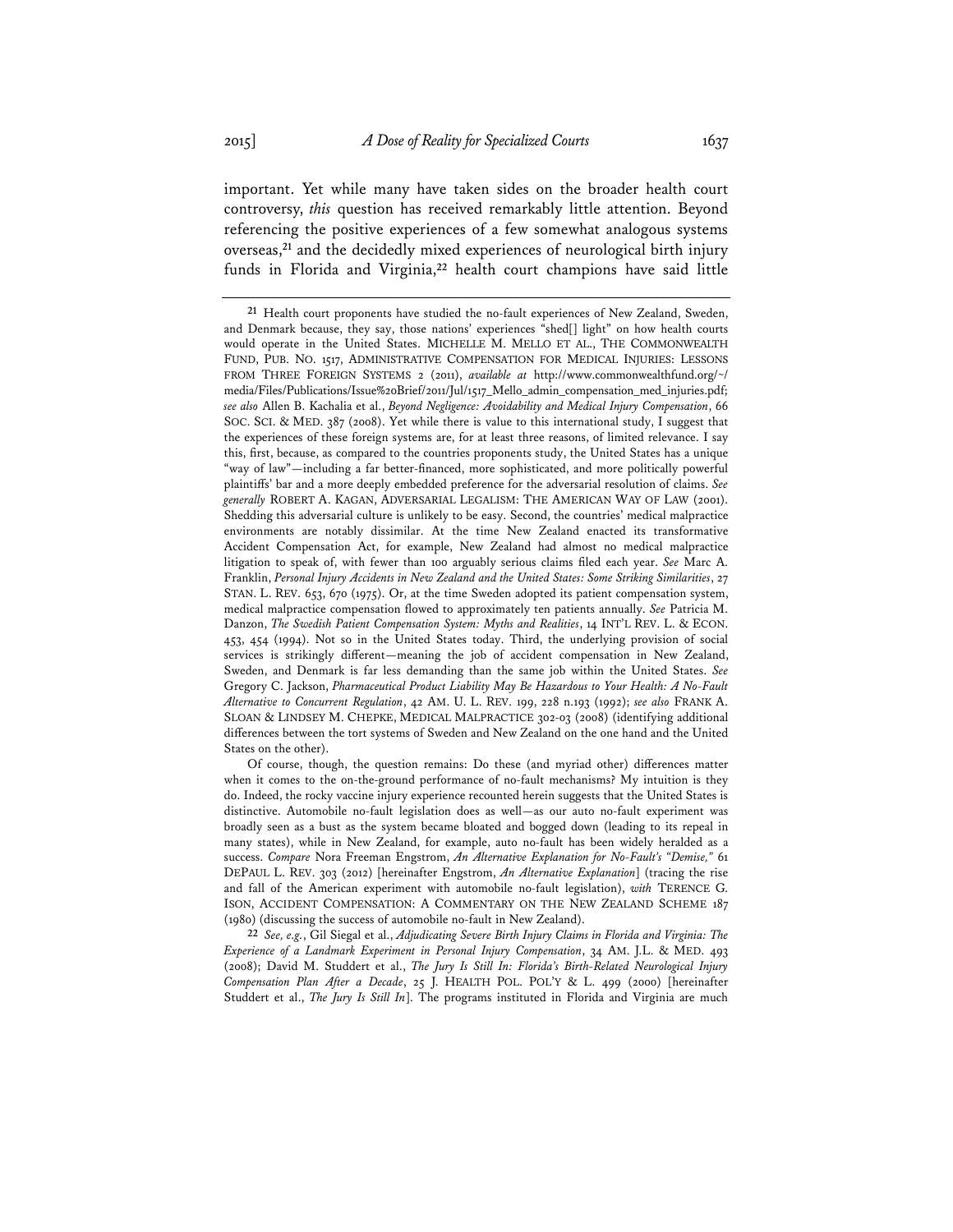about why and how health courts will achieve these all-important objectives. And health courts' many detractors, while raising strenuous objections to health courts' constitutionality,**<sup>23</sup>** cost,**<sup>24</sup>** fairness,**<sup>25</sup>** independence,**<sup>26</sup>** stinginess,**<sup>27</sup>** and susceptibility to political capture, have mostly surrendered on this score.**<sup>28</sup>** Meanwhile, *no one* has carefully assessed this question using the best evidence currently available. What is that best evidence? I suggest it comes from the Vaccine Injury Compensation Program (VICP or Program), which has been quietly compensating those suffering from vaccine injury in the United States since October 1, 1988.

Adjudication within health courts mimics adjudication within the VICP along many relevant dimensions. In terms of substantive reach, both resolve medical claims, where technical evidence is common and causation questions loom large.**<sup>29</sup>** In terms of ambition, both health courts and the VICP seek to be generous, rather than tightfisted, with the articulated aim of providing adequate, though circumscribed, payments to a higher proportion of injured individuals. In terms of applicable law, both modify and liberalize—the traditional tort standard of recovery. Health courts would apply an "avoidability" standard that straddles strict liability and negligence, while the VICP discards fault entirely. In terms of personnel, both dispense with lay juries and generalist judges in favor of adjudication

**26** *See* Emily Chow, Note, *Health Courts: An Extreme Makeover of Medical Malpractice with Potentially Fatal Complications*, 7 YALE J. HEALTH POL'Y L. & ETHICS 387, 410 (2007) (opposing health courts because, given the charged nature of malpractice decisions, "political pressures . . . would inevitably pervade the health court bench").

**27** *See* Joanne Doroshow, *The Health Courts Facade*, TRIAL, Jan. 2006, at 20, 27 (opposing health courts because, inter alia, they would "result in severe undercompensation for most patients").

**28** For limited exceptions, see, for example, Peters, *supra* note 13, at 260-68 (expressing skepticism that health courts could increase efficiency without sacrificing decisional accuracy and substantive fairness); Widman, *supra* note 18, at 79 (noting that "claims of efficiency and speed of process are belied by almost every other alternative compensation system, each of which is plagued with a host of bureaucratic . . . problems"); Doroshow, *supra* note 27, at 22 (stating, in passing, that "[c]laims that health courts would be more efficient at meting out justice are unfounded").

**29** There is, in fact, literal overlap between claims adjudicated within the two systems as the Vaccine Act preempts certain claims against physicians. *See infra* note 162 and accompanying text.

smaller than the VICP. For example, as of 2007, Virginia's program had received only 192 claims. *See* Siegal et al., *supra*, at 502. For criticism of the programs' performance, see *infra* notes 318-19, 389 and accompanying text.

**<sup>23</sup>** *See supra* note 18 and accompanying text.

**<sup>24</sup>** *See* Maxwell J. Mehlman & Rebecca G. Maine, *Health Courts Will Not Cure All Liability Ills*, BULLETIN, Mar. 2013, at 32, 35 (assailing health courts as an "expensive bureaucracy that infringes on the rights of injured, vulnerable patients").

**<sup>25</sup>** *See* Farrow, *supra* note 2, at 197 (opposing health courts because these courts "will inevitably be pro-medical industry and anti-patient in their operation").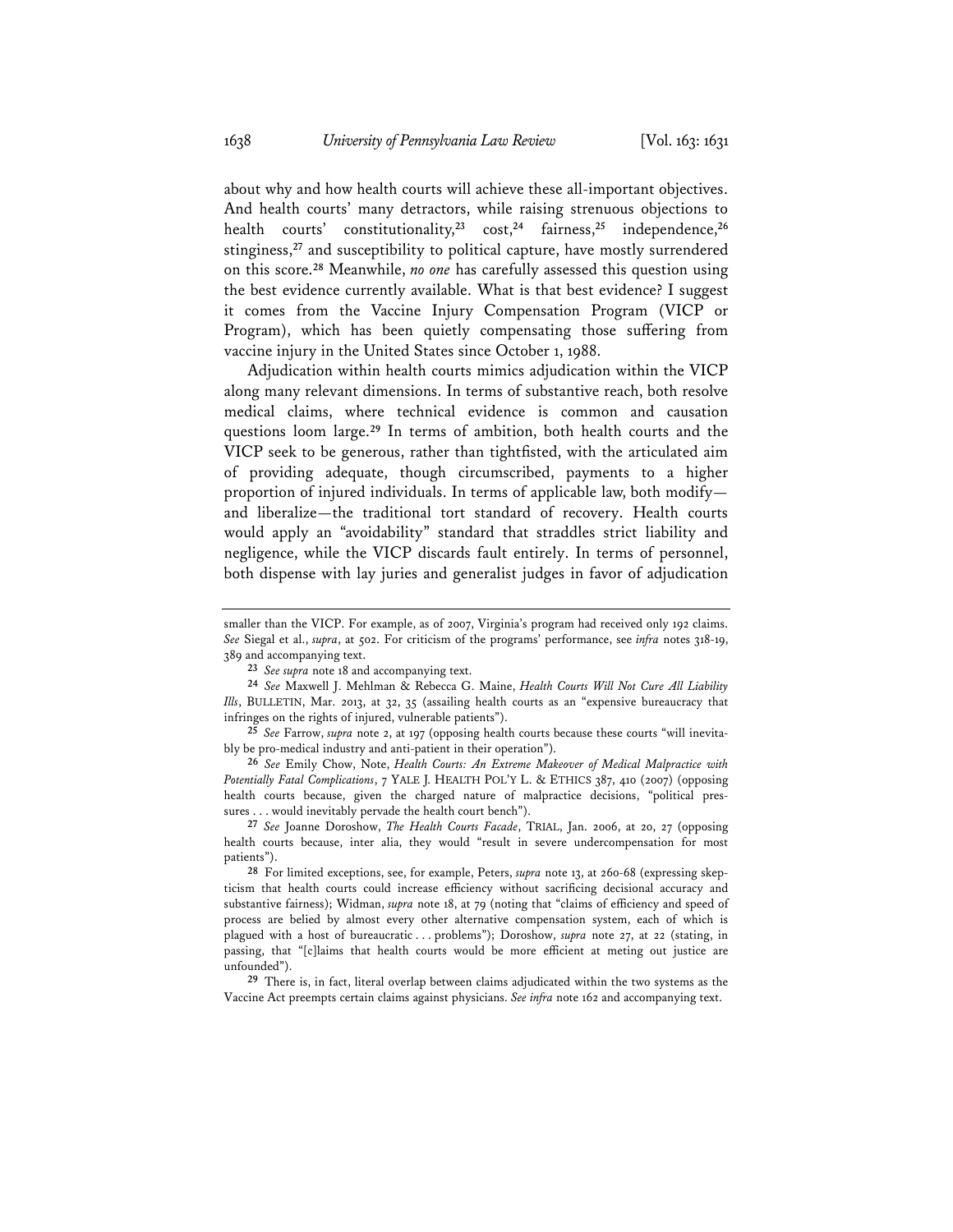by specialist triers of fact. In terms of procedure, both admit evidence pursuant to flexible and informal standards, encourage reliance on independent experts, and compel the publication of decisions. In terms of time to adjudication, both systems underscore the importance of speed. Health court advocates suggest that these tribunals would offer justice within a year, while the VICP imposes a hard statutory deadline requiring that compensation decisions "shall" be issued "not later than 240 days . . . after the date the petition was filed."**<sup>30</sup>** In terms of decision aids, both health courts and the VICP feature a special and highly touted innovation: accelerated compensation events (ACEs) and the Vaccine Injury Table, respectively. Created by experts and periodically updated in light of scientific evidence, both ACEs and the Table identify injuries that are caused by inadequate healthcare or vaccines, respectively, and then fasttrack qualifying claims for easy resolution. Finally, at the tail end of litigation, both health courts and the VICP restrict damages, limit payments to petitioners' counsel, and permit appeals, though only pursuant to a highly deferential standard of review.

Given the systems' obvious similarities, and given that we have nearly three decades of experience with the VICP—a tribunal that has, so far, adjudicated over 14,000 petitions**<sup>31</sup>**—it seems essential that lessons from the VICP be brought to bear as we weigh whether to embark on the health court experiment.**<sup>32</sup>**

Furthermore, a study of the VICP does not just matter in its own right. The study contributes to two broader, and enduring, debates. The push to enact health courts can first be seen as part of a larger effort, dating back over a century, to shuttle categories of cases out of courts of general jurisdiction and into specialized, dedicated tribunals. Like health courts, these specialized courts (now numbering in the dozens) are often

**<sup>30</sup>** 42 U.S.C. § 300aa-12(d)(3)(A)(ii) (2012). For more on this requirement, see *infra* note 154 and accompanying text.

**<sup>31</sup>** *See* HEALTH RES. & SERVS. ADMIN., U.S. DEP'T OF HEALTH & HUMAN SERVS., NATIONAL VACCINE INJURY COMPENSATION PROGRAM: MONTHLY STATISTICS REPORT (2015), *available at* http://www.hrsa.gov/vaccinecompensation/statisticsreport.pdf.

**<sup>32</sup>** Others, in passing, have said as much. *See, e.g.*, MICHELLE M. MELLO & ALLEN KACHALIA, EVALUATION OF OPTIONS FOR MEDICAL MALPRACTICE SYSTEM REFORM: A REPORT TO THE MEDICARE PAYMENT ADVISORY COMMISSION (MEDPAC) 29 (2010) (suggesting that policymakers can make some predictions about health courts' likely administration based on study of, inter alia, the VICP); Randall R. Bovbjerg, *Reform of Medical Liability and Patient Safety: Are Health Courts and Medicare the Keys to Effective Change?*, 9 J. HEALTH CARE L. & POL'Y 252, 276-77 (2006) (observing that the VICP and health courts are similar in many respects and that the VICP "model deserves much more attention than it has received"). This is the first Article to offer the analysis.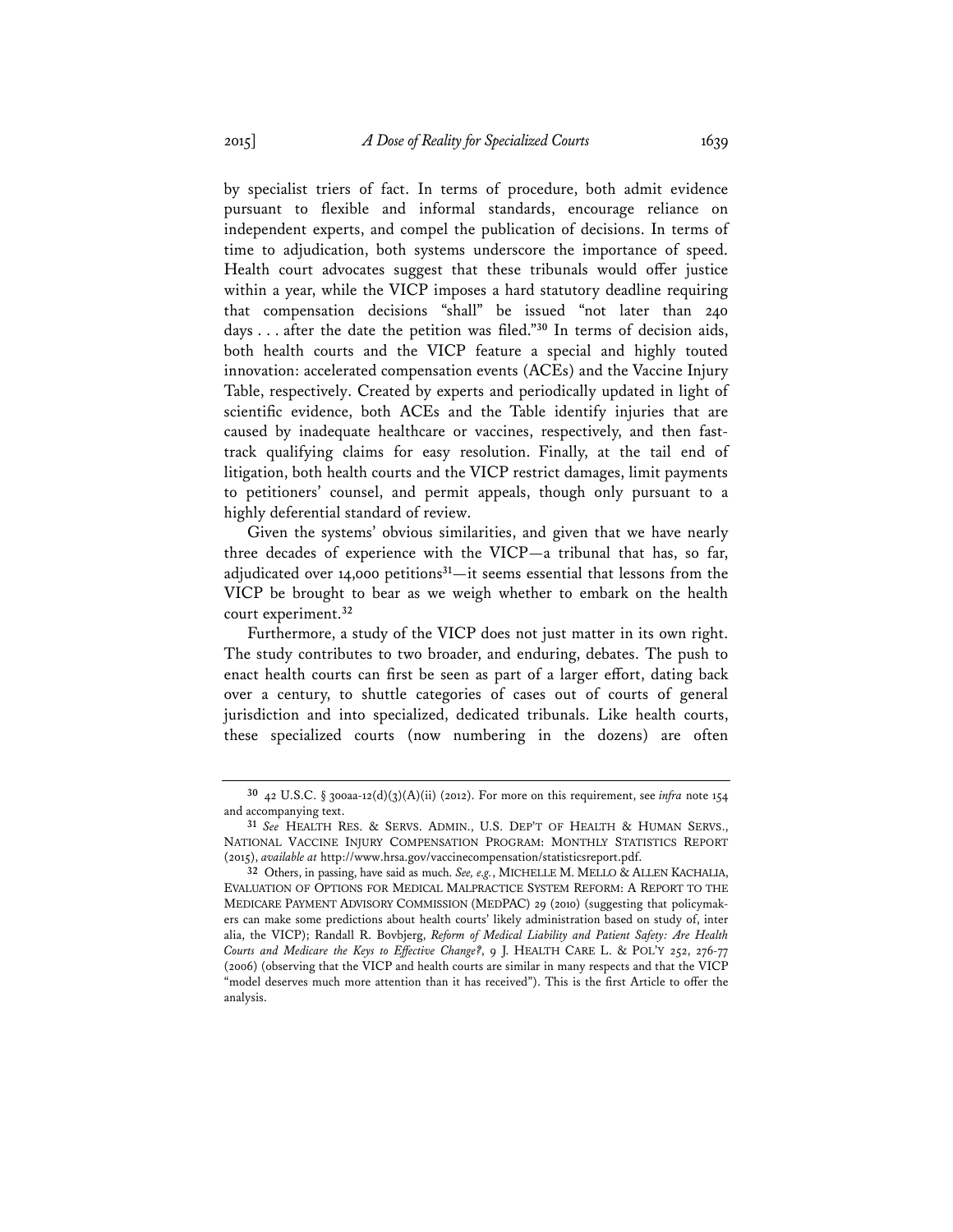championed for offering litigants increased efficiency, quality, and uniformity.**<sup>33</sup>** But, though the contention that judicial specialization expedites case resolution, elevates the quality of judicial decisionmaking, and breeds consistency is surely logical and intuitively appealing, it has, too often in the past, been accepted on faith. Much has been said—by health court proponents, as well as others—about what specialization *ought* to do. Relatively little has been said about what specialization *does* do.**<sup>34</sup>** Moving beyond the familiar incantation of specialized courts' "perceived virtues," this Article starts a grounded inquiry into what judicial specialization has actually, in context and over time, managed to achieve.**<sup>35</sup>**

Moreover, the VICP is not just a specialized court. It is also what some call a "replacement regime"—it is a regime that jettisons tort law, with its individualized consideration of fault and idiosyncratic calculation of damages, in favor of a government-administered no-fault alternative.**<sup>36</sup>** Replacement regimes are the go-to weapon in serious tort reformers'

**<sup>33</sup>** *See* LAWRENCE BAUM, SPECIALIZING THE COURTS 32-33 (2011) (dubbing these the "neutral virtues" of judicial specialization); Douglas H. Ginsburg & Joshua D. Wright, *Antitrust Courts: Specialists Versus Generalists*, 36 FORDHAM INT'L L.J. 788, 793 (2013) ("The conventionally claimed benefits of specialized courts go to their potential efficiency, subject matter expertise, and, if they are given a monopoly over the subject matter, uniformity of decisions."). While specialization is often celebrated for the reasons above, others identify potential pitfalls, including that specialized judges might, on average, display a tendency toward insularity or tunnel vision and be more susceptible to politicization, political capture, or outside influence. For more on these, and other, possible drawbacks, see STEPHEN H. LEGOMSKY, SPECIALIZED JUSTICE: COURTS, ADMINIS-TRATIVE TRIBUNALS, AND A CROSS-NATIONAL THEORY OF SPECIALIZATION 16 (1990); RICHARD A. POSNER, REFLECTIONS ON JUDGING 95 (2013); Edward K. Cheng, *The Myth of the Generalist Judge*, 61 STAN. L. REV. 519, 550-56 (2008); David P. Currie & Frank I. Goodman, *Judicial Review of Federal Administrative Action: Quest for the Optimum Forum*, 75 COLUM. L. REV. 1, 68-75, 84-85 (1975); Rochelle Cooper Dreyfuss, *Specialized Adjudication*, 1990 BYU L. REV. 377, 377-82; Chad M. Oldfather, *Judging, Expertise, and the Rule of Law*, 89 WASH. U. L. REV. 847, 857- 65 (2012); Jeffrey W. Stempel, *Two Cheers for Specialization*, 61 BROOK. L. REV. 67, 88-109 (1995).

**<sup>34</sup>** *See* BAUM, *supra* note 33, at 34, 218 (decrying the paucity of proof and stating, for example, that "efficiency is the virtue most closely associated with specialization . . . but there is little evidence on this issue"); *id. at* 210 ("To the extent that participants in the policy-making process think explicitly about how specialization might affect court outputs, they tend to act on the basis of folk theories that rest on common-sense notions of causality rather than on extensive and systematic analysis."); Lawrence Baum, *Judicial Specialization and the Adjudication of Immigration Cases*, 59 DUKE L.J. 1501, 1541 (2010) (observing that "effects that seem nearly certain to follow from specialization do not necessarily occur in practice"); Ginsburg & Wright, *supra* note 33, at 794 (recognizing that "there is still no empirical foundation for the proposition that specialized judges are more efficient than generalists in the production of judgments").

**<sup>35</sup>** *See* Oldfather, *supra* note 33, at 849-50, 865 (observing that there "exists a relatively large body of literature" outlining specialized courts' "perceived virtues" but asserting that much of the literature is contradictory or inadequately supported).

**<sup>36</sup>** For more on "replacement" regimes, see THOMAS F. BURKE, LAWYERS, LAWSUITS, AND LEGAL RIGHTS: THE BATTLE OVER LITIGATION IN AMERICAN SOCIETY 38-41 (2002).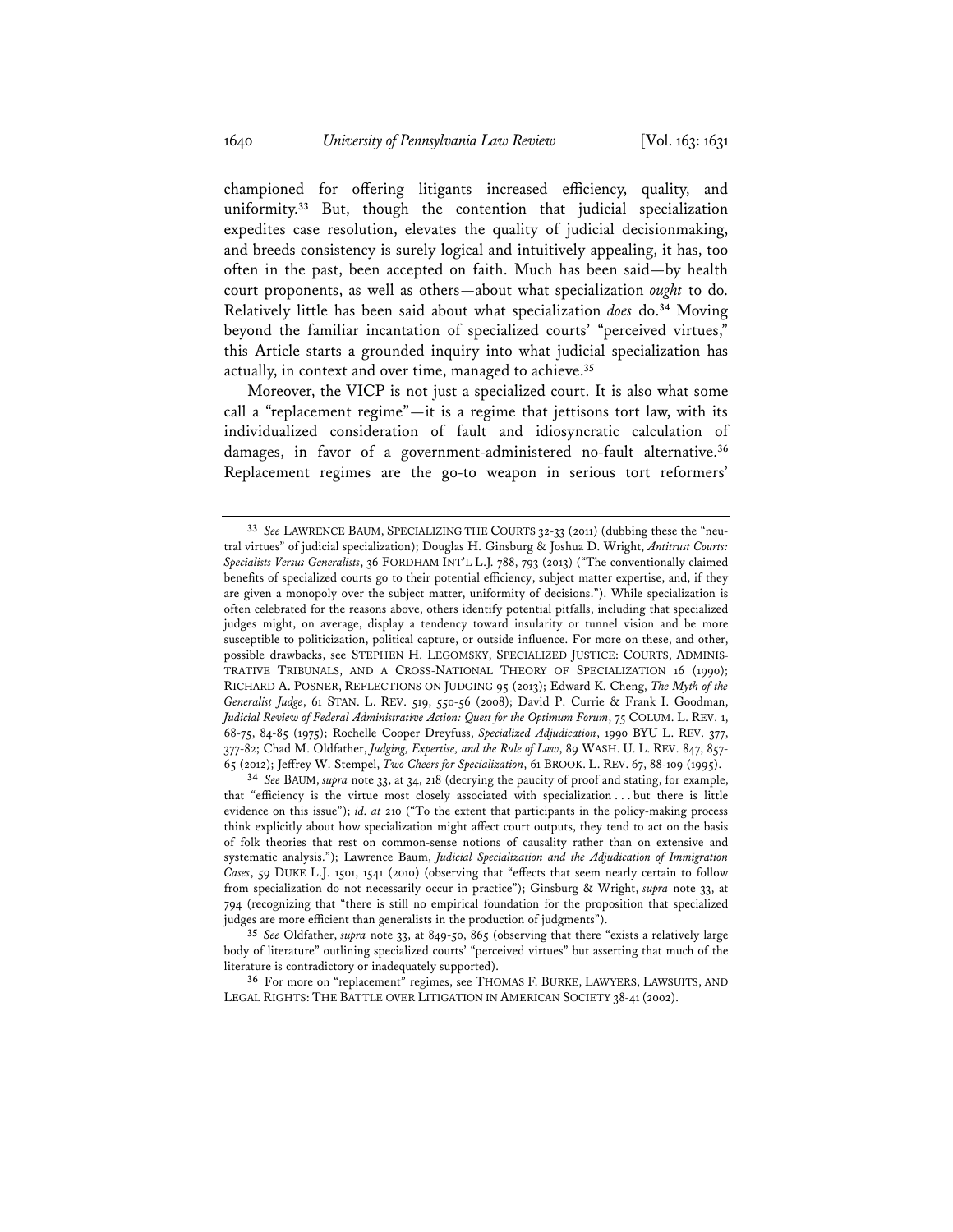collective arsenals. Over the past century, such schemes have been advocated dozens of times, proposed for everything from motor vehicle accidents,**<sup>37</sup>** to nuclear accidents,**<sup>38</sup>** to airline accidents,**<sup>39</sup>** to railway accidents,**<sup>40</sup>** to those who contract HIV after transfusion with tainted blood,**<sup>41</sup>** to those hurt in schoolyard play,**<sup>42</sup>** to those injured in athletic competition,**<sup>43</sup>** to those harmed following contact with (variously) prescription drugs,**<sup>44</sup>** medical devices,**<sup>45</sup>** contraceptives,**<sup>46</sup>** asbestos,**<sup>47</sup>** lead paint,**<sup>48</sup>** cigarettes,**<sup>49</sup>** and firearms.**<sup>50</sup>** Yet even as reformers frequently call for tort's replacement, and even though many reformers explicitly model their proposed regimes on existing no-fault mechanisms (including, frequently, the VICP itself ),**<sup>51</sup>** surprisingly few have paused to consider how these no-fault

**44** *See, e.g.*, Jackson, *supra* note 21, at 237.

**47** *See, e.g.*, Amchem Prods., Inc. v. Windsor, 521 U.S. 591, 628 (1997).

**48** *See, e.g.*, DONALD G. GIFFORD, SUING THE TOBACCO AND LEAD PIGMENT INDUS-TRIES: GOVERNMENT LITIGATION AS PUBLIC HEALTH PRESCRIPTION 228 (2010).

**49** *See, e.g.*, *id.* at 222-23.

**<sup>37</sup>** *See, e.g.*, ROBERT E. KEETON & JEFFREY O'CONNELL, BASIC PROTECTION FOR THE TRAFFIC VICTIM: A BLUEPRINT FOR REFORMING AUTOMOBILE INSURANCE (1965).

**<sup>38</sup>** *See, e.g.*, Price-Anderson Act, Pub. L. No. 85-256, 71 Stat. 576 (1957) (codified as amended in scattered sections of 42 U.S.C.).

**<sup>39</sup>** *See, e.g.*, Gail Appleson, *Airlines Seek Reform of Compensation System*, 68 A.B.A. J. 1071 (1982).

**<sup>40</sup>** *See, e.g.*, Arthur A. Ballantine, *A Compensation Plan for Railway Accident Claims*, 29 HARV. L. REV. 705 (1916).

**<sup>41</sup>** *See, e.g.*, Keith M. Garza, *Administrative No-Fault Recovery for Transfusion-Related HIV Infection*, 60 DEF. COUNS. *J.* 384 (1993).

**<sup>42</sup>** *See, e.g.*, JEFFREY O'CONNELL, ENDING INSULT TO INJURY: NO-FAULT INSURANCE FOR PRODUCTS AND SERVICES (1975).

**<sup>43</sup>** *See, e.g.*, Paul Grant, *No-Fault Insurance for Sports Injuries*, FREE LANCE-STAR, Sept. 27, 1983, at 15.

**<sup>45</sup>** *See, e.g.*, JAMES R. COPLAND & PAUL HOWARD, MANHATTAN INST. FOR POLICY RE-SEARCH, PROJECT FDA REPORT NO. 1, IN THE WAKE OF *WYETH V. LEVIN*: MAKING THE CASE FOR FDA PREEMPTION AND ADMINISTRATIVE COMPENSATION (2009); Amalea Smirniotopoulos, *Bad Medicine: Prescription Drugs, Preemption, and the Potential for a No-Fault Fix*, 35 N.Y.U. REV. L. & SOC. CHANGE 793 (2011).

**<sup>46</sup>** *See, e.g.*, Janet Benshoof, *Protecting Consumers, Prodding Companies, and Preventing Conception: Toward a Model Act for No Fault Liability for Contraceptives*, 23 N.Y.U. REV. L. & SOC. CHANGE 403, 405 (1997).

**<sup>50</sup>** *See, e.g.*, Lucinda M. Finley & John G. Culhane, Op-Ed., *Make Gun Companies Pay Blood Money*, N.Y. TIMES, June 24, 2013, at A21.

**<sup>51</sup>** *See, e.g.*, Garza, *supra* note 41, at 390-91 (proposing a compensation system for victims of transfusion-related HIV infection, explicitly modeled on the VICP); Jackson, *supra* note 21, at 235- 36 (advocating a no-fault system for pharmaceuticals modeled on the VICP); Finley & Culhane, *supra* note 50 (calling for a government-administered fund to compensate victims of gun violence, explicitly modeled on the VICP); *see also* COPLAND & HOWARD, *supra* note 45 (promoting a compensation system for those injured by drugs and medical devices "modeled on" the VICP); Malika Kanodia, *The Fate of the Injured Patient in the Wake of* Riegel v. Medtronic*: Should Congress Interject?*, 32 HAMLINE L. REV. 791, 834 (2009) (same, while suggesting that such a system would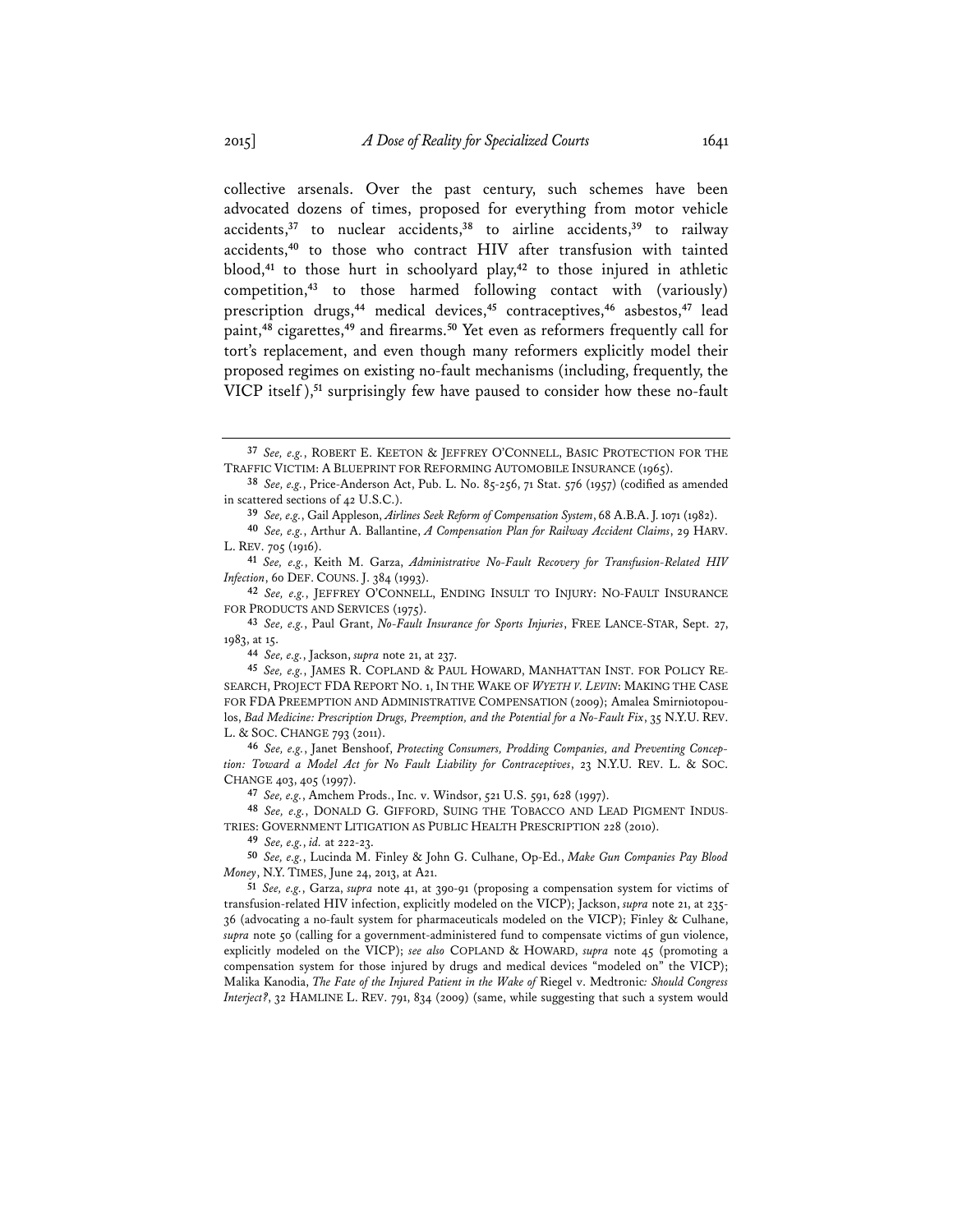systems, long in operation in the United States, have thus far fared.**<sup>52</sup>** Drawing on previously untapped material, this Article offers a sustained empirical account of the VICP to begin the process of bridging that gap.**<sup>53</sup>**

The remainder unfolds as follows. Part I identifies the problems that plague the medical malpractice system, catalogs the various (misdirected) medical malpractice reforms initiated over the past four decades, and closes with a description of health courts—a new and seemingly promising reform designed to revolutionize the adjudication of medical injury claims within the United States. Part II shifts gears to focus on vaccines. It provides background on the problem of vaccine injury, which crested in the mid-1980s; discusses Congress's subsequent enactment of the National Childhood Vaccine Injury Act of 1986; and introduces the VICP, a specialized court which has, over the past three decades, adjudicated thousands of petitions for what is, essentially, medical injury. Part III then considers health courts and the VICP side-by-side. Detailing the systems' many similarities, Part III suggests that the VICP offers a near-ideal context to test whether health courts' many procedural innovations are apt to fulfill proponents' hopes of dramatically expediting adjudications (delivering

**53** Via Freedom of Information Act (FOIA) requests, I have obtained thousands of pages of transcripts from quarterly meetings of the Advisory Commission on Childhood Vaccines (ACCV). The ACCV is a nine-member commission charged by Congress with "advis[ing] the Secretary [of HHS] on the implementation of the Program," 42 U.S.C. § 300aa-19(f) (2012), and transcripts of their meetings offer a behind-the-scenes view of the VICP in action.

permit payments to be "made in a more even-handed, predictable, and timely fashion than the current tort system allows").

**<sup>52</sup>** For example, in a recent *New York Times* op-ed, Professors Finley and Culhane propose a compensation fund for innocent victims of gun violence, modeled on the VICP. In so doing, they assert that the VICP "avoids the time, expense and inefficiencies of litigation." Finley & Culhane, *supra* note 50. As we shall see, a close study of the VICP casts doubt on that assertion. *See also, e.g.*, Garza, *supra* note 41, at 390 (stating that the VICP "has proved effective in administering compensation of injured vaccinees" and asserting "[b]ecause vaccinees and persons injured through blood transfusions are similarly situated, one can expect similar positive results"). Researchers have conducted a limited number of studies of American no-fault regimes in action. *See, e.g.*, JAMES M. ANDERSON ET AL., RAND INST. FOR CIVIL JUSTICE, THE U.S. EXPERIENCE WITH NO-FAULT AUTOMOBILE INSURANCE: A RETROSPECTIVE 7 (2010); JOINT LEGISLATIVE AUDIT & REVIEW COMM'N OF THE VIRGINIA GEN. ASSEMBLY, REVIEW OF THE VIRGINIA BIRTH-RELATED NEUROLOGICAL INJURY COMPENSATION PROGRAM (2003) [hereinafter VIRGINIA AUDIT]; U.S. DEP'T OF TRANSP., DOT-P-30-84-20, COMPENSATING AUTO ACCIDENT VICTIMS: A FOLLOW-UP REPORT ON NO-FAULT AUTO INSURANCE EXPERIENCES (1985); U.S. GEN. ACCOUNTING OFFICE, GAO/HEHS-00-8, VACCINE INJURY COMPENSATION: PROGRAM CHALLENGED TO SETTLE CLAIMS QUICKLY AND EASILY 2 (1999) [hereinafter 1999 GAO REPORT]; U.S. GOV'T ACCOUNTABILITY OFFICE, GAO-15-142, VACCINE INJURY COMPENSATION: MOST CLAIMS TOOK MULTIPLE YEARS AND MANY WERE SETTLED THROUGH NEGOTIATION 2 (2014) [hereinafter 2014 GAO REPORT]; Randall R. Bovbjerg & Frank A. Sloan, *No-Fault for Medical Injury: Theory and Evidence*, 67 U. CIN. L. REV. 53, 55 (1998); Siegal et al., *supra* note 22, at 497; Studdert et al., *The Jury Is Still In*, *supra* note 22, at 499.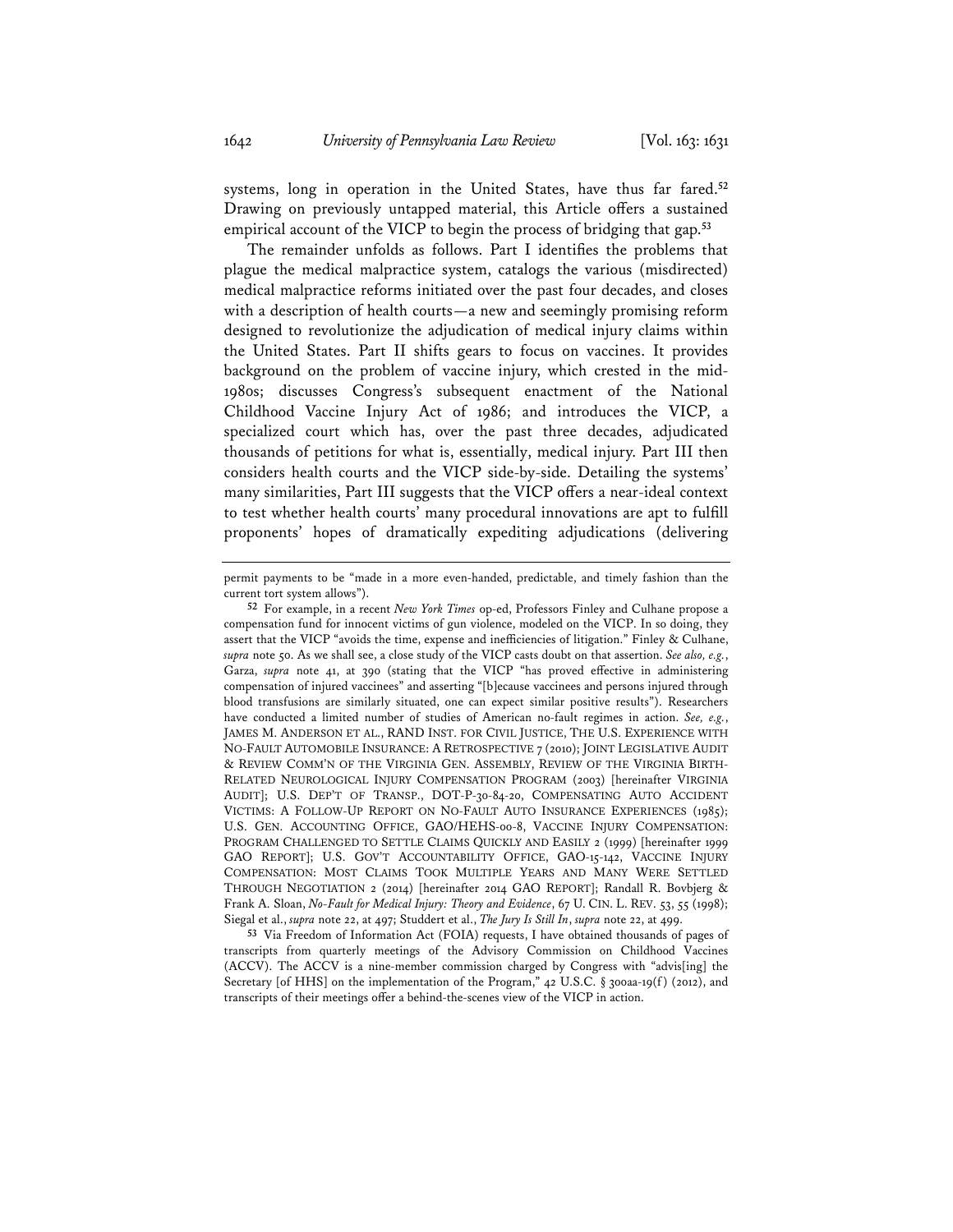compensation decisions within one year of filing), quelling adversarialism, and eliminating decisional discrepancies.

With that prefatory work completed, Part IV reveals that, despite its many procedural innovations, the VICP has struggled to resolve claims consistently or quickly. Despite predictions at enactment that the VICP would "guarantee" equal treatment to similarly situated claimants, a lack of consistency continues to bedevil the Program.**<sup>54</sup>** Notwithstanding Congress's demand that special masters "shall," with limited exceptions, issue decisions within 240 days,**<sup>55</sup>** adjudications within the VICP often take years and, in fact, take *longer* than litigation, to judgment, within the traditional tort system.**<sup>56</sup>** And, notwithstanding the many procedural shortcuts the VICP employs to simplify damage calculations, the calculation of damages tends to tack on another year—or sometimes two—to the resolution of petitions.**<sup>57</sup>** Part IV further identifies concrete reasons why the VICP's challenges ought to give health court proponents pause, suggesting that the problems that have plagued the VICP seem just as likely to plague health courts going forward. To be sure, this analysis does not *prove* that health courts won't outperform the tort system.**<sup>58</sup>** Nor does it *prove*, more broadly, that health courts aren't worthwhile. But it does call into question certain crucial—and heretofore conventionally accepted—claims about health courts' ostensible administrative advantages.

Finally, Part V steps back to consider why the VICP has stumbled. This examination identifies four issues that have plagued the VICP since its inception, contributing to many of the concrete problems identified above. These include: the difficulty of establishing "actual causation" in certain (identifiable) contexts; the double-edged nature of decision-aids; the burden of boundary definition, especially in non-self-contained substantive areas; and creeping party adversarialism. Further, a careful analysis reveals that these four issues have not *only* bedeviled the VICP. Drawing on research concerning workers' compensation, neurological birth injury funds in Florida and Virginia, and state automobile no-fault plans, I show, instead,

**<sup>54</sup>** *See* Mary Beth Neraas, Comment, *The National Childhood Vaccine Injury Act of 1986: A Solution to the Vaccine Liability Crisis?*, 63 WASH. L. REV. 149, 162-63 (1988) (predicting that the VICP would "guarantee" equal treatment). For further discussion on decisional disparities, see *infra* Section IV.A.

**<sup>55</sup>** 42 U.S.C. § 300aa-12(d)(3)(A)(ii) (2012).

**<sup>56</sup>** *See infra* Section IV.B and particularly *infra* note 253 and accompanying text.

**<sup>57</sup>** For damage calculation difficulties, see *infra* Section IV.C.

**<sup>58</sup>** Indeed, though this Article raises numerous concerns about the VICP, only rarely can I show that the VICP underperforms vis-à-vis the tort system when it comes to adjudicating similar claims.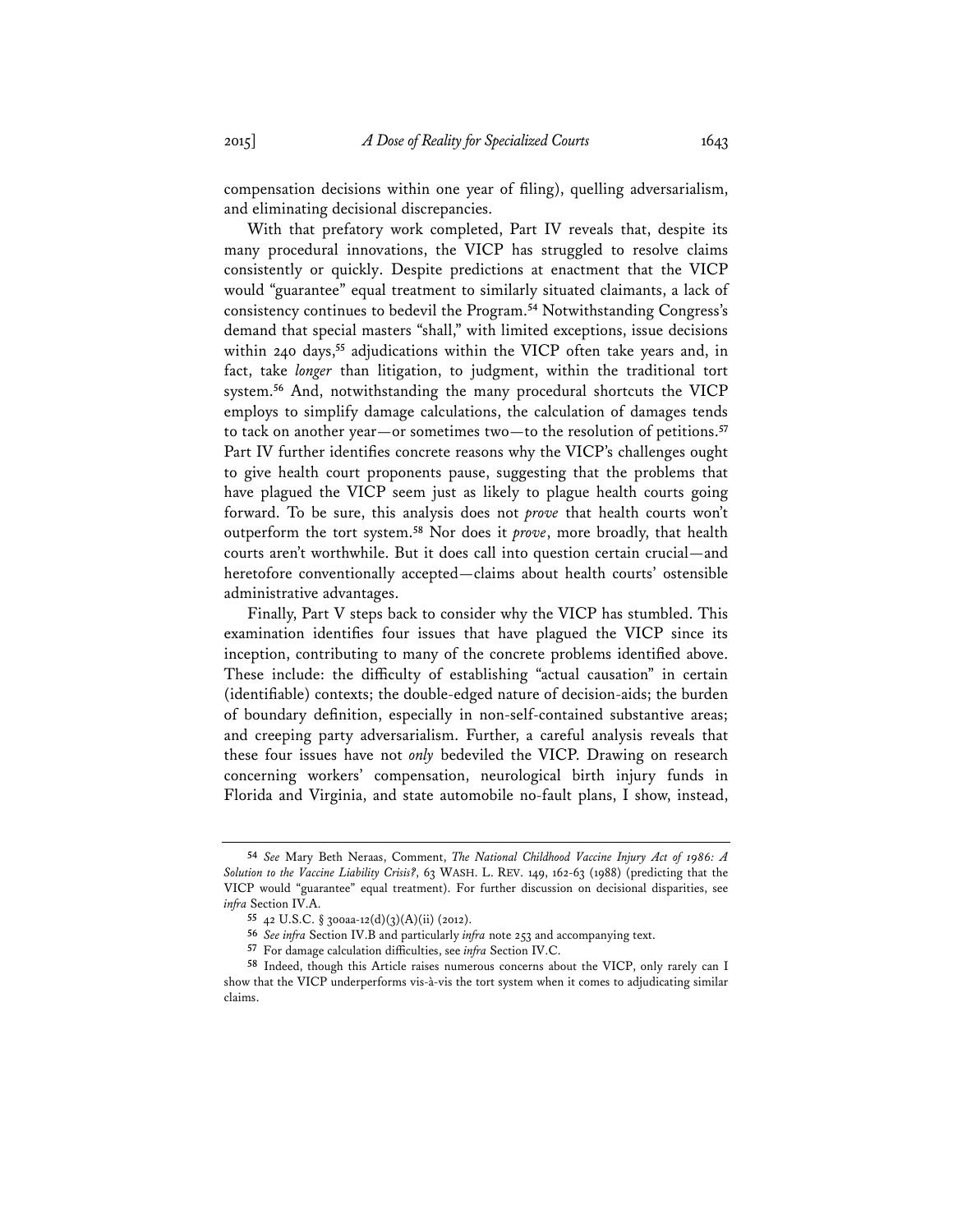that these problems have similarly and quite consistently plagued other American no-fault mechanisms. Identifying these persistent challenges and, also, in certain instances, the conditions that tend to make them worse—the Article closes with insights that ought to inform not only our expectations for health courts, but also, and more generally, our design and deployment of future specialized courts and tort replacement mechanisms.

### I. THE ORIGINS AND STRUCTURE OF THE HEALTH COURT CONCEPT

### A. *Origins: Medical Malpractice's Heavy Toll*

Viewed from any perspective, medical mistakes are a serious problem. Medical errors affect a significant proportion of patients. Indeed, the best evidence suggests that roughly 1% of hospitalized patients are victims of bona fide medical malpractice,**<sup>59</sup>** while another 1% to 1.5% of hospitalized patients are "preventably," though not necessarily negligently, hurt by the care they receive.**<sup>60</sup>** Because U.S. hospitals admit roughly 35 million patients each year, preventable errors affect as many as 700,000 Americans annually.**<sup>61</sup>** Further, some of these injuries are serious. Each year, 44,000 to 98,000 Americans die because of medical mistakes,**<sup>62</sup>** which means that

**<sup>59</sup>** *See* PATRICIA M. DANZON, MEDICAL MALPRACTICE: THEORY, EVIDENCE, AND PUB-LIC POLICY 20 (1985) (reporting results of the 1974 California study, which estimated that the risk of negligent injury was 1 per 126 hospital admissions); PAUL C. WEILER ET AL., A MEASURE OF MALPRACTICE: MEDICAL INJURY, MALPRACTICE LITIGATION, AND PATIENT COMPENSATION 43 (1993) ("Our results indicate that in New York in 1984 . . . about 1 percent of all patients hospitalized suffered a negligent medical injury."); David M. Studdert et al., *Negligent Care and Malpractice Claiming Behavior in Utah and Colorado*, 38 MED. CARE 250, 253 (2000) [hereinafter Studdert et al., *Negligent Care and Malpractice*] (suggesting that the negligent injury rate in Utah and Colorado hospitals in 1992 was approximately 0.9% and 0.8%, respectively).

**<sup>60</sup>** *See* Lucian L. Leape et al., *The Nature of Adverse Events in Hospitalized Patients: Results of the Harvard Medical Practice Study II*, 324 NEW ENG. J. MED. 377, 378-79 (1991) (finding that, of 30,195 hospitalized patients, 1133 suffered adverse events and 58% of all adverse events stemmed from management errors—suggesting that roughly 2.2% of patients suffered preventable adverse events); Eric J. Thomas et al., *Costs of Medical Injuries in Utah and Colorado*, 36 INQUIRY 255, 259 (1999) (estimating that, of studied hospitalized patients in Utah and Colorado, approximately 1.9% suffered preventable adverse events).

**<sup>61</sup>** *See Hospital Admissions per 1,000 Population by Ownership Type*, HENRY J. KAISER FAM. FOUND., http://kff.org/other/state-indicator/admissions-by-ownership (last visited Apr. 24, 2015), *archived at* http://perma.cc/TQ8F-B2VS. (reporting annual admission data by state).

**<sup>62</sup>** *See* INST. OF MED., TO ERR IS HUMAN: BUILDING A SAFER HEALTH SYSTEM 1 (Linda T. Kohn et al. eds., 2000). Even this may understate medical injury's toll, as the figures do not include deaths due to medical negligence that occur in nonhospital settings (including doctors' offices, nursing homes, and outpatient clinics). Additionally, the Institute of Medicine (IOM) derived its estimate from studies (including those cited above) that identified errors via medical records, though it is quite well established that medical records do not memorialize all medical mistakes. *See generally* Lori Andrews, *Studying Medical Error* in Situ*: Implications for Malpractice*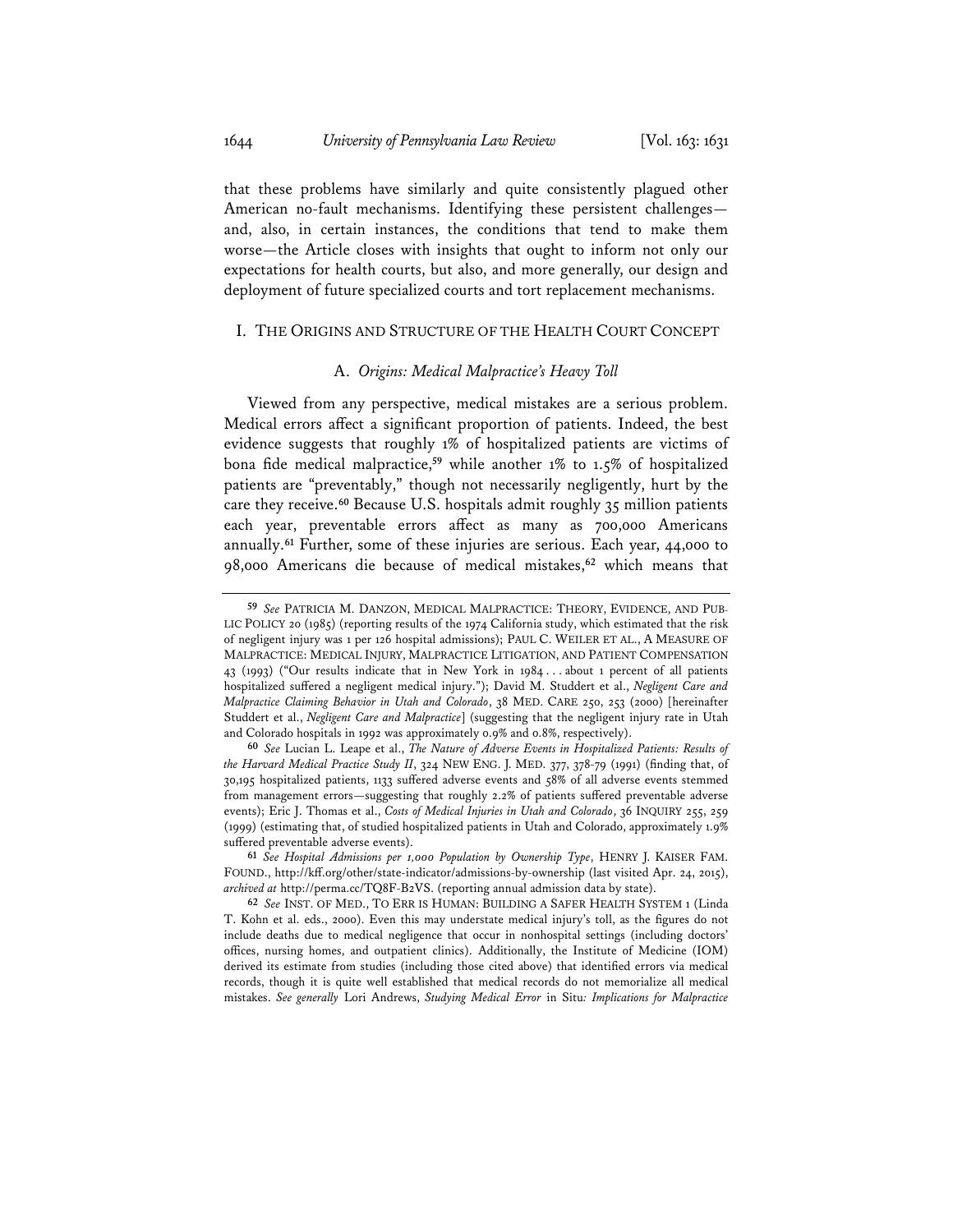medical errors may cause more deaths per year than all other accident types combined.**<sup>63</sup>**

The medical malpractice system—which is to say the civil liability system's response to the above injuries—also takes a significant toll. The system's direct economic cost is substantial. Indeed, research suggests that administrative costs alone (in legal fees and insurer overhead) total more than \$6 billion.**<sup>64</sup>** Its indirect costs are also considerable, as physicians report that fear of liability impacts the tests they perform, the medication they prescribe, and the referrals they make.**<sup>65</sup>** This contributes to "defensive medicine" (care provided solely, or primarily, to reduce the probability of litigation), which, studies suggests, adds billions of dollars to the nation's annual healthcare bill.**<sup>66</sup>** And, by all accounts, the physicians who are sued are deeply, and negatively, affected. Charges of malpractice are associated with depression, anger, and frustration, and doctors who have been sued are significantly more likely to consider an early retirement, advise their children not to practice medicine, and stop seeing the patients they perceive as more likely to sue going forward.**<sup>67</sup>**

Further, the system has, in recent decades, imposed greater and greater costs. Though lawsuits have dropped in recent years,**<sup>68</sup>** viewed from a longer time horizon, the picture reflects sharply increased activity. Malpractice insurance premiums have spiraled upward over the past few decades, from just under \$500 million in 1960 (in inflation-adjusted dollars) to roughly \$10

*Law and Policy*, 54 DEPAUL L. REV. 357 (2005) (finding, on the basis of a hospital observational study, a sizable gap between reported and actual errors).

**<sup>63</sup>** *See* WEILER ET AL., *supra* note 59, at 55 ("Medical injury . . . accounts for more deaths than all other types of accidents combined . . . .").

**<sup>64</sup>** *See* Michelle M. Mello et al., *National Costs of the Medical Liability System*, 29 HEALTH AFF. 1569, 1570 (2010) [hereinafter Mello et al., *National Costs*].

**<sup>65</sup>** *See, e.g.*, David M. Studdert et al., *Defensive Medicine Among High-Risk Specialist Physicians in a Volatile Malpractice Environment*, 293 J. AM. MED. ASS'N 2609, 2612 (2005) (reporting that 93% of surveyed physicians in high-risk specialties admitted altering their clinical behavior because of the risk of malpractice liability).

**<sup>66</sup>** There is little consensus concerning just how widespread defensive medicine is or how large of a toll it takes, though most agree its cost is substantial. *See, e.g.*, Mello et al., *National Costs*, *supra* note 64, at 1572-74 (estimating that defensive medicine accounted for \$45.6 billion in healthcare costs in 2008).

**<sup>67</sup>** *See* Peters, *supra* note 13, at 256-57 (synthesizing relevant evidence).

**<sup>68</sup>** *See* CYNTHIA G. LEE & ROBERT C. LAFOUNTAIN, NAT'L CTR. FOR STATE COURTS, MEDICAL MALPRACTICE LITIGATION IN STATE COURTS 1, 3 (2011), *available at* http://www.courtstatistics.org/~/media/microsites/files/csp/highlights/18\_1\_medical\_malpractice\_i n\_state\_courts.ashx (showing a steep drop in medical malpractice case filings in courts of general jurisdiction from 1999 to 2008).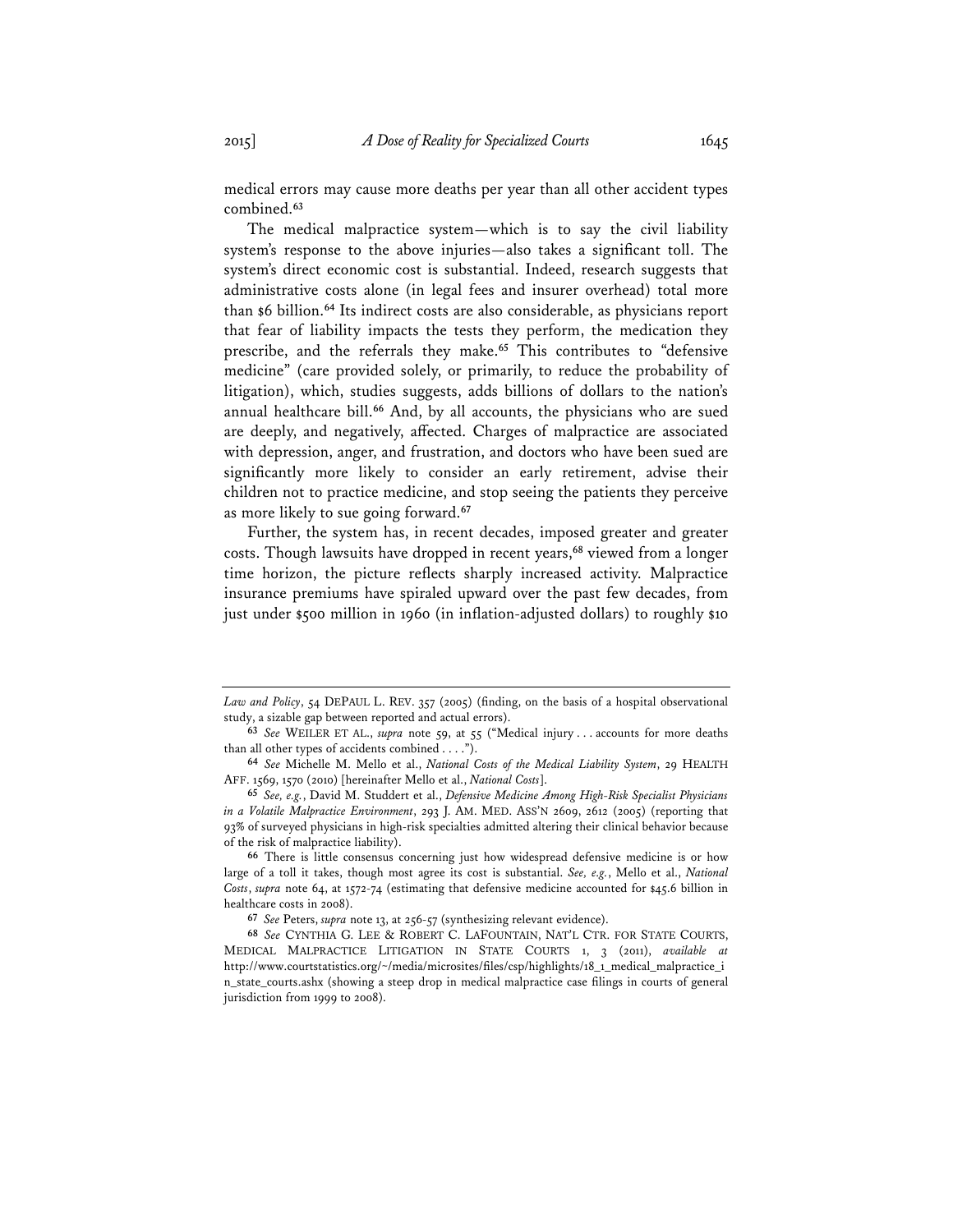billion today,**<sup>69</sup>** while physicians' likelihood of facing a claim has also ballooned. Prior to 1960, only one in seven physicians was named in a malpractice claim in an entire career, while in recent years, one in fourteen faces a malpractice claim *annually*. **<sup>70</sup>** Further, the medical malpractice system touches, in some direct way, nearly every doctor. By retirement age, "75% of physicians in low-risk specialties and 99% of those in high-risk specialties [a]re projected to face a [malpractice] claim."**<sup>71</sup>** And, because claims take so long to resolve, the average physician spends more than four years—or roughly 11% of her career—practicing medicine under the shadow of an open and unresolved malpractice allegation.**<sup>72</sup>**

Finally, and many think worst of all, the situation has never been particularly satisfactory from the injured patients' perspective. A tiny fraction of those hurt by medical error (on the order of 2% to 3%) ever even attempt to claim compensation.**<sup>73</sup>** Of those who do initiate claims, many fall short: Doctors prevail in roughly three-quarters of medical malpractice jury trials,**<sup>74</sup>** and, overall, approximately 40% of patients who retain counsel never

**71** Jena et al., *supra* note 70, at 633. By age 65, 71% of physicians in high-risk specialties can be expected to make an indemnity payment. *See id.* at 634.

**72** *See* Seth A. Seabury et al., *On Average, Physicians Spend Nearly 11 Percent of Their 40-Year Careers with an Open, Unresolved Malpractice Claim*, 32 HEALTH AFF. 111, 111 (2013).

**74** *See* LYNN LANGTON & THOMAS H. COHEN, BUREAU OF JUSTICE STATISTICS, U.S. DEP'T OF JUSTICE, NJC 223851, CIVIL BENCH AND JURY TRIALS IN STATE COURTS, 2005, at 4 tbl.5 (2009) (reporting that plaintiffs won only 22.7% of medical malpractice trials); David M. Studdert et al., *Claims, Errors, and Compensation Payments in Medical Malpractice Litigation*, 354 NEW ENG. J. MED. 2024, 2026 (2006) [hereinafter Studdert et al., *Claims, Errors, and Compensation Payments*] (reporting that plaintiffs prevailed in 21% of trials). Note, however, that some losing

**<sup>69</sup>** In 1960, medical malpractice insurance premiums totaled \$60 million. *See* Robert H. Brook et al., *The Relationship Between Medical Malpractice and Quality of Care*, 1975 DUKE L.J. 1197, 1197. Adjusted for inflation, this would be approximately \$476 million. *See CPI Inflation Calculator*, BUREAU OF LAB. STAT., http://www.bls.gov/data/inflation\_calculator.htm (last visited Apr. 24, 2015), *archived at* http://perma.cc/BC9C-U9EY. In 2012, premiums totaled \$10 billion. *See* NAT'L ASS'N OF INS. COMM'RS, STATE INSURANCE REGULATION: KEY FACTS AND MARKET TRENDS (2013). It is worth noting, however, that premiums have not soared on an inflation-adjusted, perphysician basis, particularly when compared to other practice expenses. *See* Marc A. Rodwin et al., *Malpractice Premiums and Physicians' Income: Perceptions of a Crisis Conflict with Empirical Evidence*, 25 HEALTH AFF. 750, 751-52 (2006).

**<sup>70</sup>** *Compare* KENNETH S. ABRAHAM, THE LIABILITY CENTURY: INSURANCE AND TORT LAW FROM THE PROGRESSIVE ERA TO 9/11, at 105 (2008) ("Before 1960, only one out of every seven physicians experienced a malpractice claim in an entire career."), *with* Anupam B. Jena et al., *Malpractice Risk According to Physician Specialty*, 365 NEW ENG. J. MED. 629, 632 (2011) (reporting that, in any given year, from 1991 through 2005, 7.4% of all studied physicians experienced a malpractice claim).

**<sup>73</sup>** *See, e.g.*, Andrews, *supra* note 62, at 370 (reporting that, of patients who were seriously affected by medical mistakes, only 2.2% initiated claims for compensation); Studdert et al., *Negligent Care and Malpractice*, *supra* note 59, at 253-55 (finding that only 2.5% of patients injured due to medical error filed a malpractice lawsuit).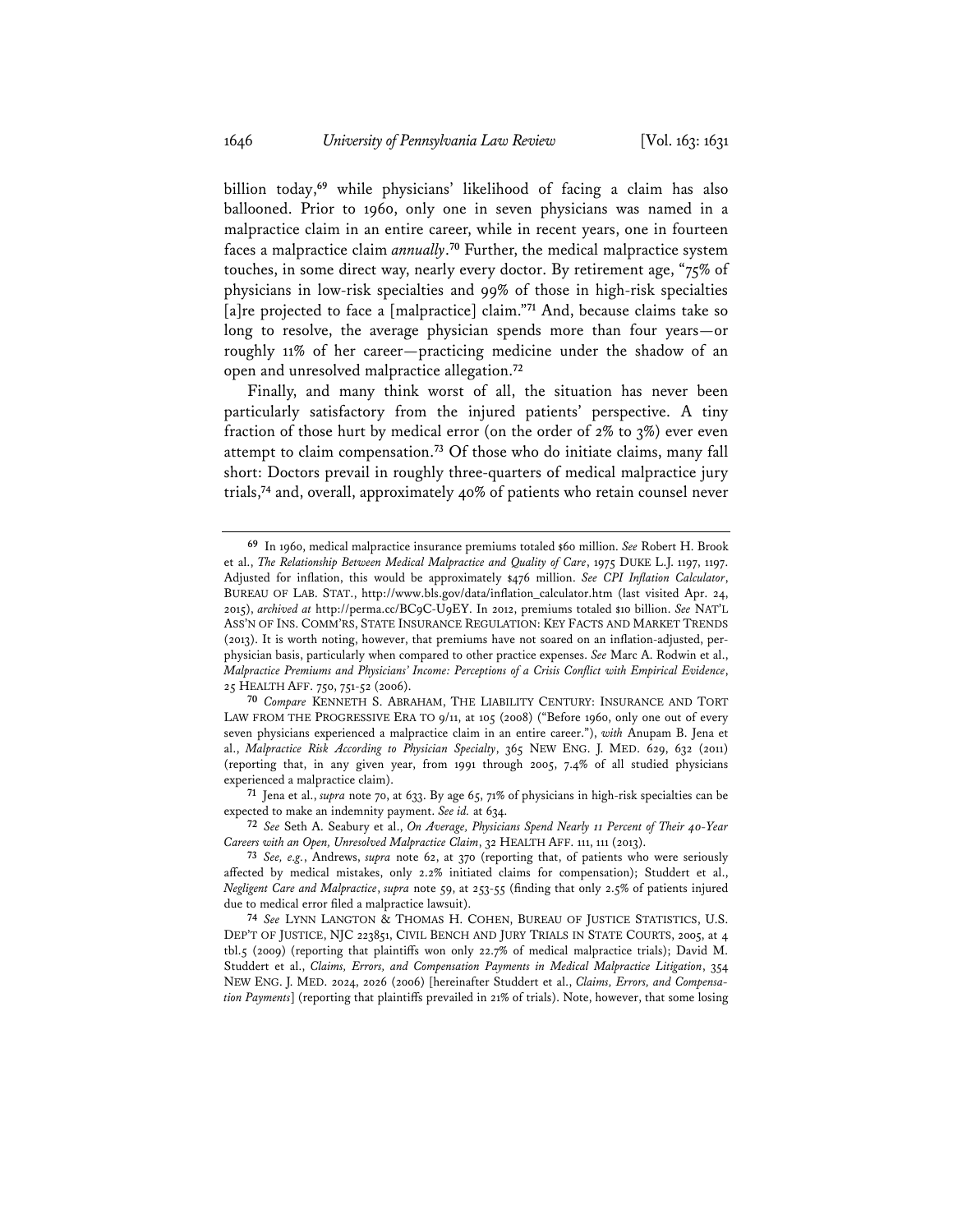recover a penny.**<sup>75</sup>** Even when compensation does come, it comes slowly,**<sup>76</sup>** and it is often inadequate, particularly for the catastrophically injured.**<sup>77</sup>** And even when an injured patient does recover, friction costs are substantial. For every dollar that reaches the plaintiff, another dollar is spent getting it there.**<sup>78</sup>**

### B. *Reform Initiatives So Far*

Understandably unsatisfied with the status quo, the past three decades have witnessed a flurry of med-mal-related legislative activity. Typically spearheaded by physician groups and liability insurers, reforms have generally ignored (or stubbornly denied) the well-documented problems of widespread injury and pervasive under-claiming and have instead sought to limit physician and hospital liability. Undertaken by every state, these initiatives have taken a number of forms, including caps on noneconomic (and sometimes total) damages, modifications to joint and several liability, the elimination of the collateral source rule, caps on contingency fees, the imposition of certificate-of-merit requirements, restrictions on statutes of limitations, and the creation of professional screening panels.**<sup>79</sup>** The stated justification for these initiatives has been to deter frivolous claims and reduce the size and curb the unpredictability of large (often dubbed "windfall") payments.**<sup>80</sup>** Just as important—if less often articulated—by

plaintiffs do not walk away empty-handed, as some proceed to trial against one defendant having already settled with another. *See* Neil Vidmar, *Juries and Medical Malpractice Claims: Empirical Facts Versus Myths*, 467 CLINICAL ORTHOPAEDICS & RELATED RES. 367, 368 (2009).

**<sup>75</sup>** WEILER ET AL., *supra* note 59, at 5 (reporting that approximately 60% of represented claimants "receive some settlement or award"); Studdert et al., *Claims, Errors, and Compensation Payments*, *supra* note 74, at 2026 (reporting that, of all patients who filed a medical malpractice claim—defined merely as a written demand for compensation—roughly 56% received compensation).

**<sup>76</sup>** *See infra* note 256 and accompanying text.

**<sup>77</sup>** *See* Frank A. Sloan & Chee Ruey Hsieh, *Variability in Medical Malpractice Payments: Is the Compensation Fair?*, 24 LAW & SOC'Y REV. 997, 1028-29 (1990).

**<sup>78</sup>** *See* Studdert et al., *Claims, Errors, and Compensation Payments*, *supra* note 74, at 2031. Finally, no discussion of the medical malpractice system's woes would be complete without noting that the system itself sometimes errs. Some injury victims with meritorious claims get nothing, while some individuals with non-meritorious claims get paid. I address this problem below at notes 240-41 and accompanying text.

**<sup>79</sup>** For more on these initiatives, see generally F. Patrick Hubbard, *The Nature and Impact of the "Tort Reform" Movement*, 35 HOFSTRA L. REV. 437 (2006).

**<sup>80</sup>** In so doing, reformers have sought to increase physician supply, curb defensive medicine, and lower medical malpractice insurance premiums (and, indirectly, healthcare costs). Reforms' actual effects on the above are "mixed." *See generally* Theodore Eisenberg, *The Empirical Effects of Tort Reform*, *in* RESEARCH HANDBOOK ON THE ECONOMICS OF TORTS 513, 520-37 (Jennifer Arlen ed., 2013).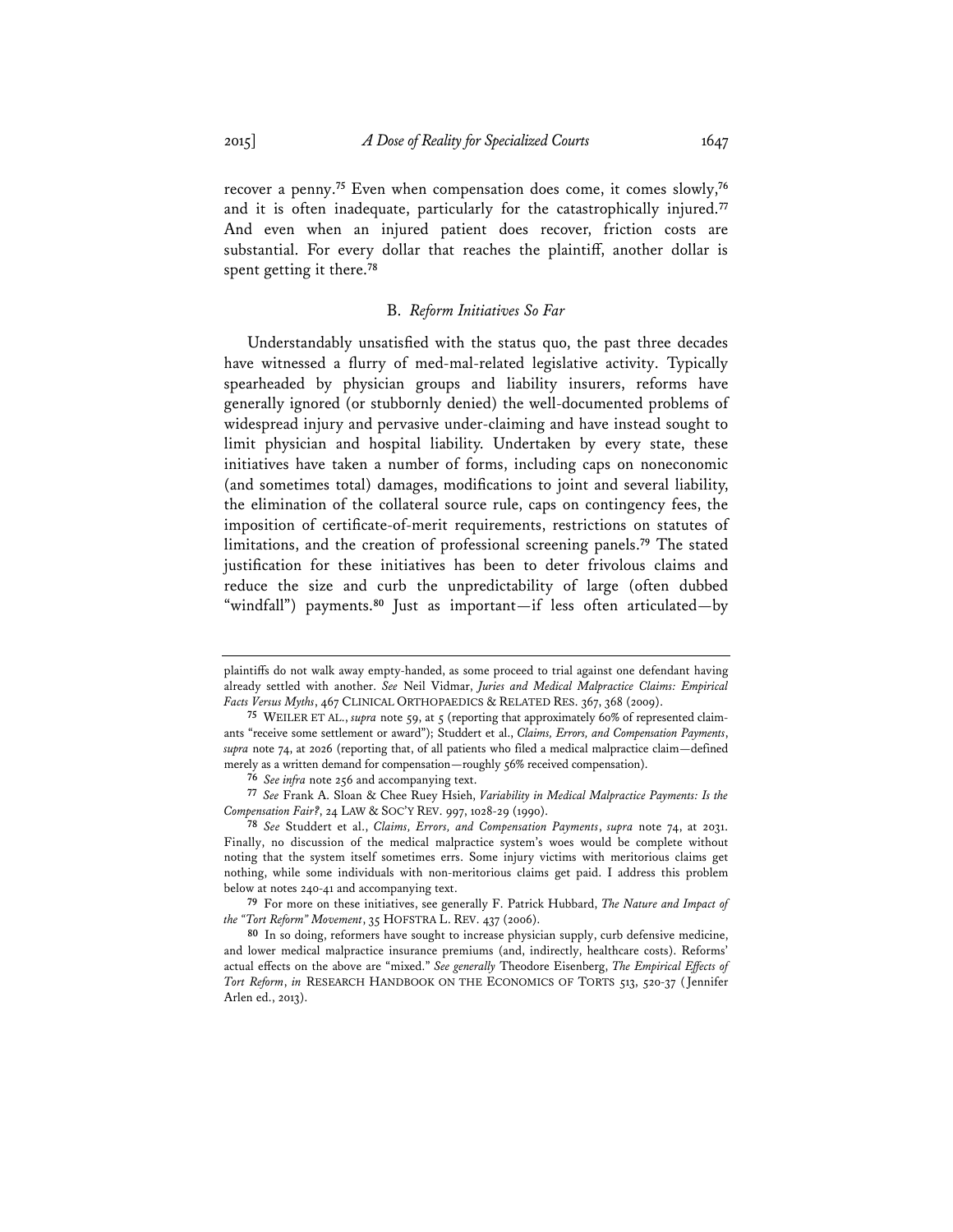limiting the expected value of claims (and attorneys' fees earned thereon), proponents have sought to dampen plaintiffs' desire and capacity to sue.

Notwithstanding their popularity, these incremental reforms are susceptible to serious criticism.**<sup>81</sup>** For starters, traditional reforms do nothing to help (and, in fact, likely exacerbate) the two most pressing problems when it comes to medical injury: (1) the prevalence of medical mistakes, and (2) the paucity of adequate compensation for those hurt. Further, to the extent one actually believes that the worst thing about medical malpractice is the lawsuits it engenders, when it comes to those lawsuits, existing reforms just fiddle at the margins, leaving intact the basic structure for the compensation of medical mistakes. To the extent the medical malpractice system *is* truly broken, in other words, limiting damages doled out by juries or capping the fees lawyers can earn does not *fix* the system, it merely offers "less of the same."**<sup>82</sup>** Then, as a final kicker, to the extent existing reforms *do* have an effect, that effect is unevenly, and often unfairly, feltdisproportionately targeting those who are grievously hurt and those who are particularly disempowered and especially vulnerable, such as women, children, and the elderly.**<sup>83</sup>**

## C. *Health Courts: The Basics*

Breaking with the status quo, health courts would offer not incremental, but wholesale, reform,**<sup>84</sup>** targeting not merely medical malpractice *litigation*

**84** Health courts are the most recent in a long line of scholarly calls for fundamental reorientation of the medical injury compensation system. Other bold reform proposals have called, inter

**<sup>81</sup>** *See, e.g.*, TOM BAKER, THE MEDICAL MALPRACTICE MYTH 3 (2005) (arguing that "the real problem is too much medical malpractice, not too much litigation"); Michael J. Saks, *Medical Malpractice: Facing Real Problems and Finding Real Solutions*, 35 WM. & MARY L. REV. 693, 694 (1994) (book review) ("[L]egislative reforms of the past two decades have been aimed at shielding health care providers, especially doctors, from the principal legal device designed to deal with accidental injuries, thereby assuring that injuries and deaths remain high and compensation inadequate.").

**<sup>82</sup>** Laurence R. Tancredi & Randall R. Bovbjerg, *Rethinking Responsibility for Patient Injury: Accelerated-Compensation Events, A Malpractice and Quality Reform Ripe for a Test*, 54 LAW & CONTEMP. PROBS. 147, 148 (1991) ("[R]eforms need to offer a demonstrable improvement, not merely 'less of the same,' like conventional tort reform's pro-defendant changes in legal rules.").

**<sup>83</sup>** *See* Maxwell J. Mehlman, *Promoting Fairness in the Medical Malpractice System* (calling certain reforms "transparently unfair"), *in* MEDICAL MALPRACTICE AND THE U.S. HEALTH CARE SYSTEM 137, 142-43 (William M. Sage & Rogan Kersh eds., 2006); Saks, *supra* note 81, at 722 ("Caps are a cruel and perverse solution."). *See generally* Lucinda M. Finley, *The Hidden Victims of Tort Reform: Women, Children, and the Elderly*, 53 EMORY L.J. 1263 (2004) (finding that noneconomic damage caps impose a disproportionate burden on women, children, and the elderly); David M. Studdert et al., *Are Damage Caps Regressive? A Study of Malpractice Jury Verdicts in California*, HEALTH AFF., July–Aug. 2004, at 54 (finding that noneconomic damage caps most severely restrict the compensation of those victims with the most catastrophic injuries).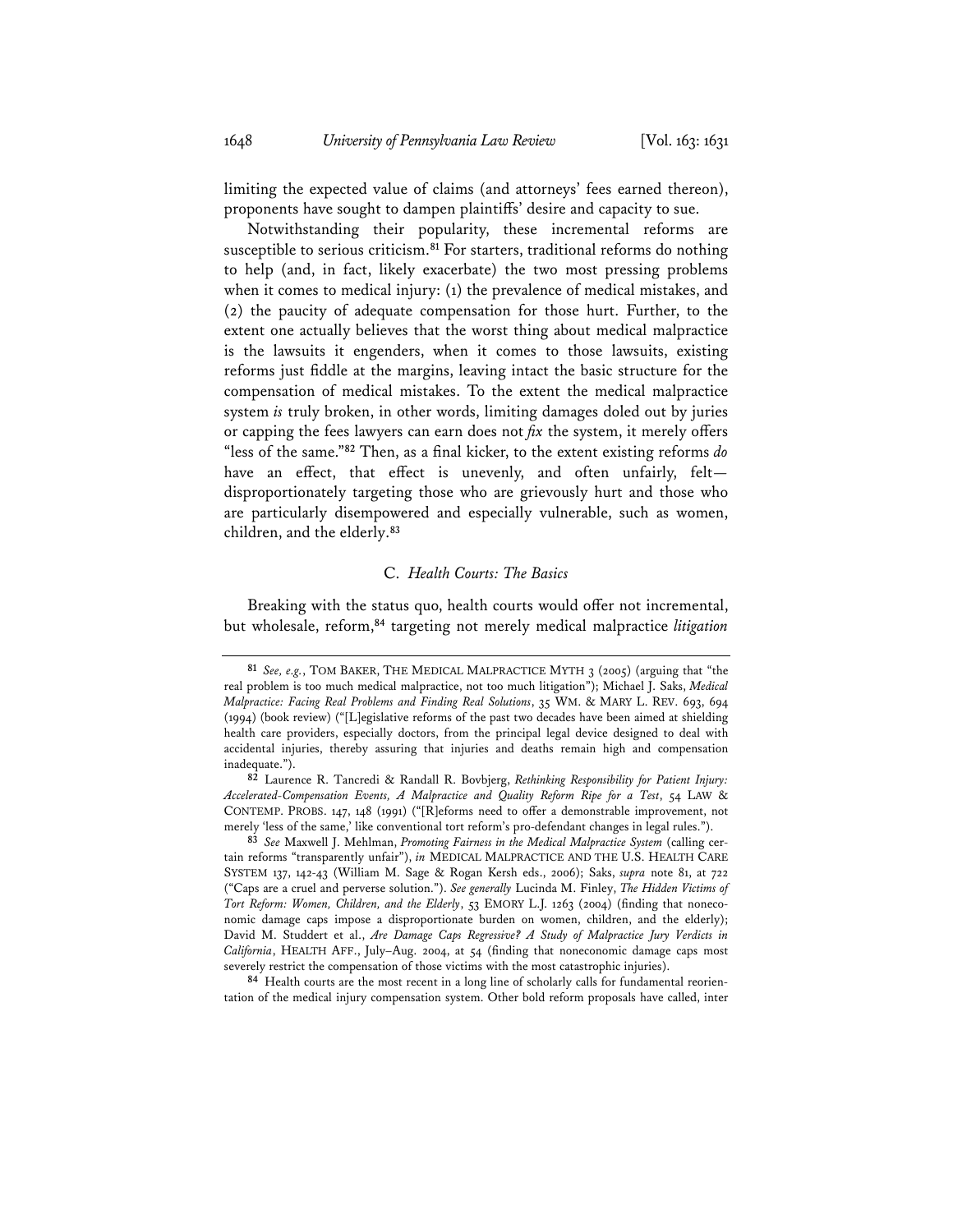but the far more serious epidemic of medical injury. In crafting this reform initiative, health court architects have specifically seized on four problems with the current system: the negligence standard, victims' low rate of claiming, the inaccuracy and inconsistency of judgments, and the system's sometimes interminable delays.**<sup>85</sup>**

First, health court proponents take issue with the negligence standard, which traditionally governs lawsuits alleging medical injury. This standard, they say, defies easy administration, contributing to decisional inaccuracy; is fundamentally misdirected, as many medical injuries arise not from the personal "fault" of any individual physician but rather from broader "systems failures" within hospitals and healthcare organizations;**<sup>86</sup>** and, owing to its connotation of "moral misbehavior," inhibits physicians' willingness to disclose errors, which, in turn, impairs providers' ability to learn from their mistakes.**<sup>87</sup>**

**85** A number of health court proposals exist, and plans vary on the particulars. The foregoing discussion attempts to distill the core features of the leading plans, focusing, when possible, on the model set forth in Michelle M. Mello et al., *"Health Courts" and Accountability for Patient Safety*, 84 MILBANK Q. 459 (2006) [hereinafter Mello et al., *"Health Courts"*]. For a detailed discussion of how various plans differ, see generally Mehlman & Nance, *supra* note 5, at 15-28.

**86** *See* INST. OF MED., *supra* note 62, at 49 ("The problem is not bad people; the problem is that the system needs to be made safer.").

alia, for states to adopt enterprise liability, *see, e.g.*, Kenneth S. Abraham & Paul C. Weiler, *Enterprise Medical Liability and the Evolution of the American Health Care System*, 108 HARV. L. REV. 381, 398-401 (1994), and base liability on contract, rather than tort, principles, *see, e.g.*, Richard A. Epstein, *Medical Malpractice: The Case For Contract*, 76 AM. B. FOUND. RES. J. 87, 93-94 (1976). Health courts themselves are an outgrowth of two earlier proposals. The first called for the creation of an administrative entity to resolve liability disputes pursuant to a list of "compensable events." Clark C. Havighurst & Laurence R. Tancredi, *"Medical Adversity Insurance"—A No-Fault Approach to Medical Malpractice and Quality Assurance*, 51 MILBANK Q. 125, 131-34 (1973). The second, from the AMA, sited adjudications within "an expert administrative agency," altered applicable legal standards, and curtailed damages. MEDICAL LIABILITY PROJECT, AM. MED. ASS'N / SPECIALITY SOC'Y, A PROPOSED ALTERNATIVE TO THE CIVIL JUSTICE SYSTEM FOR RESOLVING MEDICAL LIABILITY DISPUTES: A FAULT-BASED, ADMINISTRATIVE SYSTEM at i, 17-60 (1988). Health courts differ from these other reform ideas, in part, because they have actually made the leap out of the academy and into policy debates and (to a lesser extent) popular consciousness.

**<sup>87</sup>** On this latter point, health court proponents reason: (1) we cannot reduce mistakes without disclosing them, (2) the tort system's naming and blaming culture inhibits disclosure, and (3) the "avoidability" standard, by eliminating any connotation of moral misbehavior, would encourage physicians to reveal, and learn from, their mistakes. *See, e.g.*, Mello et al., *"Health Courts*,*" supra* note 85, at 472-74. Not surprisingly, others are not convinced. Some question the syllogism's second step, arguing that, rather than inhibiting disclosure, medical malpractice lawsuits "reveal[] valuable information about weaknesses in hospital policies, practices, providers, and administration." Joanna C. Schwartz, *A Dose of Reality for Medical Malpractice Reform*, 88 N.Y.U. L. REV. 1224, 1224 (2013). Zeroing in on the third step in the syllogism, others show that there is little evidence that error reporting fluctuates alongside the threat of liability. *See, e.g.*, George J. Annas, *The Patient's Right to Safety—Improving the Quality of Care Through Litigation*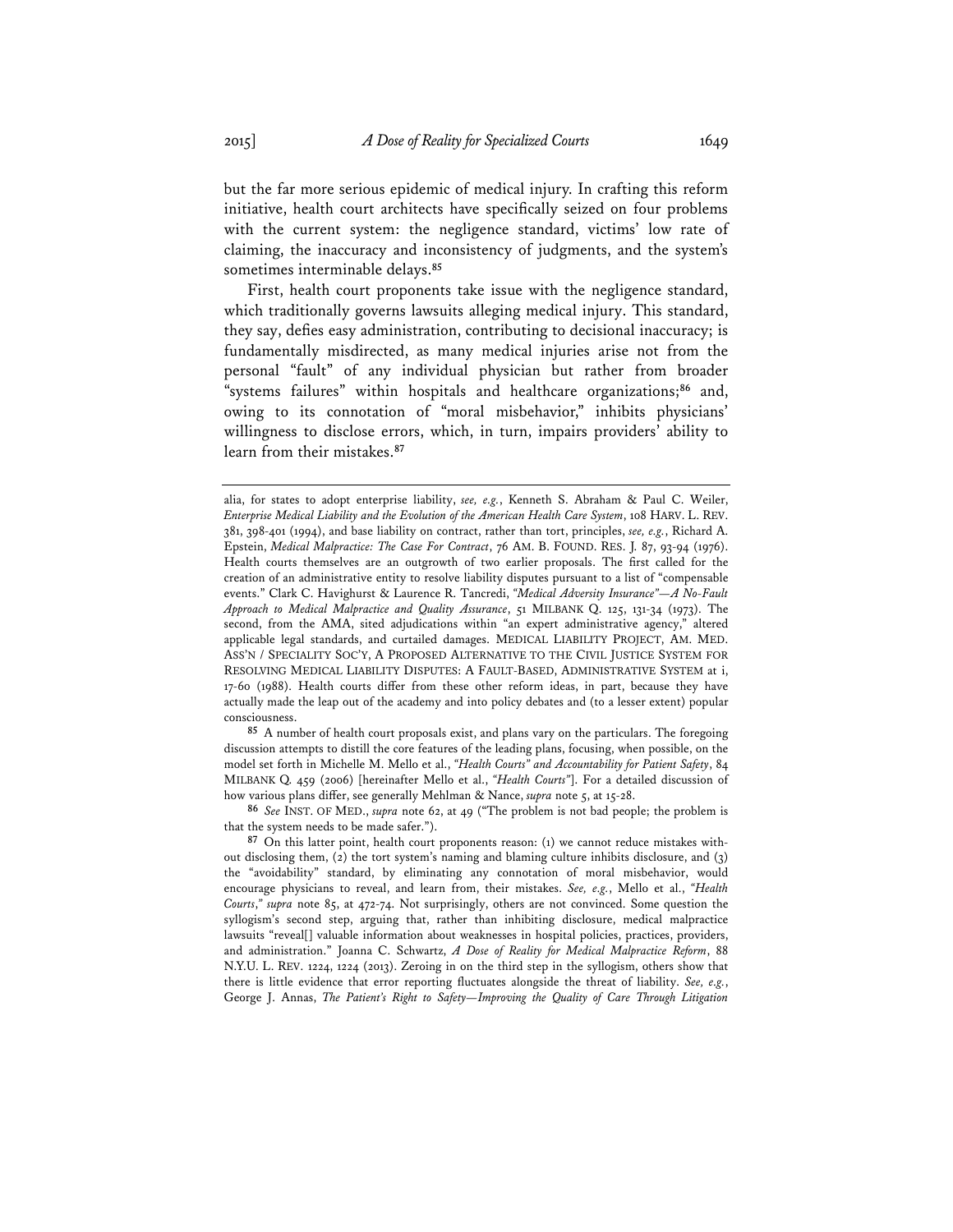Second, health court proponents target medical malpractice victims' very low rate of claiming (of 2% to 3%) and seek to expand the pool of compensated claimants, while limiting payouts thereto. Broadening compensation, proponents say, would be both salutary in its own right (in keeping with tort's compensation ambition) and would also amplify tort's (currently muffled) deterrent signal.**<sup>88</sup>** Reduced payouts, they reason, are needed to keep costs from skyrocketing.**<sup>89</sup>**

Third, health court proponents aim their fire at the medical malpractice system's "unreliable" judgments, which they liken to a lottery—or worse.**<sup>90</sup>** According to health court advocates, many of the most serious problems plaguing the medical malpractice system have their roots in decisional inaccuracy and inconsistency. This lack of reliability, they say, contributes to defensive medicine (as doctors, uncertain about what care is required, pile on unnecessary precautions) and also interferes with the tort system's ability to deter mistakes (as physicians believe that litigation outcomes are untethered to the underlying merit of the claim).**<sup>91</sup>** Thus, health court proponents seek to "eliminate," or at least dramatically reduce, decisional disparities.**<sup>92</sup>** This they would accomplish by basing decisions, whenever

*Against Hospitals*, 354 NEW ENG. J. MED. 2063, 2065 (2006) (pointing out that error reporting rates are similar in the United States and New Zealand); David A. Hyman & Charles Silver, *Believing Six Improbable Things: Medical Malpractice and "Legal Fear*,*"* 28 HARV. J.L. & PUB. POL'Y 107, 110 (2004) ("[T]he empirical literature indicates that there is massive underreporting of errors throughout the health care system, regardless of the level of liability risk that providers face."); Lucian L. Leape, *Reporting of Adverse Events*, 347 NEW ENG. J. MED. 1633, 1635 (2002) ("No link between [error] reporting and litigation has ever been demonstrated.").

**<sup>88</sup>** *See* Mello et al., *"Health Courts*,*" supra* note 85, at 465 ("A primary goal of health court proposals is to expand the pool of injured patients who are eligible for compensation."). For how infrequent claiming muffles tort's deterrent signal, see Michelle M. Mello & Troyen A. Brennan, *Deterrence of Medical Errors: Theory and Evidence for Malpractice Reform*, 80 TEX. L. REV. 1595, 1618-20 (2002).

**<sup>89</sup>** *See* Mello et al., *"Health Courts*,*" supra* note 85, at 470 ("Although more claims would be filed, the average award would likely be considerably lower."). Curbing payouts also eradicates windfall awards and promotes horizontal equity. *See id.* at 469-70.

**<sup>90</sup>** For proponents' assertions about the system's unreliability (as well as a critique of certain overheated rhetoric), see *infra* subsection IV.A.2.

**<sup>91</sup>** *See* Mello et al., *"Health Courts*,*" supra* note 85, at 469, 472 ("[T]he malpractice case tends to be compared to a lightning strike as simply a random event not associated with quality."). For the link between unpredictability and defensive medicine, see Philip K. Howard, *Special Health Courts: The Cure for Defensive Medicine*, ATLANTIC (Feb. 24, 2010), http://www.theatlantic.com/ national/archive/2010/02/specialhealthcourtsthecurefordefensivemedicine/36564, *archived at* http://perma.cc/Y69D-CWH4.

**<sup>92</sup>** *See* Howard, *supra* note 17 (asserting that "unreliable justice" can "be eliminated by creating specialized administrative health courts"); *accord* UDELL & KENDALL, *supra* note 11, at 4 ("The health court system would thus provide an essential benefit where our current system of medical justice fails: it would provide consistent, rational rulings . . . ."); Mello et al., *"Health Courts*,*" supra*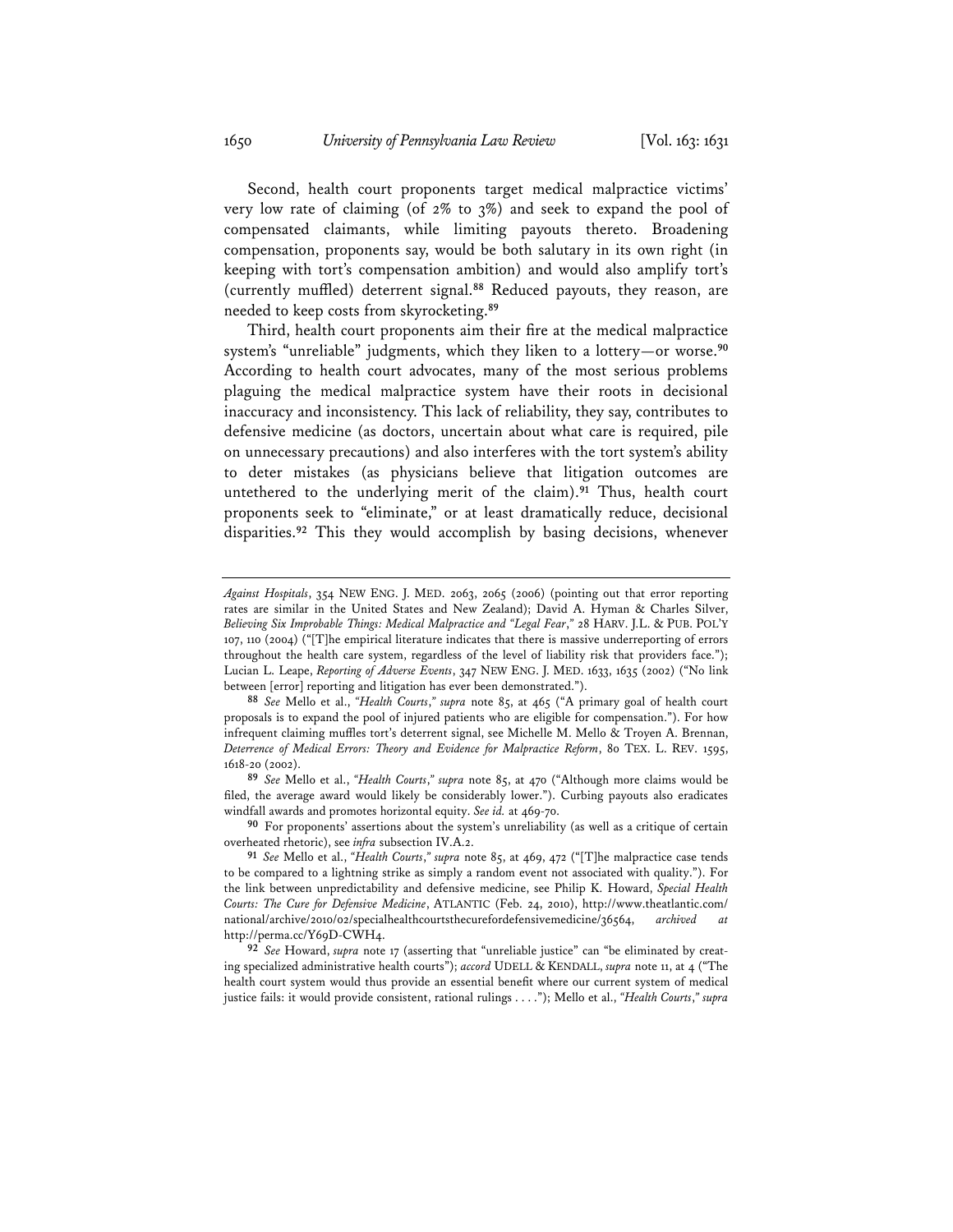possible, in objective evidence and vesting decisionmaking authority in trained and specialized experts.**<sup>93</sup>**

Fourth and finally, health court proponents zero in on the sometimes interminable delays that attend contemporary medical malpractice litigation. Charging that these delays exacerbate stress on doctors, deny compensation to needy and deserving claimants, encourage malingering, complicate insurance pricing, and impede physicians' efforts to learn from their mistakes, health court architects seek to speed up case resolution considerably.**<sup>94</sup>** In fact, proponents assert, health courts would resolve cases within one year of the date of filing.**<sup>95</sup>**

To achieve the above objectives, health courts would alter the traditional tort system in seven fundamental respects. First and most importantly, health courts would alter the substantive standard pursuant to which physicians and hospitals are judged, substituting a new "avoidability" standard for negligence. Straddling strict liability and negligence, this "avoidability" standard would render compensable all injuries that would not have occurred but for the physician's failure to follow "best practices" or the hospital's failure to impose "an optimal system of care."**<sup>96</sup>** (This differs from the negligence standard, which turns on whether a physician's care fell below the "customary," rather than the "best," standard within the profession.)

Second, health courts would impose on hospitals a new outreach obligation. Health courts would compel hospitals to determine whether each patient's iatrogenic injury (injury arising out of medical treatment) was avoidable and, if it was, to notify the patient of his or her possible

enormousinefficienthealthcaresystem/256765, *archived at* http://perma.cc/9Y8R-B6FD ("Patients injured by mistakes can get justice within a year, not the five years it takes today."); *accord* Mello et al., *"Health Courts*,*" supra* note 85 at 465 (predicting that, even if cases are contested, the ALJ could hold a hearing and "make a decision within a few weeks").

**96** Mello et al., *"Health Courts*,*" supra* note 85, at 461, 464, 474. Not all who endorse health courts accept the avoidability standard. The AMA, for instance, would retain negligence as the threshold for patient compensation. *See* AM. MED. ASS'N, HEALTH COURT PRINCIPLES, *supra* note 9, at 2.

note 85, at 469 (suggesting that health court innovations will "reduce the incidence of liability determinations that do not match the underlying merits of the claim").

**<sup>93</sup>** *See* Mello et al., *"Health Courts*,*" supra* note 85, at 461, 465.

**<sup>94</sup>** *See* William M. Sage, *Malpractice Reform as a Health Policy Problem* (cataloging these concerns), *in* MEDICAL MALPRACTICE AND THE U.S. HEALTH CARE SYSTEM, *supra* note 83, at 30, 37.

**<sup>95</sup>** *See, e.g.,* AM. MED. ASS'N, HEALTH COURT PRINCIPLES, *supra* note 9, at 2 (suggesting that a key principle for health court architects is that resolution should be "expeditious . . . with a goal of resolving all claims within one year from the filing date"); COMMON GOOD, *supra* note 1, at 5 ("Most cases would be resolved within months."); Philip K. Howard, *Beyond Obamacare: How to Fix Our Enormous, Inefficient Health-Care System*, ATLANTIC (May 7, 2012), http://www.theatlantic.com/health/archive/2012/05/beyondobamacarehowtofixour-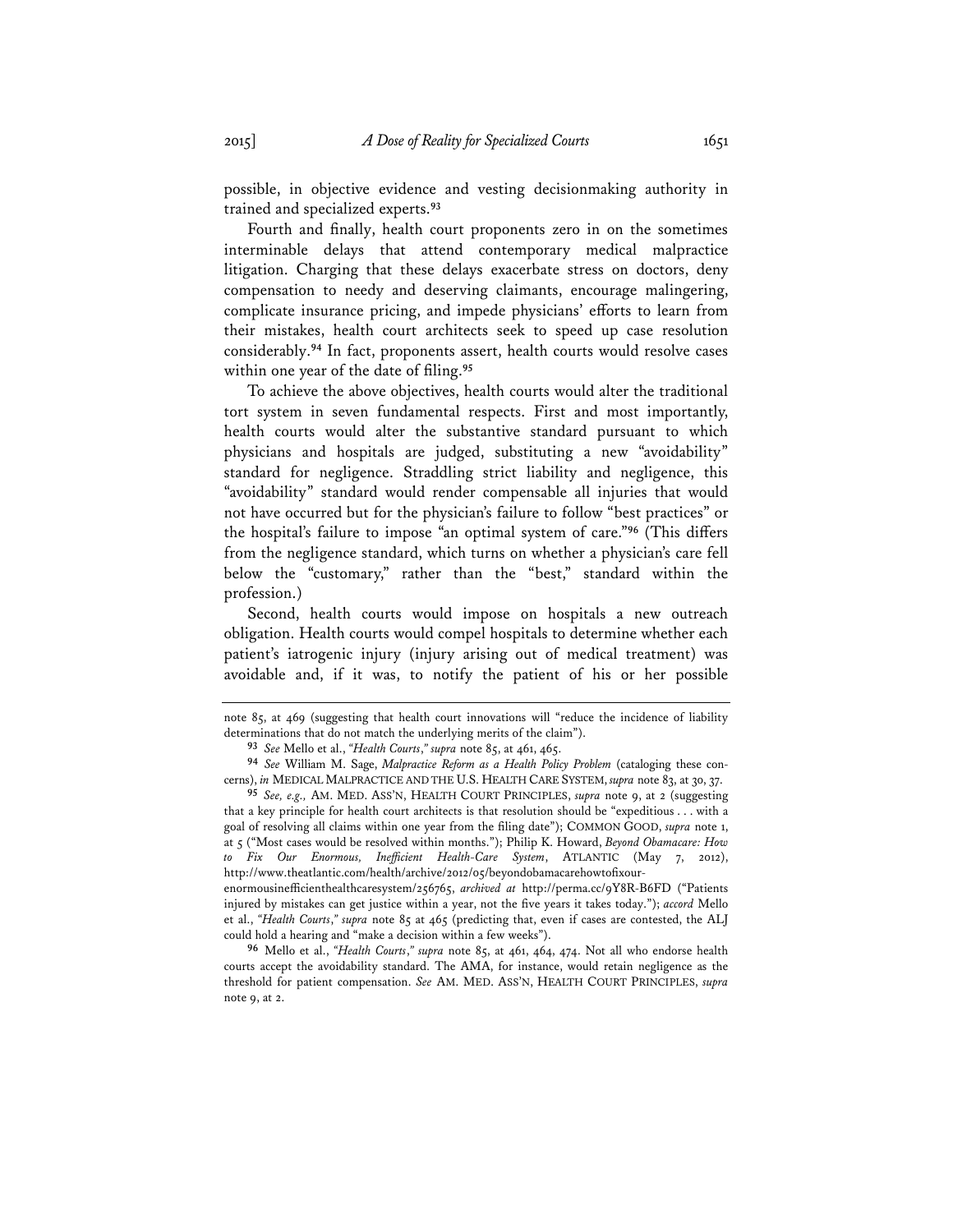entitlement to relief.**<sup>97</sup>** (Currently, despite various exhortations to share this information, such notifications are exceptional.**<sup>98</sup>**)

Third, health courts would limit damage awards. Though health courts would continue to reimburse victims' entire economic loss,**<sup>99</sup>** these tribunals would eliminate the collateral source rule (thereby excluding compensation for expenses covered by other plans, programs, or health insurance)**<sup>100</sup>** and award noneconomic damages only pursuant to a schedule or sliding scale tied to injury severity.**<sup>101</sup>**

Fourth, health courts would create a new layer of pre-adjudication expert review. Immediately upon a claim's receipt, health courts would compel the hospital or physician's insurer (the "respondent") to convene a group of neutral experts to review the claim and render a judgment as to its compensability. If this "expert panel" determined that the claim was entitled to compensation, it would supply the claimant an offer of compensation; if not, the expert panel would provide "a written report" outlining reasons for its denial.**<sup>102</sup>** If *either* the claimant or the health care provider were

**102** *Id.* at 464.

**<sup>97</sup>** *See* Mello et al., *"Health Courts*,*" supra* note 85, at 462. To ensure compliance, health courts could impose fines or "surcharges" on hospitals that shirk their notification obligation. *Id.* For more on this reporting obligation, see Mehlman & Nance, *supra* note 5, at 63-65.

**<sup>98</sup>** *See* Andrews, *supra* note 62, at 371.

**<sup>99</sup>** Most health court plans envision the full recovery of economic loss. *See, e.g.*, AM. COLL. OF PHYSICIANS, EXPLORING THE USE OF HEALTH COURTS—ADDENDUM TO "REFORMING THE MEDICAL PROFESSIONAL LIABILITY SYSTEM" 6 (2006) (stating that the "ACP strongly supports a health court model that pays 100% of the patient's economic damages"); AM. MED. ASS'N, HEALTH COURT PRINCIPLES, *supra* note 9, at 2; Mello et al., *"Health Courts*,*" supra* note 85, at 467 (indicating that health courts would award full economic damages, subject to a collateral-source offset rule); Howard, *supra* note 15 ("With a special health court, damages would consist of all lost income and medical costs . . . ."). Some, however, envision cabining both economic and noneconomic damages. *See, e.g.*, Barringer, *supra* note 13 at 247-48 (describing a "schedule of benefits" for both economic and noneconomic damages); UDELL & KENDALL, *supra* note 11, at 11 (same).

**<sup>100</sup>** Mello et al., *"Health Courts*,*" supra* note 85, at 467. A caveat is that this may be easier said than done, as federal law protects the status of certain entities as secondary payors. *See* David M. Studdert & Troyen A. Brennan, *Toward a Workable Model of "No-Fault" Compensation for Medical Injury in the United States*, 27 AM. J.L. & MED. 225, 251 (2001) (cautioning that "fairly wellestablished statutory and common law will restrict opportunities for state sponsors of no-fault experimentation programs to adopt offset arrangements against Medicare and Medicaid as a means for saving resources").

**<sup>101</sup>** Proponents explain: "The schedule would consist of a number of injury-severity tiers based on an existing injury-severity scale . . . . Dollar value ranges (both floors and ceilings) would be assigned to each tier based on decision-science research about how the public values various utility losses and public deliberation about reasonable compensation." Mello et al., *"Health Courts*,*" supra* note 85, at 468 (citation omitted).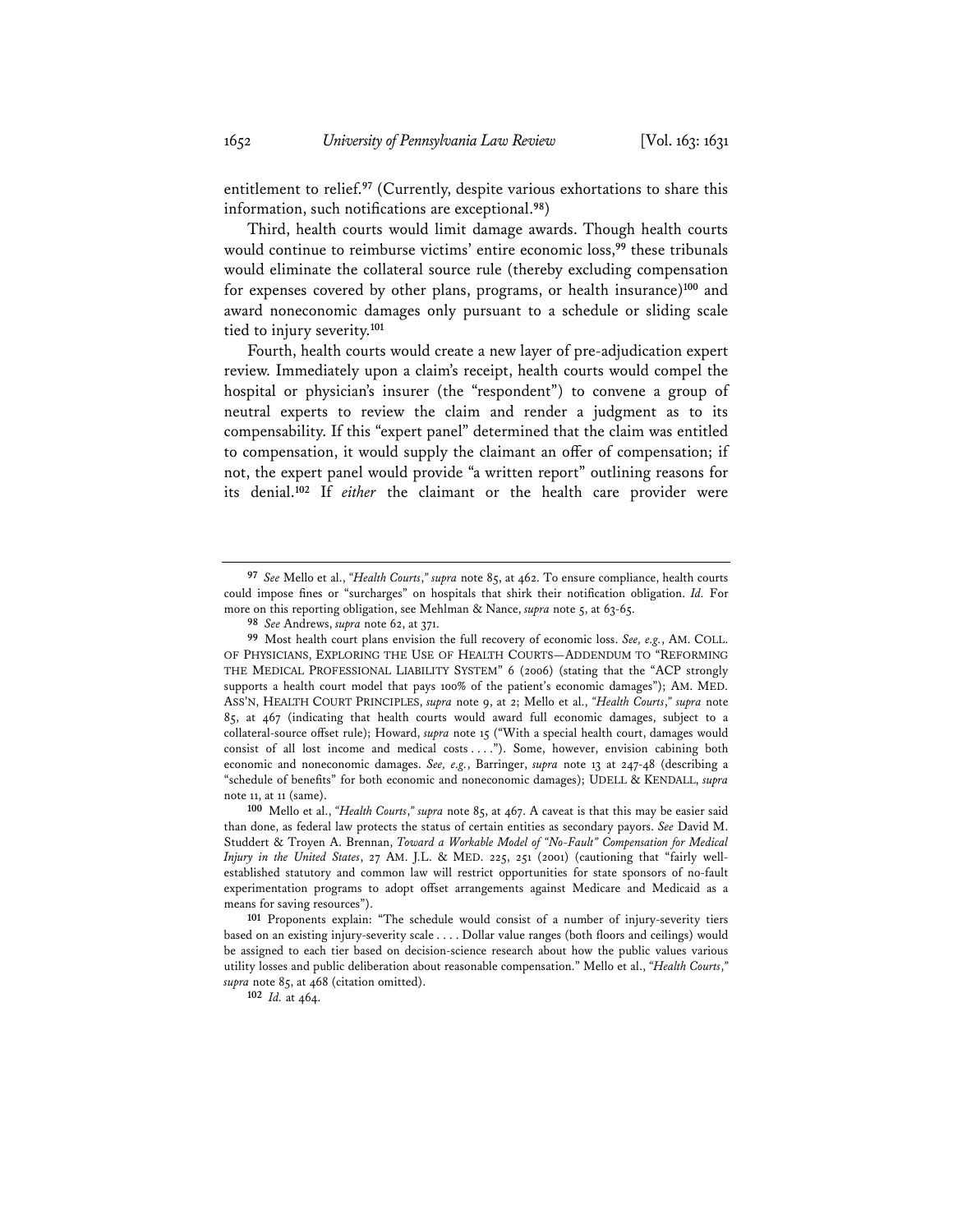dissatisfied with the expert panel's eligibility determination or damage calculation, a formal health court adjudication would ensue.**<sup>103</sup>**

Fifth, in the course of these adjudications, health courts would take two new steps to promote predictability. First, and most fundamentally, health courts would remove medical malpractice cases from generalized courts and locate them, instead, in a specialized tribunal overseen by an ALJ schooled in, and devoted to, medical injuries.**<sup>104</sup>** Appointed by a board assembled by the governor or other appropriate body, these ALJs "would have special training and experience in medical matters, but would not typically be trained as physicians."**<sup>105</sup>** Meanwhile, health courts would arm ALJs with decision aids dubbed "accelerated compensation events" (ACEs). Identified ex ante by an expert body (and periodically updated as new evidence becomes available), ACEs would identify certain injuries that would not typically occur if a doctor provided optimal care. If a claimant sustained an injury matching "the specifications and clinical circumstances of an item on an ACE list," she would be adjudged presumptively eligible for compensation, thus eliminating individual fact-finding.**<sup>106</sup>**

Sixth, health courts would take steps to abridge and expedite proceedings: Live hearings would be convened only at a party's or the ALJ's request, and hearings themselves would be simplified; evidence, for example, would be admitted pursuant to "basic but relaxed" rules.**<sup>107</sup>**

Last but not least, health courts would limit appeals and regulate payments to petitioners' counsel. Though either party could appeal—first to a higher-level administrative tribunal, then to a judicial court—this review would be limited: The ALJ's decision would be affirmed unless it was "arbitrary and capricious."**<sup>108</sup>** Meanwhile, in regards to payments to petitioners' counsel: "Claimants would pay their attorneys on a contingent basis (i.e., only if the claim resulted in a compensation payment), but the

**<sup>103</sup>** *See id.*

**<sup>104</sup>** *See* Mello et al., *Policy Experimentation*, *supra* note 16, at 64-65.

**<sup>105</sup>** *Id.* at 65.

**<sup>106</sup>** For a description of ACEs, see Mello et al., *"Health Courts*,*" supra* note 85, at 461, 466-67; Tancredi & Bovbjerg, *supra* note 82, at 149-53. It is not clear what proportion of cases ACEs would cover. *Cf.* RANDALL R. BOVBJERG & ROBERT A. BERENSON, URBAN INST., SURMOUNT-ING MYTHS AND MINDSETS IN MEDICAL MALPRACTICE 8 (2005), *available at* http://webarchive.urban.org/UploadedPDF/411227\_medical\_malpractice.pdf (suggesting that "[a]voidable classes of events (ACEs) would probably cover most injuries").

**<sup>107</sup>** Mello et al., *"Health Courts*,*" supra* note 85, at 465.

**<sup>108</sup>** Mello et al., *Policy Experimentation*, *supra* note 16, at 69.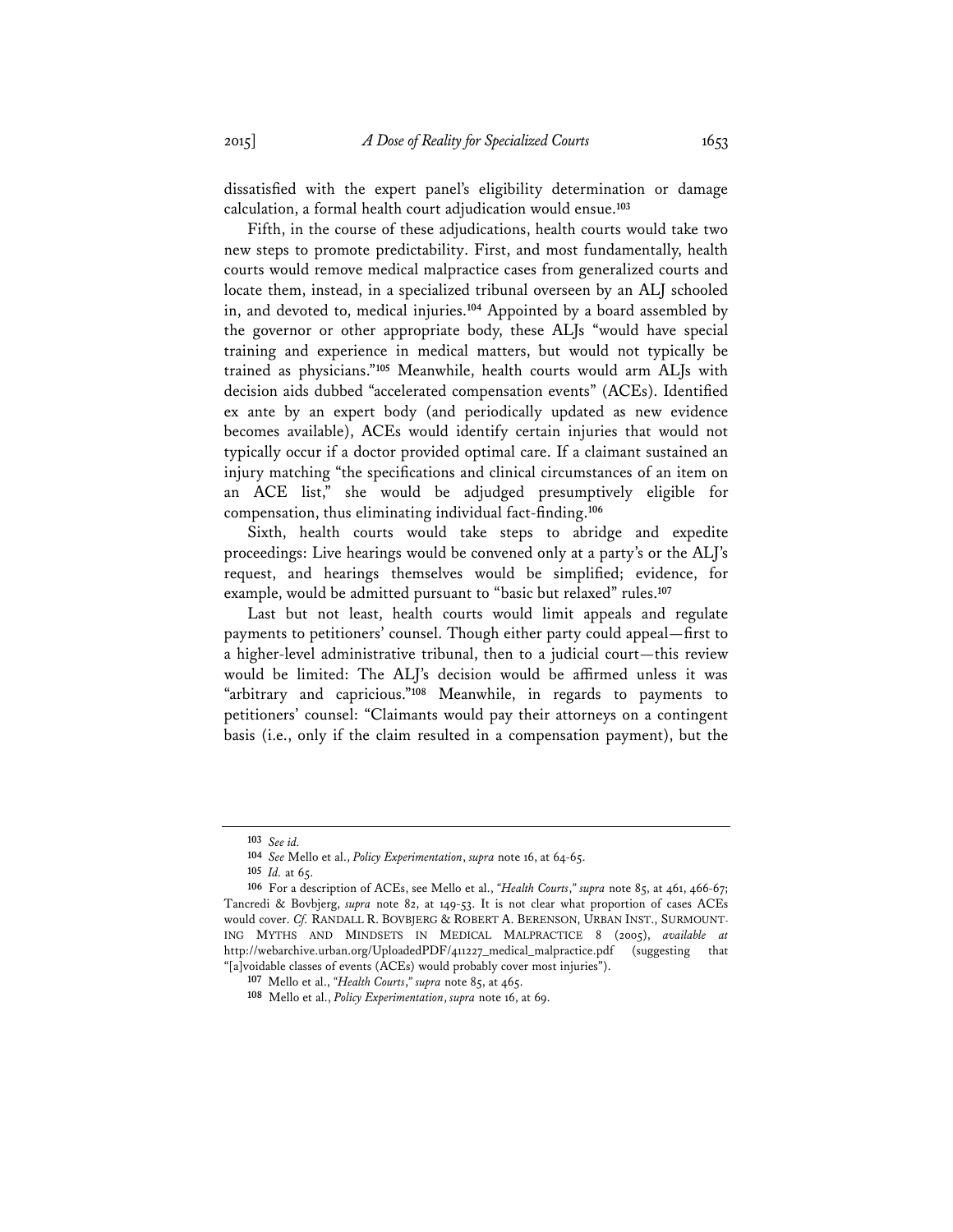fee would be based on a multiple of hours worked rather than a percentage of the award."**<sup>109</sup>**

Figure 1 below offers a visual depiction of claims' path through the health court system.

**Figure 1: Health Court Process** 



**<sup>109</sup>** Mello et al., *"Health Courts*,*" supra* note 85, at 463. Other health court proponents have rejected this lodestar idea, in favor of contingency fees subject to a 20% cap. *See* COMMON GOOD, *supra* note 1, at 5.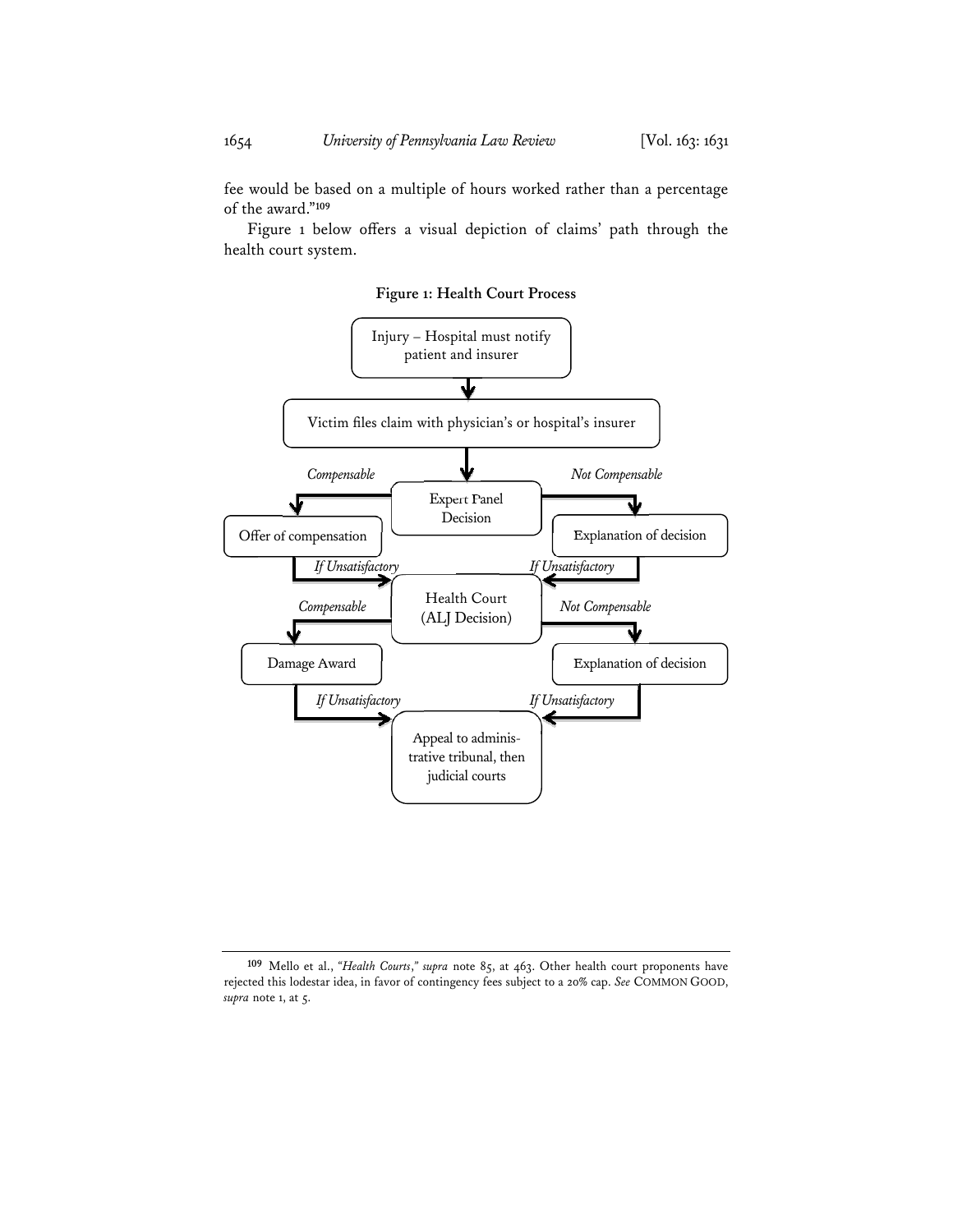### II. THE ORIGINS AND STRUCTURE OF THE VICP

Today, reformers complain that the medical malpractice system is too selective in its compensation, too unpredictable in its decisions, and too slow in its judgments—and they hold up specialized courts as the muchneeded cure. As we shall see, in the mid-1980s, many voiced near-identical complaints about the vaccine injury litigation environment. And, like health court proponents, policymakers settled on a specialized court as the necessary reform.

#### A. *Origins: Mounting Dissatisfaction and Litigation's Rising Tide*

Vaccines are a triumph of modern medicine.**<sup>110</sup>** Yet for all the good they do and all the lives they save, vaccines cause a small proportion of those inoculated to sustain grievous, and sometimes fatal, injury. These side effects received little attention until the 1970s when three unrelated events seemed to conspire to unsettle the status quo. The first was the "notably troublesome" case of Anita Reyes.**<sup>111</sup>** While an infant living near the Mexican border, Reyes received a dose of Wyeth's polio vaccine and, shortly thereafter, contracted polio, resulting in her near-complete paralysis. Her parents initiated suit on her behalf, a jury ruled in her favor, and, in 1974, the Fifth Circuit affirmed.**<sup>112</sup>** Both the Fifth Circuit's holding and its reasoning were, for vaccine companies, ominous. *Reyes v. Wyeth*, that is, substantially expanded liability for vaccine manufacturers and also explicitly invoked enterprise liability principles to justify that expansion—suggesting that, going forward, between victims and vaccine manufacturers, the latter should bear the loss.**<sup>113</sup>**

**<sup>110</sup>** "For each group of vaccinated children born during a given year [in the United States], an estimated . . . 33,500 premature deaths are prevented over the course of a lifetime." Press Release, CDC, Most U.S. Parents are Vaccinating According to New CDC Survey: Vaccine Coverage Rates for Children Remain High (Sept. 4, 2008), *available at* http://www.cdc.gov/media/pressrel /2008/r080904.htm.

**<sup>111</sup>** Edmund W. Kitch, *Vaccines and Product Liability: A Case of Contagious Litigation*, REG., May–June 1985, at 11, 12.

**<sup>112</sup>** Reyes v. Wyeth Labs., 498 F.2d 1264 (5th Cir. 1974).

**<sup>113</sup>** Even if the manufacturer was not at fault, the court reasoned, "a strong argument can be advanced that the loss ought not lie where it falls (on the victim), but should be borne by the manufacturer as a foreseeable cost of doing business." *Id.* at 1294. In terms of doctrine, the court carved out a new exception to the learned intermediary rule, holding that Wyeth should have warned Anita or her parents (not just the nurse who administered the vaccine), even though the polio vaccine was not administered as part of a mass immunization program. *See id.* at 1277. In so doing, it was later said, the *Reyes* court "seeded the clouds for a downpour of litigation." ARTHUR ALLEN, VACCINE: THE CONTROVERSIAL STORY OF MEDICINE'S GREATEST LIFESAVER 266 (2007).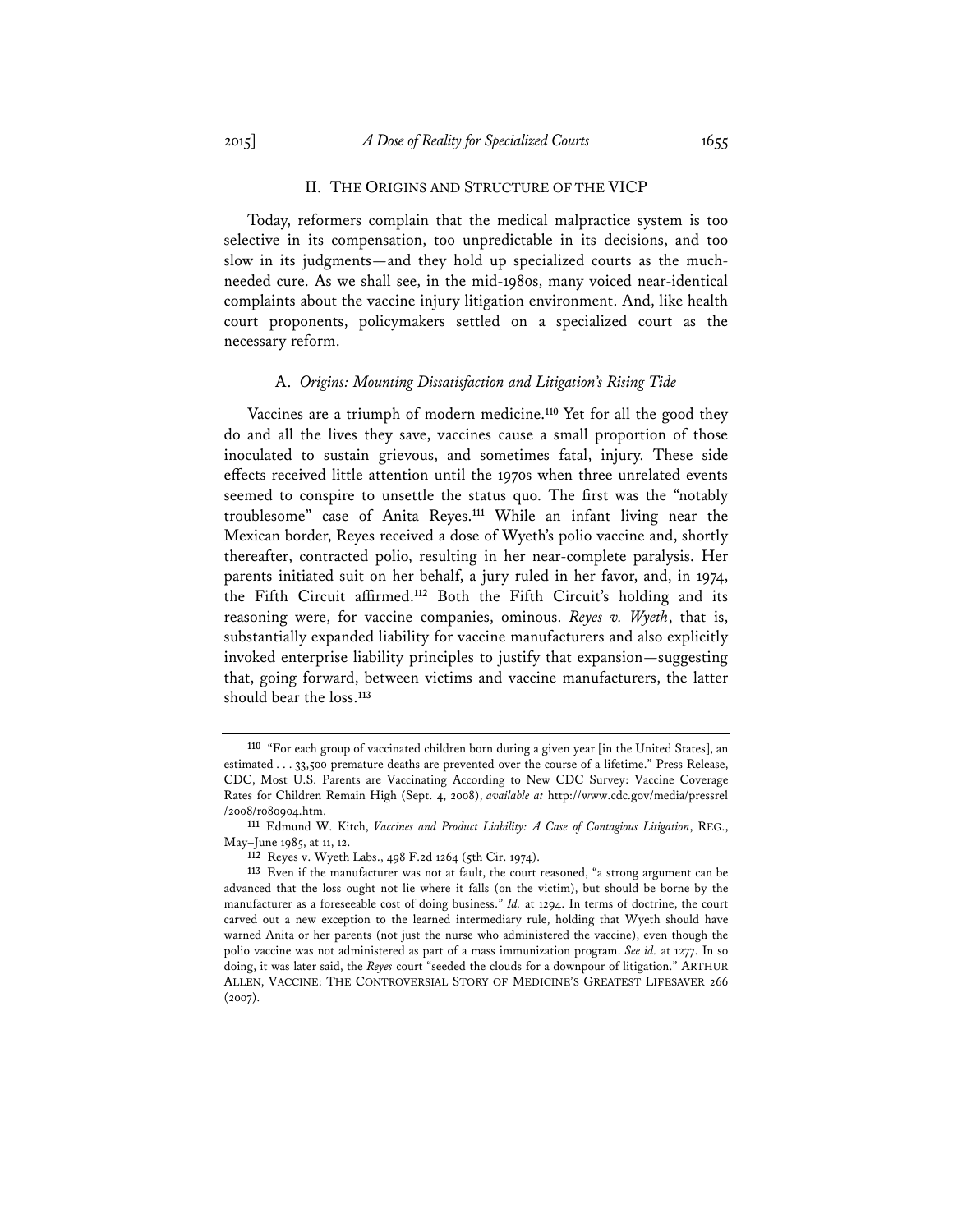Then, on the heels of the *Reyes* decision, came the swine flu faux epidemic of 1976. There, forty-five million Americans (one-third of the adult population) subjected themselves to a flu shot at President Gerald Ford's stern urging only to learn, later, that the flu was not particularly dangerous, but the shot itself was—causing in some small proportion of patients Guillain-Barré syndrome, a usually reversible but occasionally fatal form of paralysis. A flood of litigation and withering press attention followed.**<sup>114</sup>**

Rounding out this troubling trilogy, on April 19, 1982, an NBC affiliate aired an Emmy-winning, hour-long television documentary titled *DPT: Vaccine Roulette*. **<sup>115</sup>** With footage of dead infants and convulsing children, the broadcast charged that the pertussis component in the DTP vaccine (which protects against whooping cough) had not been adequately tested and could cause "damage to a devastating degree."**<sup>116</sup>** Publicity from the program resulted in the immediate formation of a citizens lobby called Dissatisfied Parents Together, kicked off congressional hearings into the pertussis vaccine's safety, and, more generally, stirred growing skepticism about the broader vaccination project.**<sup>117</sup>**

Whether buoyed by the *Reyes* decision, emboldened by the swine flu debacle, or galvanized by the *Vaccine Roulette* documentary, it is clear that, starting in the early 1980s, those hurt following vaccination started filing suit, for the first time, in significant numbers. In 1980, only twenty-four suits were filed alleging vaccine injury; by 1985, that number had spiraled upward to 144.**<sup>118</sup>** Indeed, in 1985 alone, plaintiffs filed a total of 100 lawsuits against just one manufacturer, Lederle Laboratories, claiming injury

**<sup>114</sup>** For more on this episode, which generated some 1600 lawsuits (all of which, for complicated reasons, were lodged against the United States), see *Alvarez v. United States*, 495 F. Supp. 1188 (D. Colo. 1980); RICHARD E. NEUSTADT & HARVEY V. FINEBERG, THE SWINE FLU AFFAIR: DECISION-MAKING ON A SLIPPERY DISEASE (1978); David Brown, *A Shot in the Dark: Swine Flu's Vaccine Lessons*, WASH. POST, May 27, 2002, at A9.

**<sup>115</sup>** *DPT: Vaccine Roulette* (NBC television broadcast Apr. 19, 1982). The vaccine protects against diphtheria, tetanus, and pertussis. Though many call the vaccine DPT, DTP is the abbreviation utilized by the Vaccine Injury Table (and therefore herein). *See* 42 C.F.R. § 100.3  $(2014)$ .

**<sup>116</sup>** Okianer Christian Dark, *Is the National Childhood Vaccine Injury Act of 1986 the Solution for the DTP Controversy?*, 19 U. TOL. L. REV. 799, 839 (1988); *see also* ALLEN, *supra* note 113, at 251.

**<sup>117</sup>** *See* ALLEN, *supra* note 113, at 251-55. Though the documentary first aired on an NBC affiliate, it was later shown on the NBC program *Today*. Within three weeks of the program's transmission, a Senate Subcommittee held its first hearing on the pertussis vaccine's safety and efficacy. *See id.* at 278.

**<sup>118</sup>** *See* Theodore H. Davis, Jr. & Catherine B. Bowman, *No-Fault Compensation for Unavoidable Injuries: Evaluating the National Childhood Vaccine Injury Compensation Program*, 16 U. DAYTON L. REV. 277, 297 n.126 (1991).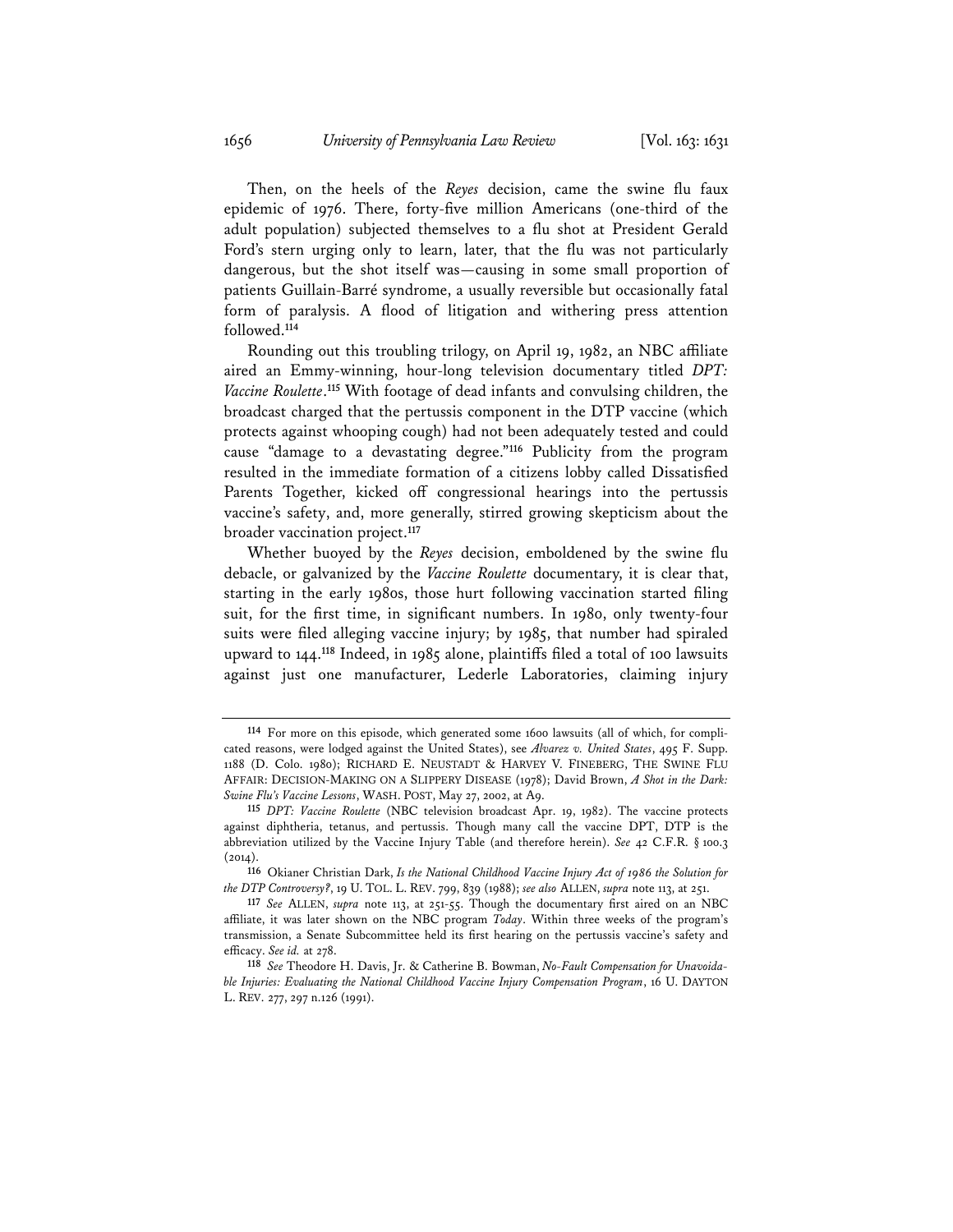following the administration of its DTP vaccine, which eclipsed the number of lawsuits filed against Lederle in the previous three years combined.**<sup>119</sup>**

As the number of lawsuits ticked upward, so did manufacturers' dismay. In 1984, for example, Lederle's President went on record declaring that "[t]he present dollar demand of DTP lawsuits against Lederle is 200 times greater than our total sales of DTP vaccine in 1983."**<sup>120</sup>** Then, the following year, he complained the situation had deteriorated: "All but two of the more than ninety" DTP cases filed against Lederle—in more than forty years of distributing the vaccine—had been filed since 1982.**<sup>121</sup>** Another vaccine manufacturer—Connaught Laboratories—faced a similar plight, as suits filed against it in 1985 and 1986 sought a combined billion dollars in damages.**<sup>122</sup>**

Spooked by this increased liability, some manufacturers raised their prices—the wholesale price of the DTP vaccine increased some 6000% during the period—while others exited the market altogether.**<sup>123</sup>** 1984 was a particularly eventful year in this regard. On June 13, 1984, Wyeth announced it was stopping production of its whooping cough vaccine after thirty years of production, blaming "dramatic increases in the cost of participating in this market."**<sup>124</sup>** Then, six months later, Connaught also announced plans to stop the vaccine's production, citing a sharp increase in the cost of insurance against lawsuits—a decision *The New York Times* dubbed a "side effect of the side effects."**<sup>125</sup>**

As manufacturers ceased production, possible vaccine shortages loomed, and physicians and public health officials warned of the potential return of epidemic infectious disease. Said Martin H. Smith of the American

**121** *National Childhood Vaccine Injury Compensation Act of 1985: Hearing on S. 827 Before the Sen. Comm. on Labor & Human Res.*, 99th Cong. 245 (1985) [hereinafter *1985 Senate Hearing*] (statement of Robert B. Johnson, President, Lederle Labs.).

**122** *See 1987 House Hearing*, *supra* note 119, at 104 (letter from David J. Williams, Vice President & General Manager, Connaught Labs.).

**123** *See* Richard L. Manning, *Changing Rules in Tort Law and the Market for Childhood Vaccines*, 37 J.L. & ECON. 247, 248 (1994) (reporting that the wholesale price of the DTP vaccine "increased by over 6,000 percent from 1970 to 1987").

**124** Philip M. Boffey, *Vaccine Liability Threatens Supplies*, N.Y. TIMES, June 26, 1984, at C1.

**125** Richard Levine, *Risk Forces Out Vaccine Maker*, N.Y. TIMES, Dec. 16, 1984, at E7. Subsequently, on April 25, 1985, Connaught resumed DTP distribution. *See 1985 Senate Hearing*, *supra* note 121, at 265 (statement of David J. Williams, Vice President & General Manager, Connaught Labs.).

**<sup>119</sup>** *See Funding of the Childhood Vaccine Program: Hearing Before the Subcomm. on Select Revenue Measures of the H. Comm. on Ways & Means*, 100th Cong. 16 (1987) [hereinafter *1987 House*  Hearing] (statement of Dennis E. Ross, Tax Legislative Counsel, U.S. Dep't of Treasury).

**<sup>120</sup>** *Vaccine Injury Compensation: Hearings on H.R. 5810 Before the Subcomm. on Health & the Env't of the H. Comm. on Energy & Commerce*, 98th Cong. 229 (1984) [hereinafter *1984 House Hearings*] (statement of Robert B. Johnson, President, Lederle Labs.).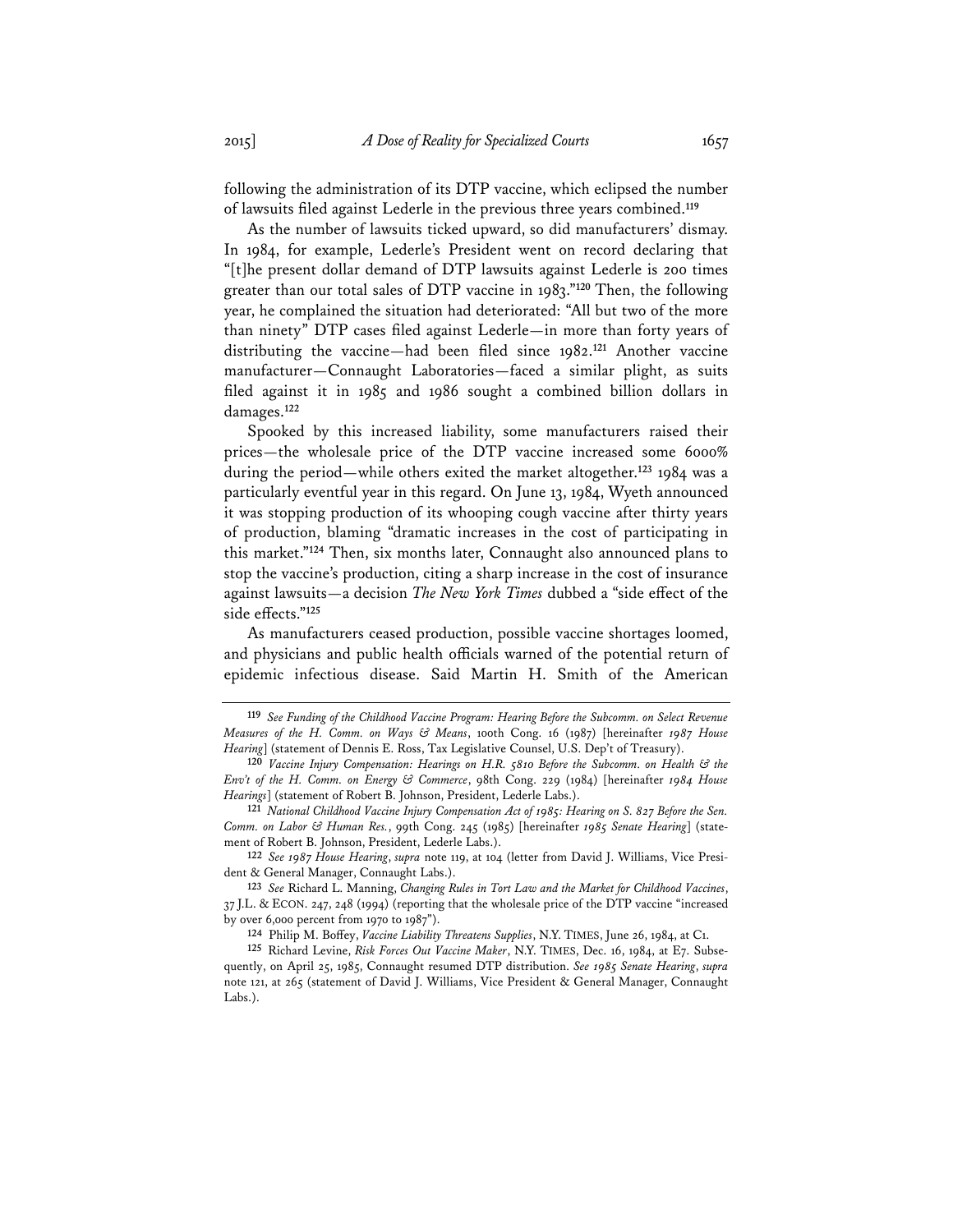Academy of Pediatrics in 1984: "At the present time, we are sitting on an explosive situation and it could have a short fuse."**<sup>126</sup>** Seemingly validating Smith's dire warning, on December 13, 1984, the CDC requested that doctors postpone DTP "booster shots" for older children in order to ensure an adequate supply for infants.**<sup>127</sup>** And by 1986, the number of DTP manufacturers had dwindled from eight to two,**<sup>128</sup>** while vaccines for measles, mumps, and rubella (the MMR vaccine) and polio were made by only a single manufacturer,**<sup>129</sup>** prompting Congress to observe that "the withdrawal of even a single manufacturer would present the very real possibility of vaccine shortages, and, in turn, increasing numbers of unimmunized children, and, perhaps, a resurgence of preventable diseases."**<sup>130</sup>**

On the other side of the "*v*," meanwhile, parents of vaccine-injured children were themselves unsatisfied. True, throughout the 1980s, more parents were suing. But many of these suits ended in defeat, as plaintiffs could not necessarily pinpoint which manufacturer made a particular child's vaccine, and, even if they could, often faltered when it came time to prove that the vaccine was, in fact, defective or the injury was actually caused by the vaccine at issue.**<sup>131</sup>** Moreover, even when compensation did come, it came slowly, after wrenching delays and often bitter litigation. As Congress explained, "Lawsuits and settlement negotiations can take months and even years to complete. Transaction costs—including attorneys' fees and court payments—are high. And in the end, no recovery may be available. Yet futures have been destroyed and mounting expenses must be met."**<sup>132</sup>**

### B. *The Legislative Solution: The National Childhood Vaccine Injury Act*

By 1986, as worries about a litigation "crisis" swirled, manufacturers' demand for protection grew more insistent, and parents' pleas for more

**<sup>126</sup>** *1984 House Hearings*, *supra* note 120, at 119 (statement of Martin H. Smith, President-Elect, Am. Acad. of Pediatrics).

**<sup>127</sup>** *See* Elizabeth Wehr, *Concern in Congress: Looming Vaccine Shortage Blamed on Threat of Lawsuits*, 42 CONG. Q. WKLY. REP. 3146, 3146 (1984).

**<sup>128</sup>** *See* Dark, *supra* note 116, at 801.

**<sup>129</sup>** *See* H.R. REP. NO. 99-908, at 7 (1986).

**<sup>130</sup>** *Id.* To be sure, it is difficult to rule out the possibility that vaccine manufacturers, eager for liability protection, were exaggerating the precariousness of their plight and that price hikes and vaccine shortages were orchestrated to force Congress's hand. *See* Amy Tarr, *DTP Vaccine Injuries: Who Should Pay?*, NAT'L L.J., Apr. 1, 1985, at 1 ("[S]ome plaintiffs' lawyers charge that the move to scale down production of the [DTP] vaccine is little more than an industry effort to blackmail Congress and the public.").

**<sup>131</sup>** For more on challenges facing plaintiffs, see 1999 GAO REPORT, *supra* note 52, at 4.

**<sup>132</sup>** H.R. REP. NO. 99-908, at 6.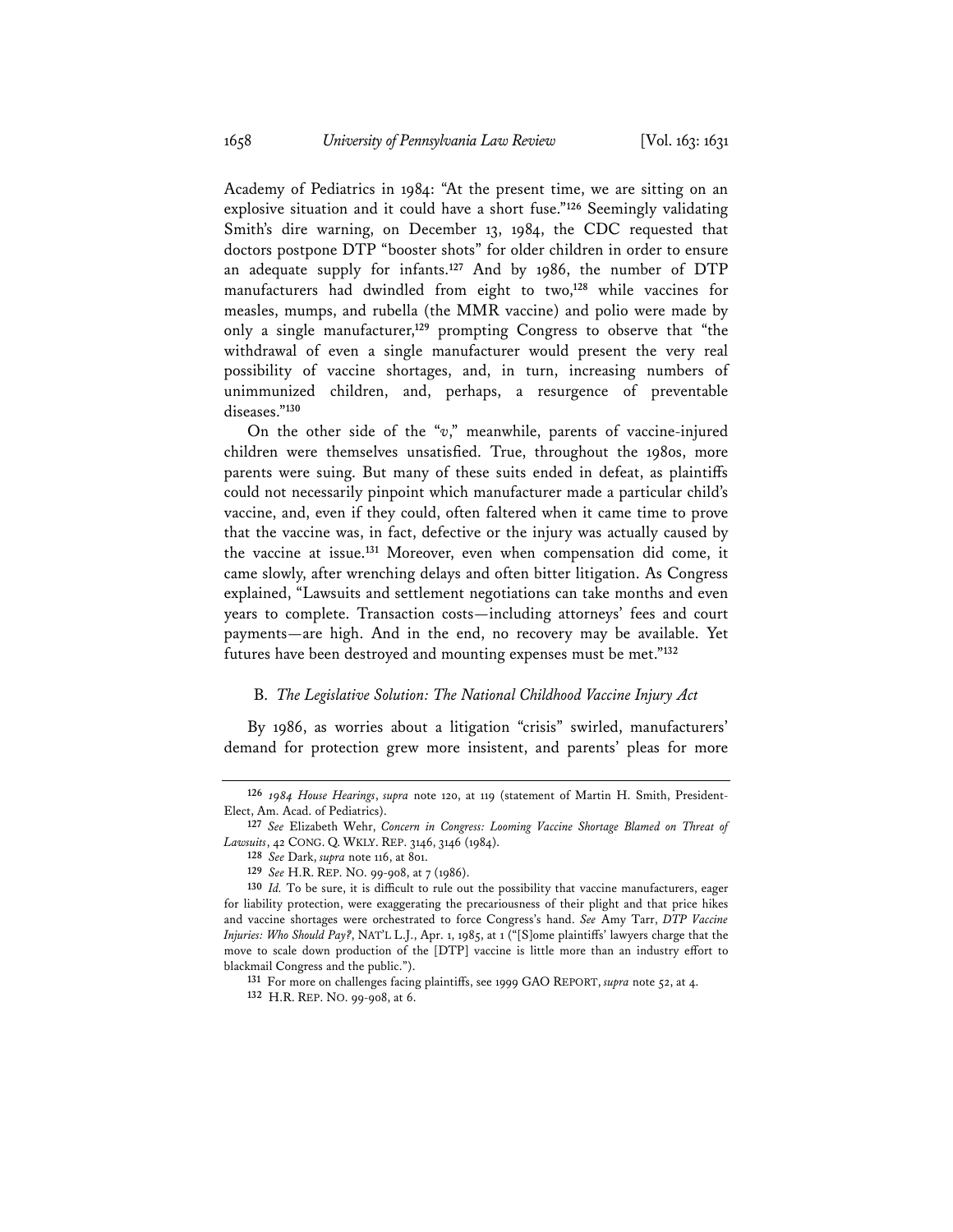reliable, predictable, and prompt compensation gained urgency, the table was set for a legislative solution.**<sup>133</sup>** In time, Congress obliged. The final legislation was, to be sure, nobody's ideal. As Representative Henry Waxman, the Act's chief sponsor, explained in the summer of 1986:

I recognize that the bill I have introduced is probably not the first choice of most parties to this controversy. Manufacturers would undoubtedly prefer greater insulation from liability. Parents of injured children would certainly prefer larger compensation and fewer restrictions on court activity. The Reagan administration would, I am sure, prefer legislation that spends no money.**<sup>134</sup>**

Yet with just *enough* for all stakeholders, the National Childhood Vaccine Injury Act ultimately received broad and bipartisan support, passing on the final hours of the 99th Congress.**<sup>135</sup>**

As enacted, the Vaccine Act had two parts. Part one (less important for our current purposes) sought to upgrade the nation's immunization program by perfecting vaccines and monitoring adverse reactions thereto.**<sup>136</sup>** Part two, meanwhile, sought to shield manufacturers from tort liability, while providing "simple justice" to vaccine-injured children.**<sup>137</sup>** Toward that end, Congress established the Vaccine Injury Compensation Program (VICP), a no-fault scheme run out of the U.S. Court of Federal Claims and jointly administered by the Department of Health and Human Services (HHS) (which serves as the respondent and therefore represents the Fund's

**<sup>133</sup>** Congress may also have been influenced by legislative activity, both here and abroad. California created a limited compensation program to provide modest benefits to vaccine-injured children in 1977, and by 1986, a number of other nations, including Germany, France, Switzerland, Denmark, Japan, and the United Kingdom, also provided payments to vaccine-injured children. *See* Wendy K. Mariner, *Compensation Programs for Vaccine-Related Injury Abroad: A Comparative Analysis*, 31 ST. LOUIS U. L.J. 599, 605-07 (1987).

**<sup>134</sup>** *Vaccine Injury Compensation: Hearing on H.R. 1780, H.R. 4777, and H.R. 5184 Before the Subcomm. on Health & the Env't of the H. Comm. on Energy & Commerce*, 99th Cong. 2 (1986) (statement of Rep. Henry A. Waxman); *accord* Henry A. Waxman, *When a Vaccine Injures a Child: A No-Fault Way to Compensate*, WASH. POST, Oct. 9, 1986, at A27 (declaring the legislation a "compromise bill" supported by "[a] broad array of conservatives and liberals, consumer advocates and pharmaceutical lobbyists").

**<sup>135</sup>** For more on the Act's enactment, see BURKE, *supra* note 36, at 142-70.

**<sup>136</sup>** *See* National Childhood Vaccine Injury Act of 1986, Pub. L. No. 99-660, sec. 311(a), §§ 2101-2106, 100 Stat. 3755, 3756-58 (codified as amended at 42 U.S.C. §§ 300aa-1 to -6 (2012)).

**<sup>137</sup>** *National Childhood Vaccine-Injury Compensation Act: Hearing on S. 2117 Before the S. Comm. on Labor & Human Res*., 98th Cong. 290-91 (1984) [hereinafter *1984 Senate Hearing*] (statement of Sen. Paula Hawkins) ("[T]hese children have an urgent need and deserve simple justice quickly."); Martin H. Smith, *National Childhood Vaccine Injury Compensation Act*, 82 PEDIATRICS 264, 269 (1988) ("The intent of the Academy for years has been to secure a better and simpler form of justice for children as well as to ensure a more secure vaccine supply.").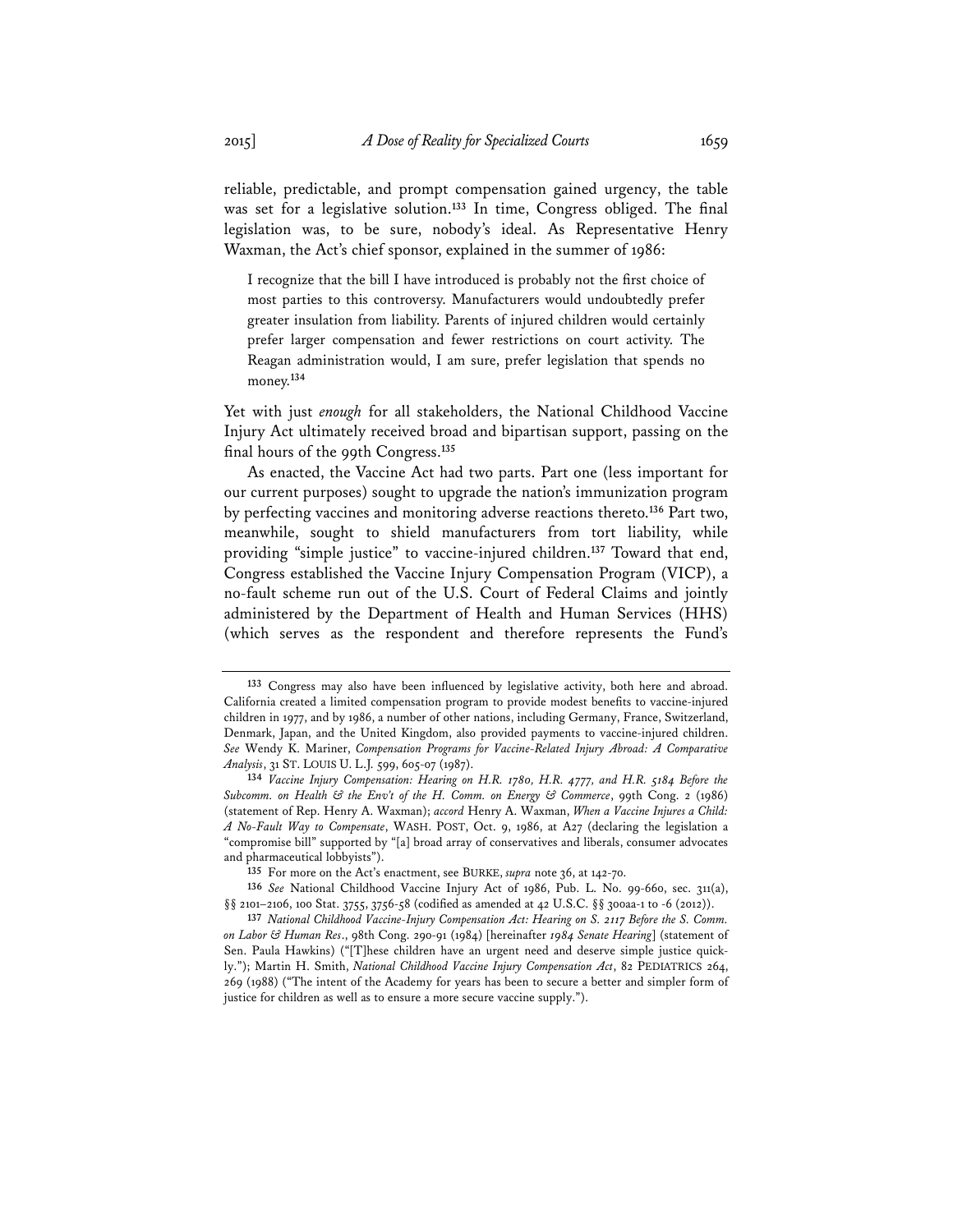interests in all VICP proceedings) and the Department of Justice (DOJ) (which represents HHS).**<sup>138</sup>** Financed by a seventy-five-cent excise tax on each vaccine dose administered (which creates the Fund upon which injury victims draw), the VICP is intended to provide adequate, though abridged, compensation to all individuals injured by covered vaccines via "lessadversarial, expeditious, and informal proceeding[s]."**<sup>139</sup>**

### C. *The VICP: The Basics*

To mete out this "simple justice," the VICP utilizes procedures strikingly similar to the procedures health courts would employ. Below, Section II.C outlines the VICP's core features. Then, Part III reviews the myriad ways in which health courts and the VICP are alike.

First, the VICP replaces tort's negligence standard with a standard of strict liability. Pursuant to this standard, the petitioner is entitled to compensation as long as her injuries were more likely than not caused or significantly aggravated by a covered vaccine. She need not show that the doctor erred in the vaccine's administration or preparation, that the vaccine was accompanied by an inadequate warning, or that the vaccine itself was defectively manufactured or designed. This means that the Vaccine Act winnows down a traditional tort action so that, instead of the many elements typically considered, only two must be addressed: (1) actual causation (did this vaccine cause this injury?) and (2) damages (how much compensation is due?).

Then, having winnowed down the inquiry to just two elements, the Vaccine Act simplifies proof for each. Causation questions are simplified by the Vaccine Injury Table—an innovative decision aid designed "to remove much of the burden of proof required in traditional tort proceedings."**<sup>140</sup>** Initially created by Congress, and periodically amended by the Secretary of HHS, the Table lists all covered vaccines, as well as the injuries widely recognized as caused thereby, alongside a specific timeframe for each injury's onset.**<sup>141</sup>** If a claimant can show that she suffered an injury listed on the Table within the time period specified (so, for example, that she suffered

**<sup>138</sup>** For more on the VICP's funding and personnel, see MOLLY TREADWAY JOHNSON ET AL., FED. JUDICIAL CTR., USE OF EXPERT TESTIMONY, SPECIALIZED DECISION MAKERS, AND CASE-MANAGEMENT INNOVATIONS IN THE NATIONAL VACCINE INJURY COMPENSATION PROGRAM 11-12 (1998).

**<sup>139</sup>** 42 U.S.C. § 300aa-12(c)(1), (d)(2)(A) (2012).

**<sup>140</sup>** H.R. REP. NO. 106-977, at 8 (2000).

**<sup>141</sup>** For more on the Table's creation, see JOHNSON ET AL., *supra* note 138, at 13-14. For the Table itself, see 42 C.F.R. § 100.3 (2014). For information on Table modifications, see 42 U.S.C. § 300aa-14(c) and *infra* Section V.B.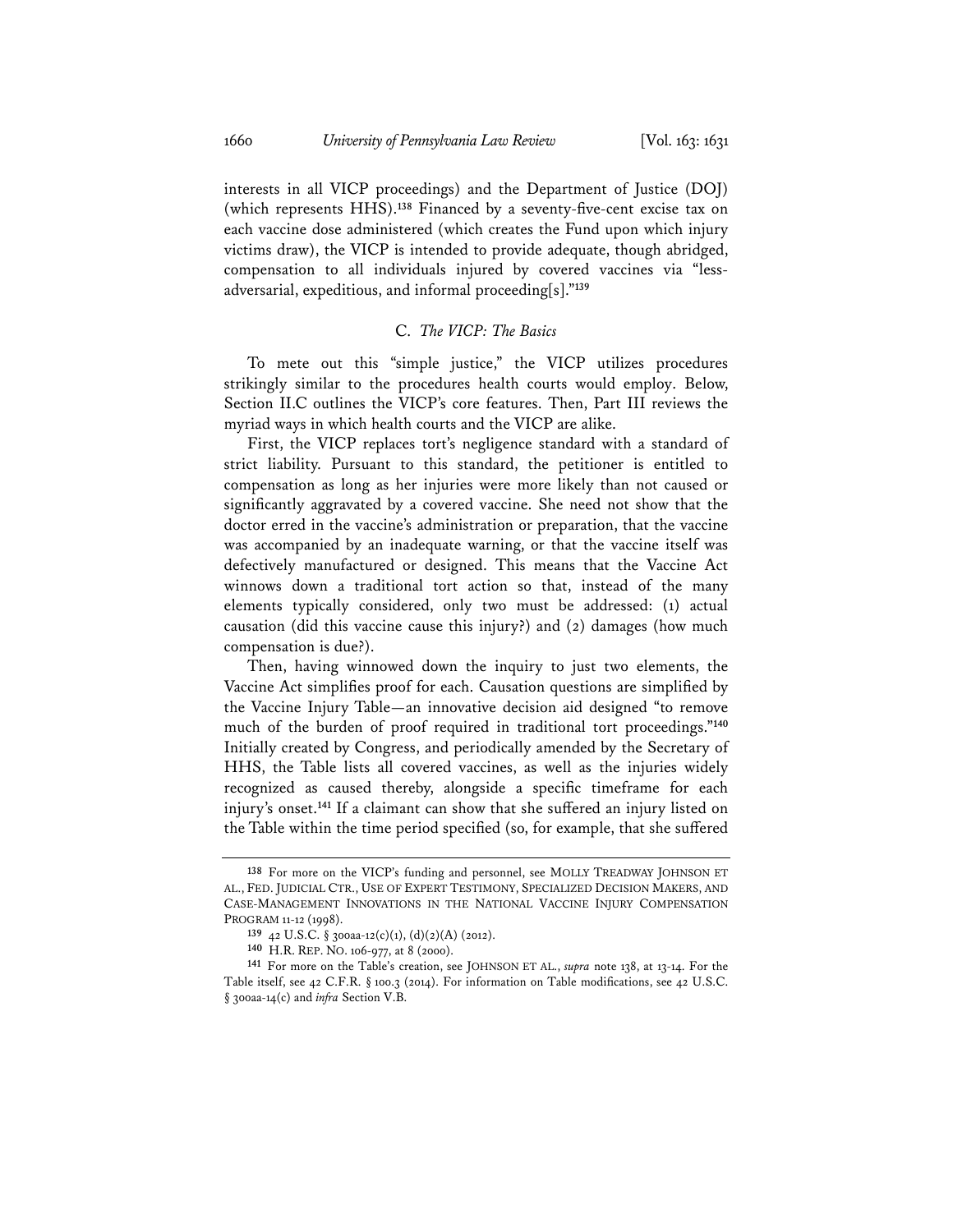anaphylaxis within four hours of receiving the DTP vaccine), she will have suffered an "on-Table" injury. On-Table injuries are *presumed* to have been caused by the vaccine and are thus presumptively entitled to compensation. HHS (serving as respondent) may rebut this presumption, but it bears the burden of doing so.**<sup>142</sup>** Only if an injury falls outside the Table must the traditional actual cause question be addressed.

Free-wheeling damages calculations are also avoided. Compensation in the event of a vaccine-related death is automatically set at \$250,000,**<sup>143</sup>** while payments to injured claimants are also standardized. Injured claimants, that is, are entitled to  $(1)$  lost wages,  $(2)$  payment for pain and suffering, and  $(3)$ actual medical and rehabilitation expenses. But, of those three damage categories, only the third (medical and rehabilitation expenses) is consistently calculated on an individualized basis. Minors' lost wages are pegged to the average gross weekly earnings of workers in the private, nonfarm sector,**<sup>144</sup>** while damages for pain and suffering payments are capped at \$250,000.**<sup>145</sup>**

In addition to simplifying the questions to be addressed, the Vaccine Act alters the site of injury adjudication. As in health courts, entitlement and compensation decisions are relocated from generalist courts to specialized, dedicated tribunals, as decisional authority is vested in eight special masters (seven associates and one chief ), who serve renewable four-year terms and work in (and are appointed by judges on) the U.S. Court of Claims.**<sup>146</sup>** Considered "experts," these special masters work exclusively on vaccine cases and are, according to Congress, to be "well-advised on matters of health, medicine, and public health."**<sup>147</sup>**

**145** *See id.* § 300aa-15(a)(4).

**<sup>142</sup>** 42 U.S.C. § 300aa-13(a)(1)(B).

**<sup>143</sup>** *Id.* § 300aa-15(a)(2) (establishing damages in the event of a vaccine-related death). As of 2006, deaths accounted for roughly 14% of VICP claims. *See* Geoffrey Evans, *Update on Vaccine Liability in the United States: Presentation at the National Vaccine Program Office Workshop on Strengthening the Supply of Routinely Recommended Vaccines in the United States, 12 February 2002*, 42 CLINICAL INFECTIOUS DISEASES S130, S133 (2006).

**<sup>144</sup>** *See* 42 U.S.C. § 300aa-15(a)(3)(B) (simplifying calculation of minors' lost wages). Adults are entitled to their "actual and anticipated loss of earnings." *Id.* § 300aa-15(a)(3)(A).

**<sup>146</sup>** Because terms are renewable, some special masters serve for long periods. For example, one associate special master has served since 1991. *See Laura D. Millman*, U.S. CT. FED. CLAIMS, http://www.uscfc.uscourts.gov/laura-d-millman (last visited Apr. 24, 2015), *archived at* http://perma.cc/H4YA-ZTBQ.

**<sup>147</sup>** H.R. REP. NO. 101-386, at 515 (1989) (Conf. Rep.); *see* Munn v. Sec'y of Dep't of Health & Human Servs., 970 F.2d 863, 871 (Fed. Cir. 1992) (declaring that, because special masters are "experts," they shall be entitled to the "statutory deference in fact-finding normally reserved for specialized agencies"). For more on special masters' qualifications, see JOHNSON ET AL., *supra* note 138, at 14-15.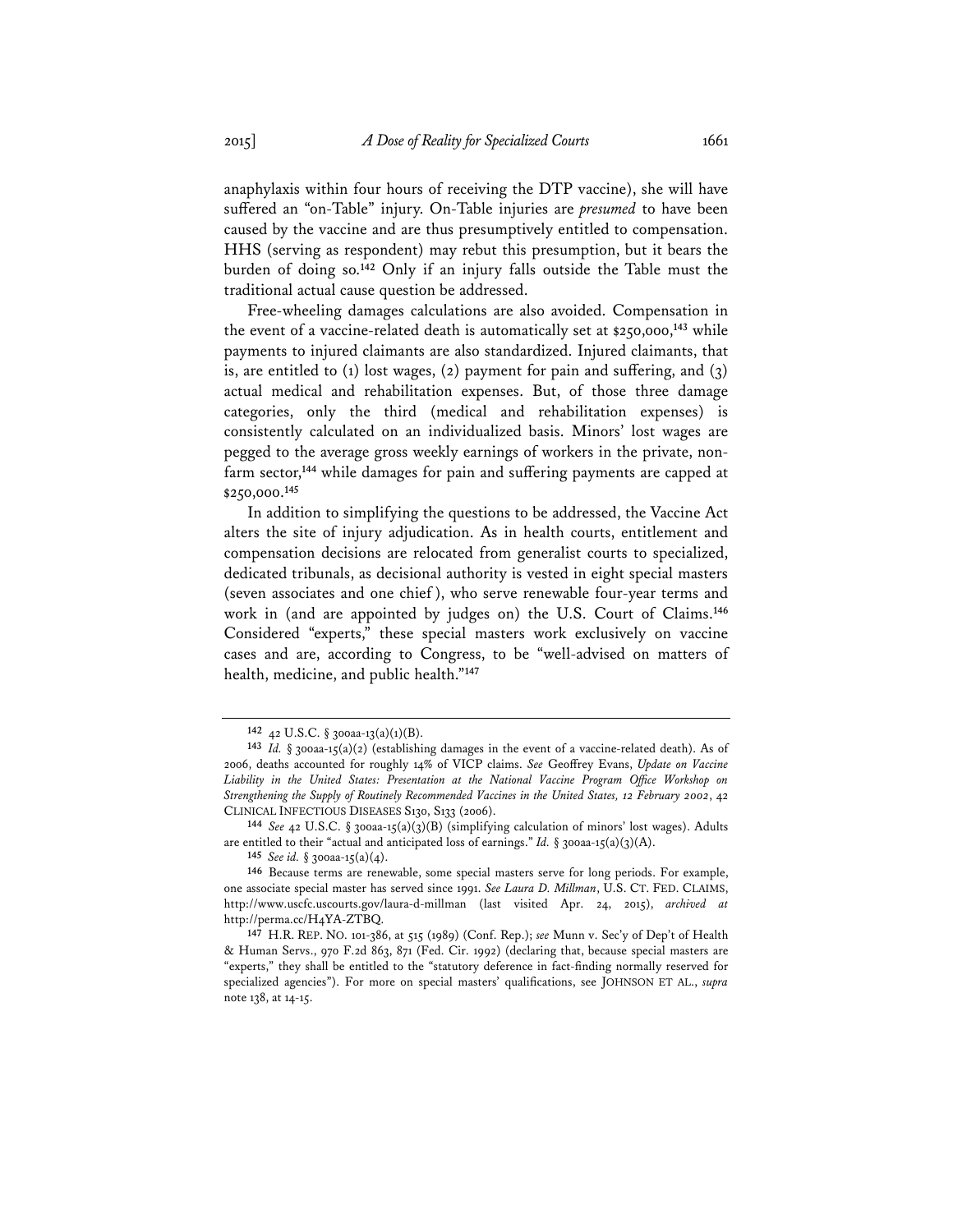Furthermore, the Vaccine Act seeks, to the extent possible, to root decisions in scientific evidence—to base decisions on experts' interpretation of the leading scientific literature.**<sup>148</sup>** This ambition is clearly evident in the Vaccine Act's creation of, and reliance on, the Vaccine Injury Table (discussed above). It is also evident in the Act's delegation of decisional authority to eight special masters who are schooled in, and devoted to, the resolution of vaccine-injury claims. It is apparent in other innovations as well. Namely, as in health courts, experts are called upon to assess claims' scientific validity—and chart claims' course—from the very beginning. As soon as a VICP petition is filed, that is, the petition is routed to HHS for evaluation by a medical expert within HHS's Division of Vaccine Injury Compensation (DVIC). This expert reviews the petition and determines whether it meets medical criteria for compensation. If he or she concludes it does and the DOJ concurs, the petition will be conceded, and, with the special master's permission, will move directly to the damages phase.**<sup>149</sup>** Only if the DVIC expert determines that the petition does *not* meet the medical criteria for compensation will an adjudication ensue. Then, once a hearing is in full swing, expert opinion can again be sought: Congress has empowered—and encouraged—special masters to retain neutral experts to inform their consideration of complex medical questions.**<sup>150</sup>**

The VICP also takes many steps to abridge and expedite proceedings. Or, as two commentators have explained: "The overriding guideline of th[e]se proceedings is simplification."**<sup>151</sup>** Toward that end, the Vaccine Act

**<sup>148</sup>** DIVISION OF VACCINE INJURY COMPENSATION, NATIONAL VACCINE INJURY COM-PENSATION PROGRAM STRATEGIC PLAN 24 (2006) [hereinafter DVIC STRATEGIC PLAN] (stating that a "strength" of the VICP is that the program "endeavors to be science-based in its assessment of claims").

**<sup>149</sup>** *See* OFFICE OF INSPECTOR GEN., DEP'T OF HEALTH & HUMAN SERVS., THE NA-TIONAL VACCINE INJURY COMPENSATION PROGRAM: A PROGRAM REVIEW 4 (1992); 1999 GAO REPORT, *supra* note 52, at 30.

**<sup>150</sup>** Congress has declared that special masters would "be well-advised to retain independent medical experts to assist in the evaluation of medical issues." H.R. REP. NO. 101-247, at 513 (1989). Despite Congress's exhortation, in practice, few special masters retain independent experts. *See* OFFICE OF SPECIAL MASTERS, GUIDELINES FOR PRACTICE UNDER THE NATIONAL VACCINE INJURY COMPENSATION PROGRAM 26 (2014) ("In unusual instances, special masters may suggest the hiring of a neutral medical expert to render an opinion on a medical dispute, such as the appropriate diagnosis or prognosis."); JOHNSON ET AL., *supra* note 138, at 32-33 (reporting that, of interviewed special masters, none "had . . . actually appointed an expert" and providing tentative explanations for special masters' forbearance, including special masters' respect for the adversarial system, their uncertainty of how to locate and compensate a court-appointed expert, and their heavy reliance on medical textbooks (which potentially take independent experts' place)).

**<sup>151</sup>** Victor E. Schwartz & Liberty Mahshigian, *National Childhood Vaccine Injury Act of 1986: An Ad Hoc Remedy or a Window for the Future?*, 48 OHIO ST. L.J. 387, 394 (1987).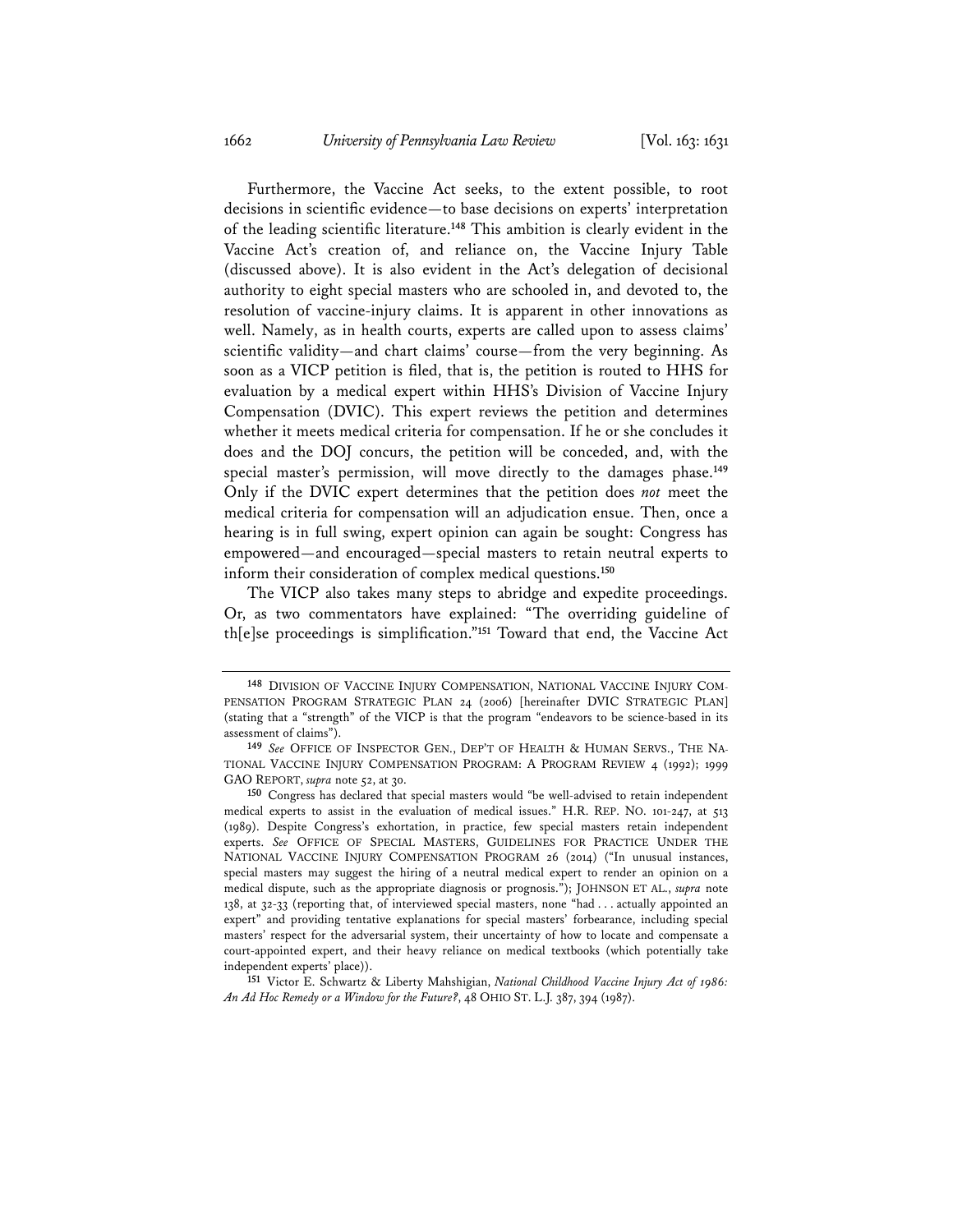discards the Federal Rules of Civil Procedure, permits neither pretrial discovery nor cross-examination as of right, relaxes rules for the admission of evidence, and eliminates the need to provide live testimony (instead permitting the parties to introduce evidence by affidavit, sworn declaration, or via telephone or videotape).**<sup>152</sup>** Rather than sitting passively on the sidelines, the Act empowers special masters to take an active, inquisitorial role—to question witnesses, demand additional documentation, and inform parties what further proof is necessary to facilitate case resolution.**<sup>153</sup>** And finally, the Act tops off its desire for speed with a hard deadline: By statute, special masters "shall" issue decisions within 240 days of the petition's filing, exclusive of suspended time.**<sup>154</sup>**

At the tail end of litigation, the VICP limits appeals and cabins payments to petitioners' counsel. Within the VICP, either party (HHS or the petitioner) may appeal—first to the U.S. Court of Claims, then to the Federal Circuit. Appeals, however, proceed pursuant to a highly deferential standard of review: Special masters' findings of fact and conclusions of law are set aside only if they are "arbitrary, capricious, an abuse of discretion, or otherwise not in accordance with law."**<sup>155</sup>** Petitioners' counsel, meanwhile, is compensated via a unique payment mechanism. The VICP compensates petitioners' counsel out of the Fund via a lodestar calculation (reasonable hours worked times a reasonable hourly wage) and will do so even if the petitioner fails in his quest to obtain compensation. The sole requirement is that the petition was brought pursuant to a "reasonable basis" and "in good faith."**<sup>156</sup>**

**<sup>152</sup>** *See* 42 U.S.C. § 300aa-12(d)(3)(B)(v) (2012) (limiting discovery and granting the special master discretion to conduct hearings); *id.* § 300aa-12(d)(2)(B) (advising that evidence is to be admitted pursuant to "flexible and informal standards"); *see also* OFFICE OF SPECIAL MASTERS, *supra* note 150, at 41 (offering alternatives to live testimony).

**<sup>153</sup>** *See* H.R. REP. NO. 101-247, at 513 ("The system is intended to allow the proceedings to be conducted in what has come to be known as an 'inquisitorial' format, with the Master conducting discovery (as needed), cross-examination (as needed), and investigation.").

**<sup>154</sup>** 42 U.S.C. § 300aa-12(d)(3)(A)(ii). As initially enacted, the Act set a 365-day deadline. *See* National Childhood Vaccine Injury Act of 1986, Pub. L. No. 99-660, sec. 311(a), § 2112, 100 Stat. 3755, 3762. Congress subsequently amended that provision to require judgment within 240 days in most cases. *See* Omnibus Budget Reconciliation Act of 1989, Pub. L. No. 101-239, sec. 6601, § 2112, 103 Stat. 2106, 2288 (codified at 42 U.S.C. § 300aa-12(d)(3)(A)(ii)). If a special master fails to enter judgment within the prescribed period, the petitioner may withdraw her petition and file the action in state or federal court. *See* 42 U.S.C. § 300aa-12(g). It appears, however, that "petitioners rarely exercise this option." 2014 GAO REPORT, *supra* note 52, at 12.

**<sup>155</sup>** 42 U.S.C. § 300aa-12(e)(2)(B); *see also* Hibbard v. Sec'y of Health & Human Servs., 100 Fed. Cl. 742, 749 (2011) ("If the special master's decision is based on evidence in the record that is not wholly implausible, the Court will uphold the finding as not being arbitrary and capricious." (internal quotation marks omitted)).

**<sup>156</sup>** 42 U.S.C. § 300aa-15(e)(1)(B).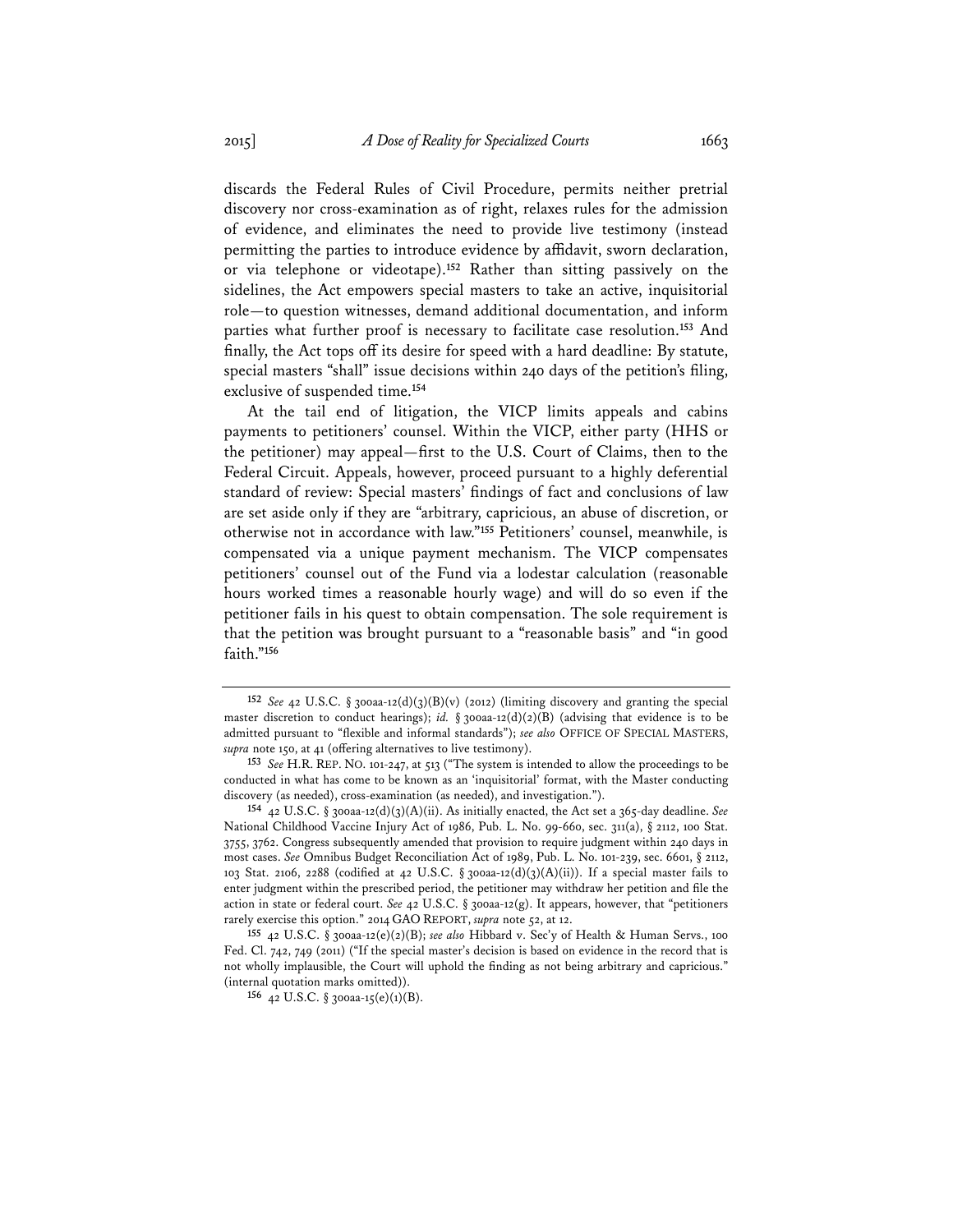Finally, at a case's conclusion, the Vaccine Act supplies a tort opt-out provision. Specifically, the Act compels all individuals with vaccine-injury claims to first adjudicate their claims within the VICP. But the Act also gives unsatisfied petitioners the right to reject the special master's judgment and file a traditional tort claim against the vaccine manufacturer or healthcare provider in state or federal court, where the claim is considered anew. This tort opt-out provision, however, is very narrow, as the Act both restricts the kind of claims that can be asserted and limits the damages that may be awarded. Specifically, per the 2011 Supreme Court ruling in *Bruesewitz v. Wyeth LLC*, the Vaccine Act preempts all design defect claims against vaccine manufacturers.**<sup>157</sup>** And, the Act unambiguously creates a presumption of adequacy for all warnings that comply with FDA standards (thereby preventing state courts from performing an independent assessment of a warning's sufficiency),**<sup>158</sup>** codifies the "learned intermediary doctrine" (thereby eliminating claims based on the vaccine manufacturer's failure to furnish direct warnings to patients),**<sup>159</sup>** and erects a heightened standard for the provision of punitive damages.**<sup>160</sup>**

Figure 2 offers a visual depiction of a petition's path through the VICP system.

**<sup>157</sup>** 131 S. Ct. 1068, 1082 (2011).

**<sup>158</sup>** *See* 42 U.S.C. § 300aa-22(b)(2).

**<sup>159</sup>** *Id.* § 300aa-22(c).

**<sup>160</sup>** *Id.* § 300aa-23(d)(2) (barring punitive damages except if the manufacturer engaged in fraud, intentional wrongdoing, or other illegal activity).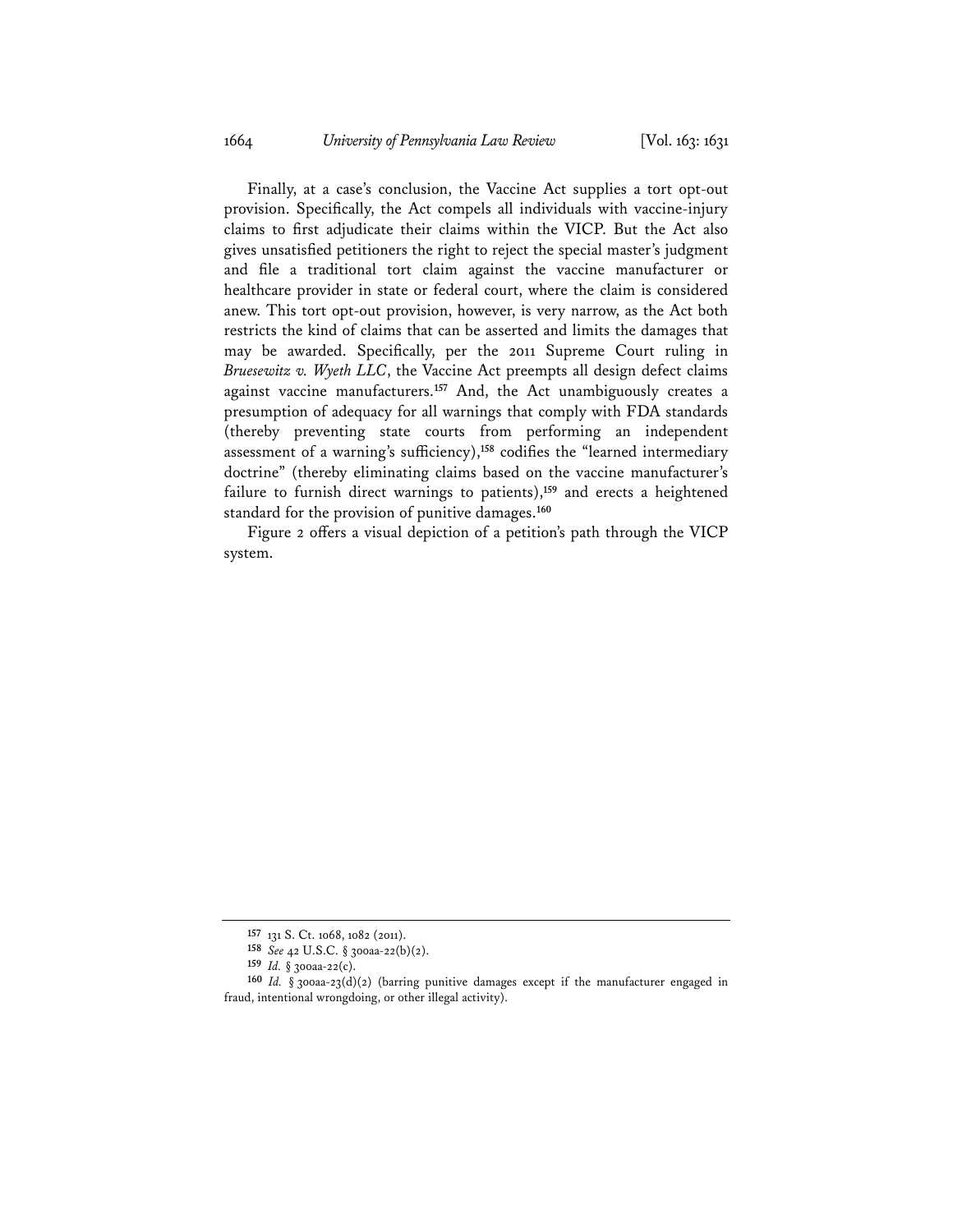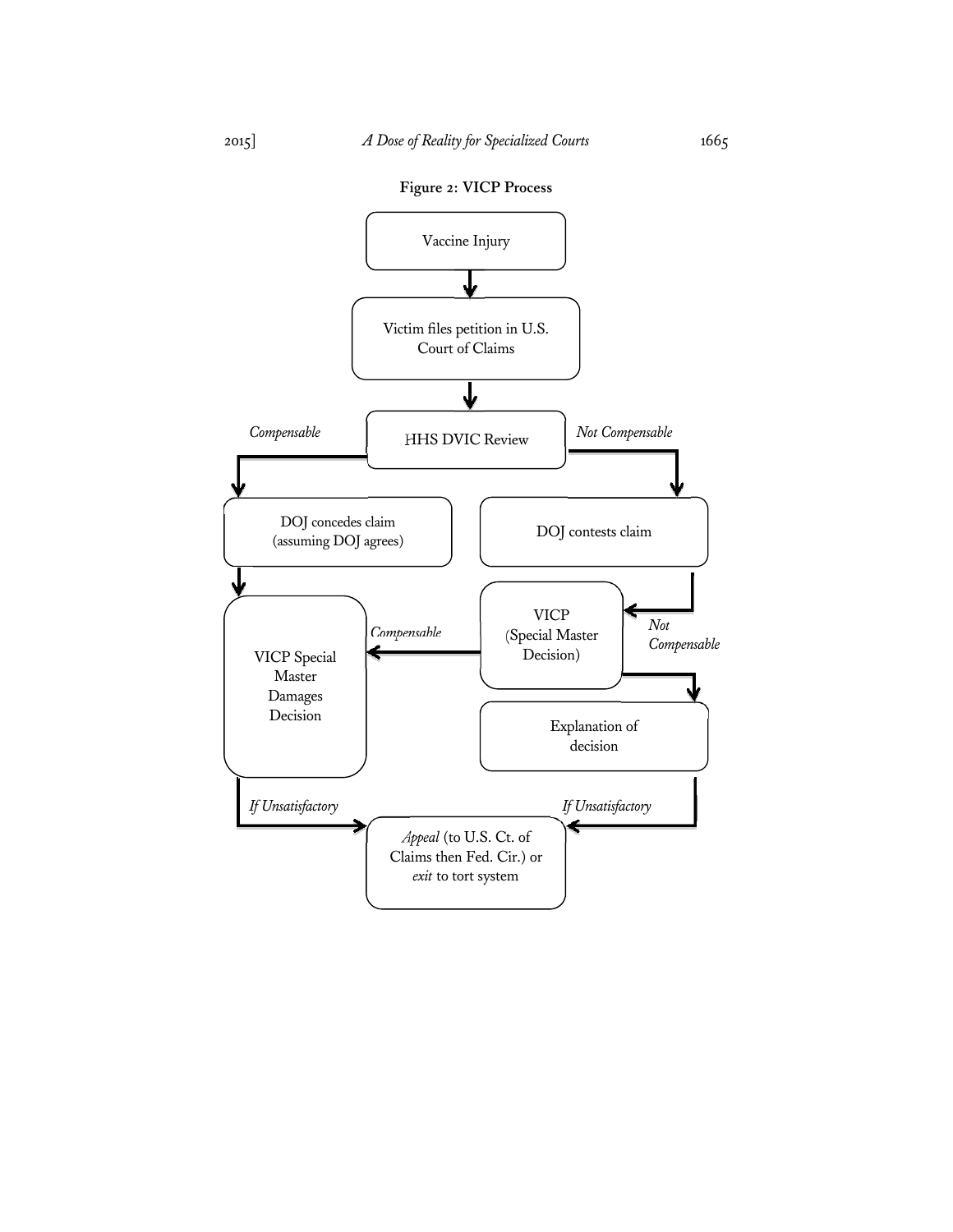### III. A CASE OF INSTITUTIONAL DÉJÀ VU: SIMILARITIES BETWEEN HEALTH COURTS AND THE VICP

As should by now be clear, health courts and the VICP share underlying motivations and critical characteristics. This Part will review the two reforms' many similarities (and highlight their occasional differences) to show, ultimately, that a study of the VICP sheds light on health courts' likely performance upon adoption. To begin, Table 1 offers a visual depiction of the two systems' key characteristics, with the systems' few differences highlighted in gray.

|             |                                                              | <b>VICP</b>                                                                              | <b>Health Courts</b>                                                                       |
|-------------|--------------------------------------------------------------|------------------------------------------------------------------------------------------|--------------------------------------------------------------------------------------------|
|             | Severity threshold<br>excludes those with<br>minor injuries? | Yes<br>(Injury lasts six<br>months or results<br>in hospital stay,<br>surgery, or death) | Yes<br>(Claimant misses<br>four weeks of<br>work or incurs<br>\$3000+ in medical<br>costs) |
| Eligibility | Outreach to<br>potential claimants?                          | Yes<br>(HHS to inform<br>public; attorneys<br>have ethical<br>obligation to<br>advise)   | Yes<br>(Hospitals must<br>notify patients of<br>avoidable<br>iatrogenic injury)            |
| Personnel   | Respondent(s)                                                | HHS,<br>represented by<br>DOI                                                            | Physician(s) and<br>Hospital(s)<br>(sometimes<br>multiple)                                 |
|             | Specialized<br>adjudicators?                                 | Yes<br>(Special Masters)                                                                 | Yes<br>(AL <sub>ls</sub> )                                                                 |
|             | Juries?                                                      | No                                                                                       | $\rm No$                                                                                   |
| Proof       | Petitioner must<br>prove fault?                              | $\rm No$                                                                                 | Kind of<br>("Avoidability")                                                                |
|             | Petitioner must<br>prove causation?                          | Yes                                                                                      | Yes                                                                                        |

**Table 1: Similarities and Differences Between the VICP and Health Courts**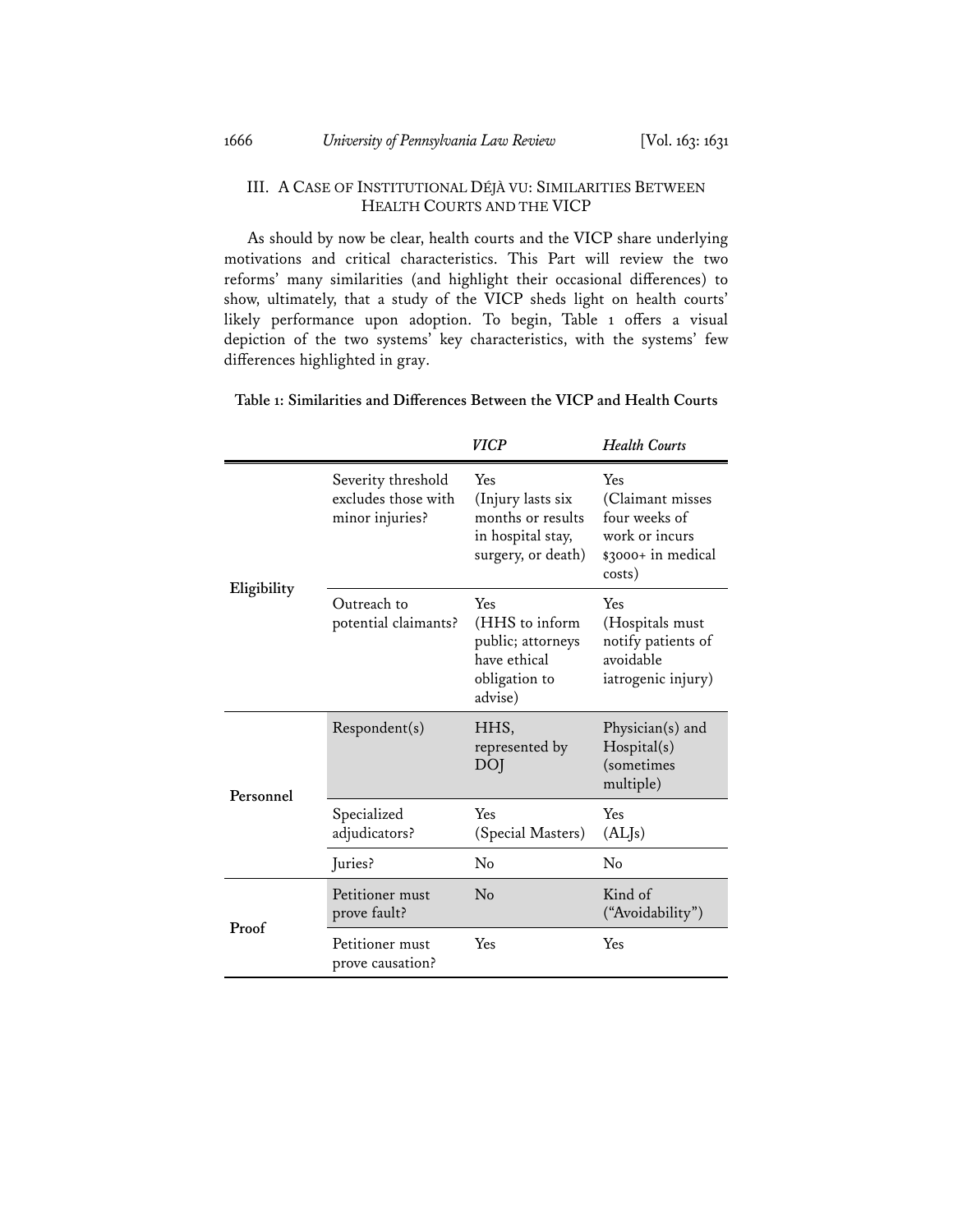2015] *A Dose of Reality for Specialized Courts* 1667

|                          |                                                                       | <b>VICP</b>                                                                    | <b>Health Courts</b>                            |
|--------------------------|-----------------------------------------------------------------------|--------------------------------------------------------------------------------|-------------------------------------------------|
| Procedures               | Decision aid fast-<br>tracks claims<br>involving signature<br>events? | Yes<br>(Table)                                                                 | Yes<br>(ACEs)                                   |
|                          | Respondent's<br>response to claim<br>informed by expert<br>review?    | Yes<br>(DVIC Expert)                                                           | Yes<br>("Expert Panel")                         |
|                          | Adjudicator<br>empowered to hire<br>neutral experts?                  | Yes                                                                            | Yes                                             |
|                          | Relaxed rules of<br>evidence and<br>procedure?                        | Yes                                                                            | Yes                                             |
|                          | All decisions<br>published?                                           | Yes                                                                            | Yes                                             |
| Damages                  | Full economic loss<br>(subject to<br>abrogation of CSR)?              | Yes<br>(though death<br>benefits<br>and minors'<br>lost wages<br>standardized) | Yes                                             |
|                          | Limit on<br>noneconomic<br>damages?                                   | Yes<br>$(*250,000 \text{ cap})$                                                | Yes<br>(sliding scale)                          |
| Appeals                  | Appeals permitted?                                                    | Yes<br>(U.S. Ct. of Fed.<br>Claims then Fed.<br>$Cir.$ )                       | Yes<br>(Admin. panel<br>then<br>judicial court) |
|                          | Deferential<br>appellate standard<br>of review?                       | Yes<br>("Arbitrary and<br>Capricious")                                         | Yes<br>("Arbitrary and<br>Capricious")          |
| Attorney<br>Compensation | Petitioner's attorney<br>compensated via<br>lodestar?                 | Yes<br>(From VICP<br>Fund)                                                     | Yes<br>(From Claimant)                          |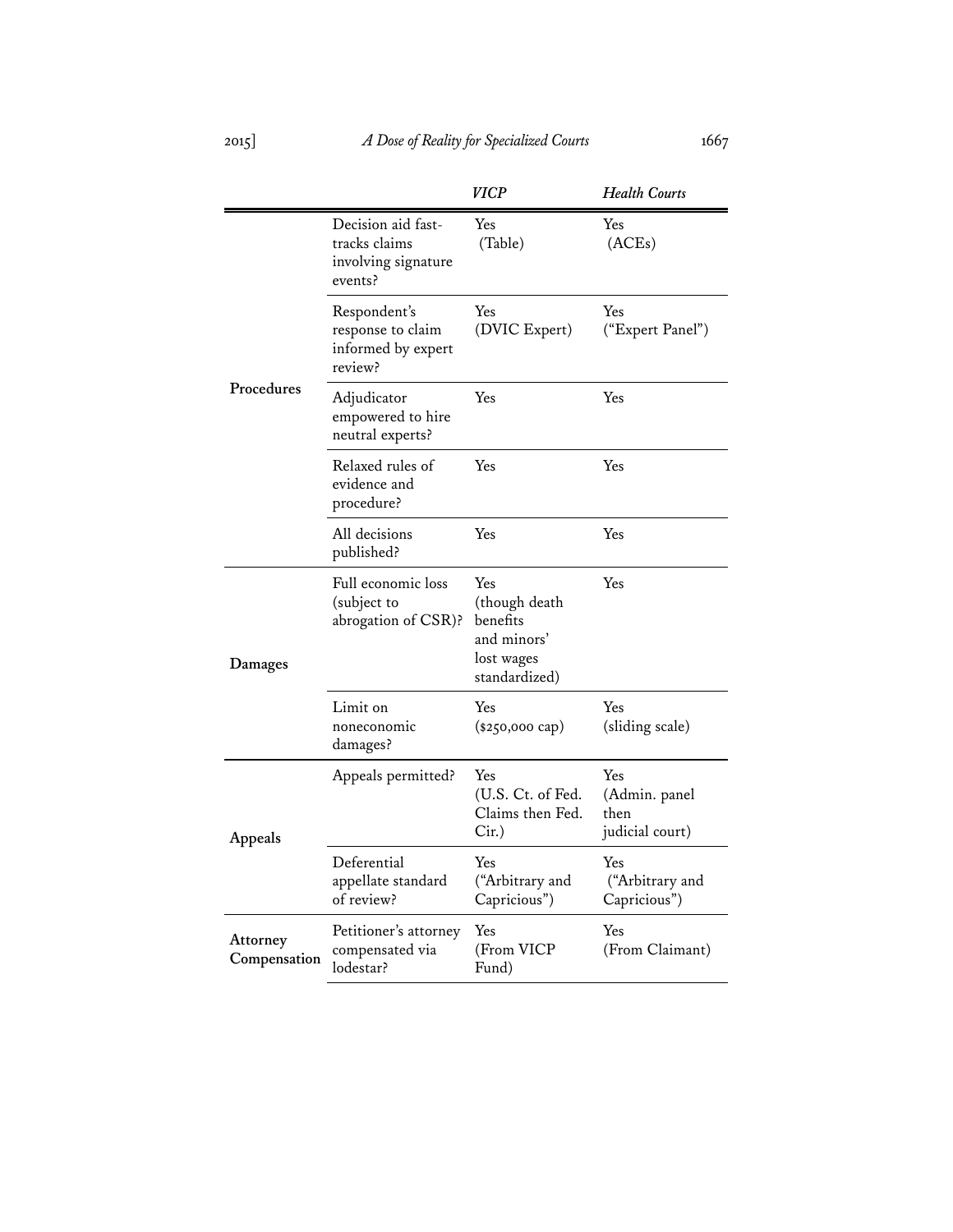|                     |                                                                        | <b>VICP</b>                                      | <b>Health Courts</b> |
|---------------------|------------------------------------------------------------------------|--------------------------------------------------|----------------------|
|                     | Petitioner's attorney Yes<br>paid if claim denied? (subject to limited | exception)                                       | $\rm No$             |
| Exclusive<br>Remedy | Tribunal exclusive<br>remedy?                                          | $\rm No$<br>(limited tort opt-<br>out provision) | <b>Yes</b>           |

#### A. *Similarities, Revisited*

As Parts I and II suggested and Table 1 illustrates, health courts and the VICP share many similarities. They both address similar claims: serious personal injury claims of those injured in the course of a medical intervention.**<sup>161</sup>** These claims raise similar questions, generate similar conflicts, and compel the consideration of similar evidence. And indeed, rather than mere similarity, there is actual overlap between claims within the two systems as, prior to the Vaccine Act's preemption of these claims, vaccine-injured children would sometimes sue doctors, alleging that that the vaccine at issue was contraindicated or improperly administered.**<sup>162</sup>**

Next, health courts and the VICP both embody a similar ideology concerning the nature of, and proper response to, accidents. Conceptualizing accidents as either the result of larger "system failures" (as in the case of health courts) or altogether inevitable (as in the case of the VICP), both systems view injuries as a poor fit for traditional liability actions, which tend to emphasize the personal fault of the ostensible tortfeasor.**<sup>163</sup>** Operationalizing this perception, both systems jettison tort's

**<sup>161</sup>** The word "serious" reflects the fact that, in order to control cost and keep caseloads in check, both health courts and the VICP use injury-severity thresholds to exclude those with small losses. Health court compensation would likely be available only to those who miss four weeks of work or incur \$3000 (or perhaps \$4000) in medical expenses. *See* Mello et al., *"Health Courts*,*" supra* note 85, at 467. To be eligible for compensation within the VICP, the effects of petitioner's injury must last for more than six months, result in a hospital stay or surgery, or culminate in death. *See* 42 U.S.C. § 300aa-11(c)(1)(D)(i)-(iii).

**<sup>162</sup>** *See, e.g.*, Caron v. United States, 548 F.2d 366 (1st Cir. 1976) (involving a lawsuit against a physician for the improper administration of a vaccine). The Vaccine Act preempts such lawsuits. *See* 42 U.S.C. § 300aa-11(a)(3).

**<sup>163</sup>** *Compare* Michelle M. Mello & David M. Studdert, *Deconstructing Negligence: The Role of Individual and System Factors in Causing Medical Injuries*, 96 GEO. L.J. 599, 600 (2008) (discussing "system failures"), *with* S.A. Sturges, Comment, *Vaccine-Related Injuries: Alternatives to the Tort Compensation System*, 30 ST. LOUIS U. L.J. 919, 934 & n.125 (1986) (reporting that events that culminate in a vaccine-related injury have been labeled "dyspractice," rather than "malpractice," which "pertains to an undesirable, yet unavoidable, result").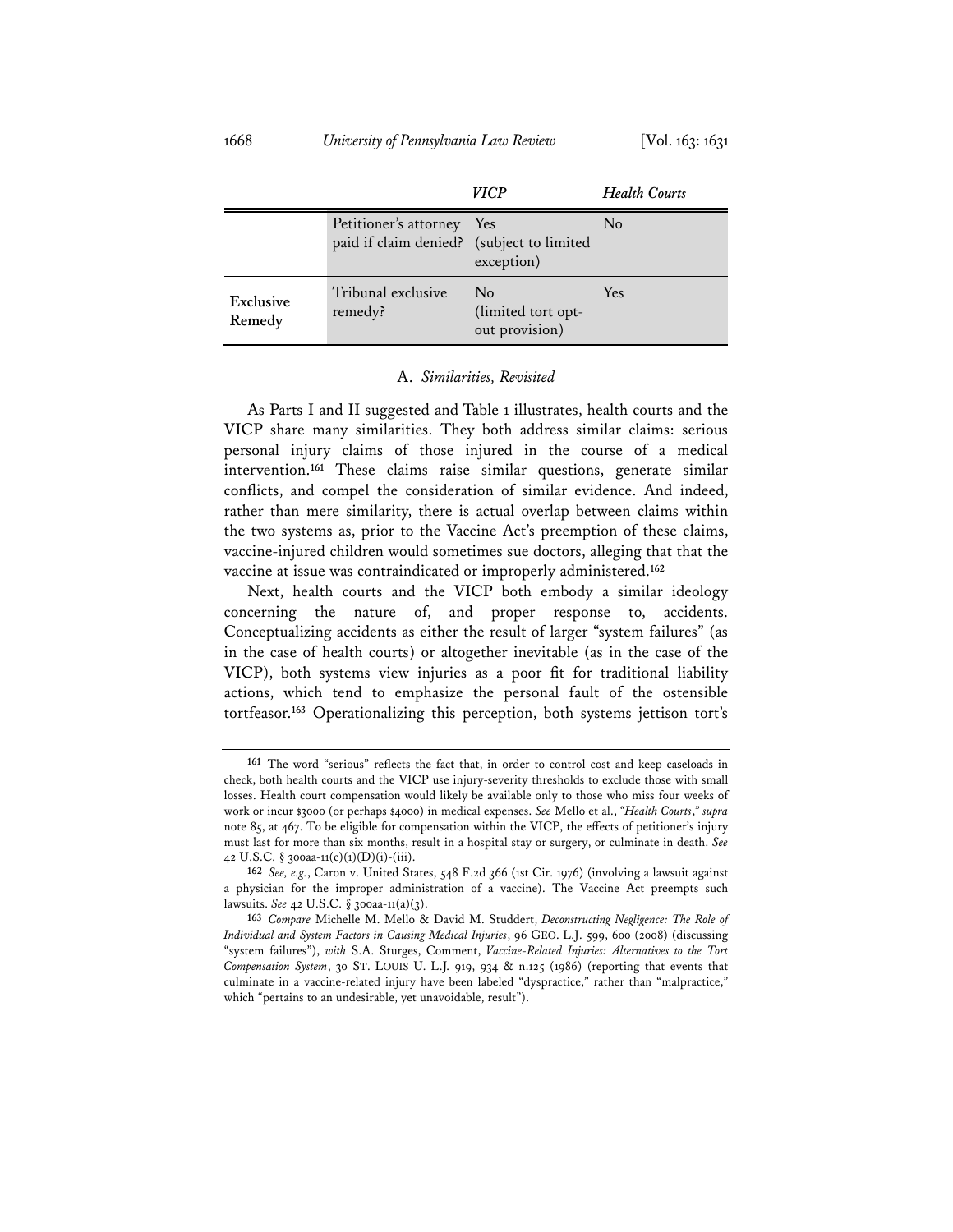"fault" concept in favor of a less punitive finding—"avoidability" in health courts, no-fault in the VICP.

Next, both reforms strive to be even-handed.**<sup>164</sup>** Unlike the modern tort reform movement, which, in its support of contingency fee caps and damage limits, transparently benefits defendants and their insurers at injured plaintiffs' expense**<sup>165</sup>**—health courts and the VICP offer benefits, and impose burdens, on those on both sides of the "*v*." And, perhaps as a consequence, both reforms have received broad and bipartisan support.**<sup>166</sup>**

Further, both health courts and the VICP are born of frustration with the lack of predictability within the traditional tort system.**<sup>167</sup>** And both seek to reduce decisional disparities in the same way: by demanding the publication of decisions, and by placing power, whenever possible, in the hands of experts.**<sup>168</sup>** On the former, to promote consistency, both systems compel the publication of ALJ and special master decisions, facilitating the creation of a databank of written decisions upon which future physicians, litigants, and decisionmakers can draw.**<sup>169</sup>** On the latter, both exemplify the "expertise model" of decisionmaking.**<sup>170</sup>** As such, they both call upon neutral experts to assess claims' scientific validity as soon as claims are filed (the "expert panel" within health courts and DVIC review within the VICP).**<sup>171</sup>** They both vest decisionmaking authority in dedicated, independent, expert

**<sup>164</sup>** *Compare* Peters, *supra* note 13, at 253 (observing that health courts "demonstrate[] an evenhandedness that is uncommon among tort reformers"), *with* BURKE, *supra* note 36, at 149-58 (discussing the VICP's bipartisan lineage). To be sure, some question health courts' commitment to even-handedness. *See generally* Mehlman & Nance, *supra* note 5.

**<sup>165</sup>** *See* Robert L. Rabin, *Some Reflections on the Process of Tort Reform*, 25 SAN DIEGO L. REV. 13, 22 (1988) (referring to most modern tort reforms as "victim take-away programs").

**<sup>166</sup>** *Compare* sources cited *supra* notes 5-17 (describing widespread support for health courts), *with* BURKE, *supra* note 36, at 149-58 (noting the VICP's bipartisan lineage).

**<sup>167</sup>** *Compare* Howard, *supra* note 15 (championing health courts because they would "deliver[] fair and reliable decisions"), *with infra* notes 203-05 and accompanying text (showing that support for the VICP came, in part, from a desire to inject predictability into the system for compensation for vaccine injury).

**<sup>168</sup>** *See* Stephen H. Legomsky, *Learning to Live with Unequal Justice: Asylum and the Limits to Consistency*, 60 STAN. L. REV. 413, 437 (2007) (noting that "reasoned written opinions should, all else equal, enhance consistency").

**<sup>169</sup>** *Compare* Mello et al., *"Health Courts*,*" supra* note 85, at 465 (proposing that "[t]he health court's written decision would be recorded in a keyword-searchable electronic database that could be accessed by adjudicators in future cases"), *with* 42 U.S.C. § 300aa-12(d)(4)(B) (2012) (compelling the publication of VICP decisions, except if disclosure would reveal a trade secret or would "constitute a clearly unwarranted invasion of privacy").

**<sup>170</sup>** For discussion of the "expertise model," see Robert L. Rabin, *The Vaccine No-Fault Act: An Overview*, 8 IND. HEALTH L. REV. 269, 271 (2011).

**<sup>171</sup>** *Compare* Mello et al., *"Health Courts*,*" supra* note 85, at 468 (describing the role of the "expert panel" in proposed health courts), *with* sources cited *supra* note 149 (concerning review by experts within the DVIC).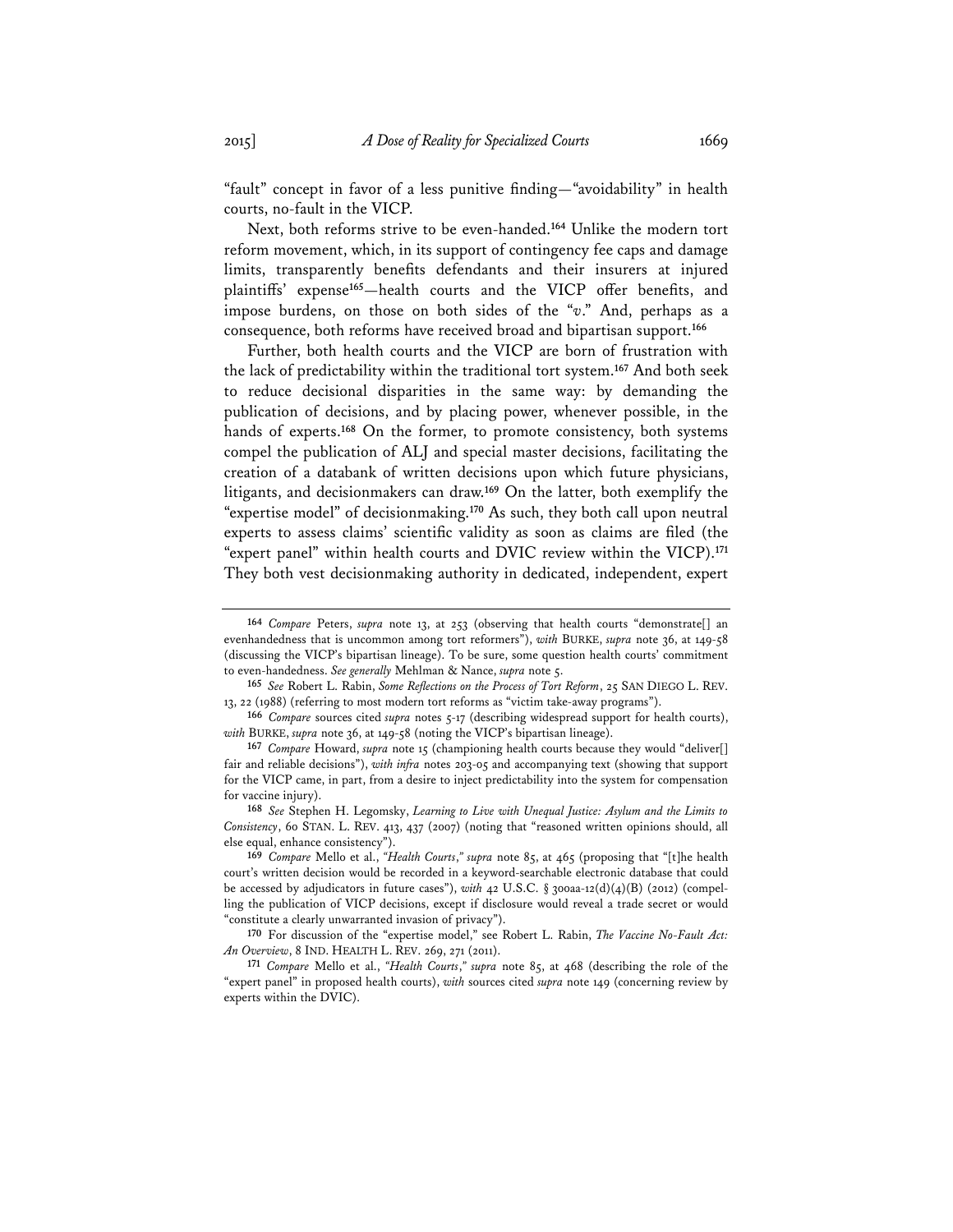adjudicators (ALJs and special masters, respectively). They both arm these expert decisionmakers with powerful decision aids (ACEs and the Table), which were, themselves, created by experts.**<sup>172</sup>** And, when a claimant's eligibility for compensation turns on complex scientific issues, both reforms empower decisionmakers to retain still other independent experts to guide their judgments.**<sup>173</sup>**

Next, both reforms also arise out of impatience with the tort system's sometimes intolerable delays—and thus aim to expedite proceedings considerably. In fact, both reforms promise to resolve all, or nearly all, entitlement decisions within one year from the date of filing.**<sup>174</sup>** Pursuing that objective, both systems streamline the substantive determinations that must be made, site the adjudication of claims within a specialized court (as specialists are thought to resolve cases more quickly than generalists),**<sup>175</sup>** impose injury-severity thresholds (to ensure tribunals do not become clogged resolving the claims of those with only minor impairments),**<sup>176</sup>** and abridge and simplify procedures that must be followed.

Finally, both reforms seek to expand but also limit compensation, believing more claimants should recover, but successful claimants should recover less. To accomplish the former, both systems relax the fault standard, conduct affirmative outreach to notify potential injury victims of their possible entitlement to relief,**<sup>177</sup>** and (again) streamline filing and

**174** *Compare supra* note 95 (compiling claims by health court proponents), *with supra* note 154 and *infra* notes 245-50 (compiling claims by supporters of the VICP).

**175** *See* BAUM, *supra* note 33, at 32-33 ("[J]udges who regularly handle a single class of cases are expected to dispose of their work in less time than their counterparts on generalist courts who see that class of cases less frequently.").

**176** *See supra* note 161 and accompanying text (describing health courts' and the VICP's injury-severity thresholds).

**<sup>172</sup>** Notably, a leading ACE architect recognizes that the Table is "akin to ACEs." Bovbjerg, *supra* note 32, at 277.

**<sup>173</sup>** *See* Mello et al., *"Health Courts*,*" supra* note 85, at 465 (noting that an ALJ's determinations should be guided by "court-appointed medical experts"); H.R. REP. NO. 101-247, at 513 (1989) (recommending that VICP special masters "retain independent medical experts"). Like the VICP, health courts would also, it appears, permit parties to retain and utilize their own experts. *See Medical Liability: New Ideas for Making the System Work Better for Patients: Hearing on S. 1337 Before the S. Health, Educ., Labor, & Pensions Comm.*, 109th Cong. 40 (2006) [hereinafter *2006 Senate Hearing*] (statement of Philip K. Howard, Founder and Chair, Common Good) (clarifying that "parties could have their own experts as well").

**<sup>177</sup>** As noted, health courts would compel hospitals to notify patients if the patient sustains a compensable injury. *See supra* note 97 and accompanying text. The Vaccine Act also contains an outreach obligation, as it directs HHS to undertake "reasonable efforts to inform the public of the availability of the Program" and simultaneously imposes an "ethical obligation" on *all* attorneys who are consulted "with respect to a vaccine-related injury or death" to explain "that compensation may be available under the program."  $42$  U.S.C. § 300aa-10(b) to (c) (2012).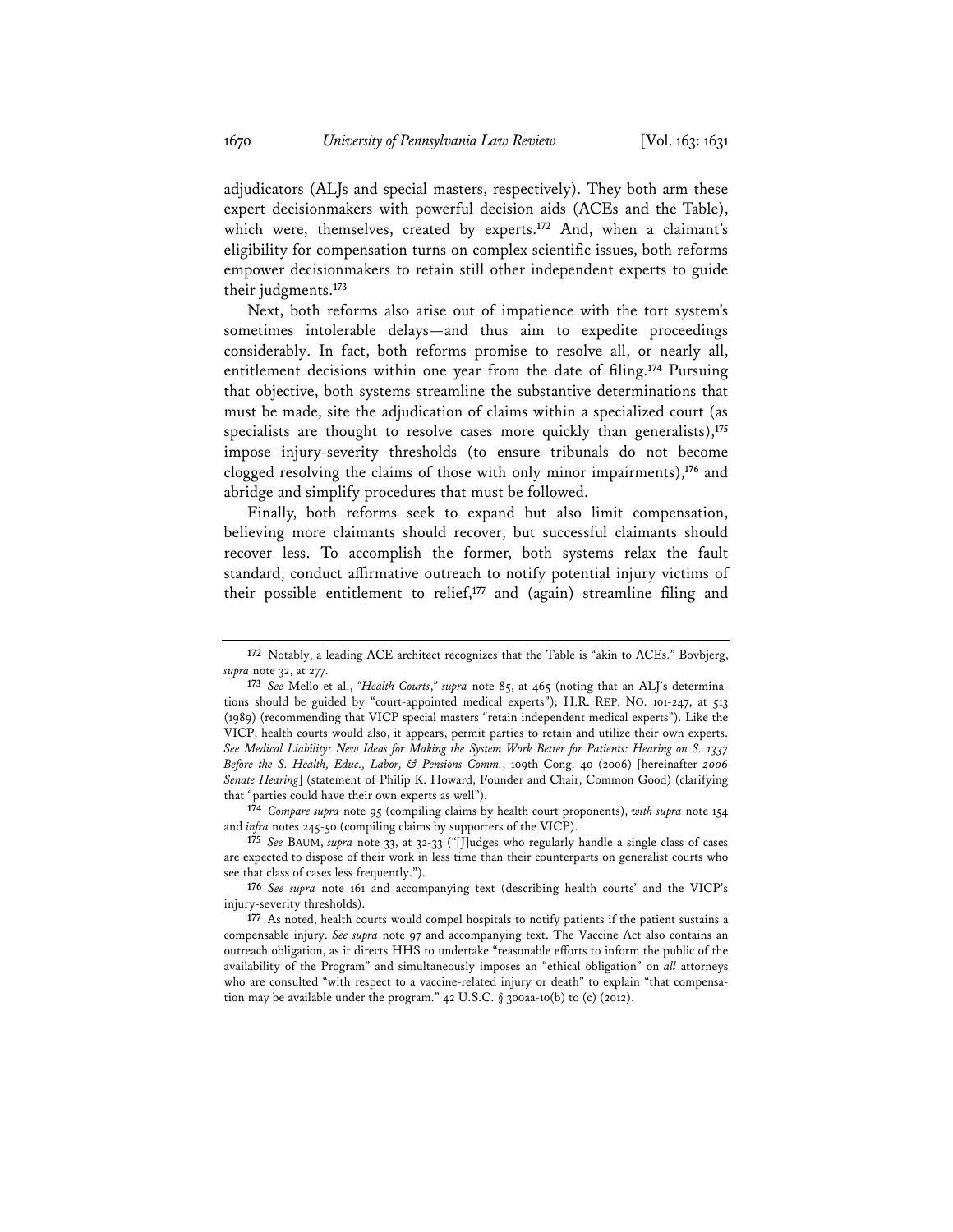adjudication procedures (which should, logically, entice more to enter the claims system). To accomplish the latter, both systems abridge and standardize damages. Specifically, both offer only partial compensation for noneconomic loss (health courts utilize a sliding scale, the VICP imposes a \$250,000 cap). And, both permit the full recovery of economic loss only to the extent those losses are not elsewhere compensated.**<sup>178</sup>**

## B. *A Few Differences*

Still, for all their similarities, health courts and the VICP are not identical. In fact, they differ in a number of respects, including: (1) In the VICP, the HHS, represented by the DOJ, is the respondent, whereas in health courts, the culpable party or parties remain on the hook; (2) the VICP is a true no-fault scheme, whereas health courts continue to require an assessment of whether the physician or hospital erred;  $(3)$  the VICP is a non-exclusive remedy, whereas the health court system would completely preempt the medical malpractice field; and (4) in the VICP, petitioner's counsel is paid from the Fund, regardless of whether or not the petitioner prevails, whereas, in health courts, attorneys' fees come from the petitioner and are contingent on success. Below, I explore these differences in greater detail, while forecasting their probable effects.

## 1. The Respondent: Government Versus Physician or Hospital

First, unlike health courts, the VICP is a true alternative compensation mechanism. It is funded by a seventy-five-cent per dose surcharge on each vaccine dose administered, and the respondent in VICP adjudications is the Secretary of HHS, represented by staff attorneys in the Torts Branch of the DOJ. The potentially culpable party (the erring physician or maker of the errant vaccine) is not present, is not represented, and is not *in any way* affected if a decision is made to compensate the petitioner.

By contrast, in health courts, the potentially responsible party or parties will be present, represented, and financially responsible. If the physician or hospital is found to be liable (albeit under the relaxed avoidability standard), the physician or hospital will have to pay the claimant and, depending on whether reporting obligations to the National Petitioner Data Bank (NPDB) are or are not modified, the physician might need to report

**<sup>178</sup>** For more on damage calculations, see *infra* Section IV.C.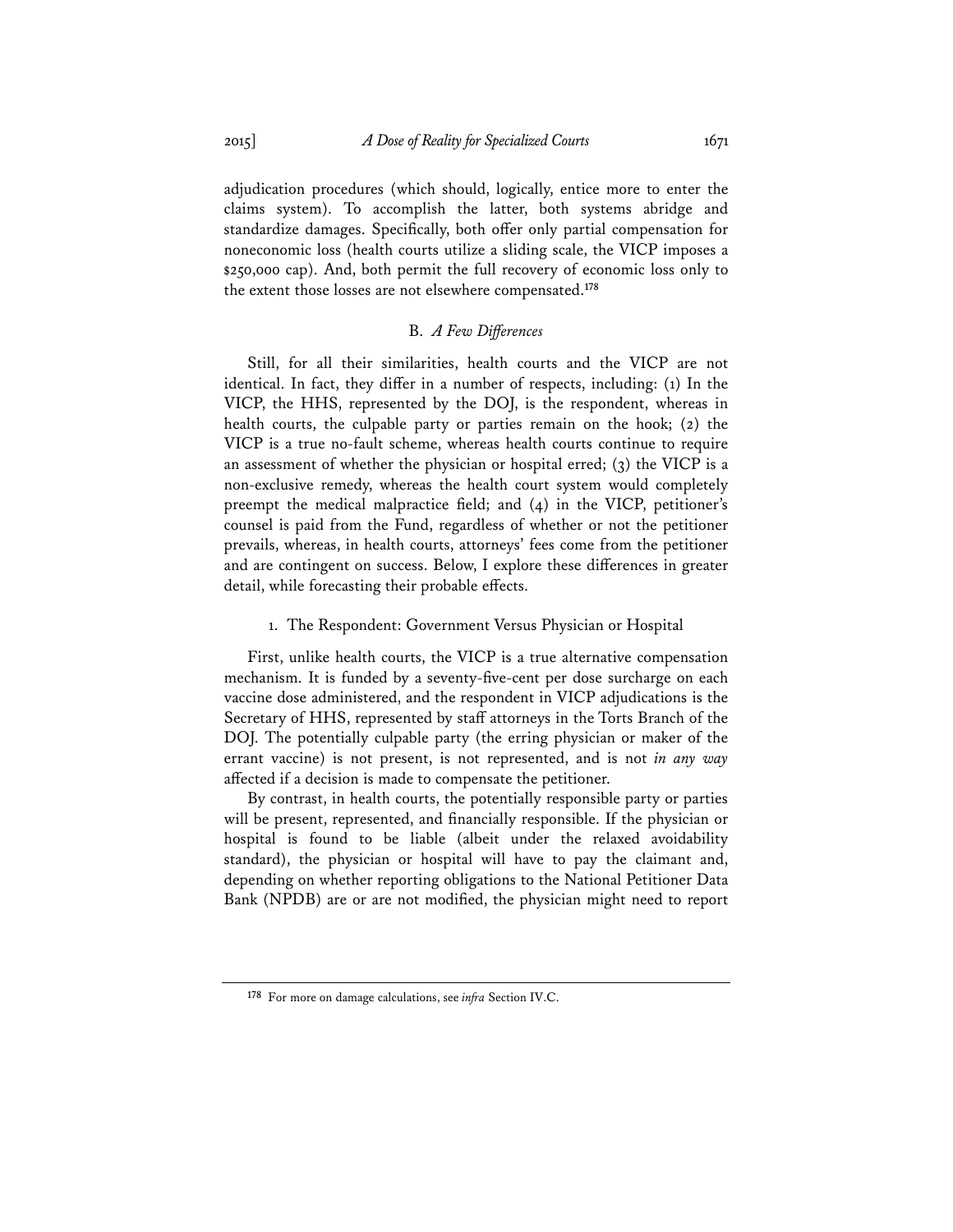the payment to the NPDB and, subsequently, disclose the fact of payment to licensing authorities, affiliated hospitals, and insurance carriers.**<sup>179</sup>**

When forecasting the likely effect of this distinction, one might predict that the active participation of the potentially culpable and financially responsible party within the health court system would render those proceedings more adversarial and combative, as compared to proceedings within the VICP.**<sup>180</sup>** The effect would be particularly stark if NPDB reporting requirements remain in place or insurance premiums are experience-rated, because if premiums are experience-rated (i.e., if they fluctuate based on claims experience), claim payment would carry for physicians or hospitals a clear financial penalty.**<sup>181</sup>**

2. Liability Standard: No-Fault Versus "Avoidability"

Second, the VICP is a true no-fault remedy, while health courts relax the fault element without eliminating it. Even under the liberalized avoidability standard, a health court claimant must still prove, by a preponderance of the evidence, that the care she received was suboptimal and that her doctor or hospital neglected to utilize "best practices."**<sup>182</sup>** This won't always be easy. For example, health court proponents have said that "the avoidability standard could result in liability in some situations in which hospitals could have improved their systems at reasonable cost, but opted not to."**<sup>183</sup>** This means that, to assign liability in at least these cases, the ALJ will have to determine what constitutes or does not constitute "reasonable cost"—which, in turn, means that health courts will, at least sometimes, confront precisely the same vexing questions frequently confronted in the tort liability system.

Once again, the difference between health courts and the VICP is significant. And, on balance, one might expect the difference to complicate

**<sup>179</sup>** Currently, if a claim is paid on behalf of a physician (either by judgment or settlement), the payment must be reported to the NPDB. Then, the fact of payment dogs the physician going forward, resurfacing whenever she fills out forms from state licensing boards or seeks to renew her liability insurance, managed care contracts, or hospital privileges. Peters, *supra* note 13, at 256. It is not clear whether health court payments would trigger the same reporting obligation, though health court proponents have cautioned against it. *See* Mello et al., *"Health Courts*,*" supra* note 85, at 484-87.

**<sup>180</sup>** *Cf.* Danzon, *supra* note 21, at 460 (stating that "the key to low litigation expense [in the Swedish patient compensation insurance system] is that individual providers have no personal stake in the outcome").

**<sup>181</sup>** Health court proponents advocate rating hospitals' or care units' premiums to their claims experience. *See* Mello et al., *"Health Courts*,*" supra* note 85, at 475.

**<sup>182</sup>** *Id.* at 461.

**<sup>183</sup>** Siegal et al., *supra* note 22, at 496.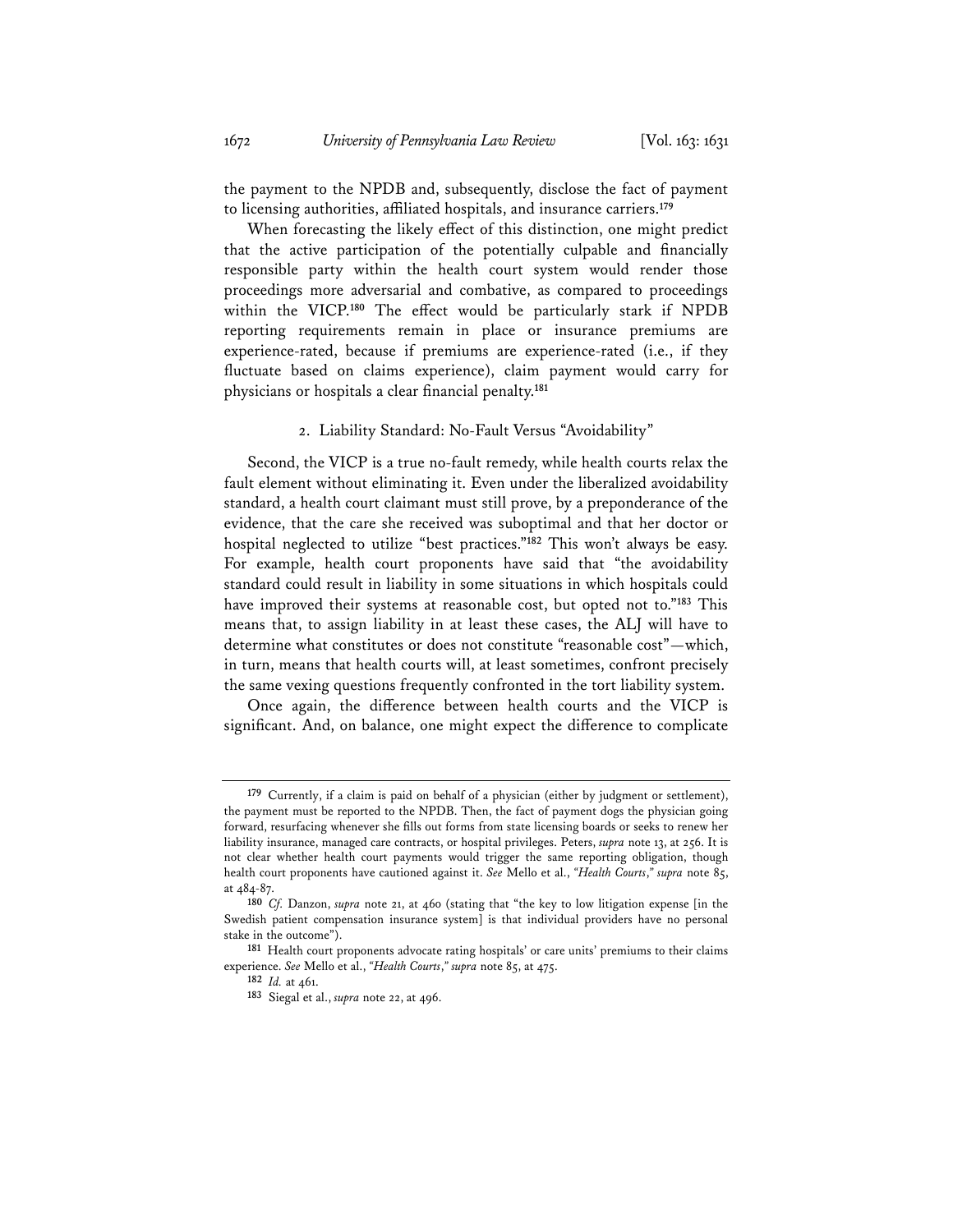proceedings within health courts relative to the VICP, perhaps dramatically.**<sup>184</sup>**

## 3. Remedy: Non-Exclusive Versus Exclusive

Third, the Vaccine Act contains a tort opt-out provision: Though all seeking compensation for vaccine-related injury must initially file in the VICP, unsatisfied petitioners can reject the special master's judgment and file a traditional (albeit restricted) tort claim against the vaccine manufacturer or healthcare provider in state or federal court. Health courts, by contrast, would offer an exclusive remedy: Though a health court claimant might ultimately *appeal* an ALJ's denial to a judicial court, there is no *de novo* exit from the health court system.

Highlighting the availability of the VICP's opt-out option and its concomitant unavailability within health courts, some have argued that the former "is not an apt analogy" for the latter "for the simple reason" that dissatisfied VICP petitioners "may pursue a civil action for damages."**<sup>185</sup>** This characterization, however, exaggerates the practical importance of the VICP's civil action possibility. As noted above, the petitioner's ability to file a civil suit for vaccine injury is circumscribed by law—and, perhaps more importantly, it is rarely exercised in practice. Even before the Supreme Court's recent (and further limiting) *Bruesewitz* decision, fewer than 0.5% of vaccine claimants who received an award within the VICP rejected their award in favor of a civil action.**<sup>186</sup>** Furthermore, also prior to *Bruesewitz*, "virtually all" unsuccessful VICP claimants acquiesced to the rejection, rather than initiating lawsuits in state or federal court.**187** No matter its onpaper possibilities, in other words, the VICP typically functions as an exclusive remedy—minimizing the practical effect of this formal distinction.

**<sup>184</sup>** MELLO & KACHALIA, *supra* note 32, at 31 (recognizing that, as compared to an avoidability standard, a no-fault standard is "easier to administer").

**<sup>185</sup>** Mehlman & Nance, *supra* note 5, at 78.

**<sup>186</sup>** Brief for the United States as Amicus Curiae Supporting Respondents at 28, Bruesewitz v. Wyeth, Inc., 131 S. Ct. 1068 (2011) (No. 09-152) ("Department of Justice records indicate that 99.8% of successful Compensation Program claimants have accepted their awards, foregoing any tort remedies against vaccine manufacturers.").

**<sup>187</sup>** STANLEY A. PLOTKIN ET AL., VACCINES 1673 (5th ed. 2008); *see* Katherine M. Cook & Geoffrey Evans, *The National Vaccine Injury Compensation Program*, 127 PEDIATRICS S74, S76 (2011) ("The program is aware of only a small number of VICP claims that go on to the civil (tort) system.").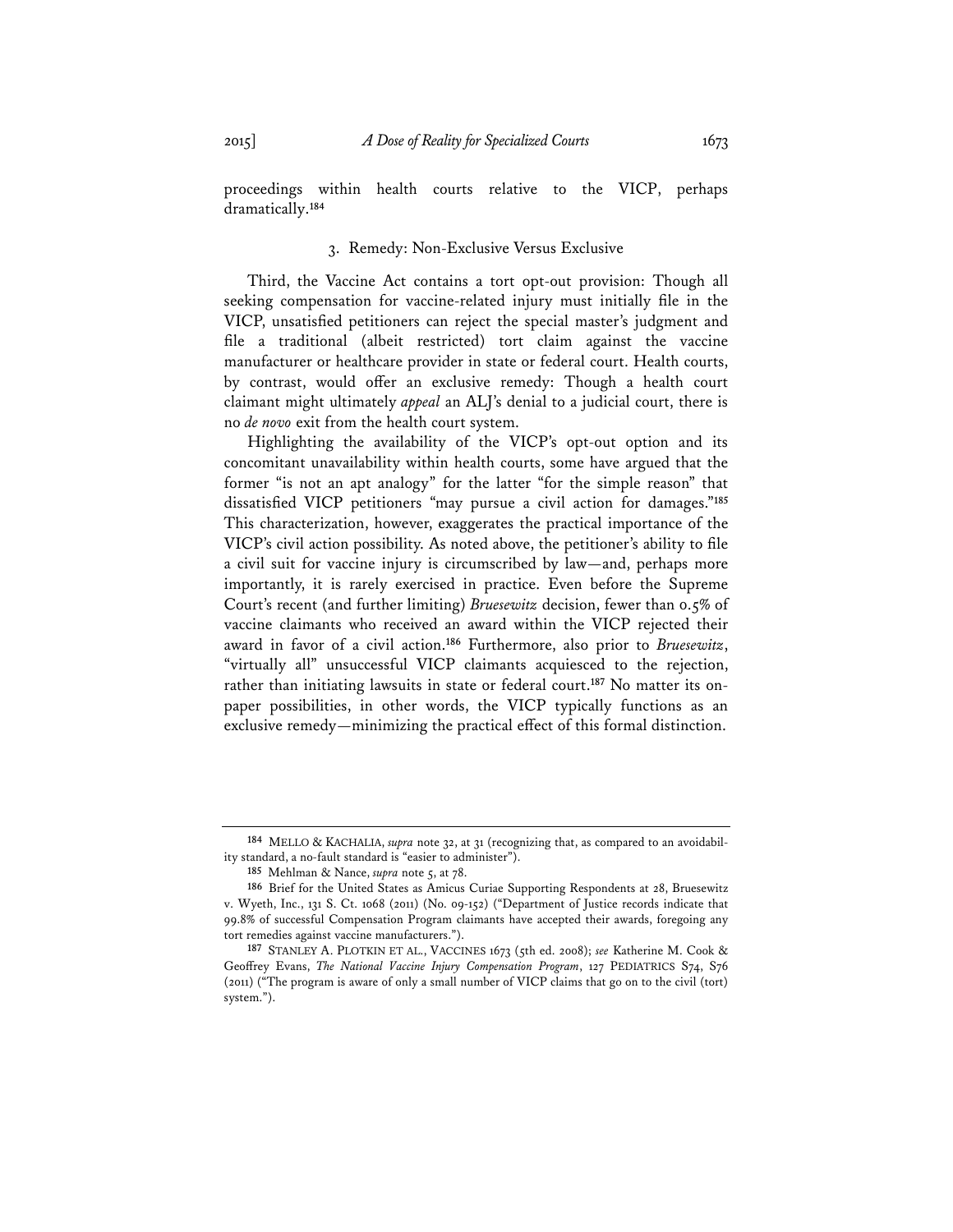## 4. Attorneys' Fees: Fund Versus Petitioner

Fourth and finally, both systems are similar in that both restrict fees to claimants' counsel and also calculate those fees using the lodestar method (hours worked times a reasonable hourly rate).**<sup>188</sup>** The systems differ, however, when it comes to claimants' attorneys' fees' source and certainty. The VICP pays from the Fund, and the sole prerequisite for payment is that the petition was brought pursuant to "a reasonable basis" and "in good faith."**<sup>189</sup>** By contrast, leading advocates suggest that in health courts a claimant's lawyer's fee would come from the claimant's recovery and would be conditional upon her success.**<sup>190</sup>**

At first glance, it might appear that this difference is significant—that health court counsel, paid only if successful, would have a much greater incentive to screen clients prior to retention and zealously (maybe overzealously) advocate on clients' behalf. On the other hand, VICP lawyers, paid hourly irrespective of victory, might be more likely to accept dubious claims and, once retained, drag their heels, possibly prolonging litigation even after the case appears doomed.**<sup>191</sup>** Yet while these incentives surely exist to some extent—and might well promote both the filing of nonmeritorious claims and protracted contestation in the VICP context, relative to the health court context—differences between the systems should not be overstated. In reality, VICP special masters award higher fees to counsel for prevailing as compared to non-prevailing petitioners, partially bridging the incentive gap between the two systems.**<sup>192</sup>**

# IV. THE VICP IN ACTION: HEALTH COURTS ARE UNLIKELY TO RESOLVE CLAIMS AS PREDICTABLY OR AS QUICKLY AS PROPONENTS NOW SUGGEST

Health court proponents have pointed to the above design innovations pre-adjudication review, specialized ALJs, neutral experts, ACEs, the avoidability standard, published decisions, and streamlined damage

**<sup>188</sup>** *See supra* notes 109 (for health courts), 156 (for the VICP) and accompanying text.

**<sup>189</sup>** 42 U.S.C. § 300aa-15(e)(1) (2012).

**<sup>190</sup>** *See* Mello et al., *"Health Courts*,*" supra* note 85, at 463 ("Claimants would pay their attorneys on a contingent basis (i.e., only if the claim resulted in a compensation payment) . . . .").

**<sup>191</sup>** *See generally* Brandon L. Boxler, *Fixing the Vaccine Act's Structural Moral Hazard*, 12 PEPP. DISP. RESOL. L.J. 1 (2012).

**<sup>192</sup>** One study showed a mean of \$22,052 to successful counsel, compared to \$14,053 to unsuccessful counsel. *See* Derry Ridgway, *No-Fault Vaccine Insurance: Lessons from the National Vaccine Injury Compensation Program*, 24 J. HEALTH POL. POL'Y & L. 59, 74 (1999). In addition, it should be noted that this "difference" is entirely a product of the health court model, as it currently exists. There is no inherent impediment to treating attorneys' fees identically in both regimes.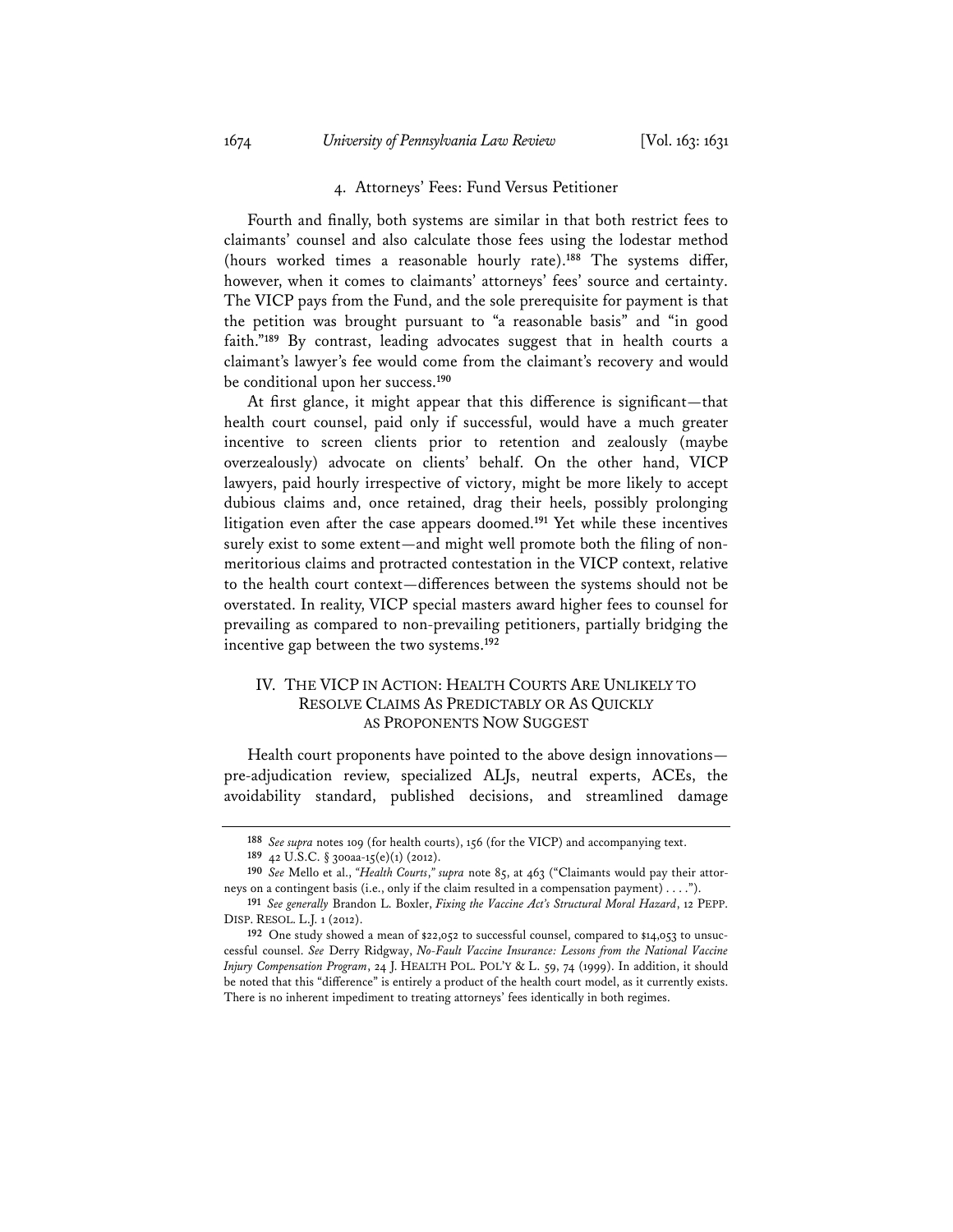determinations—and have asserted that these innovations will ensure that health courts will expedite adjudications (resolving nearly all claims within one year of the date of filing), quell the adversarialism of dispute resolution, and provide consistent, rational rulings that would "restore faith in the reliability of medical justice."**<sup>193</sup>** Indeed, as noted at the outset, achieving these administrative gains is central to health courts' appeal—and, upon adoption, health courts' ability to withstand inevitable constitutional attack.**<sup>194</sup>** The \$64,000 question, though, is *whether* health courts' procedural innovations will usher in those salutary consequences. How confident, in other words, can we be of the above predictions?

The VICP offers a near-ideal laboratory to consider that question. As seen above, the VICP shares most of the design innovations health court proponents now enthusiastically tout. Furthermore, echoing current predictions of health court processes, back when the VICP was created, Congress expressed confidence that the Program would resolve claims "quickly, easily, and with certainty and generosity,"**<sup>195</sup>** while contemporary commentators predicted that the VICP would "offer prompt justice"**<sup>196</sup>** to vaccine-injured children while "guarantee[ing]" equal compensation to "similarly situated individuals."**<sup>197</sup>**

So, what do we learn when we assess health court advocates' claims through the prism of VICP experience? The picture is bleak. The VICP has simply failed to offer compensation as consistently, as quickly, as easily, or as simply as its proponents had predicted. Indeed, the U.S. Government Accountability Office (GAO) has studied the Program and concluded: "While [the Program] was expected to provide compensation for vaccinerelated injuries quickly and easily, these expectations have often not been met."**<sup>198</sup>** A leader in the parents' lobby, instrumental in the Act's passage, has concluded that the VICP's administration has constituted "a betrayal of the promise that was made to parents about how the compensation program

**<sup>193</sup>** *See supra* note 15 and accompanying text.

**<sup>194</sup>** *See supra* notes 18-20 and accompanying text.

**<sup>195</sup>** H.R. REP. NO. 99-908, at 3 (1986).

**<sup>196</sup>** Editorial, *A Way Out of the Vaccine Morass*, N.Y. TIMES, Oct. 31, 1986, at A34; *see also, e.g.*, Barbara J. Connolly, Note, *The Necessary Complement to Mandatory Immunizations: A National Vaccination Compensation Program*, 8 CARDOZO L. REV. 137, 155 (1986) ("A no-fault, nonadversarial national program will assure expedited, just compensation, at low transaction costs for those who have sustained vaccine-related injuries."); Neraas, *supra* note 54, at 164 ("The Act . . . guarantees prompt compensation."); *id.* at 165 ("In no case should a petitioner have to wait more than a year to receive compensation.").

**<sup>197</sup>** Neraas, *supra* note 54, at 163.

**<sup>198</sup>** 1999 GAO REPORT, *supra* note 52, at 19.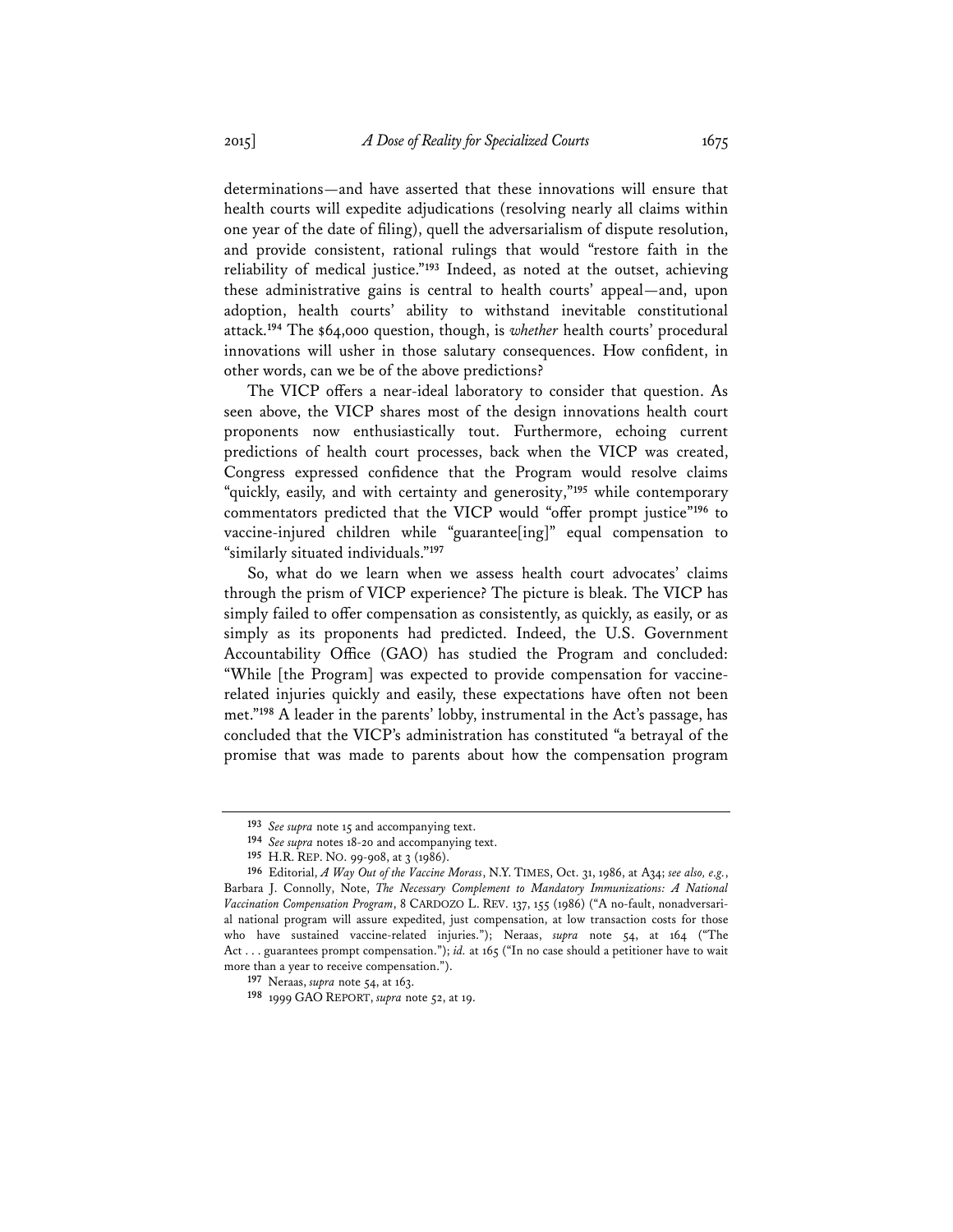would be implemented."**<sup>199</sup>** And, the man who served for over two decades as the VICP's chief special master has publicly lamented: "[L]itigating causation cases has proven the antithesis of Congress's desire for the Program."**<sup>200</sup>** Below, I dissect the above contentions and identify what concrete lessons the VICP offers for health courts going forward.

#### A*. Predictability Remains Elusive*

Predictability has long been touted as a prime advantage of judicial specialization.**<sup>201</sup>** And increasing the reliability and accuracy of medical liability judgments is inarguably key to health courts' appeal.**<sup>202</sup>** So, too, in the VICP. As the Vaccine Act was debated, predictability was prominent. Vaccine Act proponents criticized the tort system for its unpredictability.**<sup>203</sup>** They attributed the tort system's unpredictability to its reliance on "lay judgments."**204** And, they expressed faith that the VICP's predictabilitypromoting innovations—most prominently, a small set of specialized, experienced adjudicators and the Vaccine Injury Table (which mirrors ACEs, in many respects)—would "eliminate[] the tremendous discrepancies of injury awards under the tort recovery system."**<sup>205</sup>**

**204** *1984 House Hearings*, *supra* note 120, at 235 (statement of Robert B. Johnson).

**205** Neraas, *supra* note 54, at 164; *see also* BURKE, *supra* note 36, at 168-169 (observing that the tort system's "uncertainty" was "a consistent theme in the vaccine litigation debate" and that the

**<sup>199</sup>** Barbara Loe Fisher, *Vaccine Injury Compensation: A Failed Experiment in Tort Reform?*, VACCINE AWAKENING (Nov. 20, 2008, 7:37 AM), http://vaccineawakening.blogspot.com/2008/11/ vaccine-injury-compensation-failed.html, *archived at* http://perma.cc/7BEC-YCUX; *see also* Telephone Interview with Jeffrey H. Schwartz, former President, Dissatisfied Parents Together (Aug. 25, 2014) ("Q: If you had to do it over again, would you support the VICP? A: If I knew then everything I know now, I would not support the enactment of the VICP compensation system. . . . It does not provide simple justice for children as we had hoped and been told that it would.").

**<sup>200</sup>** Stevens v. Sec'y of Dep't of Health & Human Servs., No. 99-594V, 2001 WL 387418, at \*7 (Fed. Cl. Mar. 30, 2001). For the fact that the author of the *Stevens* decision, Gary Golkiewicz, served as chief special master for more than two decades, see Advisory Comm'n on Childhood Vaccines, Dep't of Health & Human Servs., Transcript of Meeting of June 10, 2010, at 3, *available at* http://www.hrsa.gov/vaccinecompensation/accvtranscript61010.pdf. Still, the system has its defenders. *See, e.g.*, James R. Copland, *Administrative Compensation for Pharmaceutical- and Vaccine-Related Injuries*, 8 IND. HEALTH L. REV. 277, 285 (2011) ("In general, the VICP must be judged as an unqualified success.").

**<sup>201</sup>** *See supra* note 33 and accompanying text.

**<sup>202</sup>** *See supra* notes 15, 92 and accompanying text.

**<sup>203</sup>** *See, e.g.*, *1984 Senate Hearing*, *supra* note 137, at 277 (statement of John E. Lyons, President, Merck Sharp & Dohme, Division of Merck & Co., Inc.) ("The existing tort system poses a number of problems, the most significant of which is its unpredictability."); *1984 House Hearings*, *supra* note 120, at 237 (statement of Robert B. Johnson, President, Lederle Labs. Division, American Cyanamid Co.) (identifying "unpredictability" as "the fundamental problem facing the U.S. industry in these cases").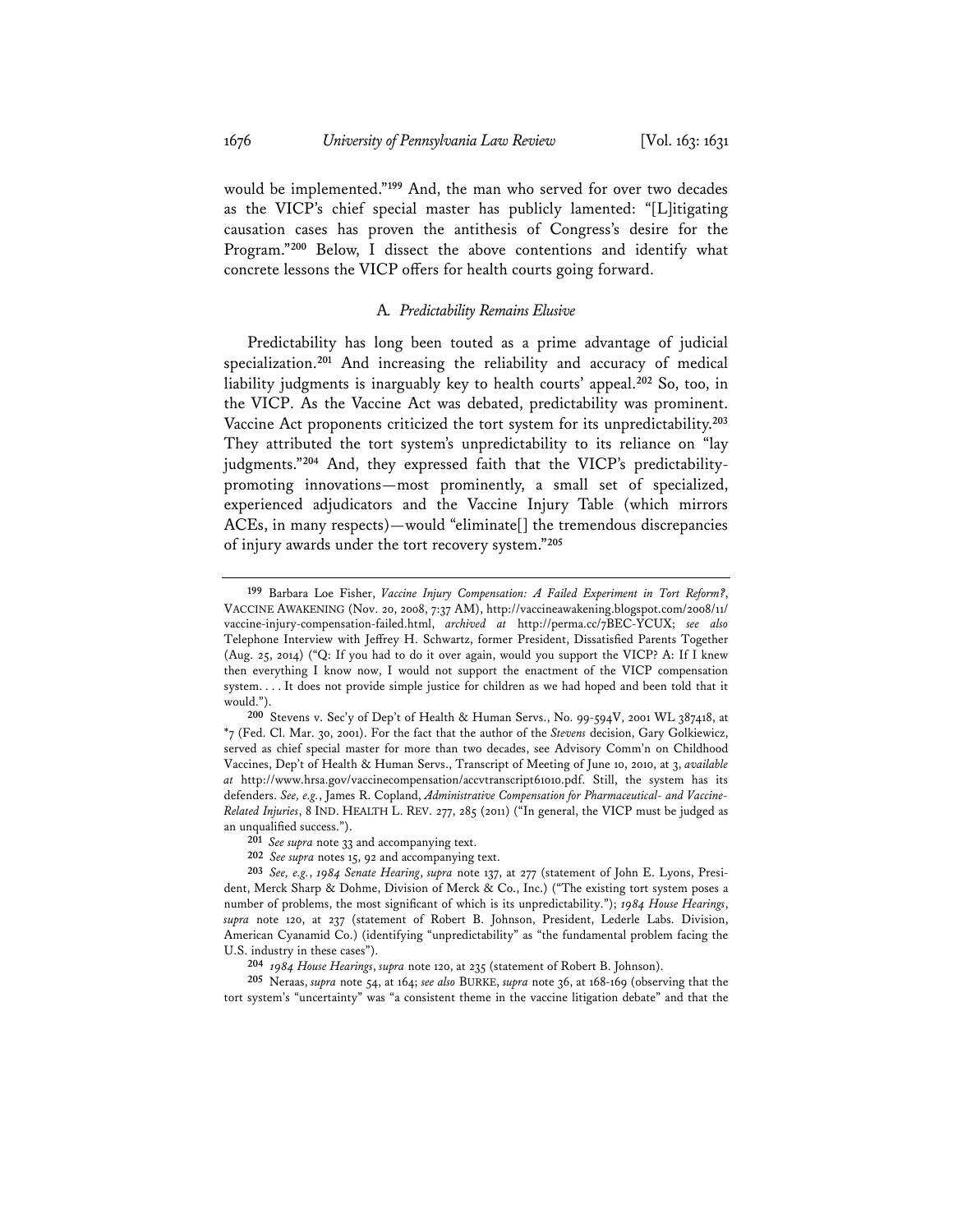#### 1. The VICP Experience

Yet in reality, in the vaccine injury context, those innovations have fallen far short of expectations. A working group convened by HHS's Division of Vaccine Injury Compensation has acknowledged that "[t]he decisions of the Court are inconsistent."**<sup>206</sup>** The Program's long-serving chief special master has criticized the program for "inconsistent decision-making . . . even for similarly situated litigants."**<sup>207</sup>** And lawyers have also observed that VICP special masters sometimes decide cases differently. In an interview, I asked one prominent lawyer to identify the biggest challenge an attorney encounters while representing petitioners within the VICP. The lawyer replied: "The lack of consistency between special masters: When we file a case, we know that if we receive a particular special master, we're not going to win on the causation issue."**<sup>208</sup>** When the Federal Judicial Center conducted a survey of petitioners' counsel, it found much the same. For example, one lawyer complained that "outcome often depends on assignment," while another lamented that "the biggest factor in winning or losing a case in this program is which special master is assigned your case."**<sup>209</sup>**

The one empirical study on the matter lends support to these anecdotal reports. In 1999, a researcher studied all published VICP opinions, yielding a dataset of 786 claims. He found significant variability when it came to the special masters themselves. Among those who had decided more than fifty claims, petitioners' success rate ranged from a low of 32.8% to a high of 65.8%.**<sup>210</sup>** This is surprising, since cases are usually randomly assigned.**<sup>211</sup>**

VICP's promise to deliver "much more reliable compensation" was critical to the Vaccine Act's passage).

**<sup>206</sup>** DVIC STRATEGIC PLAN, *supra* note 148, app. H at 25.

**<sup>207</sup>** Stevens v. Sec'y of Dep't of Health & Human Servs., No. 99-594V, 2001 WL 387418, at \*11 (Fed. Cl. Mar. 30, 2001); *see also* Advisory Comm'n on Childhood Vaccines, Dep't of Health & Human Servs., Transcript of Meeting of Mar. 5, 2003, at 76 [hereinafter March 5, 2003 ACCV Transcript] (on file with author) ("Though we see many of the same cases day after day, same vaccines, same injury, same literature, extensive litigation continues and different results occur." (quoting Gary Golkiewicz, Chief Special Master, VICP)); *id*. at 73 (observing that "cases that look very similar are decided very differently" (quoting Gary Golkiewicz)); U.S. Court of Fed. Claims, Transcript of the 17th Judicial Conference, Nov. 9, 2004, at 62 (observing that, if two petitioners have "different attorneys and different experts" the petitioners "can get very different results" (quoting Richard B. Abell, Special Master, VICP)); *id*. ("[W]e're looking for consistency, and, of course, quite clearly, that isn't always there." (quoting Richard B. Abell)).

**<sup>208</sup>** Telephone Interview with Attorney for VICP Petitioners (Oct. 1, 2014).

**<sup>209</sup>** JOHNSON ET AL., *supra* note 138, at 38.

**<sup>210</sup>** *See* Ridgway, *supra* note 192, at 66.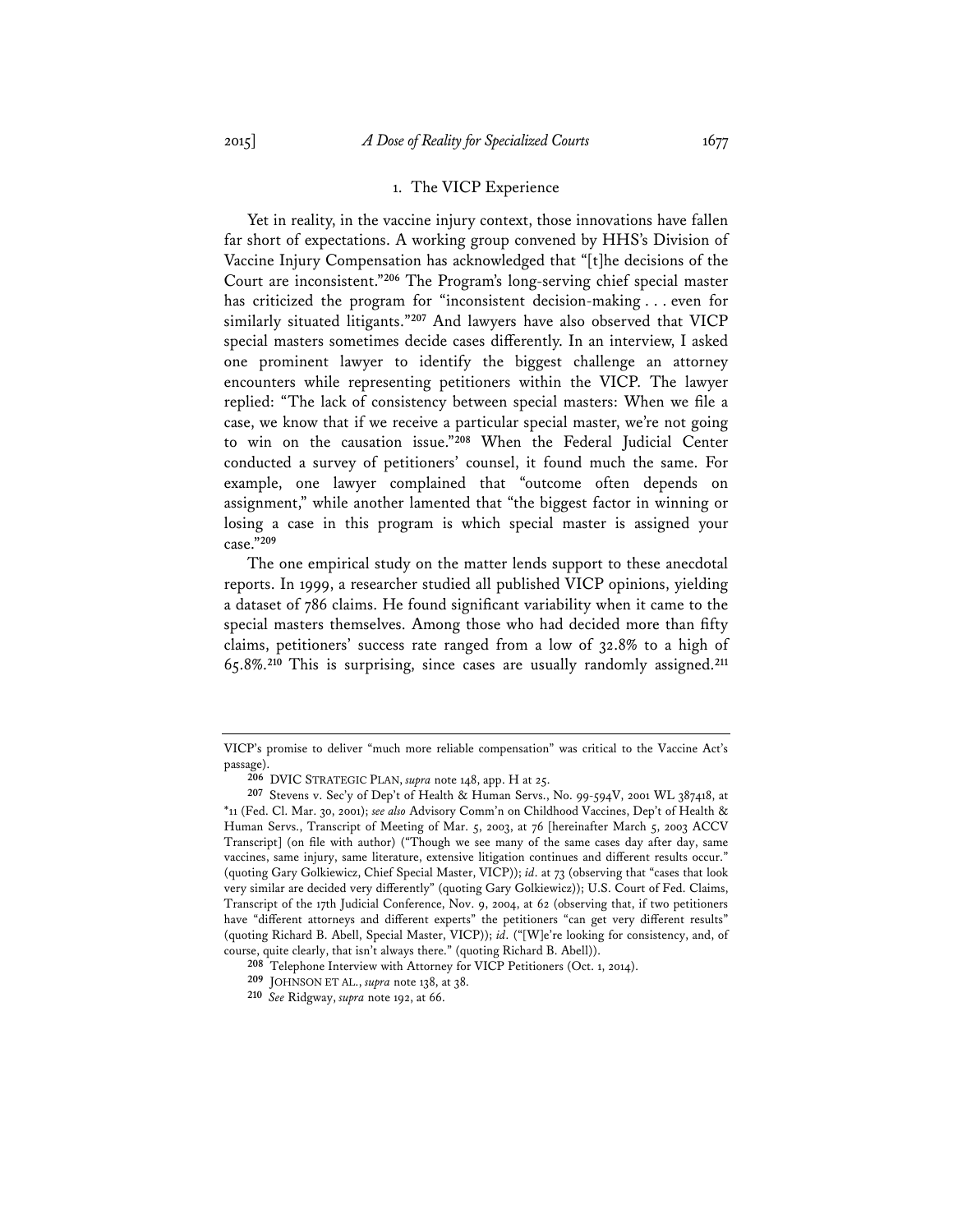There was also variability based on attorney representation; of the attorneys who had represented more than twenty claimants, claimants' success rates ranged from 37.9% to 72%.**<sup>212</sup>** All told, after crunching the numbers, the study concluded that, despite the VICP's many predictability-promoting innovations, "idiosyncratic differences among judges and litigators" continue to "influenc[e] the outcome of cases."**<sup>213</sup>**

#### 2. Prospects for Health Courts?

Will health courts—which have staked much of their success on their ability to "eliminate," or at least substantially reduce, decisional discrepancies—also disappoint when it comes to rationalizing compensation decisions? The answer, it seems, is almost certainly yes.

## a. *Health Courts Face Additional Impediments*

The first reason health courts seem poised to disappoint is that theory concerning judicial specialization and decisionmaking suggests that the VICP ought to *outperform* health courts when it comes to reducing decisional disparities. Part of the reason is structural. According to Professor Stephen Legomsky, a leading expert on judicial specialization: All else equal, the fewer adjudicators there are in a given area, the more consistent their decisions, as "[i]t is easier to monitor and conform to the decisions of one's colleagues when they are few in number than it is when they are many."**<sup>214</sup>** Applying that principle, the VICP consists of only eight special masters (one chief and seven associates), who toil in close quarters, over extended periods.**<sup>215</sup>** By contrast, owing to case volumes, health courts would necessarily require many more—and many more far-flung decisionmakers, disadvantaging it along this dimension.

**<sup>211</sup>** Most claims are randomly assigned, though it is possible for claims to be directed to a particular special master if he or she has particularly relevant expertise. *See* 2014 GAO REPORT, *supra* note 52, at 6 n.20.

**<sup>212</sup>** *See* Ridgway, *supra* note 192, at 66. This statistic ought to be viewed with caution, as it could say more about case inputs than case outputs. Some counsel, that is, might be better at identifying clients with stronger claims. Or, some counsel might specialize in off-Table claims, which (as noted below) face longer odds.

**<sup>213</sup>** *Id.* at 68. Even so, of course, it is possible that the VICP represents an improvement over the traditional tort system. Making that apples-to-apples comparison is impossible with available evidence. *See* BAUM, *supra* note 33, at 218 (discussing relevant challenges).

**<sup>214</sup>** Legomsky, *supra* note 168, at 429.

**<sup>215</sup>** *See* 42 U.S.C. § 300aa-12(c)(1) (2012).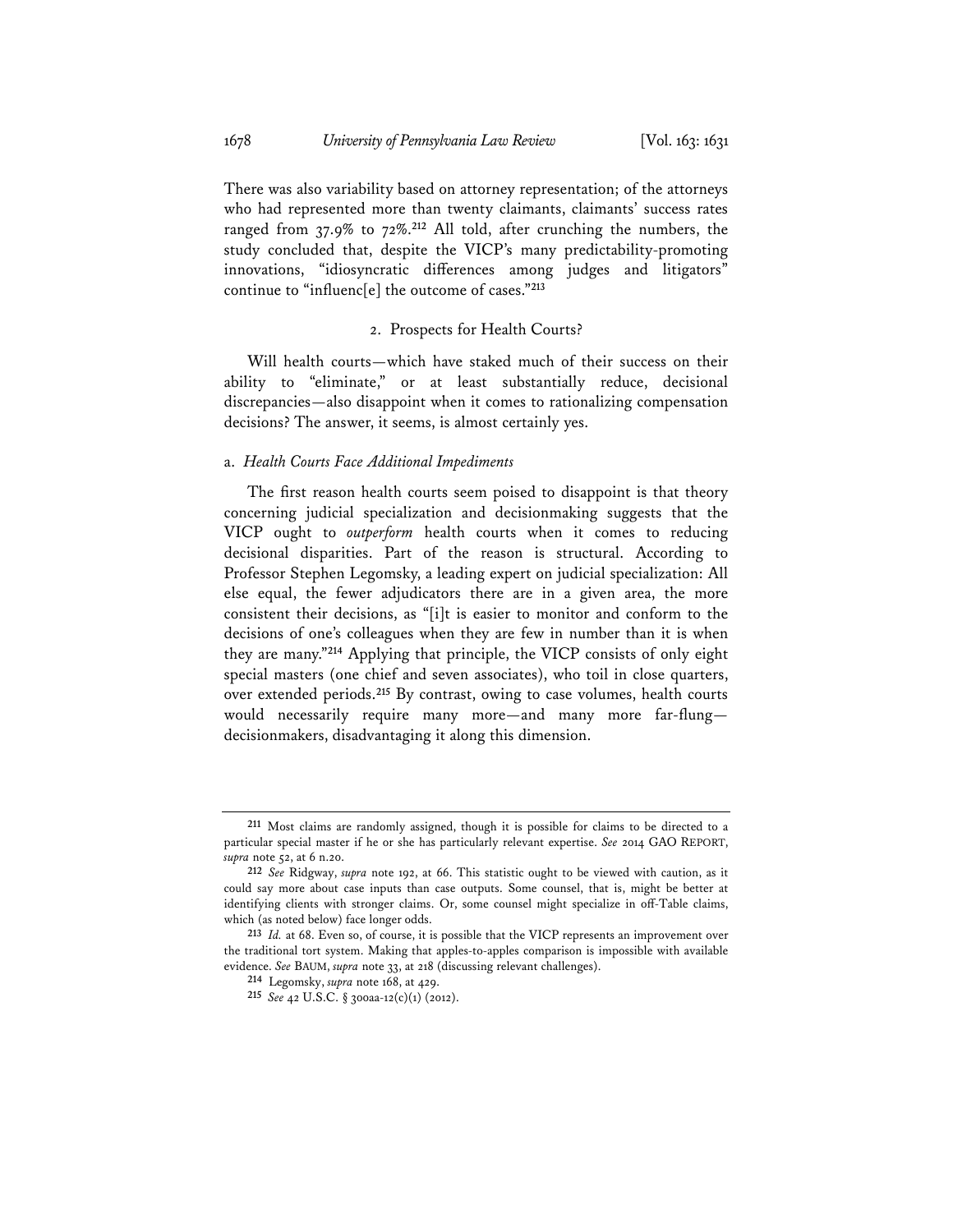Second, Legomsky suggests that consistency suffers as cases become more plentiful in number and complex in substance.**<sup>216</sup>** This, too, cuts in favor of the VICP, as compared to health courts, VICP review is quite circumscribed. VICP special masters handle relatively few petitions (only about 500 VICP petitions are filed per year).**<sup>217</sup>** They only adjudicate certain *kinds* of petitions—namely, petitions alleging serious injury following inoculation from one of about two-dozen covered vaccines. And, since the VICP is a true no-fault remedy, special masters only ask one question when making entitlement decisions: Was the petitioner's injury caused, morelikely-than-not, by a covered vaccine? Health courts, by contrast, are apt to adjudicate more claims and wrestle with a far wider array of injuries considering everything from prescription-drug side effects, to hospital infections, to birth injuries, to drug overdoses, to diagnostic mistakes, to surgical mishaps, to physicians' failure to obtain informed consent. Additionally, because the quality of care remains an issue, health court ALJs must determine, not just whether the physician *caused* the claimant's injury, but also whether the injury was avoidable, which (as noted above) seems destined to complicate the relevant analysis.

Finally, the structure of appellate review also favors the VICP. In general, Legomsky explains, appellate review enhances consistency if review is lodged within a single, centralized tribunal.**<sup>218</sup>** Lodging appellate review within myriad generalist tribunals, he cautions, tends to have the opposite effect.**<sup>219</sup>** The VICP takes the former tack—consolidating appeals in specialized courts: the U.S. Court of Federal Claims, then the Federal Circuit. Health courts, by contrast, take the latter (disfavored) approach offering one layer of specialized review (to a higher-level administrative tribunal), but relegating to generalist courts all subsequent appeals.**<sup>220</sup>**

#### b. *Some Other Specialized Tribunals Have Failed to Achieve Consistency*

A second problem for health court proponents is that, in failing to eliminate decisional disparities, the VICP is not alone. In other (diverse)

**<sup>216</sup>** *See* Legomsky, *supra* note 168, at 432 (concerning case number effects); *id.* at 441-42 (concerning complexity).

**<sup>217</sup>** *See* HEALTH RES. & SERVS. ADMIN., *supra* note 31 (revealing that 386 claims were filed in fiscal year 2011, 401 claims were filed in fiscal year 2012, 503 claims were filed in 2013, and 633 claims were filed in 2014).

**<sup>218</sup>** *See* Legomsky, *supra* note 168, at 436-37; *cf.* Harold H. Bruff, *Specialized Courts in Administrative Law*, 43 ADMIN. L. REV. 329, 339 (1991) ("[A]llocations of subject matter should avoid combining generalists and specialists in ways that erode gains from specialization.").

**<sup>219</sup>** *See* Legomsky, *supra* note 168, at 436-37.

**<sup>220</sup>** *See* Mello et al., *"Health Courts*,*" supra* note 85, at 465.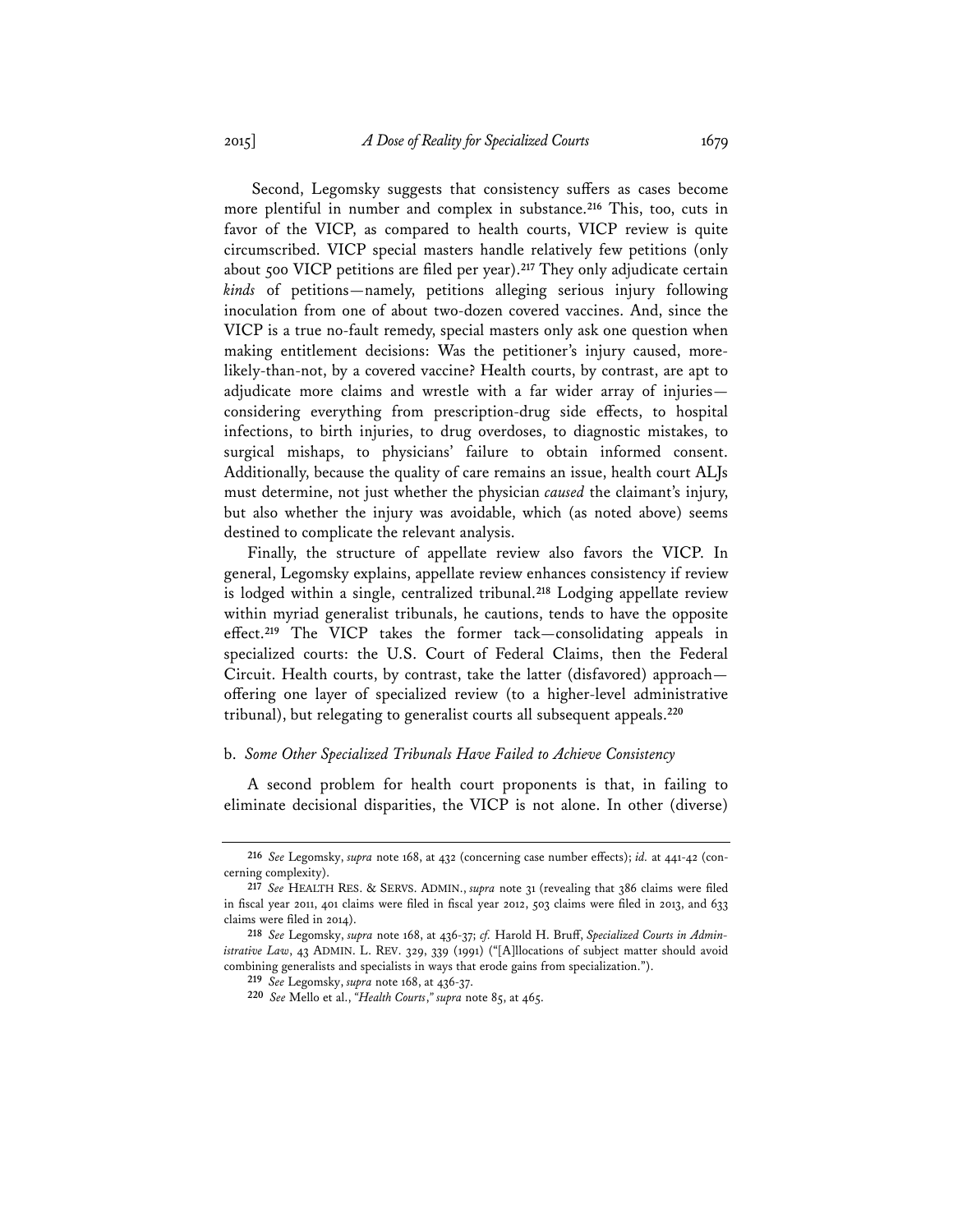areas of law, specialized adjudicators have labored to create consistency strongly suggesting that specialization is no predictability-promoting panacea.**<sup>221</sup>** For example, immigration courts are specialized; they are all part of a single national Executive Office for Immigration Review, and immigration judges, who devote themselves to immigration adjudications, must all meet the same qualifications.**<sup>222</sup>** But asylum decisions are inconsistent. Indeed, a groundbreaking 2007 study examined 140,000 decisions rendered by immigration judges over a four-and-a-half-year period and found stunning disparities. These disparities existed between courts: For instance, Chinese nationals seeking asylum in the United States had a 7% chance of success in Atlanta, but a whopping 76% chance of success in Orlando.**<sup>223</sup>** Disparities also existed between judges *on the same court*: In New York, for example, one judge granted asylum in only 6% of the relevant cases before him, while another's grant rate was 91%, even though petitions were randomly assigned.**<sup>224</sup>**

Decisions by the Department of Veterans Affairs (VA) offer another exemplar. By law, veterans are entitled to compensation for disabling conditions incurred or aggravated during military service. To award and calculate payment, trained specialists within the VA (called Rating Veterans Service Representatives) evaluate claims, determine eligibility, and, if the veteran's disability is service related, assign a disability percentage rating.**<sup>225</sup>** Once again, however, though they are made by specialists, judgments are

**<sup>221</sup>** Others would add that the experience of the Federal Circuit also "cautions against assuming that concentration of cases in a single court will produce a high level of uniformity in the law." Baum, *supra* note 34, at 1557. The Federal Circuit was created, in large part, to promote consistency in patent law. *See* S. REP. NO. 97-275, at 2-7 (1981) (noting that the creation of the United States Court of Appeals for the Federal Circuit would "improve the administration of the patent law by centralizing appeals in patent cases"). In action, however, many suggest the Federal Circuit has labored on this score. *See, e.g.*, Paul R. Gugliuzza, *The Federal Circuit as a Federal Court*, 54 WM. & MARY L. REV. 1791, 1802 (2013) ("It is not clear whether the Federal Circuit has brought uniformity, quality, or efficiency to patent law.").

**<sup>222</sup>** *See* Baum, *supra* note 34, at 1546-47 (reporting that immigration judges are highly specialized and extremely knowledgeable); Jaya Ramji-Nogales et al., *Refugee Roulette: Disparities in Asylum Adjudication*, 60 STAN. L. REV. 295, 380 n.146 (2007) (outlining relevant qualifications of immigration judges).

**<sup>223</sup>** *See* Ramji-Nogales et al., *supra* note 222, at 329-30. The authors acknowledge that the disparity may be partially explained by unidentified differences within certain cities' migrant populations. But they also note that any hypothesized difference in migrant populations "could not possibly explain the differences in grant rates from officer to officer within regional asylum offices." *Id.* at 321-22.

**<sup>224</sup>** *See id.* at 334.

**<sup>225</sup>** *See* U.S. GOV'T ACCOUNTABILITY OFFICE, GAO-13-89, VETERANS' DISABILITY BEN-EFITS: TIMELY PROCESSING REMAINS A DAUNTING CHALLENGE 4 (2012) (outlining the process of veterans' disability compensation claims).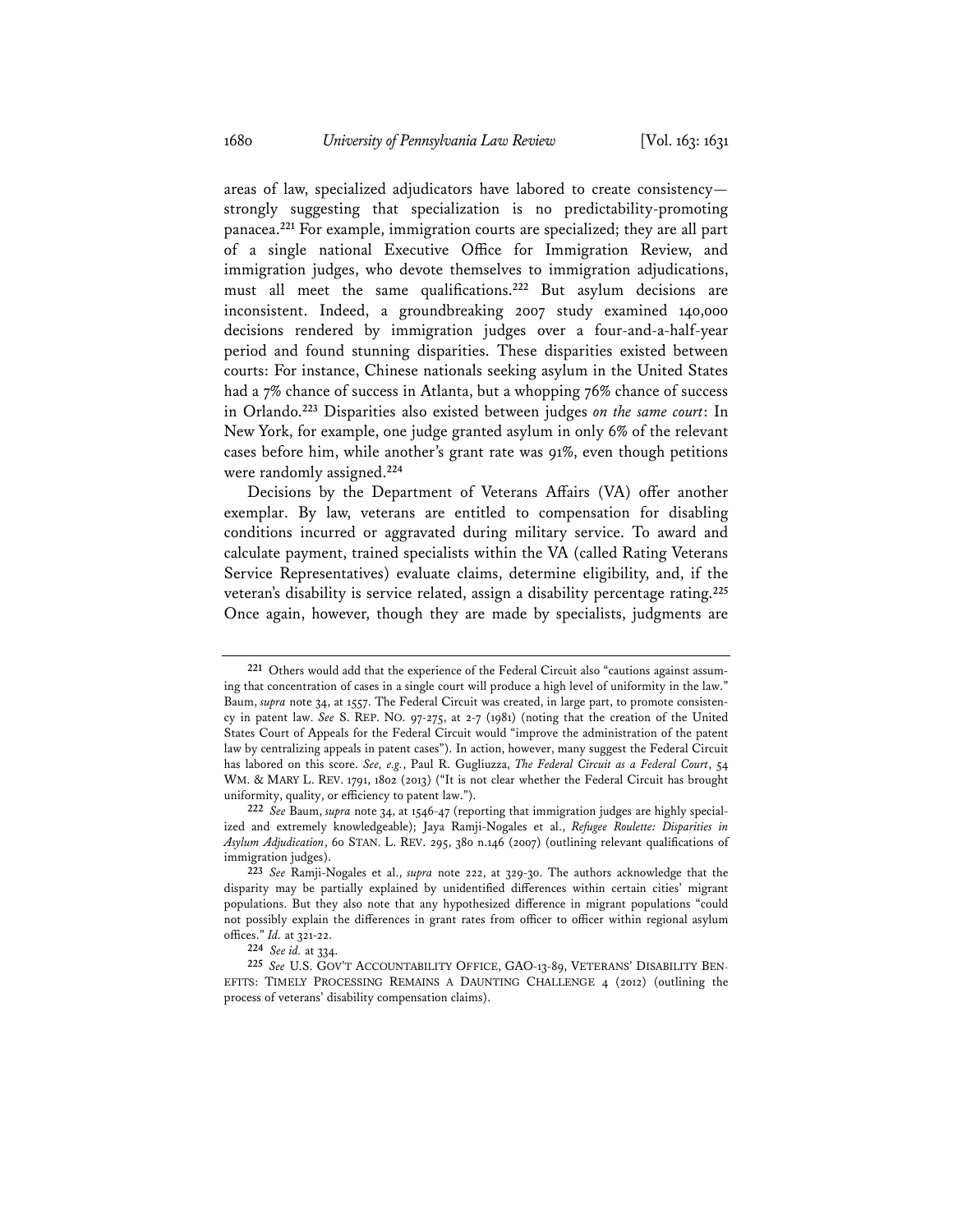not consistent. To the contrary, the Veterans' Disability Benefits Commission reports that the program has "long struggled with timeliness, accuracy, and consistency,"**<sup>226</sup>** while the GAO reports that "nearly one-third of decisions are incorrect or have technical or procedural errors."**<sup>227</sup>**

The Social Security Disability System, which provides monetary benefits to persons with disabilities, offers another case in point. Within the system, disability decisions are initially made by state agencies, using federal guidelines. Then, if benefits are denied, claimants may request a hearing before an ALJ.**<sup>228</sup>** These ALJs are specialized; they do nothing but adjudicate social security disability determinations. But their decisions, too, are marred by glaring inconsistencies. In fact, one recent study found that, nationally, ALJs' "allowance rates" (determinations that were at least partly favorable to the claimant) ranged from a meager 4% to a whopping 98%,**<sup>229</sup>** while stark variations existed between ALJs *within the same office*. In Atlanta, for example, one ALJ's allowance rate was 19%, while a colleague's rate was 89%, even though claims were randomly assigned.**<sup>230</sup>**

Perhaps most dishearteningly, theorists suggest that these adjudicatory inconsistencies are, to some degree, inescapable. Returning, again, to Professor Legomsky:

**227** Bascetta Testimony, *supra* note 226, at 1.

**228** *See* ADMIN. CONFERENCE OF THE U.S., ADMINISTRATIVE CONFERENCE RECOM-MENDATION 2013-1, IMPROVING CONSISTENCY IN SOCIAL SECURITY DISABILITY ADJUDICA-TIONS 2 (2013) (discussing the Social Security disability claims adjudication process).

**229** HAROLD J. KRENT & SCOTT MORRIS, STATISTICAL APPENDIX TO REPORT ON ACHIEVING GREATER CONSISTENCY IN SOCIAL SECURITY DISABILITY ADJUDICATION: AN EMPIRICAL STUDY AND SUGGESTED REFORMS 13-14 (2013). Some variation may be attributable to regional variations in the claimant population (i.e., certain injuries are particularly common in certain regions of the country). *See* Harold J. Krent & Scott Morris, *Inconsistency and Angst in District Court Resolution of Social Security Disability Appeals* 12 (Chi.-Kent Coll. of Law, Research Paper No. 2014-30, 2014), *available at* http://papers.ssrn.com/sol3/papers.cfm?abstract\_id=2530158 (making this observation).

**230** *See* Krent & Morris, *supra* note 229, at 13; *id.* at 19 (concluding "the percentage of disability claims awarded by ALJs differ markedly from region to region and from ALJ to ALJ").

**<sup>226</sup>** VETERANS' DISABILITY BENEFITS COMM'N, HONORING THE CALL TO DUTY: VET-ERANS' DISABILITY BENEFITS IN THE 21ST CENTURY 327 (2007); *see also* U.S. GENERAL ACCOUNTING OFFICE, GAO/T-HEHS/AIMD-00-146, VETERANS BENEFITS ADMINISTRA-TION: PROBLEMS AND CHALLENGES FACING DISABILITY CLAIMS PROCESSING 5 (2000) [hereinafter Bascetta Testimony] (statement of Cynthia A. Bascetta, Associate Director, Veterans Benefits Admin.) (discussing a "perception of inconsistency in decisions made by different regional offices"). This "perception" has been difficult to test empirically, as the VA has repeatedly failed to conduct planned reviews. *See* OFFICE OF INSPECTOR GEN., DEP'T OF VETERANS AFFAIRS, NO. 08-02073-96, AUDIT OF VETERANS BENEFITS ADMINISTRATION COMPENSA-TION RATING ACCURACY AND CONSISTENCY REVIEWS, at i (2009).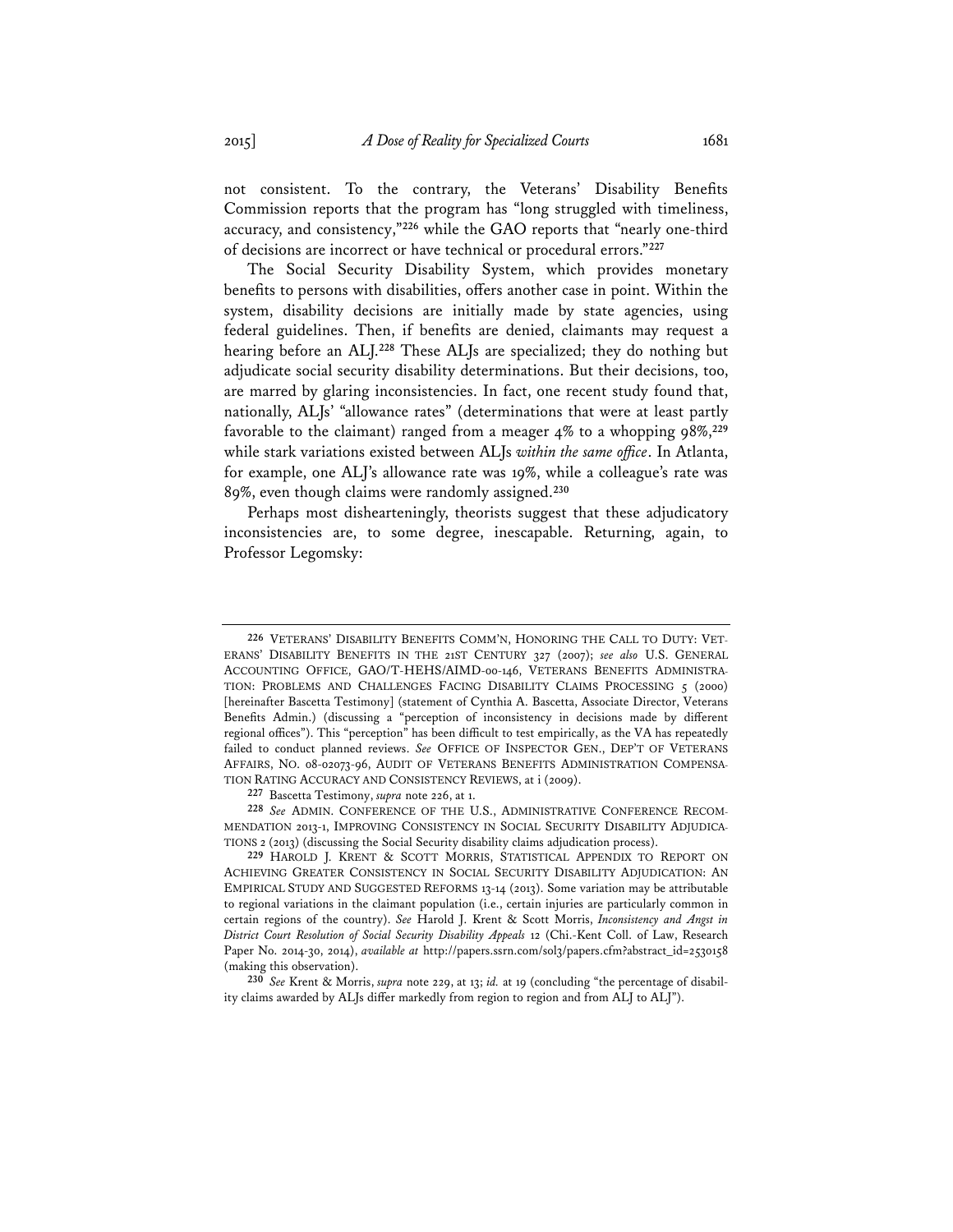As long as adjudicators are flesh-and-blood human beings, as long as the subject matter is ideologically and emotionally volatile, and as long as limits to the human imagination constrain the capacity of legislatures to prescribe the specific results for every conceivable fact situation, there will be large disparities in adjudicative outcomes . . . .**<sup>231</sup>**

Particularly worrisome for health courts, leading theorists have suggested that inconsistency may be particularly inescapable when the area is highly charged (as medical malpractice is)**<sup>232</sup>** and when cases hinge on witness credibility (as medical malpractices cases often do).**<sup>233</sup>**

#### c. *Some Inconsistency Is Inevitable in Medical Evaluation*

When it comes to certain health court proponents' pledge to "eliminate" decisional disparities, the third obstacle is that eliminating disparities in *medical valuation* is, by all accounts, impossible. When passing judgment on physician conduct, even trained and independent experts, it turns out, have difficulty determining whether physicians erred and whether a given physician's error precipitated or aggravated a given patient's injury. Or, to quote a 2001 study published in the *Journal of the American Medical Association*: "In all general medical and surgical chart review studies to date, reviewers have had a difficult time agreeing on whether an error caused an adverse event or even on whether something was an error at all."**<sup>234</sup>** One recent study, for example, found that when independent reviewers (insurerretained physicians) evaluated closed medical malpractice insurer claims files, they disagreed with one another "in 34.3% of the cases."**<sup>235</sup>** Another

**<sup>231</sup>** Legomsky, *supra* note 168, at 415-16. Gary Golkiewicz, the VICP's long-serving chief special master, has said much the same: "Wherever there is human involvement, you will have variance in outcome." March 5, 2003 ACCV Transcript, *supra* note 207, at 81.

**<sup>232</sup>** *See* Legomsky, *supra* note 168, at 442 (cautioning that "subjects that inspire ideological or emotional fervor would seem to have the greatest potential for disparate outcomes"); *cf.* W. John Thomas, *The Medical Malpractice "Crisis": A Critical Examination of a Public Debate*, 65 TEMP. L. REV. 459, 460 (1992) ("Medical malpractice is perhaps the most controversial tort in the American legal system.").

**<sup>233</sup>** *See* Baum, *supra* note 34, at 1543 (suggesting that specialization confers no benefit when it comes to assessing witness credibility); *cf.* NEIL VIDMAR, MEDICAL MALPRACTICE AND THE AMERICAN JURY: CONFRONTING THE MYTHS ABOUT JURY INCOMPETENCE, DEEP POCKETS, AND OUTRAGEOUS DAMAGE AWARDS 175 (1995) ("[Q]uestions bearing on credibility of witnesses—different versions of events between patient and doctor or between medical personnel—pervade many malpractice disputes.").

**<sup>234</sup>** Rodney A. Hayward & Timothy P. Hofer, *Estimating Hospital Deaths Due to Medical Errors: Preventability Is in the Eye of the Reviewer*, 286 J. AM. MED. ASS'N 415, 419 (2001) (footnotes omitted).

**<sup>235</sup>** Ralph Peeples et al., *The Process of Managing Medical Malpractice Cases: The Role of Standard of Care*, 37 WAKE FOREST L. REV. 877, 884 (2002); *see also, e.g.*, A. Russell Localio et al.,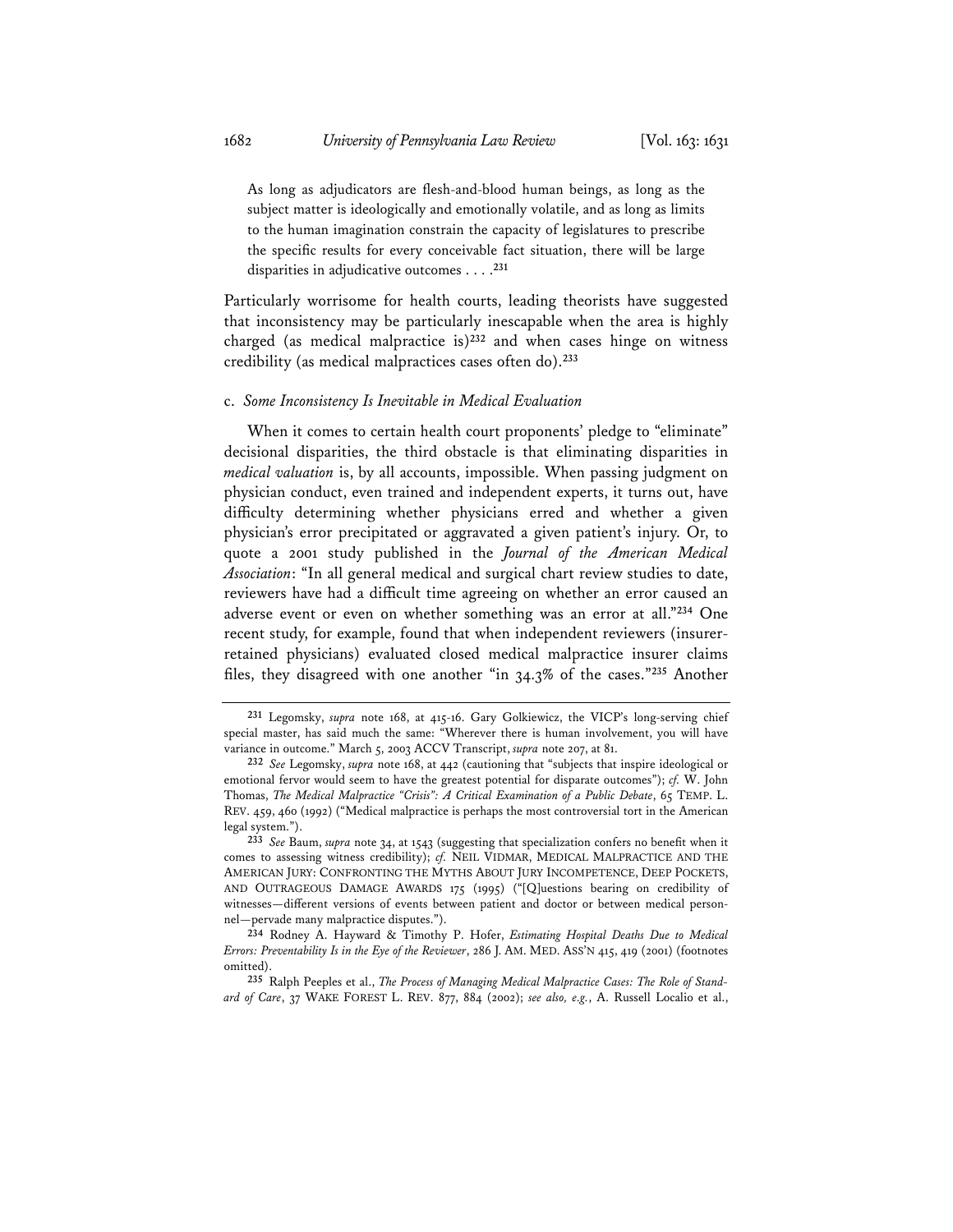recent study discerned little agreement among experts as to whether a patient's death was preventable: "If one reviewer rated a death as definitely or probably preventable," the researchers found, "the probability that the next reviewer would rate that case as definitely not preventable (18%) was actually slightly higher than the probability that the second reviewer would agree with the first (16%)."**<sup>236</sup>**

#### d. *A Sober Look at the Status Quo*

Finally, it is wise to recall the admonition of David P. Currie and Frank I. Goodman in their classic article on judicial specialization. "[B]efore drastic alterations are made in the present jurisdictional system in the name of removing disuniformity," they advise, "a serious effort should be made to determine the extent of the problem."**<sup>237</sup>** Such an effort, it turns out, reveals that the current medical malpractice system is not the whimsical lottery that some health court proponents accuse it of being.

While some health court champions declare, for example, that "[m]alpractice law has become so muddled that going to court is like rolling the dice,"**<sup>238</sup>** or, worse, that the malpractice system "resembles Russian Roulette,"**<sup>239</sup>** decades of research indicates, to the contrary, that the current system does a fairly good, though not perfect, job sorting between meritorious and non-meritorious claims. A 2006 study by David Studdert and co-authors found, for example, that "[c]laims without merit were generally resolved appropriately: only one in four resulted in payment."**<sup>240</sup>** Other evidence likewise shows that jury verdicts *and* medical malpractice

**238** UDELL & KENDALL, *supra* note 11, at 1.

*Identifying Adverse Events Caused by Medical Care: Degree of Physician Agreement in a Retrospective Chart Review*, 125 ANNALS INTERNAL MED. 457, 460 (1996) (finding relatively frequent "extreme disagreement on the occurrence of an adverse event"); Karen L. Posner et al., *Variation in Expert Opinion in Medical Malpractice Review*, 85 ANESTHESIOLOGY 1049, 1051 (1996) (finding that when participating anesthesiologists reviewed claimants' original medical records, they disagreed about the appropriateness of care—whether the care was "reasonable and prudent by the standards of anesthetic care at the time of the event"—38% of the time).

**<sup>236</sup>** Hayward & Hofer, *supra* note 234, at 417.

**<sup>237</sup>** Currie & Goodman, *supra* note 33, at 66.

**<sup>239</sup>** *2006 Senate Hearing*, *supra* note 173, at 44 (statement of Philip K. Howard); *see also* U.S. SENATE REPUBLICAN POLICY COMM., *supra* note 14, at 2 ("The current system for compensating injured patients operates somewhat like a lottery; jury verdicts are characterized more by their random nature than by good medicine."); Jeffrey D. Pariser, *Specialized Health Care Courts: Could They Create Clear Standards and Greater Reliability?*, MED. MALPRACTICE L. & STRATEGY, Aug. 2004, at 3 ("Medical justice today, studies show, is worse than random."). For criticism of tort reformers' persistent use of the lottery metaphor, see Timothy D. Lytton et al., *Tort as a Litigation Lottery: A Misconceived Metaphor,* 52 B.C. L. REV. 267 (2011).

**<sup>240</sup>** Studdert et al., *Claims, Errors, and Compensation Payments*, *supra* note 74, at 2029.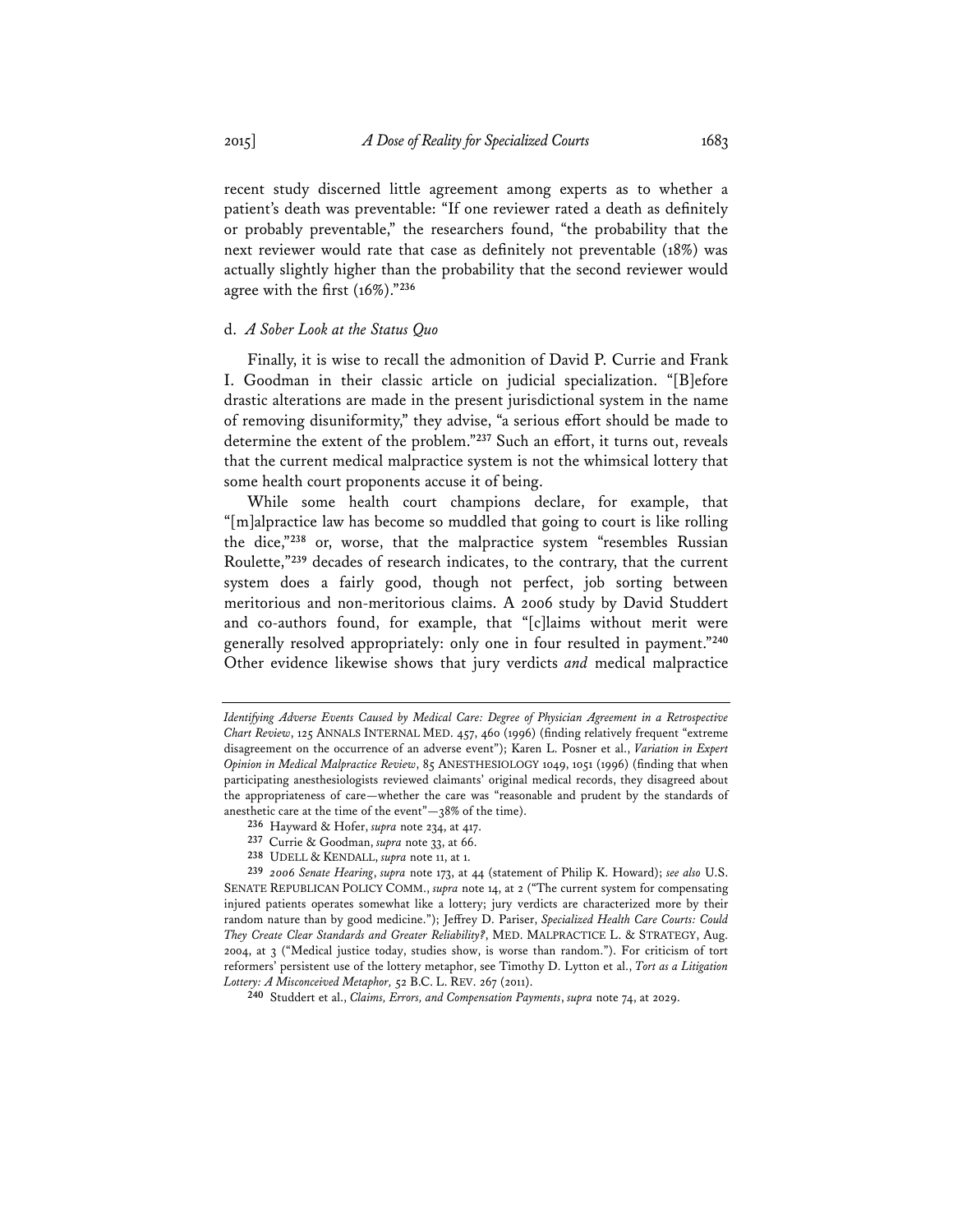settlement decisions generally comport with expert determinations.**<sup>241</sup>** So the question is not whether health courts will rationalize a hopelessly irrational system. The question is whether health courts will substantially improve an already fairly rational system. That is a much tougher task. And when assessing whether it is doable, it is worrying that (1) the VICP, which is, theory would suggest, better positioned to reduce decisional disparities, has seemingly struggled on this score; (2) in other contexts, specialized tribunals have failed to create consistency; and (3) even experts sometimes disagree about preventability and causality questions, in the course of medical record review.

## B. *"Challenged to Settle Claims Quickly"***<sup>242</sup>**

Next, specialized courts have long been championed for expediting compensation decisions.**<sup>243</sup>** And, as noted above, speeding payments is touted as one of health court's principal advantages.**<sup>244</sup>** Speed was also central to the VICP plan. In the run-up to the Vaccine Act's enactment, many of the Act's backers emphasized the need to expedite adjudications. For example, the main parents' group supporting the legislation (Dissatisfied Parents Together) implored congressional leaders: "There needs to be an up or down decision within a reasonable time . . . . The compensation process must not drag on for years while the children are left uncared for."**<sup>245</sup>** Representatives from vaccine manufacturers emphasized that the Act's "most important" objective was to "ensure that injured children and their parents are fairly compensated, with a minimum of delay."**<sup>246</sup>** And the President-Elect of the American Academy of Pediatrics

**<sup>241</sup>** *See generally* Philip G. Peters, Jr., *Doctors & Juries*, 105 MICH. L. REV. 1453 (2007) (sifting through three decades of empirical research on jury decisionmaking in the medical malpractice context and concluding that jury decisions generally comport with expert determinations); Mehlman & Nance, *supra* note 5 (analyzing empirical evidence that undermines claims that the medical malpractice system resembles a lottery). The above evidence is at odds with a frequently cited finding of the Harvard Medical Practice Study. However, as many have discussed, that study was not designed to assess adjudication accuracy. *See generally, e.g.*, Tom Baker, *Reconsidering the Harvard Medical Practice Study Conclusions About the Validity of Medical Malpractice Claims*, 33 J.L. MED. & ETHICS 501 (2005).

**<sup>242</sup>** 1999 GAO REPORT, *supra* note 52.

**<sup>243</sup>** *See supra* note 33 and accompanying text.

**<sup>244</sup>** *See supra* note 95 and accompanying text.

**<sup>245</sup>** *1987 House Hearing*, *supra* note 119, at 80 (statement of Jeffrey H. Schwartz, President, Dissatisfied Parents Together).

**<sup>246</sup>** *Id.* at 93 (statement of Douglas MacMaster, President, Merck Sharp & Dohme Division, Merck & Co., Inc.).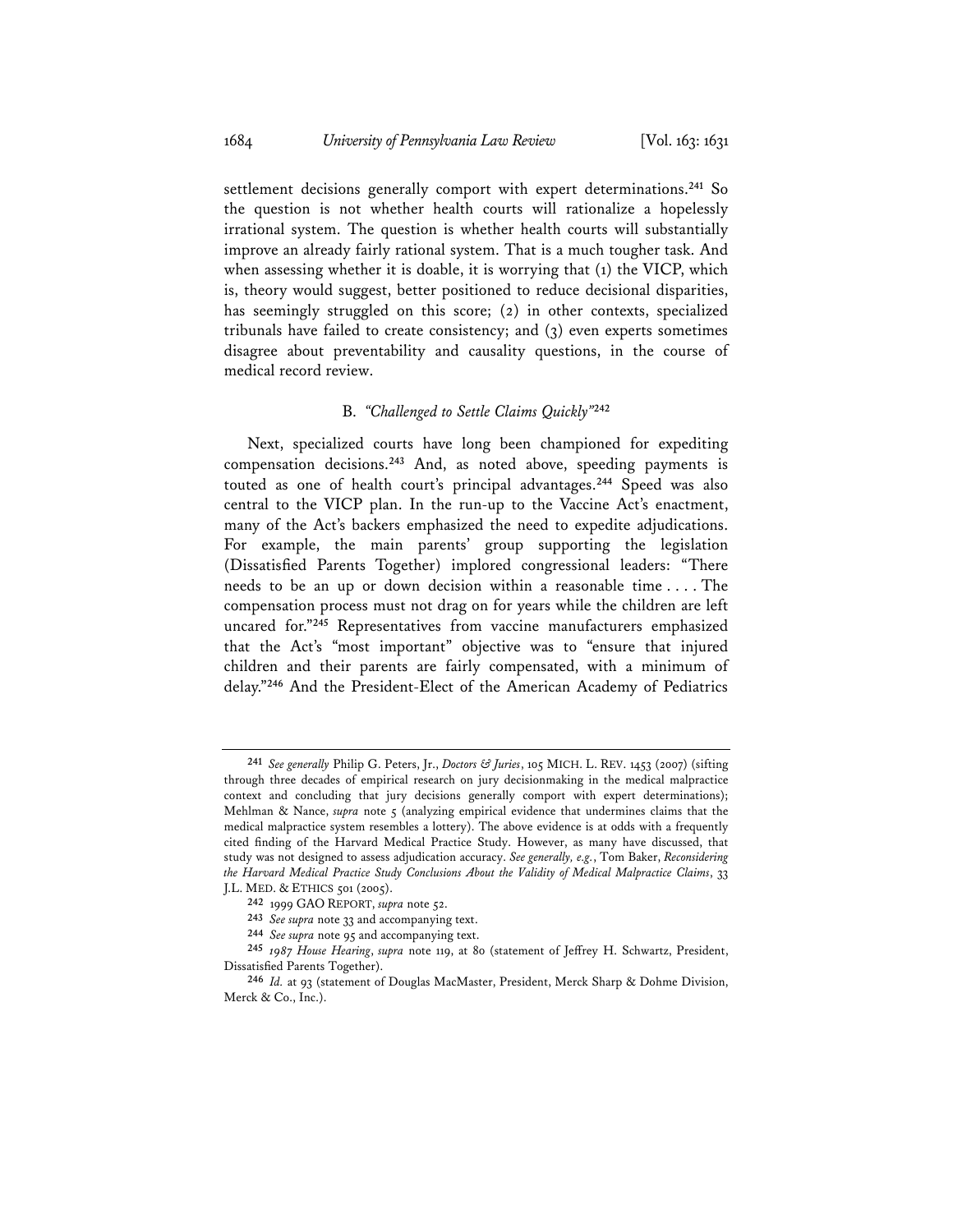joined the chorus, calling "a prompt settlement of claims . . . fundamental to any improved system."**<sup>247</sup>**

Establishing a statutory 240-day deadline for all VICP adjudication decisions, Congress appeared to take these pleas seriously.**<sup>248</sup>** Indeed, explaining this deadline, the House Report accompanying the Vaccine Act provided that, whereas "[l]awsuits and settlement negotiations" under the traditional tort system took "months and even years to complete," "[t]he entire [VICP] proceeding . . . is to take place as expeditiously as possible."**<sup>249</sup>** Expediting compensation, Congress continued, was vital, because "much of the equity in limiting compensation and limiting other remedies arises from the speed and reliability with which the petitioner can expect judgment; without such quick and certain conclusion of proceedings, the compensation system would work an injustice upon the petitioner."**<sup>250</sup>**

#### 1. The VICP Experience

So, how has the VICP fared when it comes to the expeditious resolution of petitions? Not well. Indeed, despite Congress's high hope and clear demand, the VICP in action is notable not for its speed but rather for its long times to decision. Few petitions (less than 5%) satisfy the statutory 240-day deadline.**<sup>251</sup>** Most exceed it by a wide margin. Of petitions filed prior to 1999, only 14% were decided within one year, 19% took between one and two years, 39% took between two and five years, and 18% dragged on for five years or more.**<sup>252</sup>** From there, things got worse. Of petitions filed between 1999 and March 31, 2014, the Program's average adjudication time clocked in at about *five-and-a-half years*, while most petitions (51%) remained pending for over a half-decade.**<sup>253</sup>**

**<sup>247</sup>** *1984 Senate Hearing*, *supra* note 137, at 148 (statement of Martin H. Smith).

**<sup>248</sup>** *See* Omnibus Budget Reconciliation Act of 1989, Pub. L. No. 101-239, § 6601, 103 Stat. 2106, 2288 (codified at 42 U.S.C. § 300aa-12(d)(3)(A)(ii) (2012)).

**<sup>249</sup>** H.R. REP. NO. 99-108, at 6, 17 (1986).

**<sup>250</sup>** *Id*. at 17; *see also* WENDY K. MARINER, INNOVATION AND CHALLENGE: THE FIRST YEAR OF THE NATIONAL VACCINE INJURY COMPENSATION PROGRAM 9-10 (1991) ("[A] prompt award was the major justification for limiting the compensation payable to recipients.").

**<sup>251</sup>** *See* Mitch Weiss et al., *AP IMPACT: "Vaccine Court" Keeps Claimants Waiting*, ASSOCIATED PRESS, Nov. 17, 2014, *available at* http://bigstory.ap.org/article/637dbaa7b993454981320907b0972cf6/ ap-impact-vaccine-court-keeps-claimants-waiting (concluding, as of January 2013, that just 4.5% of petitions were resolved within Congress's 240-day framework).

**<sup>252</sup>** *See* 1999 GAO REPORT, *supra* note 52, at 8 fig.1.

**<sup>253</sup>** The fact that most petitions remained pending for over five years logically means that the VICP's median time to resolution also exceeded five years during the period. *See* 2014 GAO REPORT, *supra* note 52, at 10 fig.1 (showing that 51% of VICP claims filed between 1999 and March 31, 2014 required more than five years to resolve); *id.* at 9 (reporting that the roughly 8800 claims filed as of 1999 and resolved as of March 31, 2014 took an average of about 5.5 years to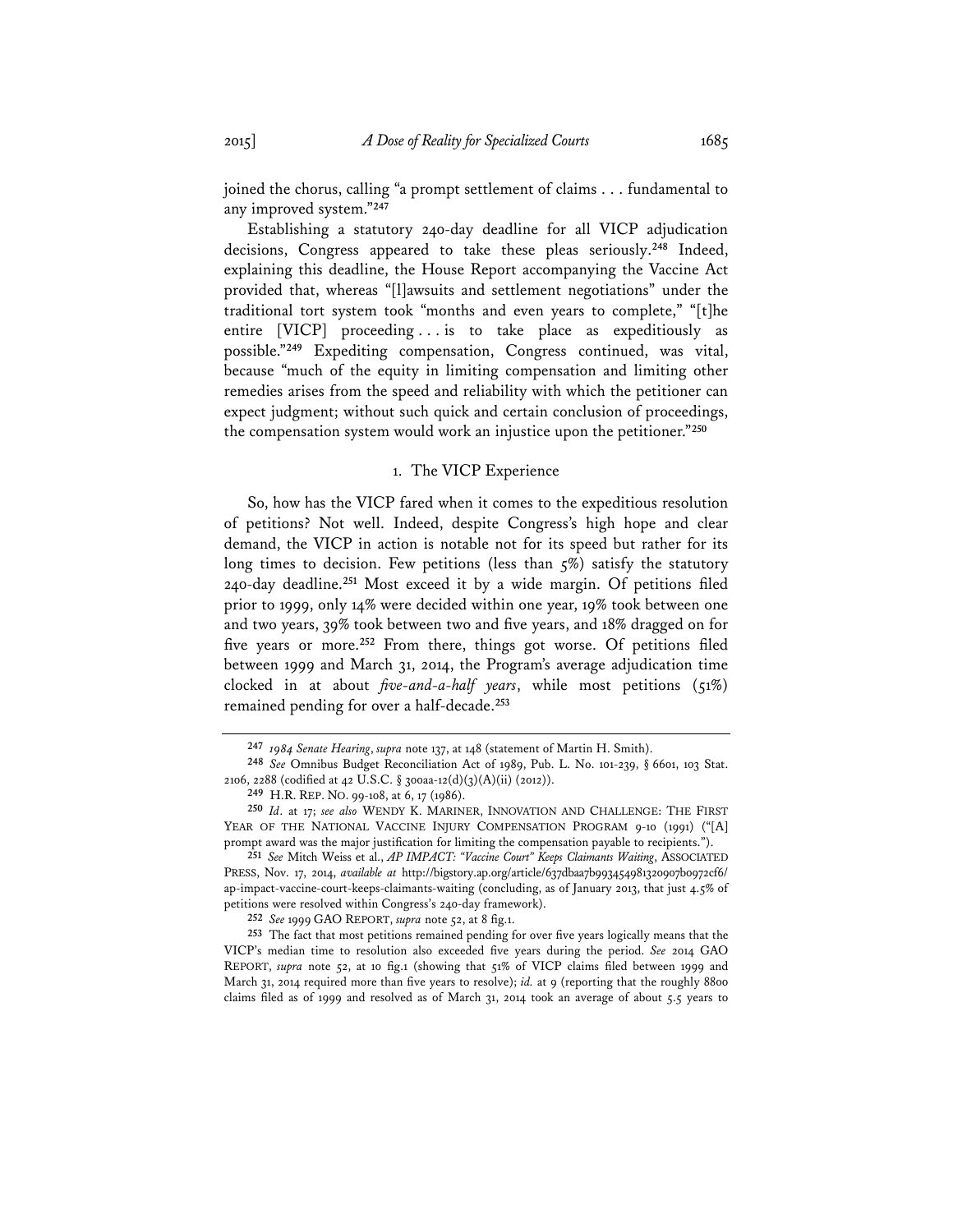Critically, it takes more time, on average, to process claims within the Program than it does to process claims, *through judgment*, within the traditional tort system: approximately 66 months within the VICP, as compared to 25.6 months for tort cases that terminate in a judgment or verdict.**<sup>254</sup>** VICP proceedings take longer than consumer class actions

Another factor significantly increasing processing times is that as the program received additional funding for staff and experts to defend claims, the government increasingly challenged claims in which the cause of injury was in doubt. As a result, petitioners needed more information and time to prepare cases, which resulted in processing times that were much longer than envisioned when the program began.

1999 GAO REPORT, *supra* note 52, at 3. Furthermore, the GAO found that, even after all the information was submitted, "in most cases, it took the court over another year to reach its decision." *Id.* at 11.

**254** *See* THOMAS H. COHEN & STEVEN K. SMITH, BUREAU OF JUSTICE STATISTICS, U.S. DEP'T OF JUSTICE, NCJ 202803, CIVIL TRIAL CASES AND VERDICTS IN LARGE COUNTIES, 2001, at 8 (2004); *see also* THOMAS H. COHEN, BUREAU OF JUSTICE STATISTICS, U.S. DEP'T OF JUSTICE, NCJ 228129, TORT BENCH AND JURY TRIALS IN STATE COURTS, 2005, at 9 (2009) (reporting that, in 2005, the median tort case processing time, from the filing of the complaint to verdict or judgment was 22.3 months). Curiously, some writing about the VICP seem unconcerned about the VICP's adjudication times, while substantially overestimating the delays within the traditional tort system. *See, e.g.*, Evans, *supra* note 143, at S134 ("Adjudication times for VICP cases are much shorter than those for the civil system, averaging 3.0 years for vaccines administered after 1988.").

adjudicate). For successful petitioners, reported adjudication times (both the mean and median) include the time to calculate the compensation amount. *See id.* at 13.

More recently, since 2009, the average time to adjudication has dropped to about 1.6 years—a positive development that is presumably traceable to a rise in negotiated settlements and a reduction in the proportion of petitions involving a catastrophic injury. *Id.* at 9-13. (These days, a high proportion of petitions involve relatively minor injuries to adults, caused by the flu vaccine. *See infra* note 292.) Even so, drawing definite conclusions about acceleration would be premature; some post-2009 claims are still pending and gains may erode once those pending claims are resolved and factored in. *See* 2014 GAO REPORT, *supra* note 52, at 10-12; *see also* Telephone Interview with Curtis Webb, Attorney for VICP Petitioners and former Chair, Advisory Comm. on Childhood Vaccines (Oct. 27, 2014) ("The statistics suggest that cases are being resolved more quickly, but that is because the cases that are in the Program today are less likely to involve seriously injured children.").

When discussing time to adjudication, a final point to recognize is that many delays are caused by petitioners—as petitioners sometimes take time to compile medical records, submit expert reports, and finalize life-care plans. *See* Advisory Comm'n of Childhood Vaccines, Dep't of Health & Human Servs., Transcript of Meeting of June 1, 2005, at 21 [hereinafter June 1, 2005 ACCV Transcript] (on file with author) ("[I]t's problematic to measure the effectiveness of a program by how long it takes to process a petition when the . . . petitioner[] is the one requesting the delay, and that happens with significant frequency." (quoting Mark Rogers, Torts Branch, Civil Div., U.S. Dep't of Justice)). Still, even if petitioners are the ones "requesting the delay," it would be wrong to lay all the blame at petitioners' feet, for petitioners' *need* to take time to assemble detailed documentation is logically influenced by others' *demand* for detailed documentation. The GAO observed this interaction while compiling its 1999 report: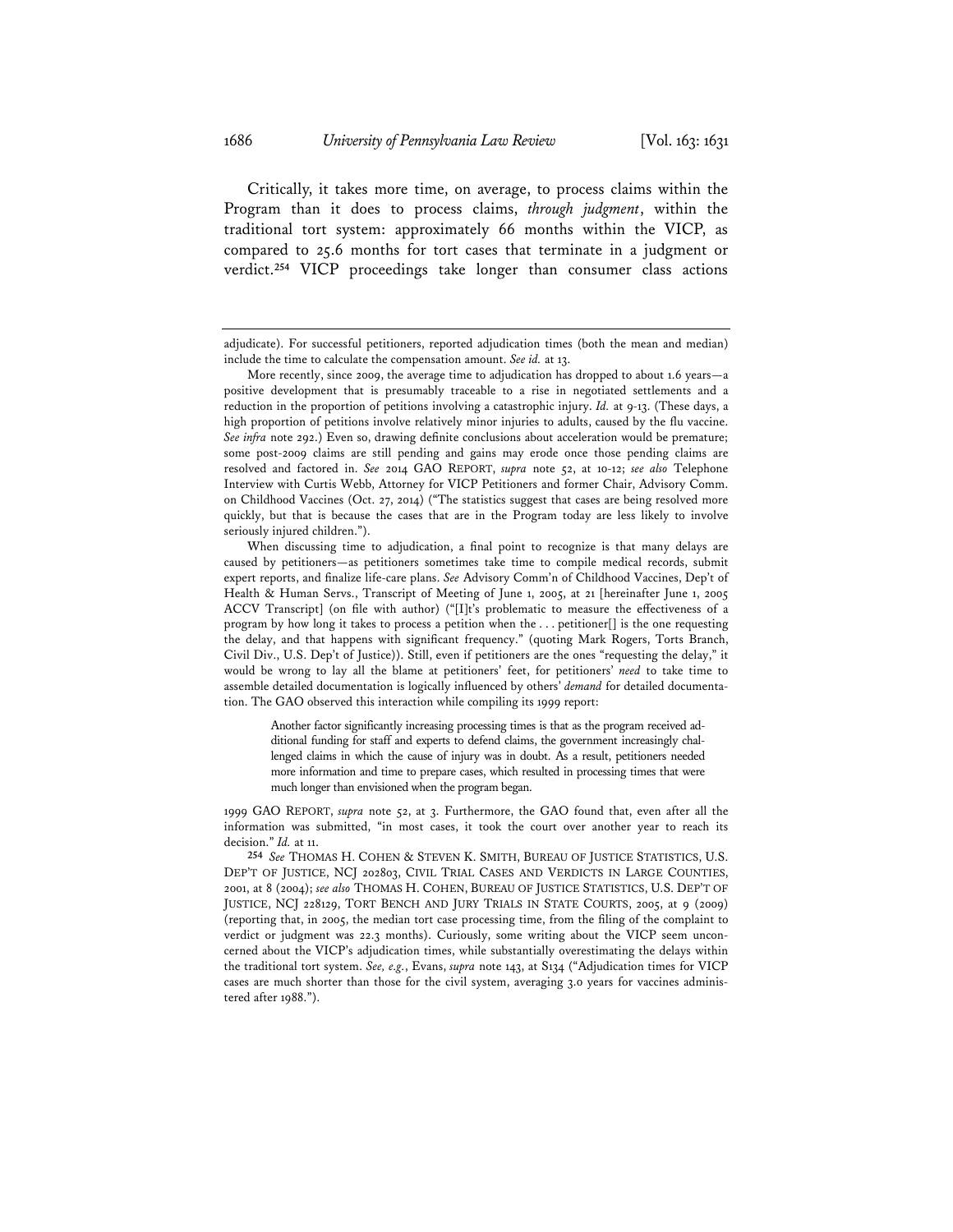(which take roughly 32 months).**<sup>255</sup>** And, VICP petitions appear to take substantially more time to resolve than medical malpractice claims, which, in terms of injury severity and scientific complexity, probably offer the closest comparator.**<sup>256</sup>**

For some cases, the path through the system can be downright byzantine. One such case is *Kolakowski v. Secretary of Health and Human Services*. **<sup>257</sup>** Born "vigorous and alert" on December 17, 1998, Thomas Kolakowski was given a Hepatitis B vaccine on January 20, 1999.**<sup>258</sup>** He died five days later.**<sup>259</sup>** Believing there to be a link between the vaccine and what was listed on Thomas's death certificate as a "sudden unexplained death," Thomas's parents filed a VICP petition on August 4, 1999.**<sup>260</sup>** The petition was not finally decided until November 23, 2010—when it was denied in a 130-page ruling.**<sup>261</sup>** Baby Doe/90's claim went no speedier. Administered a DTP vaccine in 1995 that triggered a seizure disorder, Baby Doe/90 filed a petition for compensation on October 26, 1998.**<sup>262</sup>** Still, no entitlement decision was made until June 18, 2009, and no award was finalized until September 29, 2010—nearly twelve years after filing.**<sup>263</sup>** Ilya Dobrydnev encountered comparable difficulties. He filed a petition for injuries allegedly caused by a Hepatitis B vaccine on October 25, 2004.**<sup>264</sup>** After

**<sup>255</sup>** See Brian T. Fitzpatrick, *An Empirical Study of Class Action Settlements and Their Fee Awards*, 7 J. EMPIRICAL LEGAL STUD. 811, 820 tbl.2 (2010) (dividing 963 days by 30 to arrive at 32.1 months).

**<sup>256</sup>** According to a recent study of closed medical malpractice claims, the average time from filing with the insurer to closure either with or without payment was 20.3 months, while claims involving pediatricians (arguably, the most analogous to VICP claims) averaged 24.1 months. *See* Seabury et al., *supra* note 72, at 113, 116 fig.3. Or, for medical malpractice cases resolved by an actual court verdict or judgment, the Bureau of Justice Statistics reports that the average adjudication time is roughly 33.2 months. *See* COHEN & SMITH, *supra* note 254, at 8; *see also* COHEN, *supra* note 254, at 9 tbl.8 (reporting that, in 2005, the median medical malpractice case processing time, from filing to resolution by verdict or judgment, was 30 months); VIDMAR, *supra* note 233, at 60 (reporting that, in a 1984–1987 sample of North Carolina medical malpractice claims, an average of 26 months elapsed between the filing of a lawsuit and trial); Studdert et al., *Claims, Errors, and Compensation Payments*, *supra* note 74, at 2025, 2027 tbl.1 (reporting that roughly three years elapsed (mean and median) between the opening and closing of a medical malpractice claim (with "claim" defined as a written demand for compensation)).

**<sup>257</sup>** No. 99-0625V, 2010 WL 5672753 (Fed. Cl. Nov. 23, 2010).

**<sup>258</sup>** *Id.* at \*3, \*97.

**<sup>259</sup>** *See id.* 

**<sup>260</sup>** *See id.* at \*1.

**<sup>261</sup>** *See id.*

**<sup>262</sup>** Doe/90 v. Sec'y of Dep't of Health & Human Servs., No.[Redacted]V, 2010 WL 3943641, at \*1 (Fed. Cl. Sept. 29, 2010).

**<sup>263</sup>** *See id.*

**<sup>264</sup>** *See* Dobrydnev v. Sec'y of Dep't of Health & Human Servs., No. 04-1593V, 2013 WL 5631230, at \*1 (Fed. Cl. Sept. 23, 2013).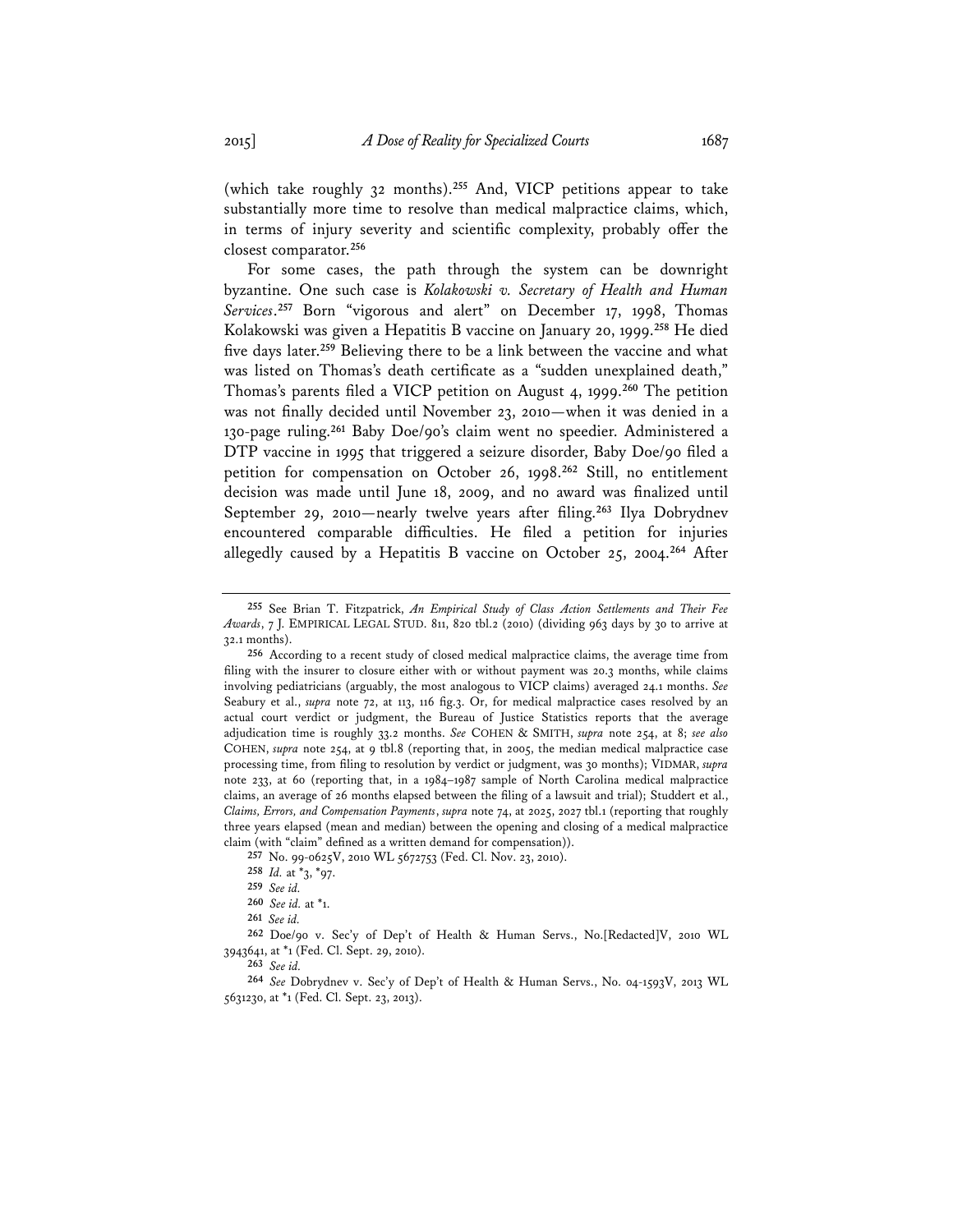ping-ponging around the system for nearly a decade, his entitlement to compensation was only recently rejected.**<sup>265</sup>** Here, I do not suggest that these cases are typical. They, fortunately, are not.**<sup>266</sup>** Instead, my point is to illustrate that, just as cases can get bogged down within the traditional tort system, cases can, and sometimes do, get bogged down within the supposedly "streamlined" process of the VICP.

#### 2. Prospects for Health Courts?

The above shows that the VICP was sold to the public, in large measure, as a way to expedite compensation for vaccine-injured claimants. But in practice on this score, the VICP has failed to deliver. The relevant question now becomes whether health courts—which ascribe many problems that afflict the current medical malpractice environment to its slow time to decision—are apt to suffer the same setbacks.

There is an argument that the above delays are unique to the VICP. The best argument in favor of this VICP exceptionalism would be that the VICP has twice been hit by an onslaught of unanticipated filings. First, early in its lifecycle, the VICP anticipated receiving roughly 1000 "retrospective claims" (i.e., claims for vaccine injuries sustained prior to the Act's October 1988 effective date).**<sup>267</sup>** Instead, 4500 such claims were filed.**<sup>268</sup>** These filings created a backlog, which for many years strained resources, thereby slowing adjudications.**<sup>269</sup>** Then, just as the VICP dug itself out from that mountain of retrospective cases, the Program got hit a second time by a barrage of petitions (over 5500 in all) alleging a link between vaccines and autism.**<sup>270</sup>** If

**<sup>265</sup>** *See* Dobrydnev v. Sec'y of Health & Human Servs., 566 F. App'x 976 (Fed. Cir. 2014).

**<sup>266</sup>** Nor are they total outliers. *See* Weiss et al., *supra* note 251 (concluding, after conducting a comprehensive study of VICP petitions and completing more than 100 interviews with relevant stakeholders, that "[h]undreds [of petitions] have surpassed the decade mark"); Telephone Interview with Curtis Webb, *supra* note 253 ("*Most* cases that involve catastrophic injury, if they are contested and successful, last between six or ten years, and cases with appeals can last even longer.").

**<sup>267</sup>** *See* Louise Palmer, *Government Can't Meet Vaccine Injury Claims*, N.Y. TIMES, Apr. 25, 1993, at 6 (quoting Thomas Balbier, VICP Director, as stating, "We thought there would be maybe a thousand.").

**<sup>268</sup>** *See id.*

**<sup>269</sup>** *See* June 1, 2005 ACCV Transcript, supra note 53, at 27 ("There are many reasons why the program has been unable to meet [the 240-day deadline]. The first one came right at the inception of the program, and those were the retrospective cases. The program was besieged with thousands of them and it stressed the program and it took us 10 years to work through that backlog.").

**<sup>270</sup>** The first autism spectrum disorder petition was filed in 1998. By 2003, 2437 petitions had been filed; by 2011, 5636 petitions had been logged. *See* Laura A. Binski, Note, *Balancing Policy*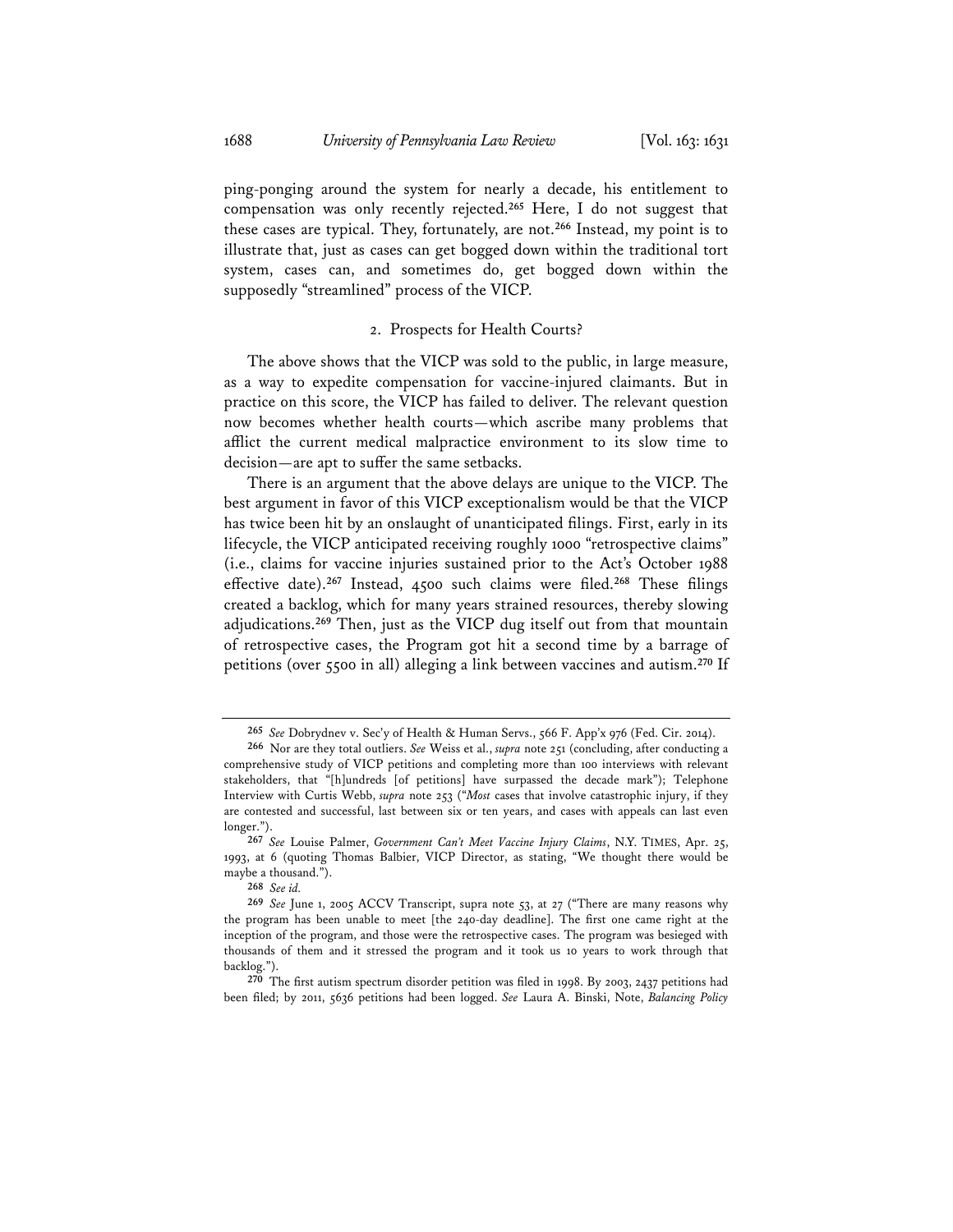health courts are not similarly overrun, one might argue, they might fulfill their promise of resolving claims quickly.

Yet while that conclusion is surely possible, there are important reasons why health court advocates should not write off the VICP experience. Most notably, the VICP's inundation problem fits squarely within the literature concerning specialized courts. When identifying concerns about specialized tribunals, that is, legal theorists have long argued that, *precisely because* specialized tribunals aren't diversified, they are susceptible to abrupt swings in the size of their dockets. As Judge Richard Posner has explained: "It is a mathematical law that the federal appellate caseload as a whole changes less from year to year than the components of that caseload. So if each component were assigned to a special court it would be harder to match supply to demand."**<sup>271</sup>**

Also worrying, other specialized tribunals exhibit this dynamic occasionally encountering long delays when caseloads shift. For example, between 2009 and 2012, the average length of time to complete a claim for disability benefits within the Veterans Administration (VA) ballooned from 161 days to 260 days, while the VA's backlog of claims—defined as claims awaiting a decision for over 125 days—more than tripled.**<sup>272</sup>** Why? According to the GAO, the chief culprit was that, in 2010, a court decision forced the VA to re-adjudicate 260,000 claims initiated by Vietnam veterans for injuries allegedly sustained by exposure to the defoliant Agent Orange. These re-adjudications consumed 37% of the VA's adjudicatory resources, substantially impairing the systemwide pace of claims resolution.**<sup>273</sup>** The upshot of the above is that both theory and some evidence suggest that what happened in the VICP was not isolated or anomalous. Caseload volatility is, instead, an unfortunate but inevitable drawback of tribunal specialization.

Meanwhile, the VICP experience—initially underestimating the number of claims that would be filed, becoming inundated by claims, and then falling behind in adjudications—raises the related question of whether health courts would be able to accurately predict caseloads (and create

*Tensions of the Vaccine Act in Light of the Omnibus Autism Proceeding: Are Petitioners Getting a Fair Shot at Compensation?*, 39 HOFSTRA L. REV. 683, 701 (2011) (compiling these statistics).

**<sup>271</sup>** RICHARD A. POSNER, THE FEDERAL COURTS: CHALLENGE AND REFORM 259-60 (1996); *accord* Ginsburg & Wright, *supra* note 33, at 805 ("[W]hen the docket of a specialized court is growing, it will not have an adequate number of judges, and getting new judges is difficult, time consuming, and imprudent in light of the probability that the caseload will soon turn down again.").

**<sup>272</sup>** *See* U.S. GOV'T ACCOUNTABILITY OFFICE, *supra* note 225, at 1.

**<sup>273</sup>** *See id.* at 6-7; *see also id.* at 12 ("37% of its claim processing resources nationally were devoted to adjudicating Agent Orange claims.").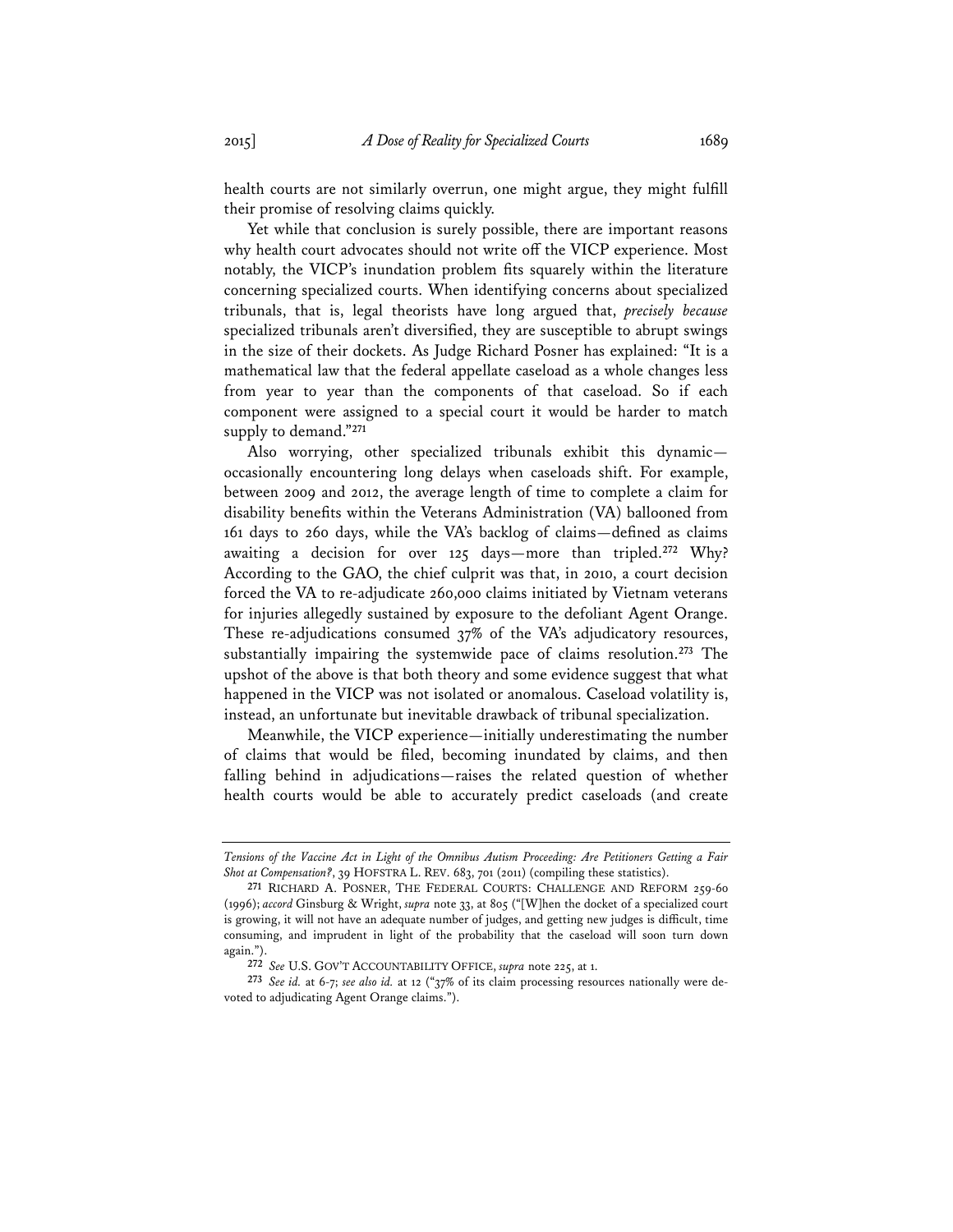adequate adjudicatory capacity) ex ante. On that question, it is relevant that, in grossly underestimating initial claim filings, the VICP is not alone. To the contrary, a *number* of federal compensation programs (including the Radiation Exposure Compensation Program, the Energy Employees Occupational Illness Compensation Program, and the Black Lung Program) have done precisely the same thing—to precisely the same effect.**<sup>274</sup>** Furthermore, matching adjudicatory capacity with claimant demand may be particularly tough in the health court context. This is because "[a] primary goal of health court proposals is to expand the pool of injured patients who are eligible for compensation."**<sup>275</sup>** Currently, there are roughly 9000 successful medical malpractice claims lodged against physicians in the United States each year,**<sup>276</sup>** even while roughly 700,000 Americans sustain preventable medical injuries annually.**<sup>277</sup>** Just how many of those preventably injured patients would seek health court compensation—and thus, how much adjudicatory capacity health courts would need—would be anyone's guess.**<sup>278</sup>**

**<sup>274</sup>** When the Radiation Exposure Compensation Program was enacted, the DOJ estimated that 13,000 claims would be filed. *See* U.S. GOV'T ACCOUNTABILITY OFFICE, GAO-08-628T, FEDERAL COMPENSATION PROGRAMS: PERSPECTIVES ON FOUR PROGRAMS FOR INDIVIDU-ALS INJURED BY EXPOSURE TO HARMFUL SUBSTANCES 10 (2008) (statement of Anne-Marie Lasowski, Acting Director, Educ., Workforce, & Income Sec. Issues, Gov't Accountability Office). In fact, 20,600 claims were eventually lodged. *See id.* Or, when the Energy Employees Occupational Illness Compensation Program was created, the Congressional Budget Office estimated that 13,400 claims would be filed. *See id.* But in fact, 59,500 were filed. *See id.* Or, when the Black Lung Program was established, the Department of Labor anticipated the receipt of 520,000 claims; instead 960,800 were filed. *See id.* According to the GAO, these miscalculations "affected the length of time it took to finalize claims and compensate eligible claimants." *Id.* at i.

**<sup>275</sup>** Mello et al., *"Health Courts*,*" supra* note 85, at 465.

**<sup>276</sup>** *See* Myungho Paik et al., *The Receding Tide of Medical Practice Litigation: Part 1—National Trends*, 10 J. EMPIRICAL LEGAL STUD. 612, 617 fig.1 (2013).

**<sup>277</sup>** *See supra* note 61 and accompanying text (estimating that 700,000 patients are preventably injured each year).

**<sup>278</sup>** Of course, not all 700,000 would be eligible for compensation because of health courts' injury-severity thresholds. A further concern is that, if health courts *do* become overwhelmed, speed may not be the only casualty. In other contexts, delays accompanying inundation have sometimes prompted policymakers to take controversial steps to expedite or streamline adjudications. *See, e.g.*, Richard E. Levy, *Social Security Disability Determinations: Recommendations for Reform*, 1990 BYU L. REV. 461, 499-501 (discussing how disposition "goals" imposed on ALJs when the SSA was "faced with large caseload backlogs" created "an atmosphere at SSA in which . . . ALJs felt pressure to process claims quickly and deny benefits whenever possible").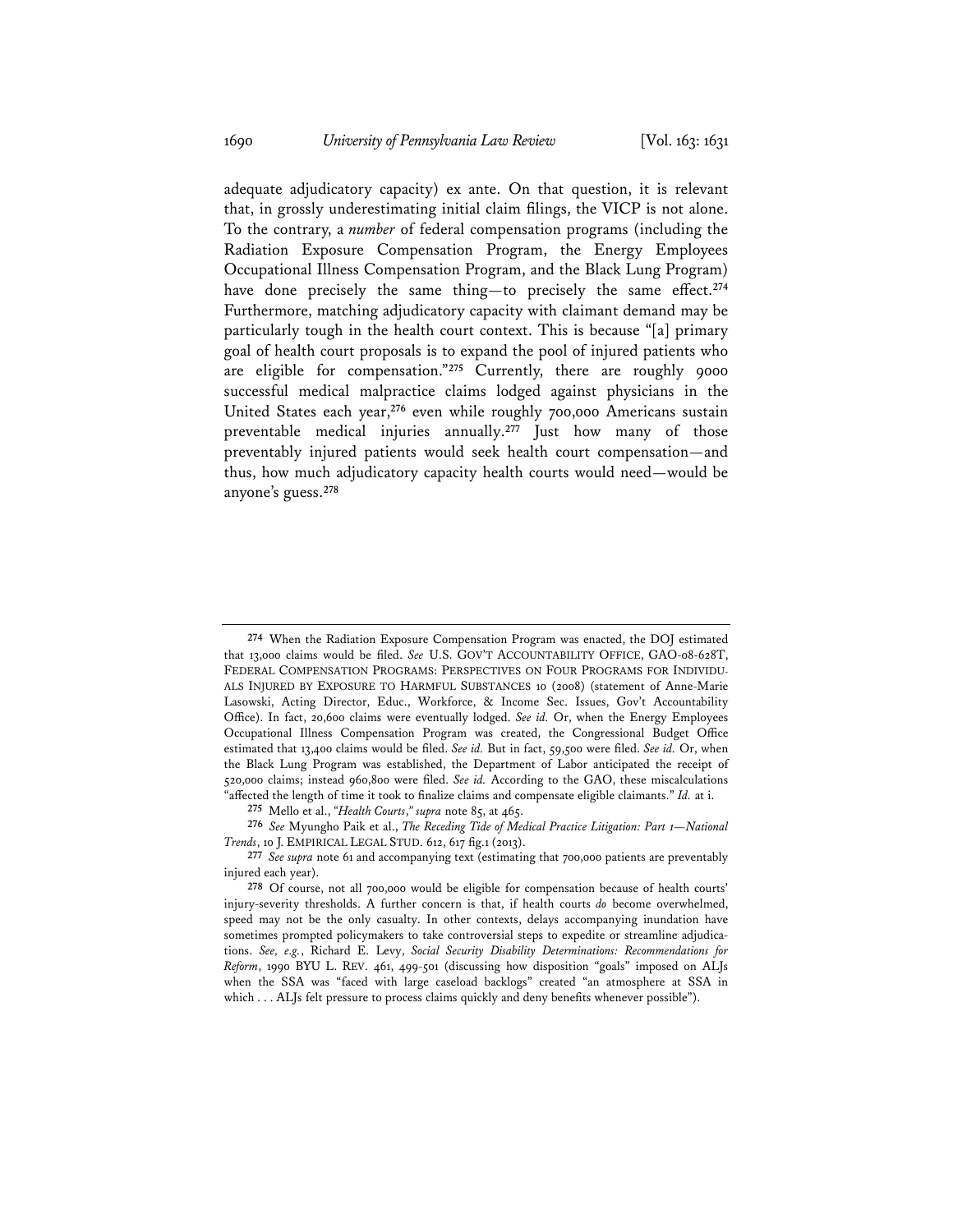## C. *Calculating Individualized Compensation Is Time Consuming and Challenging*

The next concrete lesson that the VICP offers for health courts concerns the difficulty of calculating individualized compensation. This insight is not new. Robert Keeton, a pioneer of the no-fault movement, cautioned back in 1973 that "[i]f a nonfault system undertakes to individualize compensation, it cannot escape the significant administrative cost of doing so."**<sup>279</sup>** The VICP illustrates Keeton's warning in vivid detail: It shows that, even when an act's architects bend over backwards to simplify damage calculations, projecting future losses can still be challenging. This fact, once again, has troubling implications for health courts, as well as certain other no-fault mechanisms.

As noted above, the VICP goes to great lengths to simplify damage determinations. Compensation in the event of a vaccine-related death is automatically set at \$250,000,**<sup>280</sup>** while payment calculations for injuries are also standardized. Injured claimants, that is, are entitled to (1) lost wages, (2) compensation for pain and suffering, and (3) actual medical and rehabilitation expenses. But, of those three damage categories, only the third is consistently calculated on an individualized basis. Minors' lost wages are pegged to a national average,**<sup>281</sup>** while damages for pain and suffering are capped at \$250,000.**<sup>282</sup>**Further, even within the third category, calculating *past* medical and rehabilitation expenses is typically easy and uncontroversial, leaving only *future* medical or remedial care as the locus of dispute.

## 1. The VICP Experience

Given these statutory shortcuts, soon after enactment, the VICP was praised for "provid[ing] a straightforward means of measuring damages."**<sup>283</sup>** Yet while the VICP does *formally* take numerous steps to simplify damage calculations, those efforts have, once again, fallen short of expectations. By May 1991, a commentator had dryly observed that "determining the amount of compensation payable to eligible petitioners has been more time-

**<sup>279</sup>** Robert E. Keeton, *Compensation for Medical Accidents*, 121 U. PA. L. REV. 590, 611 (1973). **280** *See* 42 U.S.C. § 300aa-15(a)(2) (2012).

**<sup>281</sup>** *See id.* § 300aa-15(a)(3)(B). Adults are entitled to their "actual and anticipated loss of earnings." *Id.* § 300aa-15(a)(3)(A).

**<sup>282</sup>** *See id.* § 300aa-15(a)(4).

**<sup>283</sup>** Robert L. Rabin, *Some Thoughts on the Efficacy of a Mass Toxics Administrative Compensation Scheme*, 52 MD. L. REV. 951, 959 (1993); *see also id.* (noting that, at least on paper, the VICP "assesses damages in a simple and administratively efficient manner").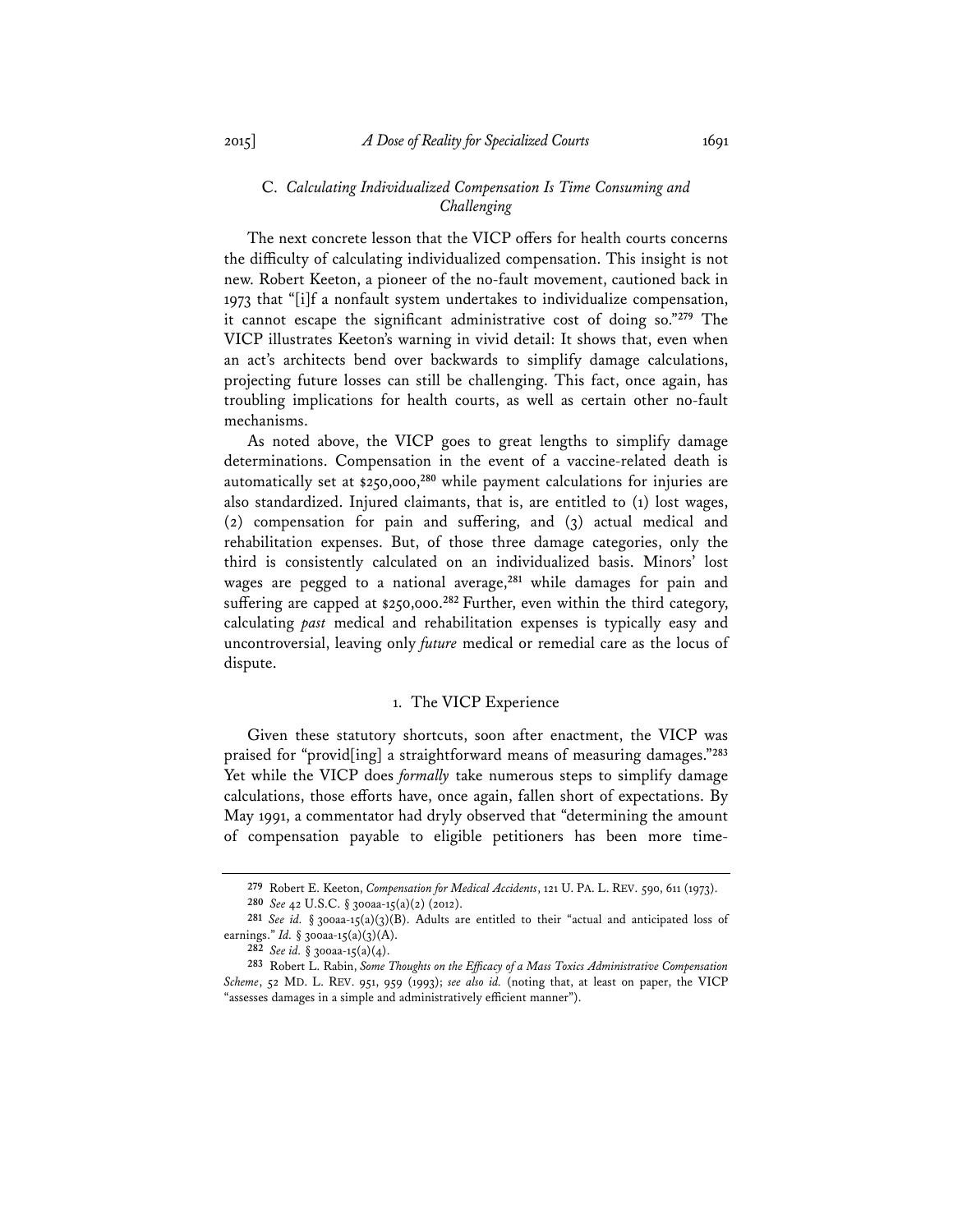consuming than might have been predicted."**<sup>284</sup>** That turned out to be an understatement. In 2002, for example, a median of 533 days elapsed between when a victim was found to be eligible for compensation and the time when damages were actually awarded; in 2003, a median of 564 days elapsed; in 2004, a median of 529 days elapsed; and in 2005, a median of 484 days elapsed.**<sup>285</sup>** This means that it often takes the VICP *twice as long* to calculate damages as Congress—which, recall, imposed a 240-day statutory deadline on vaccine adjudications—thought it would take to resolve cases from start-to-finish.

Worse, some damage disputes devolve into debates over minutiae. For example, one former special master has complained, "It's a game. I had people arguing over the cost of the thing you put in the bottom of the bathtub so people don't slip."**<sup>286</sup>** Similarly, the *Los Angeles Times* reported in 2004:

 Even when families do win compensation, officials have sometimes battled them over just a few dollars.

In one case, government representatives argued that \$150 a year was too much to spend on wheelchair maintenance. They have haggled over how much to allow for replacement shoes and braces for people with polio. Another time, they recommended rubber sheets for the bed of an incontinent person because they were cheaper, although less comfortable, than disposables costing \$135 a year.**<sup>287</sup>**

In other cases, disputes have arisen concerning whether a fourteen-year-old girl with profound mental retardation and severe spastic quadriplegia is or is not entitled to a \$40 pair of high-top tennis shoes;**<sup>288</sup>** whether a child, crippled at the age of ten years old by the Hepatitis B vaccination, is entitled to have the help of an assistant for either five or alternatively eight hours per day;**<sup>289</sup>** and whether the services of a licensed practical nurse can be obtained for \$50 or \$60, per hour.**<sup>290</sup>**

**<sup>284</sup>** MARINER, *supra* note 250, at 36.

**<sup>285</sup>** *See* DVIC STRATEGIC PLAN, *supra* note 148, at 9.

**<sup>286</sup>** Palmer, *supra* note 267 (quoting Denis Hauptly, Special Master, VICP).

**<sup>287</sup>** Myron Levin, *Vaccine Injury Claims Face Grueling Fight: Victims Increasingly View U.S. Compensation Program as Adversarial and Tightfisted*, L.A. TIMES, Nov. 29, 2004, at A1.

**<sup>288</sup>** *See* Wilkerson v. Sec'y of Dep't of Health & Human Servs., No. 90-0822V, 1998 WL 106132, at \*12 (Fed. Cl. Feb. 24, 1998).

**<sup>289</sup>** *See* I.D. v. Sec'y of Health & Human Servs., No. 04-1593V, 2013 WL 2448125, at \*7 (Fed. Cl. Apr. 19, 2013).

**<sup>290</sup>** *See* Ku v. Sec'y of Health & Human Servs., No. 04-1370V, 2012 WL 6879061, at \*8-9 (Fed. Cl. Feb. 9, 2012).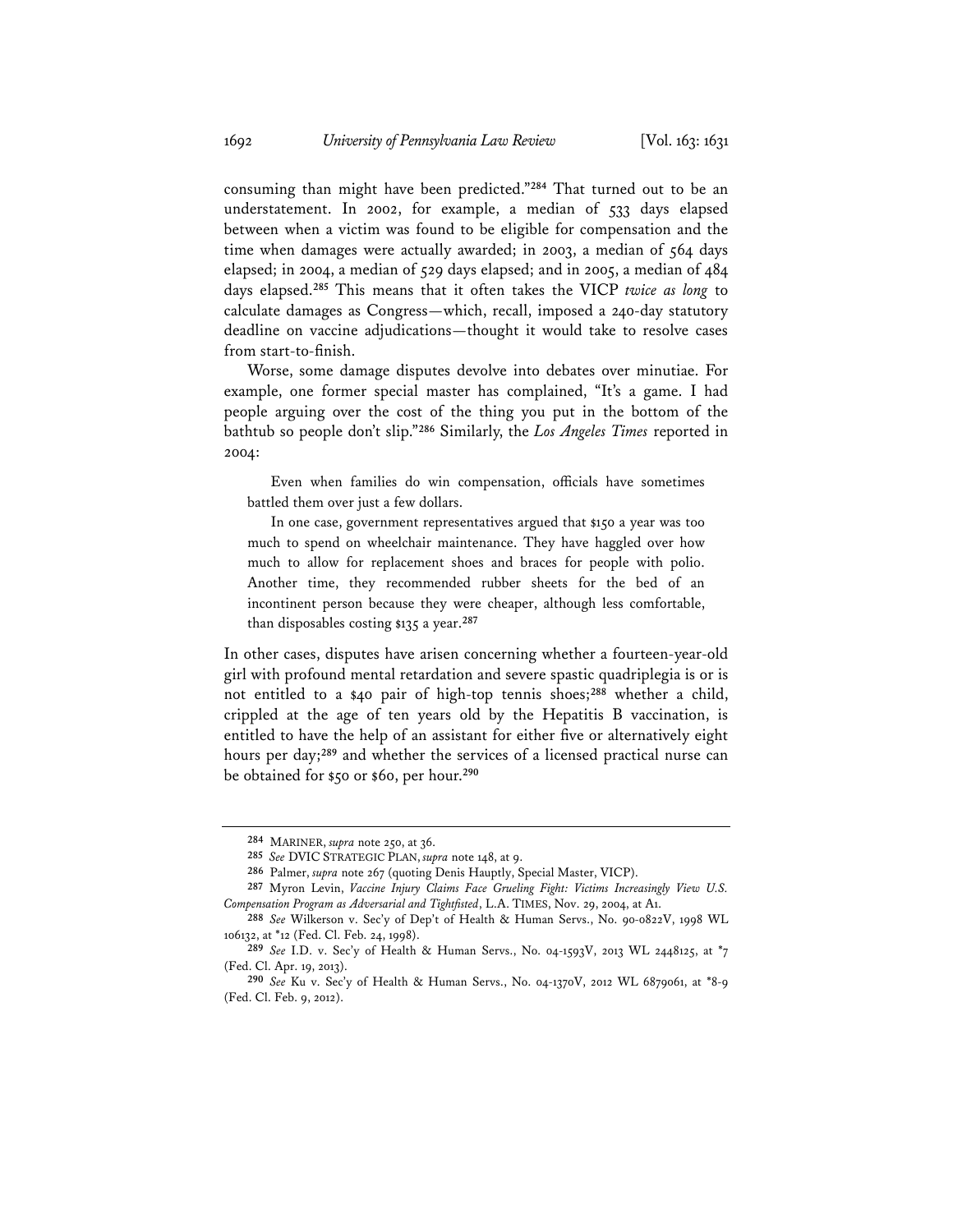Like the VICP, health courts are apt to encounter significant—yet heretofore unforeseen—difficulties in the course of damage calculations. Indeed, while there are relevant differences between the two systems, by the time these differences are tallied and their effects analyzed, it seems that, compared to the VICP, health courts are actually poised to have a harder time.

# a. *Four Characteristics of Health Courts that Might Produce a Comparative Advantage*

There are four ways in which health courts differ from the VICP, where, when it comes to simplifying damage calculations, health courts might offer a comparative advantage. First, health courts would simplify all noneconomic damage awards, while the VICP requires an individualized assessment of such awards if the petitioner's damages fall below the \$250,000 cap.**<sup>291</sup>**

Second, claimant characteristics probably cut in favor of health courts. Health courts probably have the edge because a non-trivial proportion of VICP petitioners are young, suffer permanent injuries, and yet have normal (or close-to-normal) life expectancies—a combination which compels special masters to estimate what care will be needed over the course of a long period.**<sup>292</sup>** In comparison, the health court claimant population is apt to be older and sicker, with shorter life expectancies demanding damage estimation.**<sup>293</sup>**

Third, health courts would have one ALJ-appointed life-care planner (i.e., an expert who obtains up-to-date information about the victim to project and quantify the victim's future needs) monetize the victim's past and future economic loss.**<sup>294</sup>** In comparison, in the VICP, it is "common practice" for each party (the petitioner and HHS) to retain its own life-care planner.**<sup>295</sup>** Then, once the dueling planners' reports are compiled, the

**<sup>291</sup>** *Compare supra* note 101 (concerning health courts), *with supra* note 143 (concerning the VICP)

**<sup>292</sup>** This, however, is changing. With the Program's inclusion of the flu vaccine in 2005, adults have, in recent years, comprised the majority of petitioners seeking VICP compensation. *See* Advisory Comm'n on Childhood Vaccines, Health Res. & Servs. Admin., Transcript of Meeting of Dec. 6, 2012, at 13-14, 26-29, 50-51, 60, *available at* http://www.hrsa.gov/ vaccinecompensation/accvtranscript1262012.pdf.

**<sup>293</sup>** *See infra* notes 300-01 (concerning the poor health of many medical malpractice victims).

**<sup>294</sup>** *See* Mello et al., *"Health Courts*,*" supra* note 85, at 468.

**<sup>295</sup>** I.D. v. Sec'y of Health & Human Servs., No. 04-1593V, 2013 WL 2448125, at \*2 (Fed. Cl. Apr. 19, 2013).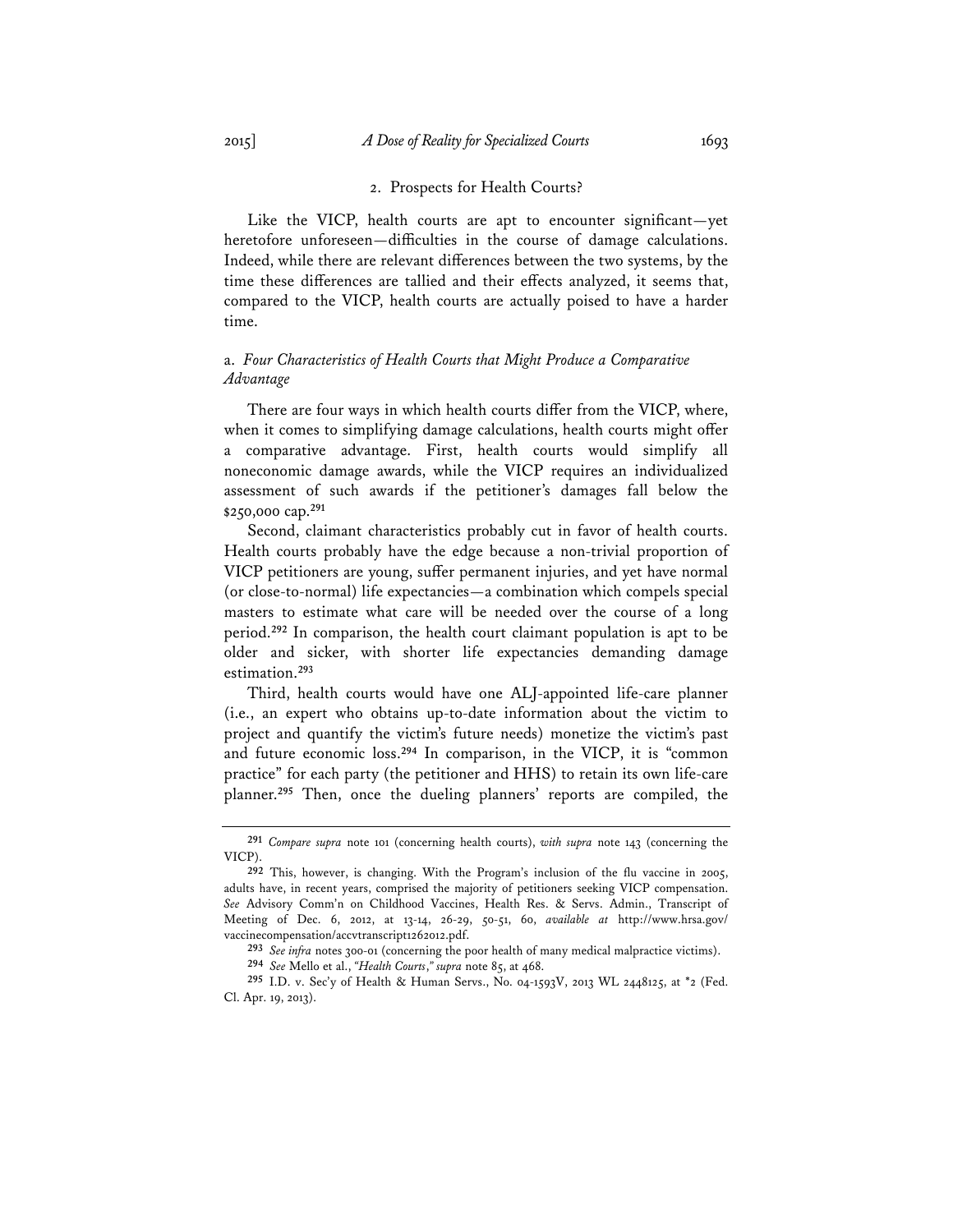parties will either compromise their differences, or, in rare instances, they will call upon the special master to evaluate the competing plans and issue a judgment.**<sup>296</sup>** The effect of this one-planner versus two-planner difference is debatable. Limiting life-care planners eliminates certain conflicts (removing the need for a special master to weigh in, for instance, on a nurse's hourly wage). This could simplify calculations. On the other hand, health courts' one-planner requirement might just alter disputes' timing and character. If only one planner can be selected, that is, gone will be disagreements over the relative merit of dueling plans. But those disagreements could be replaced with new clashes over the planner's selection, the evidence the planner can consult, and the methodology he or she ought to utilize.

Fourth, compared to the VICP, where damages are awarded once and in a lump sum—though often with an annuity—damages in health courts are to be paid periodically and remain open to modification.**<sup>297</sup>** Again, the effect of this difference is questionable. Permitting award modifications might expedite initial compensation calculations, effectively taking the pressure off getting it right the first time around. On the other hand, the cumulative effect of periodic review might be to complicate compensation determinations—essentially replacing one time-consuming and costly adjudication with several such skirmishes. On this score, it is worth noting that the Vaccine Act initially permitted damage revisions. Prevailing VICP petitioners, Congress initially explained, could seek additional damages if, for example, their medical costs rose or their condition deteriorated, while they had the duty to return to the Program if their costs fell or their condition improved.**<sup>298</sup>** Congress repealed those provisions in a 1987 amendment, however—prompted, at least in part, by parents' demands for greater certainty and finality.**<sup>299</sup>**

**<sup>296</sup>** *See* Toomey v. Sec'y of Health & Human Servs., No. 98-643V, 2007 WL 5173629, at \*4 (Fed. Cl. Apr. 2, 2007) (describing the damages procedure); *cf.* Advisory Comm'n on Childhood Vaccines, Dep't of Health & Human Servs., Transcript of the Meeting of Dec. 8, 2011, at 17-18 ("[I]n the last few years . . . there has been a settlement in every single case on the issue of damages." (quoting Mark Rogers, Torts Branch, Civil Div., U.S. Dep't of Justice)).

**<sup>297</sup>** *See* Mello et al., *"Health Courts*,*" supra* note 85, at 465. Alongside the problems discussed above, this approach encourages malingering, sometimes called after-the-event moral hazard.

**<sup>298</sup>** *See* National Childhood Vaccine Injury Act of 1986, Pub. L. No. 99-660, § 311(a), 100 Stat. 3755, 3762; *see also* H.R. REP. NO. 99-908, at 17 (1986) (explaining that "[a] petitioner awarded compensation shall notify the Program of any changes which significantly affect the compensation to be paid" while also advising that "if medical costs rise more quickly than expected or if the petitioner's injury becomes more serious, he or she may ask for increased and more frequent payment").

**<sup>299</sup>** Omnibus Budget Reconciliation Act of 1987, Pub. L. No. 100-203, § 4303(d)(2)(A), 101 Stat. 1330-1, 1330-222 (1987). At the time of the 1987 amendment, Representative Henry Waxman (the Vaccine Act's main sponsor) explained: "We cannot expect these people to give up funda-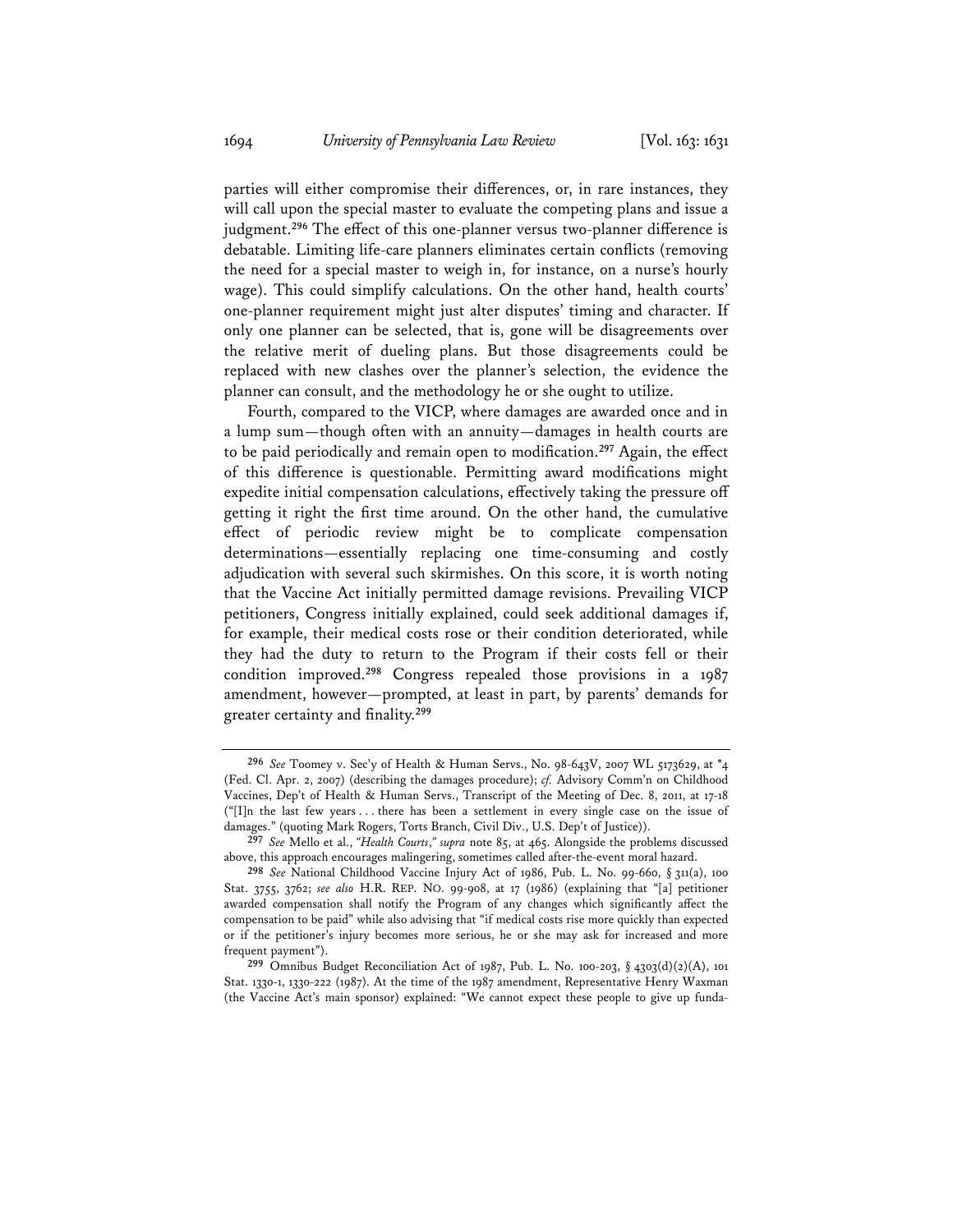## b. *Six Characteristics of Health Courts that Might Produce a Disadvantage*

Now, while the effect of the deviations above might cut in favor of health courts, there are six ways in which health courts' damage calculations are likely to be more complex and cumbersome than damage calculations within the VICP. First, as noted previously, the Vaccine Act simplifies damages in all death cases (imposing a hard limit of \$250,000) and also streamlines the calculation of minors' lost wage. Leading health court plans do not contain these shortcuts.

Second, unlike the VICP, which adjudicates mostly claims of those who were well prior to vaccination, health courts will typically adjudicate claims of those who were sick.**<sup>300</sup>** Indeed, Paul Weiler's classic New York study reports: "[A] substantial proportion of patients were gravely ill, and many would have died from their underlying illnesses in months, days, perhaps hours, even absent the mishap in treatment."**<sup>301</sup>** This fact not only creates difficult causation questions (discussed below), it is also apt to raise, within health courts, vexing questions of damage aggravation and apportionment. Specifically, physicians are likely to argue that they are responsible for only the aggravation of the patient's underlying condition (which, itself, will require detailed evidence of the patient's pre-avoidable-injury prognosis). Patients, meanwhile, are likely to counter that, in at least some cases, the aggravation combines with the existing injury to create an indivisible injury for which the physician is wholly responsible. Creating tangled questions of fact and law, these damage aggravation issues are unlikely to be easily resolved.**<sup>302</sup>**

Third, unlike in the VICP context where there is just one respondent (HHS, represented by staff lawyers within the DOJ), many health court

**301** WEILER ET AL., *supra* note 59, at 55. Similarly, a 2001 study found that "many deaths reportedly due to medical errors occur at the end of life or in critically ill patients in whom death was the most likely outcome, either during that hospitalization or in the coming months, regardless of the care received." Hayward & Hofer, *supra* note 234, at 418-19.

**302** *See, e.g.*, Fosgate v. Corona, 330 A.2d 355, 358 (N.J. 1974) (explaining that the defendant physician typically bears "the burden of segregating recoverable damages from those solely incident to the preexisting disease"); *see also* DAN B. DOBBS, THE LAW OF TORTS § 177, at 433 (2000) (describing the "[e]specially difficult problems of causation [that] arise when the defendant is negligent toward a plaintiff who is already suffering from a disease or disability").

mental rights if they cannot depend on the compensation payments." *1987 House Hearing*, *supra* note 119, at 11 (statement of Rep. Henry A. Waxman); *see id.* at 61 (statement of Jeffrey H. Schwartz, President, Dissatisfied Parents Together) (advocating lump-sum payments and maintaining that "[f]unding sources have to be reliable and adequate").

**<sup>300</sup>** The CDC cautions against administering childhood vaccines to ill individuals. *See Chart of Contraindications and Precautions to Commonly Used Vaccines*, CENTERS FOR DISEASE CONTROL & PREVENTION, http://www.cdc.gov/vaccines/recs/vac-admin/contraindications-vacc.htm (last visited Apr. 24, 2015), *archived at* http://perma.cc/5VJD-MUHG.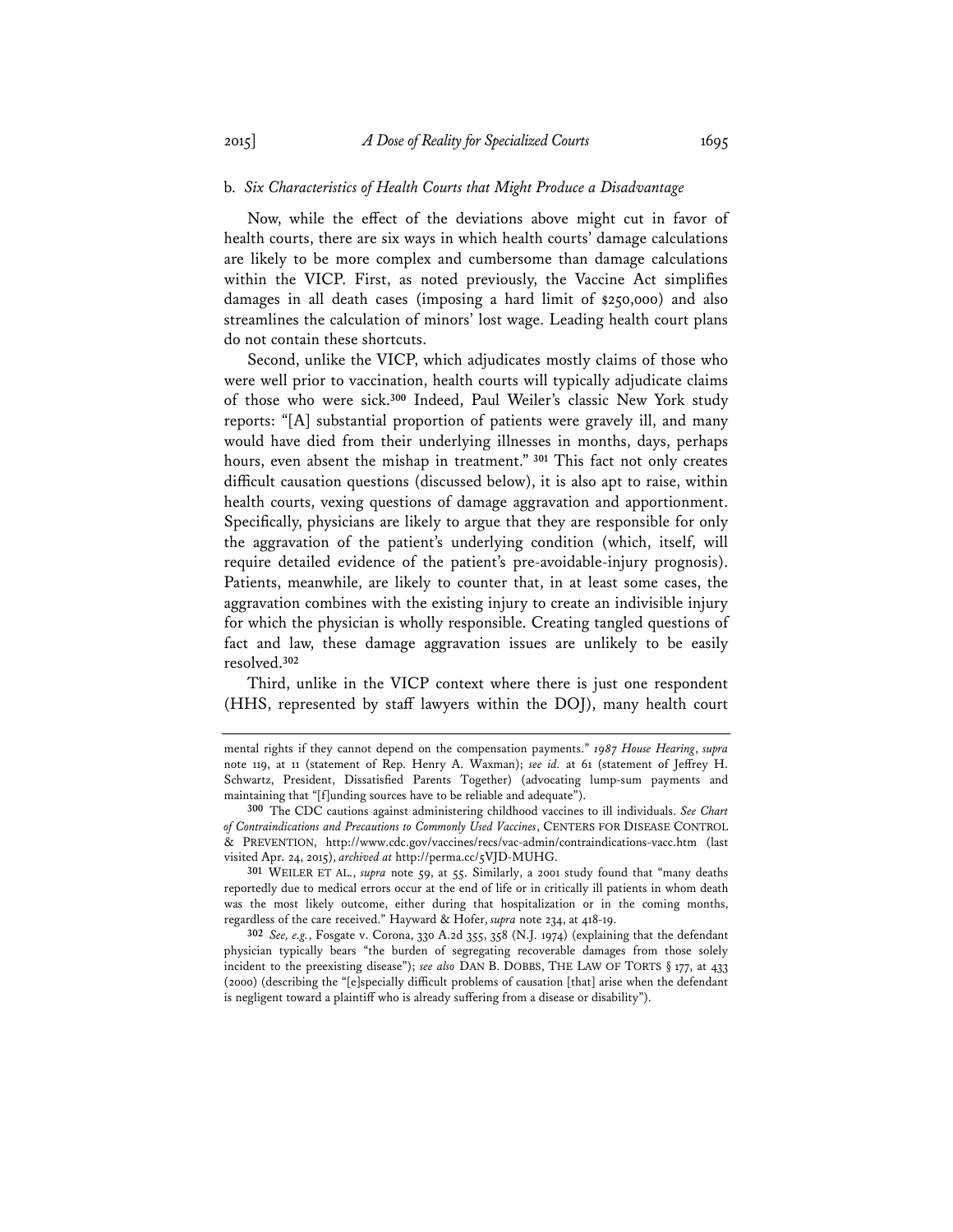claims will implicate numerous defendants. Relevant here, Neil Vidmar's North Carolina study found that less than one-third of medical malpractice cases were brought against a single healthcare provider; 16% of claims involved five defendants or more.**<sup>303</sup>** This means that, in health courts (though not in the VICP), the liability of multiple defendants will need to be assessed, with the damages attributable to each quantified and monetized.

Fourth, because health courts evaluate the physician's conduct, they presumably will evaluate the *plaintiff 's* conduct—most notably in considering whether the plaintiff reasonably mitigated her damages after sustaining a compensable medical injury.**<sup>304</sup>** Assuming this mitigation is fair game,**<sup>305</sup>** health courts will have to assess and quantify which portion of the plaintiff's injury would have been avoided if the plaintiff had utilized reasonable care and then determine how to subtract this from the plaintiff's compensable damages.**<sup>306</sup>**

Fifth, health courts will likely adjudicate claims involving a physician's failure to obtain informed consent prior to initiating treatment. These informed consent claims raise unique causation pitfalls. To prevail, the plaintiff must first establish "injury causation" (i.e., that the plaintiff would have been spared the particular harm if she had not undergone the challenged procedure). This inquiry requires conjecture about what alternate procedure the doctor may have performed and the foreseeable risks thereof. Then, a plaintiff must also show "decision causation." This requires showing both that the plaintiff, personally, would have withheld consent to the challenged course of treatment if she had been adequately informed, and also that a "prudent person in the patient's position" would

**<sup>303</sup>** *See* VIDMAR, *supra* note 233, at 33. For more on this study, involving medical malpractice cases filed in North Carolina federal and state courts from 1984–1987 and 1987–1989, see *id*. at 23- 24. Likewise, a 2006 study of medical malpractice claims found that "the majority of injuries involved more than one health care provider: 60% involved two or more clinicians, and a quarter involved three or more." Mello & Studdert, *supra* note 163, at 605; *accord* Charles Silver, *Does Civil Justice Cost Too Much?*, 80 TEX. L. REV. 2073, 2102 (2002) (concluding that "increasing the number of defendants causes litigation costs per dollar transferred to rise").

**<sup>304</sup>** *See* DOBBS, *supra* note 302, §§ 203–204, at 510-14 (describing the avoidable consequences doctrine).

**<sup>305</sup>** Of course, health courts could ignore the plaintiff's failure to mitigate her injuries—but to do so would be contrary to health courts' broader aim of reducing the social cost of medical injury.

**<sup>306</sup>** *Cf*. COMM'N ON MED. PROF'L LIAB., AM. BAR ASS'N, DESIGNATED COMPENSABLE EVENT SYSTEM: A FEASIBILITY STUDY 67-68 (1979) (recognizing that, "to invite inquiry on a case by cases basis into the effects of patients' conduct would generate the sorts of delays and transaction costs which the DCE approach [similar to the ACE approach] is designed to eliminate").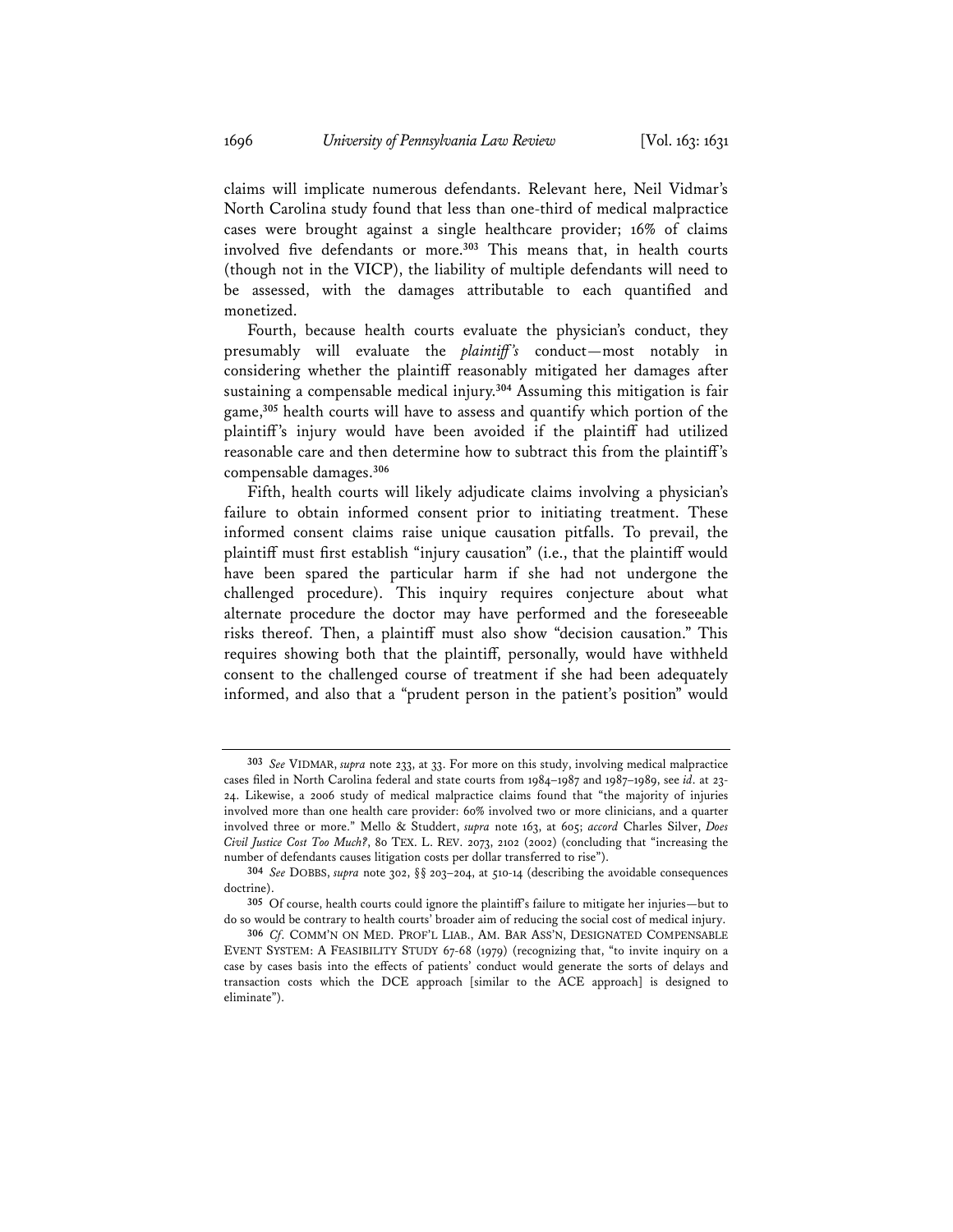have likewise declined treatment.**<sup>307</sup>** Hypothesizing what *this* patient, and also what any reasonably prudent patient, would do in a given scenario is hardly straightforward—and, in fact, it is an inquiry that juries (comprised, of course, of current and future patients), not official "experts," might be better suited to conduct.

Sixth and finally, health courts, but not the VICP, must presumably wrestle with the "loss of chance" doctrine. Accepted now in over twenty states, this doctrine enables a plaintiff to obtain damages when the physician's medical malpractice reduced the patient's chance of recovery or survival—even if it cannot be said that the medical malpractice more-likelythan-not *caused* the patient's injury or death.**<sup>308</sup>** Again, lost chance cases raise complications for health courts as, assuming they accept the doctrine, health courts would not only need to pinpoint the "avoidable" misdiagnosis or error in treatment.**<sup>309</sup>** They would also, necessarily, have to quantify and then monetize the probability of the patient's survival or recovery both before and after the physician's misdiagnosis or mistake.

\* \* \*

The upshot of the foregoing analysis is that, in the VICP context, it was assumed that damages would be relatively easy to quantify. In reality, however, VICP damages calculations are surprisingly difficult. Many take years. Health courts will also need to calculate a victim's future economic loss and, compared to the VICP, will have to do so (1) with arguably fewer statutory shortcuts; (2) often in the course of apportioning damages between various healthcare providers; (3) typically while quantifying the defendant's aggravation of a plaintiff's underlying medical condition; (4) while, at least sometimes, reducing the plaintiff's damages because of the plaintiff's negligent aggravation of her avoidably inflicted injury;  $(5)$  while, on some occasions, guessing what a hypothetical patient would have agreed to concerning medical treatment if adequately informed; and (6) in certain

**<sup>307</sup>** Canterbury v. Spence, 464 F.2d 772, 791 (D.C. Cir. 1972); *see also* DOBBS, *supra* note 302, § 250, at 657 (describing the rule and noting that it "does not reflect the [normal] causation requirement but imposes some additional and most unusual obstacle").

**<sup>308</sup>** For more on this doctrine's application and acceptance, see *Herskovits v. Group Health Coop.*, 664 P.2d 474 (Wash. 1983) (en banc); Kenneth S. Abraham, *Stable Divisions of Authority*, 44 WAKE FOREST L. REV. 963, 975-77 (2009); Steven R. Koch, *Whose Loss Is It Anyway? Effects of the "Lost Chance" Doctrine on Civil Litigation and Medical Malpractice Insurance*, 88 N.C. L. REV. 595, 606 n.56 (2010).

**<sup>309</sup>** If the doctrine is rejected, health courts' adoption would effect a major, though so far unacknowledged, change in substantive law.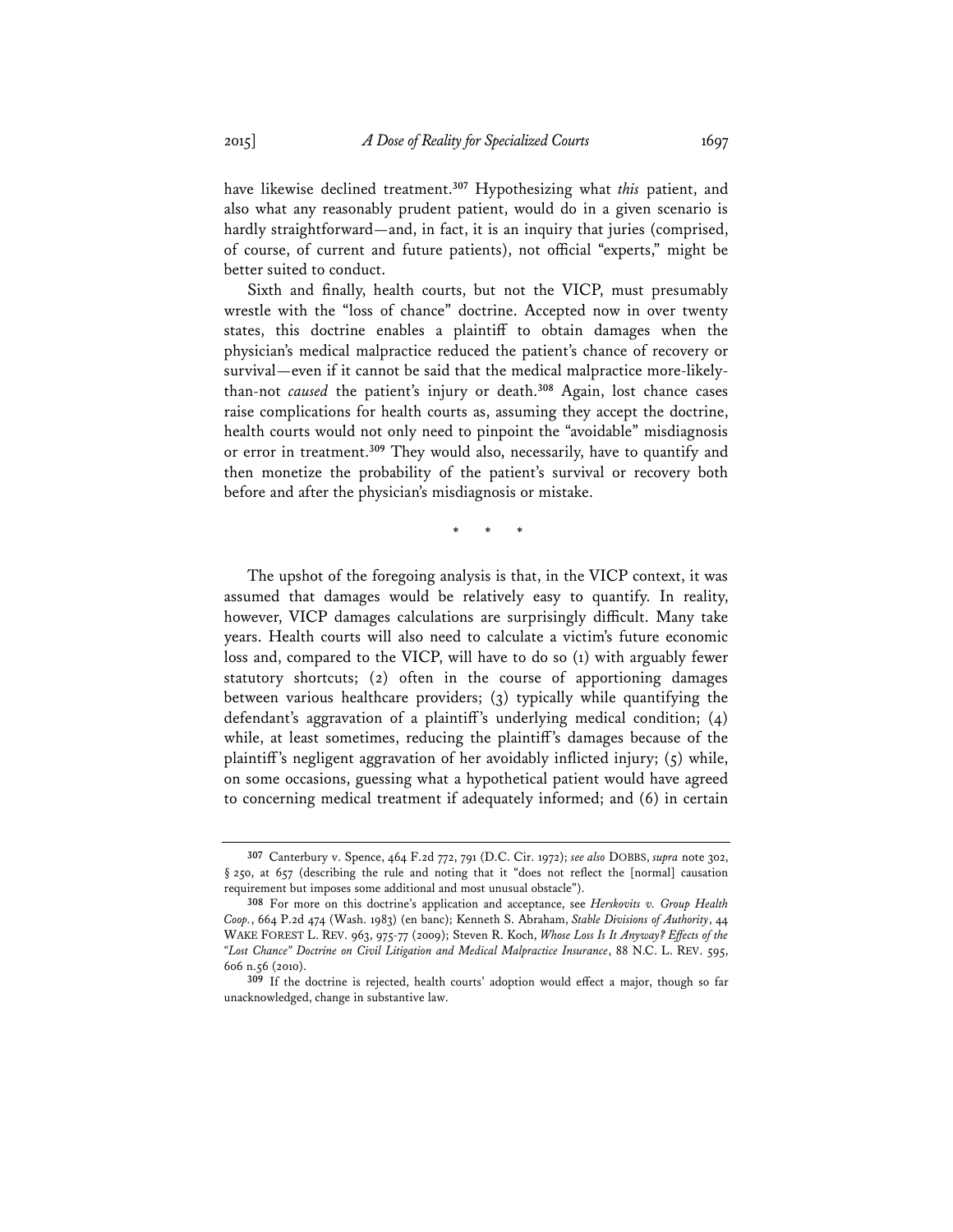cases, calculating compensation for a plaintiff's lost chance at recovery or survival. In light of these obstacles, damage calculations within health courts are almost certain to be more nettlesome than many now anticipate.

# V. LARGER LESSONS: WHY DID THE VICP STUMBLE, AND WHAT DOES IT MEAN FOR THE FUTURE OF ALTERNATIVE COMPENSATION MECHANISMS?

Many of the VICP's promises have gone unfulfilled. Despite expectations that the VICP would rationalize entitlement decisions, a lack of predictability continues to bedevil the program. Despite assurances that VICP petitions would be resolved quickly—within 240 days—most cases stretch on for years. And, despite valiant legislative efforts to streamline damages determinations, calculating individualized compensation remains time-consuming and challenging.

Part IV's exploration of the VICP's unfulfilled promises cast a shadow on certain of health courts' proponents' claims. It simultaneously revealed key insights that transcend health courts in their scope and applicability. Generalizable insights include: (1) some inconsistency in decisionmaking is, by all accounts, inevitable, particularly when cases are complex, politically charged, and dependent on findings concerning witness credibility; (2) because specialized tribunals are not diversified, they are susceptible to abrupt swings in the size of their dockets, which (as Richard Posner has theorized, and the VA Agent Orange experience illustrates) can stall or stymie case resolution; and (3) no matter how much policymakers strive to streamline compensation decisions, at least when injuries are serious, the individualized calculation of future economic loss remains difficult.

Now, Part V steps back from particular problems (such as inconsistency, delay, and damage difficulties) to ask two broader questions: Why did the VICP stumble? And: What larger lessons can be drawn from the VICP experience? This broader perspective reveals four additional insights, with implications, not only for health courts, but for our design and deployment of future specialized courts and tort replacement mechanisms in areas far beyond the medical malpractice arena. These include: (1) certain kinds of causation questions are insusceptible to easy resolution; (2) decision aids can be a double-edged sword; (3) boundary claims and segregability issues can pose a substantial burden—and the less self-contained a substantive area is, the more serious those problems will be; and  $(4)$  adversarialism is inescapable.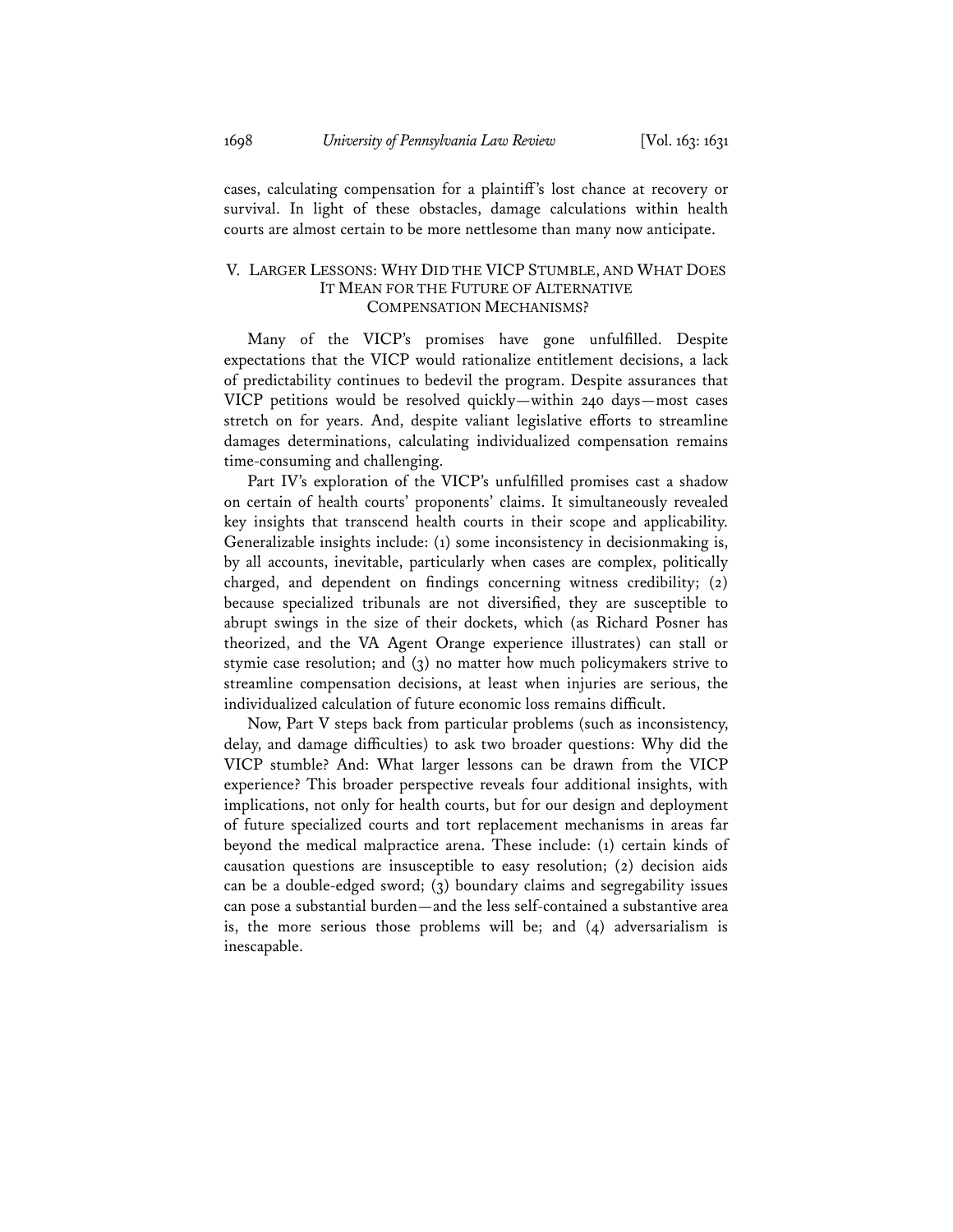## A. *Certain Kinds of Causation Questions Are Insusceptible to Easy Resolution*

It has long been known that, in order for a no-fault system to maintain low transaction costs, the system must be able to resolve causation questions quickly, reliably, and with minimal discovery. Given this, it is perhaps no surprise that workplace and automobile accidents have, so far, been most amenable to a no-fault solution. In both, determining whether an injury "arises out of" employment (in the case of workers' compensation) or the use of a motor vehicle (in the case of automobile no-fault) is generally straightforward, as injuries typically result from visible and undeniable trauma, as machines misfire or cars collide.**<sup>310</sup>** In contrast, there are other kinds of injuries that are not traumatic, visible, or otherwise uncontested. When confronting this constellation of injury, American no-fault regimes have consistently struggled.

Vaccine injuries fall into this latter, troublesome category. Unlike car wrecks or traditional workplace accidents, vaccine injuries are not traumatic or observable. Then, further confounding the causation inquiry, vaccines do not trigger "signature diseases," meaning that ailments caused by vaccines can also be caused by other mechanisms. And, many vaccines are administered to infants and young children, while neurological disorders often—just coincidentally—show up in the first years of life. This means that many neurological disorders become evident on the heels of a child's vaccination, creating a suspicious, though sometimes merely coincidental, temporal association.**<sup>311</sup>**

Not surprisingly, the above facts have complicated causation determinations within the VICP. And this complexity has, in turn, been a substantial, though unanticipated, drag on the system, contributing to many of the problems identified above, including the difficult judgment calls special masters must make (which leads to a lack of consistency and predictability) and the long times to decision. Thus, when assessing why the VICP has stumbled, some of the blame ought to be laid here: at the elemental scientific uncertainty at the root of the causal inquiry.

Importantly, too, in confronting—and becoming stymied by—elemental scientific uncertainty, the VICP is not alone. Comparable problems have plagued both state workers' compensation systems when adjudicating occupational disease claims and the neurological birth injury funds in Florida and Virginia. On the former, occupational disease claims compel adjudicators to determine whether this disease was caused by that workplace

**<sup>310</sup>** A notable exception is workplace occupational disease, discussed below.

**<sup>311</sup>** *See* 1999 GAO REPORT, *supra* note 52, at 4.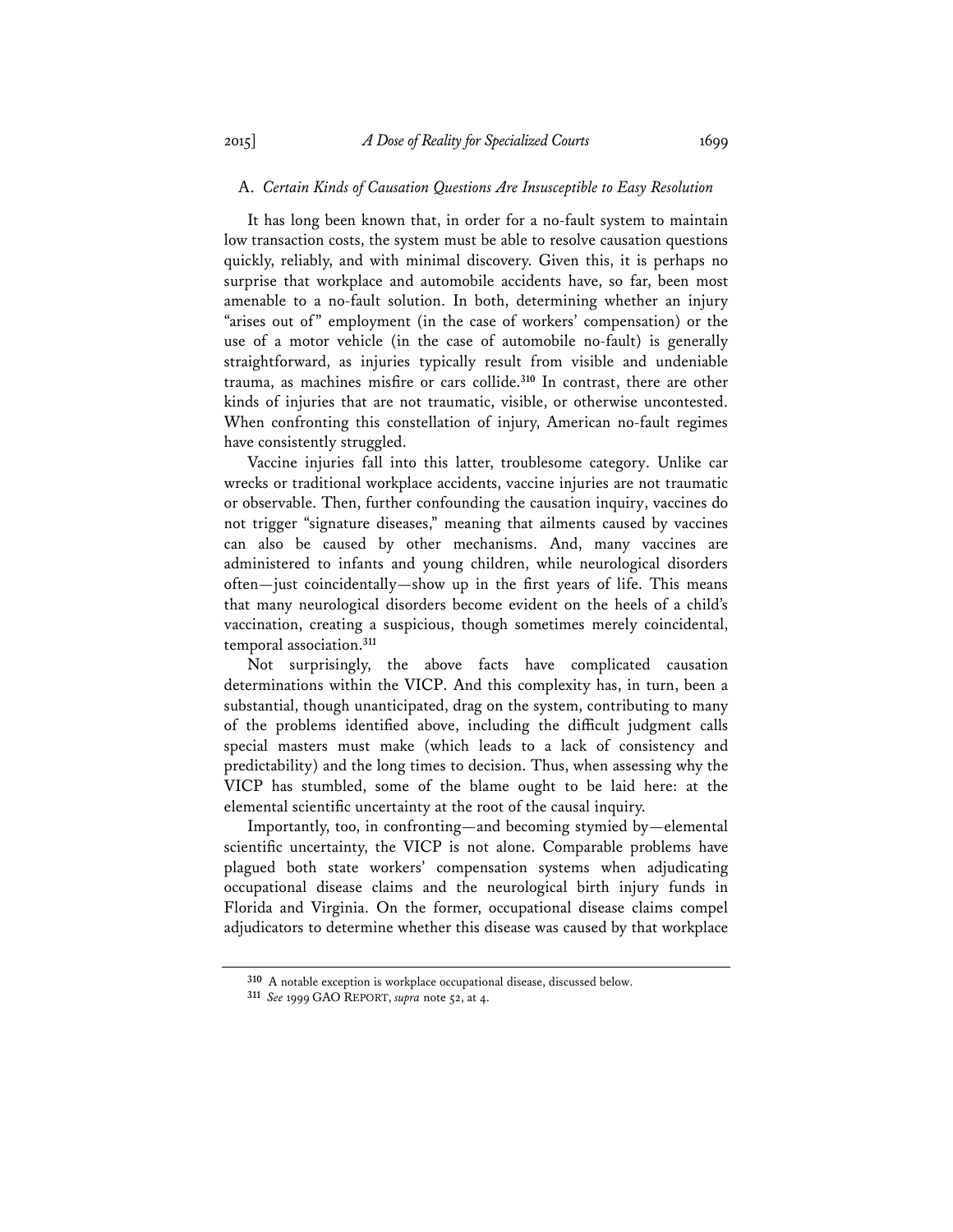contaminant, which is challenging, particularly when the disease is nonsignature, latent (i.e., exposure and disease manifestation are separated in time), and can arise synergistically from the interaction of several substances.**<sup>312</sup>** Predictably, given these factual impediments, occupational disease cases have been insusceptible to easy resolution, generating long delays,**<sup>313</sup>** inconsistent outcomes,**<sup>314</sup>** high rates of attorney retention,**<sup>315</sup>** high levels of formal contestation,**<sup>316</sup>** and a high degree of undercompensation.**<sup>317</sup>** The experience of neurological birth injury funds in Florida and Virginia tells a similar story.**<sup>318</sup>** The crux of the problem there is that many neurological birth injury claims involve cerebral palsy, a general term for a group of permanent, non-progressive movement disorders that cause physical disability. Most cases of cerebral palsy (perhaps as many as 90%) are attributable to genetic or other conditions; relatively few are iatrogenic. But knowing which box to put a particular child's injury into is extraordinarily difficult—leading authors of one recent study to conclude regretfully "as long as determination of causal factors remains part of the compensation criteria, pivotal uncertainties persist."**<sup>319</sup>**

This yields a pair of crucial insights: (1) If particular conditions are met (namely, injuries are not traumatic, visible, or otherwise obvious), causation questions are unlikely to be easily resolved, and (2) in such cases, adjudications are unlikely to be predictable, simple, or swift. Indeed, many of a no-fault system's supposed benefits appear to dissipate the moment those systems confront causation questions steeped in scientific uncertainty.**<sup>320</sup>**

**<sup>312</sup>** *See* PETER S. BARTH WITH H. ALLAN HUNT, WORKERS' COMPENSATION & WORK-RELATED ILLNESSES AND DISEASES 5-10, 62-89 (1980) (cataloging factual challenges).

**<sup>313</sup>** *See id.* at 163, 169.

**<sup>314</sup>** *See id.* at 61-62.

**<sup>315</sup>** *See id.* at 163 tbl.5.17 (reporting that, whereas lawyers are involved in only 14.6% of accident claims, lawyers are involved in 65.5% of claims asserting occupational disease).

**<sup>316</sup>** *See id.* at 163 tbl.5.16 (reporting that, whereas 9.8% of accident claims proceed to a formal hearing, 62.7% of occupational disease claims do).

**<sup>317</sup>** *See* J. Paul Leigh & John A. Robbins, *Occupational Disease and Workers' Compensation: Coverage, Costs, and Consequences*, 82 MILBANK Q. 689, 709 (2004) (estimating that, at most, workers' compensation covers 20% of the costs of occupational disease).

**<sup>318</sup>** A recent review of the Florida and Virginia birth injury programs explains that "no one anticipated the reverberations that the causal complexities at the root of the inquiry would create." Siegal et al., *supra* note 22, at 506.

**<sup>319</sup>** *Id.* 

**<sup>320</sup>** *Accord* O'CONNELL, *supra* note 42, at 72 ("[A]ny system of coverage or compensation for injury which moves beyond simple external traumatic impact is destined to encounter prodigious questions of causation.").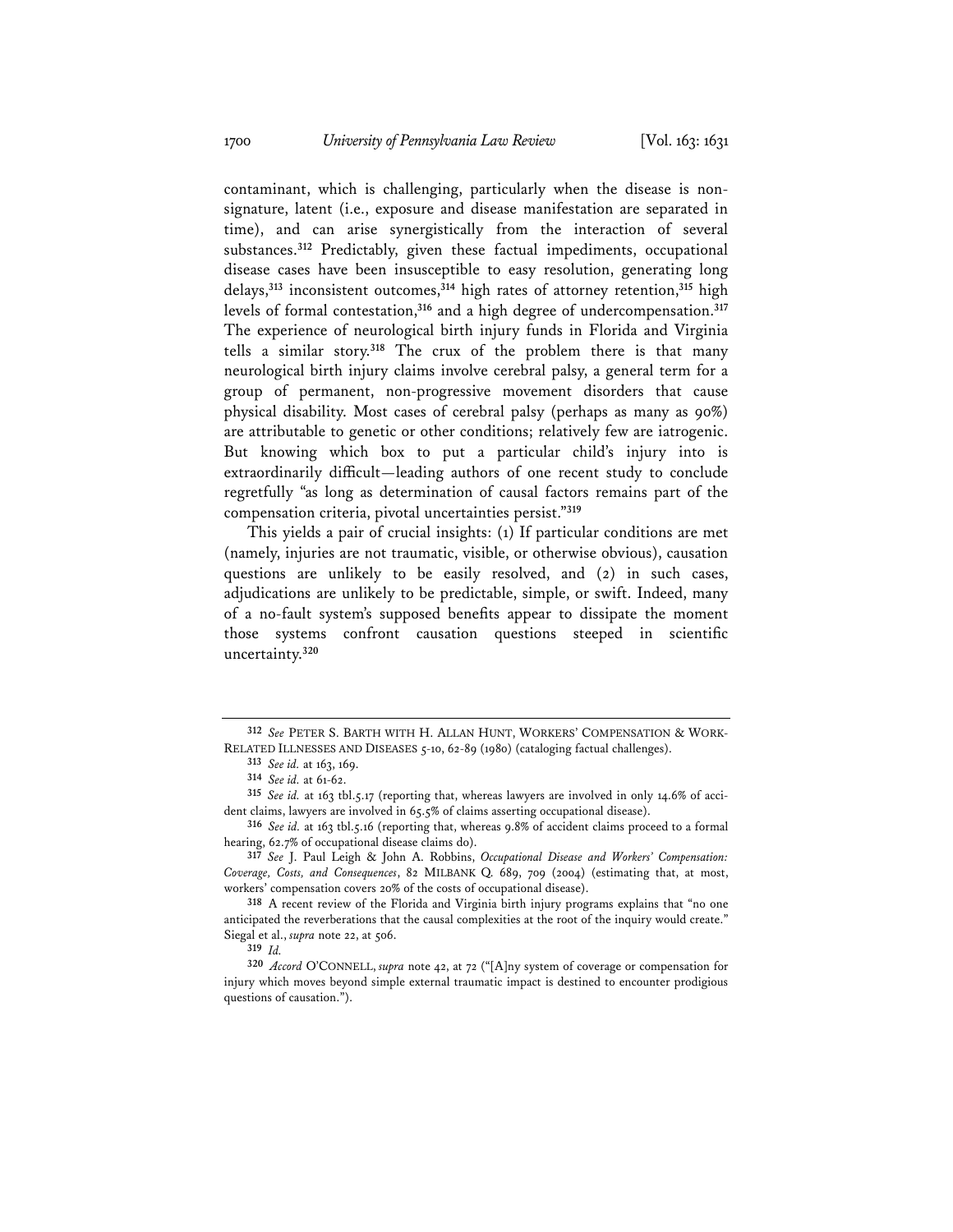Applying those lessons, the ease and confidence with which causation questions can be resolved might inform our selection of accident types amenable to no-fault regimes going forward. Here, for example, it is much easier to assess whether an injury is caused by gun fire, a schoolyard accident, a railroad derailment, or an airline crash, on the one hand, than it is to determine whether an injury is caused by a prescription drug or a cigarette, on the other.**<sup>321</sup>** The former injuries are visible and traumatic; the latter injuries are not (and most illnesses caused by cigarettes and prescription drugs do not qualify as signature diseases). Thus, we might confidently say that (political barriers aside) a no-fault regime for handguns is far more promising than one for cigarettes.

Further applying the above lessons, those who seek to create a quasi-nofault regime for medical injury face almost inevitable disappointment, as the causal questions health courts must address will often be suffused with scientific uncertainty. After all, most medical injuries are not traumatic or visible. Most patients seek care because they are sick, and sick people's health often deteriorates further. This means that most injuries stemming from medical malpractice will also, necessarily, have competing causes, wholly apart from a physician's error.**<sup>322</sup>** Like occupational disease claims, some medical injuries have long time lags between the physician's mistake (e.g., the missed or delayed diagnosis) and its effect (e.g., the cancer metastasized).**<sup>323</sup>** These delays create complications.**<sup>324</sup>** Then finally, the health court *project* adds an additional wrinkle: As noted above, the inquiry in a health court case will not be merely whether medical care caused the patient's injury. It will, instead, be whether "avoidable" or suboptimal medical care caused the patient's injury—a much harder determination.

**<sup>321</sup>** *See supra* notes, 40, 44, 49, and 50 (advocating no-fault regimes for railway accidents, prescription drugs, cigarettes, and firearm injuries, respectively).

**<sup>322</sup>** *See* JEFFREY O'CONNELL & CHRISTOPHER J. ROBINETTE, A RECIPE FOR *BALANCED* TORT REFORM: EARLY OFFERS WITH SWIFT SETTLEMENTS 108 (2008) ("Under a medical nofault scheme it would be therefore necessary to distinguish between the injuries caused by medical treatment, and those caused by, say, the 'presenting complaint.' Unfortunately, it is often impossible to determine whether a patient was injured by the treatment rendered or just by a normal extension of the condition that prompted treatment in the first place.").

**<sup>323</sup>** Misdiagnoses account for a large proportion of medical malpractice lawsuits. *See* Tejal K. Gandhi et al., *Missed and Delayed Diagnoses in the Ambulatory Setting: A Study of Closed Malpractice Claims*, 145 ANNALS INTERNAL MED. 488, 488 (2006) ("Over the past decade, lawsuits alleging negligent misdiagnoses have become the most prevalent type of claim in the United States.").

**<sup>324</sup>** *See* DANZON, *supra* note 59, at 175 (observing that "delay creates technological uncertainty in establishing the connection between the triggering event and the injury").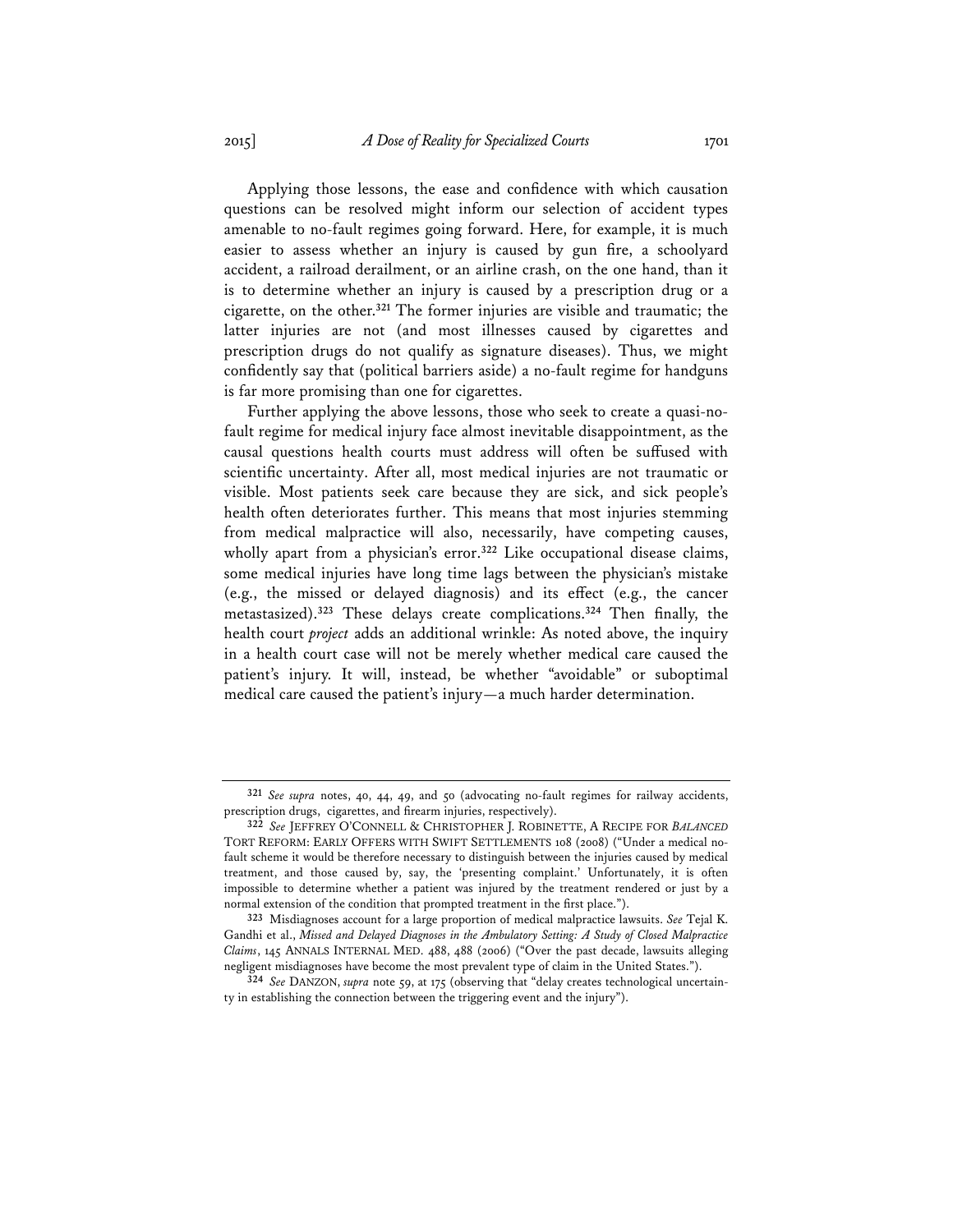#### B. *Decision Aids Are a Double-Edged Sword*

When analyzing why the VICP has stumbled, the next culprit is surely the Vaccine Injury Table. The Table has not streamlined causation questions as substantially as many expected. It has, itself, become the subject of bitter controversy. And Table amendments have tarnished public perceptions of the Program. Again, this experience contains a sobering lesson for health courts, as well as other future specialized courts and replacement regimes that would rely on decision aids to streamline causation or compensation questions.

Recall that Congress created the Vaccine Injury Table to simplify and rationalize causation questions—essentially, to sidestep many of the issues above. Note, too, that at the time of the VICP's enactment, it was assumed that most petitioners would assert on-Table injuries—and, for a time, the assumption held. Early in the Program's lifecycle (prior to 1995), roughly 75% of petitioners proceeded down the on-Table track,**<sup>325</sup>** and, consistent with expectations, these petitioners' claims were, for the most part, easily and expeditiously resolved. In the words of the VICP's chief special master: "[L]itigating Table cases . . . met Congress's programmatic desire; that is, the special masters handle[d] the cases relatively quickly and render[ed] decisions with certainty."**<sup>326</sup>**

In the mid-1990s, however, there was a momentous shift. Exercising her statutory Table-modification authority—and relying, in large part, on findings of the IOM (the health arm of the National Academy of Sciences)—on March 10, 1995 and again on March 24, 1997, the Secretary of HHS amended the Table to add to and strike from the Table certain associated injuries.**<sup>327</sup>** At first glance, the amendments were a wash. In fact, more injuries were added than were subtracted. However, because HHS removed the injuries that had been the most frequently utilized by petitioners, the practical effect of these additions and subtractions was to shrink the Table's scope, and importance, dramatically. While 74% of

**<sup>325</sup>** *See* 1999 GAO REPORT, *supra* note 52, at 14.

**<sup>326</sup>** Stevens v. Sec'y of Dep't of Health & Human Servs., No. 99-594V, 2001 WL 387418, at \*7 (Fed. Cl. Mar. 30, 2001); *see also* OFFICE OF SPECIAL MASTERS, *supra* note 150, at 42 ("When the Vaccine Program was created, the expectation was that most cases would involve Table injuries, and in the early days of the Program, that expectation was borne out. Most Table cases are quickly resolved, in keeping with the Congressional intent that vaccine injured persons be compensated quickly, easily, and with generosity."); Telephone Interview with Gary J. Golkiewicz, VICP Chief Special Master from 1988–2010 (Sept. 23, 2014) ("Under the Table, the system worked as closely to what Congress intended as you are going to get.").

**<sup>327</sup>** *See* 1999 GAO REPORT, *supra* note 52, at 13-14. For more on the sources HHS consulted while amending the Table, see *id.* at 22.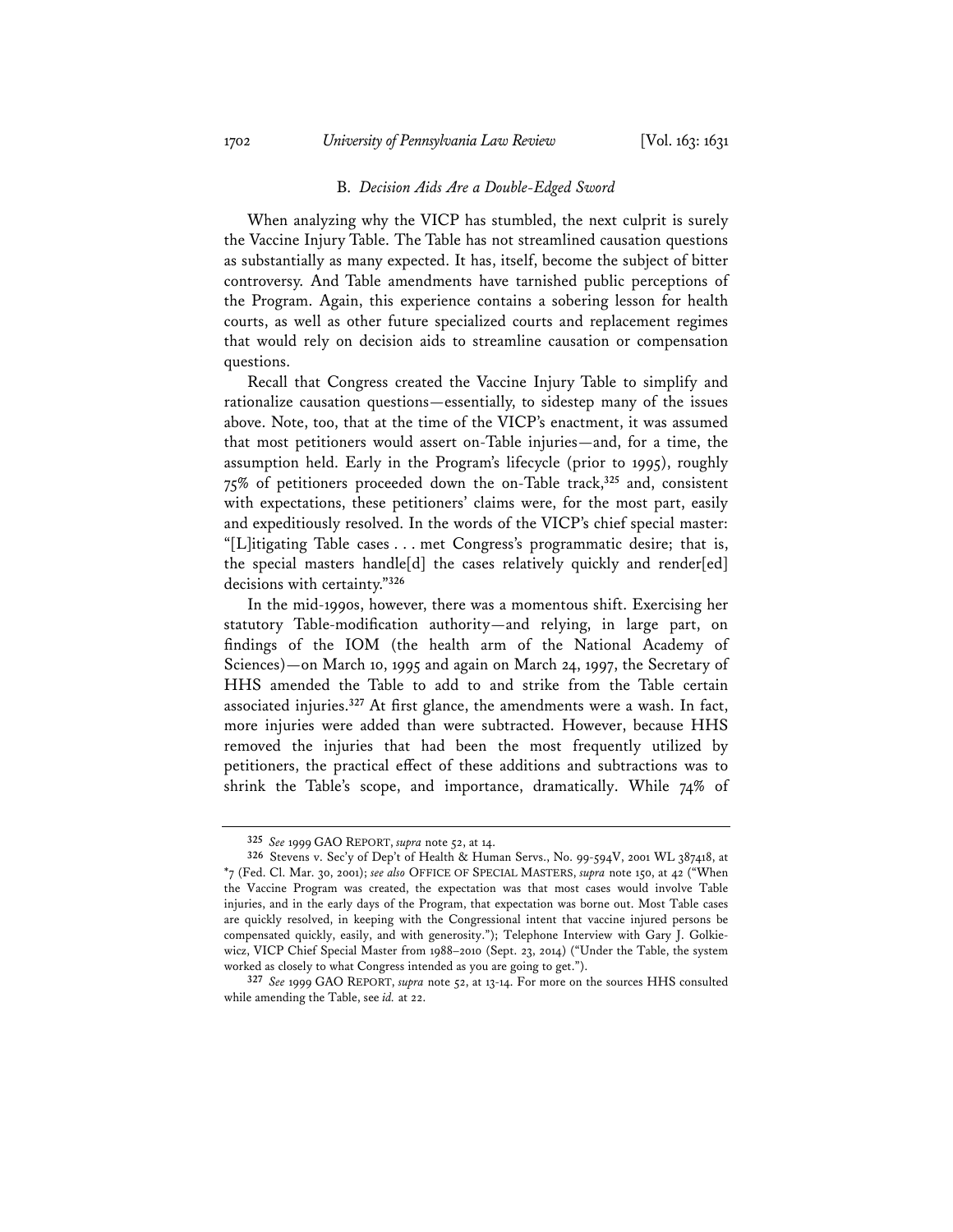petitions sought compensation for on-Table injuries prior to 1995, only 55% did by 1999, and now, only about 2% of VICP petitions proceed down the on-Table path.**<sup>328</sup>** Thus, the Table, which at enactment was viewed as the VICP's "most important feature,"**<sup>329</sup>** has, in the words of one lawyer for petitioners, morphed into "a meaningless thing."**<sup>330</sup>**

This migration away from the Table has had ripple effects, touching every corner of VICP administration. Compared to on-Table petitions, off-Table petitions (where causation is determined by reference to traditional tort principles) are more likely to be contested, rather than conceded, and once contested, "take longer to prepare, longer to present, and longer to decide."**<sup>331</sup>** Off-Table petitions are also, quite importantly, far less likely to result in compensation for the petitioner.**<sup>332</sup>** This means that much of the trouble identified above can be traced, directly, to the Table amendments.

What lessons can we draw from this experience? The most obvious takeaway is that decision aids' malleability is a double-edged sword. On the one hand, decision aids that attempt to crystallize scientific understanding *must* be susceptible to amendment, as scientific understanding evolves over time. If decision aids can't be updated, they will become antiquated and inaccurate. On the other hand, though, the need to amend a decision aid comes with the power to amend a decision aid. If a decision aid is *malleable*, in other words, it is also, by definition, *manipulable*. This means, by expanding or shrinking a decision aid, the modifying body has the power to dramatically alter a program's size, scope, and character.

Further, because these modifications will be so consequential, and because, too, the science supporting or refuting a modification is rarely clear-cut,**<sup>333</sup>** decision aid modification is apt to generate controversy. The

**<sup>328</sup>** *Compare id.* at 14 (offering the 74% and 55% figures), *with* 2014 GAO REPORT, *supra* note 52, at 20 (reporting that, since 2009, over 98% of petitions allege off-Table injuries). Further accelerating the shift toward off-Table adjudications, in recent years, six vaccines have been added to the Table without the addition of any associated injuries. *See id.* at 17-20.

**<sup>329</sup>** 1999 GAO REPORT, *supra* note 52, at 5.

**<sup>330</sup>** Advisory Comm'n on Childhood Vaccines, Dep't of Health & Human Servs., Transcript of Meeting of Sept. 17, 2009, at 56 (statement of Clifford Shoemaker, Attorney); *see also* Telephone Interview with Gary J. Golkiewicz, *supra* note 326 ("The Table was the centerpiece of the Program, and now it's virtually irrelevant.").

**<sup>331</sup>** *Stevens*, 2001 WL 387418, at \*7.

**<sup>332</sup>** *See* 1999 GAO REPORT, *supra* note 52, at 12 (reporting, as of 1999, that on-Table claims were nearly three times more likely to be compensated, as compared to their off-Table counterparts).

**<sup>333</sup>** For example, in 1994, the IOM conducted a review of the relationship between vaccines and medical conditions. IOM's review found that there was insufficient evidence to prove or disprove a relationship between vaccines and *two-thirds* of the seventy-five medical conditions studied. *See id.* at 13 n.13.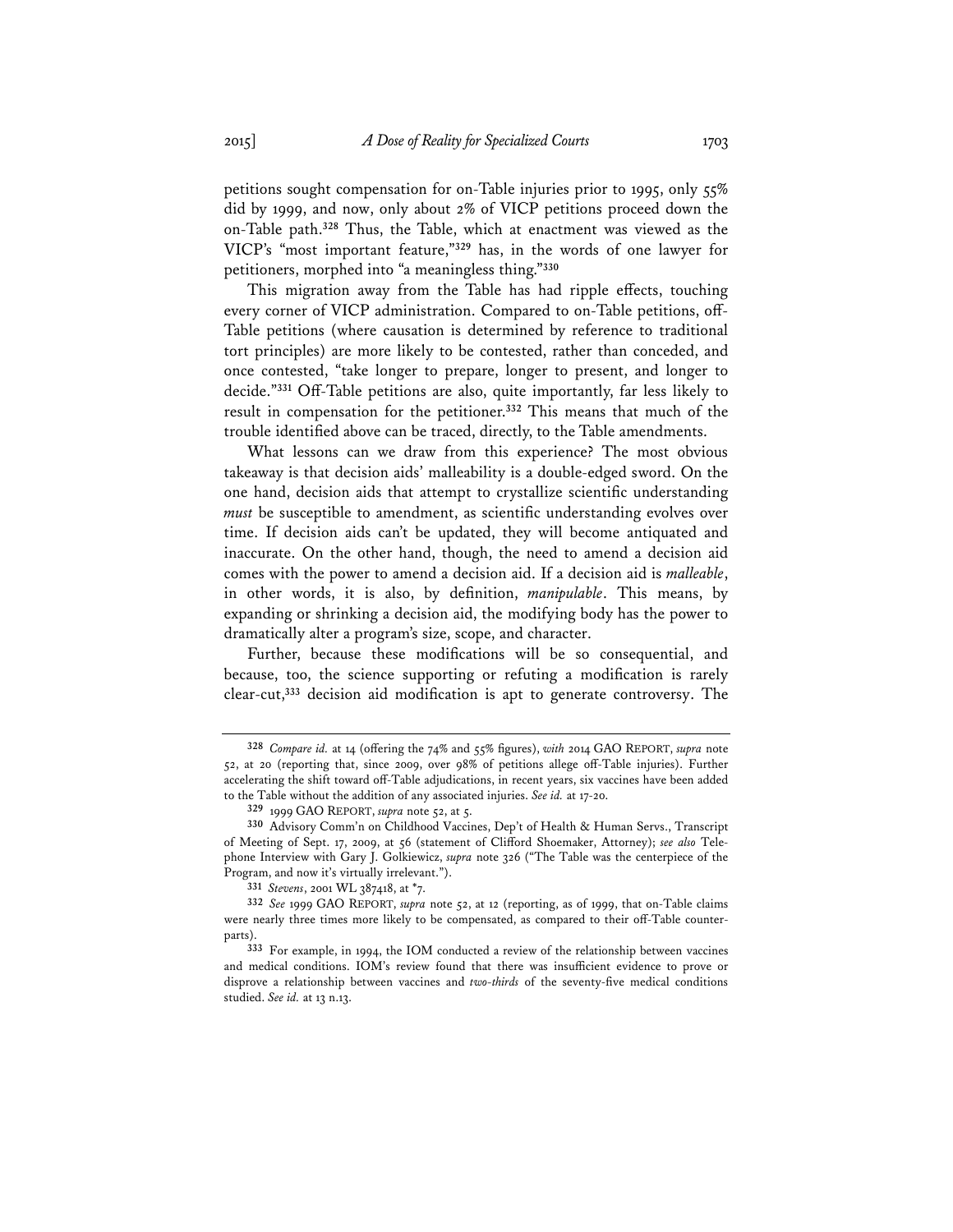VICP illustrates this point, as HHS's mid-1990s amendments ignited a firestorm of criticism. Parents and a parents' advocacy group challenged the amendments in court, contending that the Secretary of HHS had exceeded her statutory authority.**<sup>334</sup>** The GAO scolded HHS for "bas[ing] its decisions to add or remove table injuries on various factors" without "a clear and transparent methodology to demonstrate that these factors were consistently applied."**<sup>335</sup>** The VICP's chief special master chastised the government for "alter[ing] the game so that it's clearly in their favor."**<sup>336</sup>** The then-Chair of the Advisory Commission on Childhood Vaccines (a group created by Congress to oversee the VICP) called the amendments "a repudiation of the principles on which the compensation program" was enacted.**<sup>337</sup>** And Congress also expressed stern disapproval.**<sup>338</sup>** HHS, for its part, offered a somewhat tepid defense—highlighting that the amendments were necessary to ensure that the Table "conform[ed] with the scientific evidence"**<sup>339</sup>** and emphasizing how "difficult" and "not practical" it is "to try and fit causation science into very narrow boxes."**<sup>340</sup>**

This discussion of the Table's controversial status reveals a pair of additional insights. The first is that decision aids are easily politicized and, in fact, the more a decision aid helps to resolve close cases (and, thus, the more value it has from a procedural perspective), *the more controversial it will become*. Here's an illustration from the health court context: Today, it turns out, patients can catch and identify some errors, such as wrong-site surgeries, extreme drug overdoses, transfusions with mismatched blood, and complications caused by forgotten surgical instruments.**<sup>341</sup>** These cases are

**<sup>334</sup>** *See* Terran v. Sec'y of Health & Human Servs., 195 F.3d 1302 (Fed. Cir. 1999); O'Connell v. Shalala, 79 F.3d 170 (1st Cir. 1996); *see also* ALLEN, *supra* note 113, at 293 (discussing the pervasive "bitterness" parents felt following these amendments); Advisory Comm'n on Childhood Vaccines, Transcript of Meeting of March 1, 1995, at 113 [hereinafter March 1, 1995 ACCV Transcript] (on file with author) ("We feel like we have been betrayed." (quoting Barbara Loe Fisher, Parents' Activist)).

**<sup>335</sup>** 1999 GAO REPORT, *supra* note 52, at 3; *see also id*. at 15 (observing that HHS's actions "do not always convey a sense of consistency").

**<sup>336</sup>** ALLEN, *supra* note 113, at 293 (quoting Gary Golkiewicz, Chief Special Master, VICP).

**<sup>337</sup>** March 1, 1995 ACCV Transcript, *supra* note 334, at 2 (statement of Curtis R. Webb, Chair, ACCV) (on file with author). For more on the ACCV, see *supra* note 53; *see also* Telephone Interview with Curtis Webb, *supra* note 253 ("The petitioner community understood that the Table modifications were a betrayal, a complete abrogation of the principles that underlie the Program. It was an attempt to neuter the Program.").

**<sup>338</sup>** H.R. REP. NO. 106-977, at 2 (2000) (finding that HHS's actions had "undermin[ed] the remedial nature of the program as intended by the Congress").

**<sup>339</sup>** Levin, *supra* note 287 (quoting Joyce G. Somsak, Acting Director, VICP).

**<sup>340</sup>** 1999 GAO REPORT, *supra* note 52, at 41.

**<sup>341</sup>** *See* David A. Hyman & Charles Silver, *Medical Malpractice Litigation and Tort Reform: It's the Incentives, Stupid*, 59 VAND. L. REV. 1085, 1113 (2006) (offering these, and other, examples).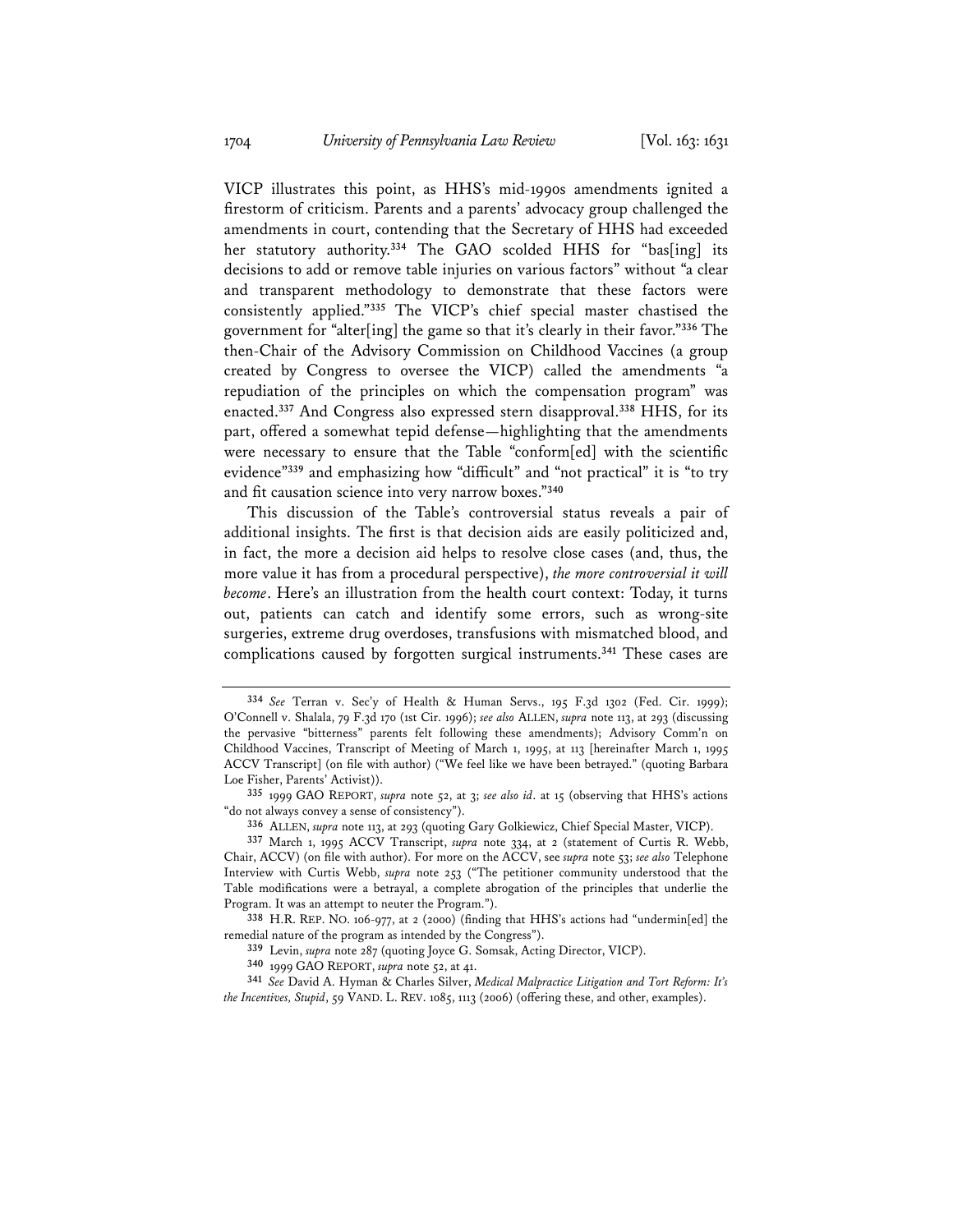easy. They are apt to result in payment, and they are unlikely to trigger prolonged contestation. Indeed, susceptible to resolution via the common knowledge exception or the ancient tort doctrine res ipsa loquitur, many of these cases do not even require the retention of costly medical experts.**<sup>342</sup>** As such, if all ACEs do is capture these unequivocal cases, their practical effect will be marginal. They will be picking only low-hanging fruit, simplifying only those cases that are already straightforward. On the other hand, if ACEs *do* take sides on contested questions—offering guidance at the frontier of medical injury where, for example, the standard of care is evolving or treatment guidelines are in flux—they will be truly helpful, streamlining litigation that would otherwise be hard-fought and spirited.**<sup>343</sup>** But the creation and subsequent amendment of the ACE list will spark significant criticism.**<sup>344</sup>**

The second insight that flows from the Table's controversial amendment is related, and concerns health courts'—and other specialized tribunals' perceived legitimacy. It has long been said that in order to be effective, tribunals have to be perceived as legitimate. And in order to be perceived as legitimate, tribunals must be perceived as being fair.**<sup>345</sup>** If the public, or if litigants, lack confidence in a tribunal's fairness, that lack of confidence diminishes the public's faith in government, makes unfavorable decisions harder to accept, and potentially jeopardizes compliance with tribunal decisions.**<sup>346</sup>** Meanwhile, a drawback long identified with specialized courts is that, when it comes to being viewed as fair, these tribunals start at a deficit; they tend to lack generalist courts' widespread public acceptance and are "peculiarly susceptible to being thought partisan."**<sup>347</sup>** The broader lesson,

**<sup>342</sup>** *See* DANZON, *supra* note 59, at 38-39, 217 (noting that empirical examination tends to support "the conventional wisdom that cases involving obvious error tend to be settled out of court, with relatively low litigation costs").

**<sup>343</sup>** *Cf.* Randall R. Bovbjerg et al., *Obstetrics and Malpractice: Evidence on the Performance of a Selective No-Fault System*, 265 J. AM. MED. ASS'N 2836, 2841-42 (1991) (concluding that ACEs can be used to resolve cases that would otherwise generate controversy).

**<sup>344</sup>** *See* Clark C. Havighurst, *"Medical Adversity Insurance"—Has Its Time Come?*, 1975 DUKE L.J. 1233, 1270 (offering a similar analysis).

**<sup>345</sup>** *See* Stempel, *supra* note 33, at 107 (stating that "tribunals must be perceived as fair in order to adjudicate effectively").

**<sup>346</sup>** *Accord* Bruff, *supra* note 218, at 331 ("Part of a court's success in obtaining compliance with its mandates flows from the respect others have for it.").

**<sup>347</sup>** Currie & Goodman, *supra* note 33, at 72; *see also* Stempel, *supra* note 33, at 89 (suggesting that a drawback of specialized courts is that they "lack the widespread public acceptance and perception of fairness that traditionally surround generalist courts"). Health courts' perceived legitimacy might be particularly fragile because the plaintiffs' bar is already opposed to these tribunals, partly owing to a suspicion that they would be "anti-patient" in orientation. *See supra* notes 23-27 (providing examples of arguments opposing health courts).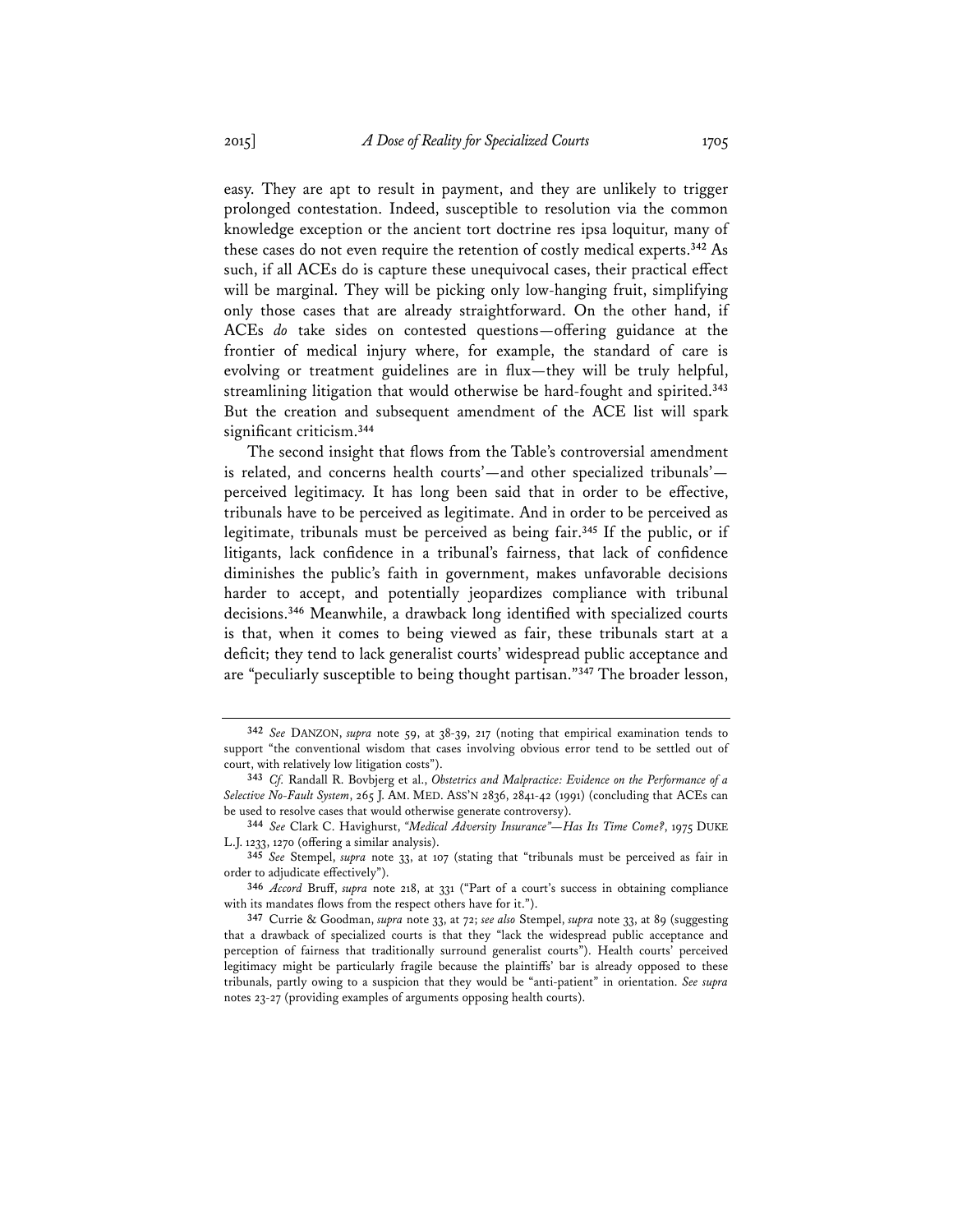then, is the following: If specialized courts or no-fault compensation schemes rely heavily on decision aids, and if those decision aids must be initially created and then periodically amended, the decision aids' creation and amendment will be politically charged.**<sup>348</sup>** When it comes time first to create and then subsequently to update the decision aid, there will be winners and losers. And, among the losers, the public perception of fairness, already somewhat fragile in specialized courts, risks being tarnished, perhaps substantially.**<sup>349</sup>**

## C. *Boundary Claims Impose a Substantial Burden*

A third broad lesson that flows from the VICP experience is the burden of boundary definition. Theorists have long identified "boundary problems" as a potential drawback to specialized courts' and replacement regimes' creation.**<sup>350</sup>** What theorists mean is that the creation of specialized schemes requires policymakers to draw lines to distinguish the cases that fall within the scheme from those that do not. Then, once lines are drawn, they must be policed, as litigants, with different incentives, will seek to push lines in different directions, either to make an end-run around the specialized tribunal and into the traditional court system, or vice versa.**<sup>351</sup>**

**<sup>348</sup>** These lessons also apply—and arguably, *especially* apply—to the noneconomic damage schedule that health court proponents plan to devise, as health court architects will need to decide how to classify injuries by severity, the dollar value to assign to each injury classification, how to adjust awards for inflation, and whether (or to what extent) ALJs can depart from the heartland in compelling circumstances. Moreover, health court proponents anticipate periodically amending this schedule based on "social judgments" concerning what is or is not appropriate injury compensation. Mello et al., *"Health Courts*,*" supra* note 85, at 470. If Table revisions based on the IOM's findings created a "firestorm" in the VICP context, it is hard to comprehend the conflagration that would attend damage revisions based on amorphous "social judgments." *Cf.* Peters, *supra* note 13, at 269 (calling these damage revisions a "genuinely frightening idea").

**<sup>349</sup>** *Accord* Telephone Interview with Jeffrey H. Schwartz, *supra* note 199 ("The action of the Secretary of Health in changing the Table without good science to back up that decision was simply the final straw."); Telephone Interview with Curtis Webb, *supra* note 253 ("[C]ertainly for people whose children suffered neurological injury shortly after vaccination, the Table changes badly damaged perceptions. The Program lost a great deal of legitimacy.").

**<sup>350</sup>** *See, e.g.*, Oldfather, *supra* note 33, at 863 (noting that "boundary problems" can give rise to "administrative difficulties").

**<sup>351</sup>** *See* Nora Freeman Engstrom, *Exit, Adversarialism, and the Stubborn Persistence of Tort*, 6 J. TORT L. 75, 75-80 (2015) (identifying the recurring problem of "exit" and explaining how exit, if left unchecked, can erode many of specialization's ostensible advantages); *see also* Peter H. Schuck, *Tort Reform, Kiwi-Style*, 27 YALE L. & POL'Y REV. 187, 198 (2008) ("So long as any categorical boundaries between no-fault and tort exist . . . claimants and their lawyers will always face strong incentives to prosecute claims in whatever remains of the tort system . . . .").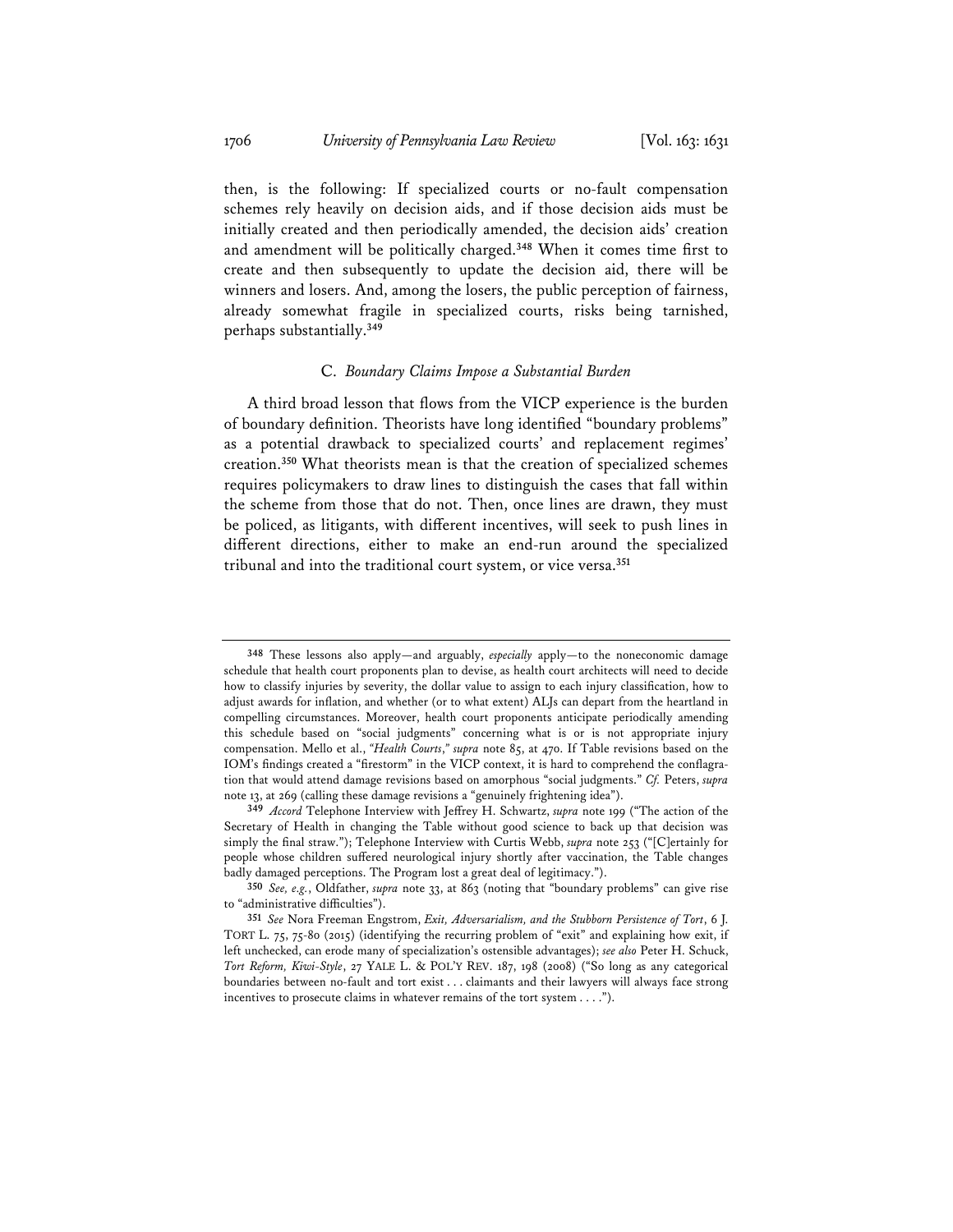#### 1. Traditional Boundary Claims

These boundary problems have been a significant and well-documented drag on workers' compensation—as, when the employer is not at fault, workers strive to fall within the system, and when the employers' misfeasance is obvious, workers are just as eager to hatch their escape.**<sup>352</sup>** Boundary problems have also dogged the Florida neurological birth injury program described above as, again, those with strong negligence claims have exited the program, seemingly at will.**<sup>353</sup>** Boundary problems have plagued automobile no-fault regimes, contributing to the high cost of no-fault automobile insurance and, ultimately, legislators' repeal of the legislation in several states.**<sup>354</sup>** And boundary problems (though of an unusual and unexpected character) have also bedeviled the VICP.**<sup>355</sup>**

Autism litigation offers a case in point. As noted, autism petitions typically alleging that Thimerosal (a mercury-containing vaccine preservative) cause the affliction—have recently flooded the Program.**<sup>356</sup>** Complicating these cases is the jurisdictional question of whether Thimerosal claims have to be filed—or even *can* be filed—in the VICP since Thimerosal is not obviously a "vaccine" within the Vaccine Act's statutory definition.**<sup>357</sup>** That question, in turn, raises a tricky question of statutory interpretation: Is Thimerosal an "adulterant or contaminant," as petitioners claim, which would exclude these cases from the Vaccine Act's purview? Or is Thimerosal a "constituent material" of vaccines, as vaccine manufacturers and HHS insist, which would mean that the Vaccine Act preempts Thimerosal-related litigation? The question has generated a boatload of

**356** *See supra* note 270 and accompanying text.

**<sup>352</sup>** *See* Engstrom, *Exit, Adversarialism, and the Stubborn Persistence of Tort*, *supra* note 351, at 83-85 (cataloging ways in which workers bypass workers' compensation, in favor of recovery within the traditional tort system).

**<sup>353</sup>** *See generally* Studdert et al., *The Jury Is Still In*, *supra* note 22 (describing claimants' successful "end run" around the Florida birth injury fund).

**<sup>354</sup>** *See* Engstrom, *An Alternative Explanation*, *supra* note 21, at 344-47.

**<sup>355</sup>** I say "unusual and unexpected" because, when the VICP was enacted, many fretted that vaccine-injured claimants would enter the tort system using the tort opt-out provision, described above in Section II.B. As noted, those worries were misplaced; few petitioners who receive an award within the VICP reject their award and proceed to file a civil action, and even petitioners whose claims are denied tend to acquiesce to the denial. However, vaccine-injured litigants have nonetheless entered the tort system via other unanticipated avenues.

**<sup>357</sup>** The provision defines the term "vaccine-related injury or death" to mean "an illness, injury, condition, or death associated with one or more of the vaccines set forth in the Vaccine Injury Table, except that the term does not include an illness, injury, condition, or death associated with an adulterant or contaminant intentionally added to such a vaccine." 42 U.S.C.  $§$  300aa-33(5) (2012).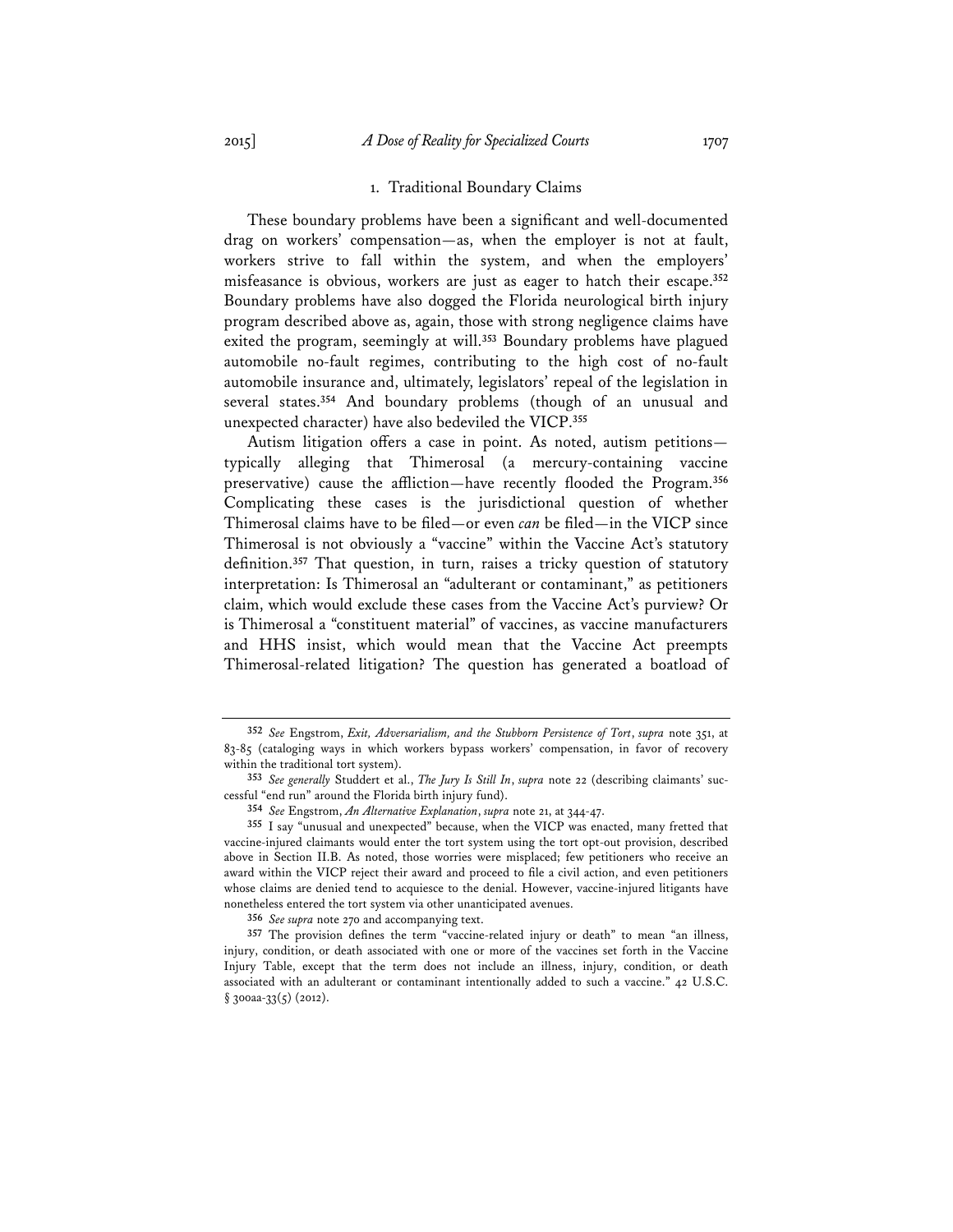litigation, in both the VICP and beyond.**<sup>358</sup>** Further complicating matters, in 2002, Congress passed a statute to clarify that the Vaccine Act's "Definition of Vaccine" "includes all components and ingredients listed in the vaccine's product license application and product label."**<sup>359</sup>** This measure seemingly settled the controversy. But then, the following year, Congress repealed the amendment,**<sup>360</sup>** while noting that its action should not be interpreted to mean that *Leroy v. Secretary of Health and Human Services* (a case that held that the Vaccine Act encompassed Thimerosal claims) was incorrectly decided.**<sup>361</sup>** Then, in 2006, the Fifth Circuit held that, though Thimerosal is a vaccine, Thimerosal *manufacturers* are not vaccine "manufacturers" under the Act—and, thus, suits specifically targeting these defendants can proceed unencumbered.**<sup>362</sup>**

Thimerosal's murky status has thus been a substantial, but unexpected, site of controversy. It has not been the only one. In recent years, some autism plaintiffs have snuck out of the VICP and into court by seeking de minimis damages below the Vaccine Act's jurisdictional injury-severity threshold.**<sup>363</sup>** Recognizing that the Vaccine Act does not preempt claims for injunctive relief, other plaintiffs have sought court-ordered medical monitoring of all Thimerosal-exposed, but currently healthy, individuals.**<sup>364</sup>** Finally, seizing on the fact that the Vaccine Act applies only to those who have "*received a vaccine* set forth in the Vaccine Injury Table,"**<sup>365</sup>** still other

**<sup>358</sup>** *See, e.g.*, Laughter v. Aventis Pasteur, Inc., 291 F. Supp. 2d 406 (M.D.N.C. 2003); Benasco v. Am. Home Prods., No. 02-3577, 2003 WL 22174270 (E.D. La. Sept. 10, 2003); Wax v. Aventis Pasteur, Inc., 240 F. Supp. 2d 191 (E.D.N.Y. 2002); Bertrand v. Aventis Pasteur Labs., Inc., 226 F. Supp. 2d 1206 (D. Ariz. 2002); Liu v. Aventis Pasteur, Inc., 219 F. Supp. 2d 762 (W.D. Tex. 2002); Owens v. Am. Home Prods., 203 F. Supp. 2d 748 (S.D. Tex. 2002); Garcia v. Aventis Pasteur Inc., No. 02-0168, 2002 U.S. Dist. LEXIS 15122 (W.D. Wash. Apr. 22, 2002); Leroy v. Sec'y of Dep't of Health & Human Servs., No. 02-392V, 2002 WL 31730680 (Fed. Cl. Oct. 11, 2002).

**<sup>359</sup>** Homeland Security Act of 2002, Pub. L. No. 107-296, § 1716, 116 Stat. 2135, 2321.

**<sup>360</sup>** *See* Consolidated Appropriations Resolution, 2003, Pub. L. No. 108-7, div. L, § 102(a), 117 Stat. 11, 528.

**<sup>361</sup>** *See id.* § 102(c), 117 Stat. at 528 (citing *Leroy*, 2002 WL 31730680). Congress's retraction was apparently precipitated by an outcry from parents' groups. *See* Beverly Jones Sill, Comment, Toussaint v. Merck & Co.*: Opening the Door to Thimerosal Vaccine Litigation in Civil Court?*, 21 GA. ST. U. L. REV. 773, 785 (2005).

**<sup>362</sup>** *See* Holder v. Abbot Labs., Inc., 444 F.3d 383, 389 (5th Cir. 2006); *see also* Reilly *ex rel.* Reilly v. Wyeth, 876 N.E.2d 740, 751 (Ill. App. Ct. 2007).

**<sup>363</sup>** *See* Advisory Comm'n on Childhood Vaccines, Div. of Vaccine Injury Comp., Transcript of Meeting of Mar. 16, 2004, at 79-80 (statement of Randy Moss, Partner, Wilmer, Cutler & Pickering) (on file with author).

**<sup>364</sup>** *See id.*

**<sup>365</sup>** 42 U.S.C. § 300aa-11(c)(1)(a) (2012) (emphasis added).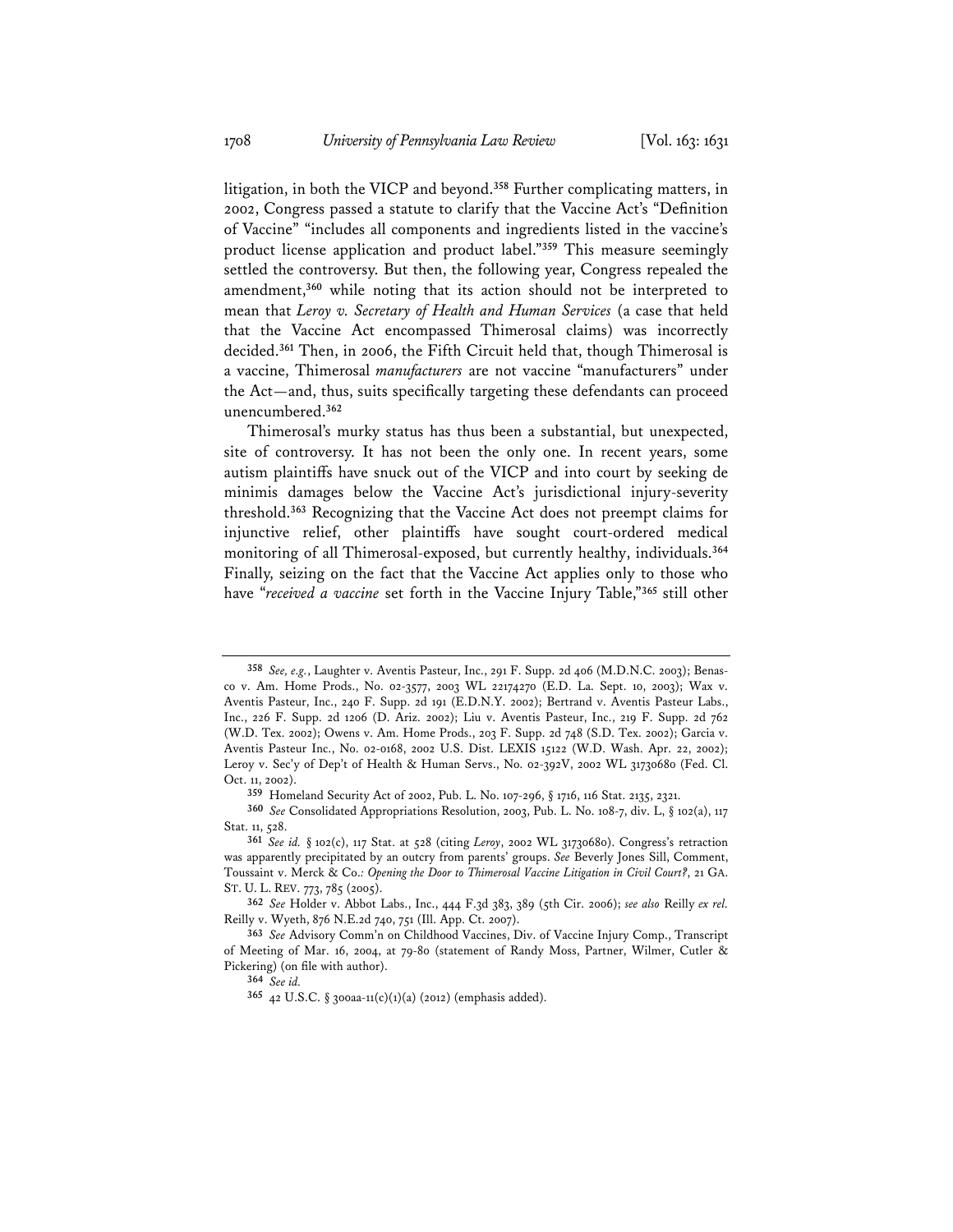plaintiffs have filed derivative suits, seeking damages for parents' loss of consortium when an autism-afflicted child fell ill.**<sup>366</sup>**

All told, the lesson from the autism saga, which involved over 5500 VICP petitions, at least 350 lawsuits, eleven putative class actions (including one brought on behalf of 175 million Americans), all three branches of government, years of litigation, and tens of millions of dollars in legal fees, is that, even when boundaries are carefully demarcated, gray areas persist. It is, of course, difficult to identify the fault lines in health courts' current jurisdictional definition. (Perhaps plaintiffs will take a page from VICP petitioners and enter the tort system seeking medical monitoring or by raising loss of consortium claims for a family member's impairment. Perhaps they will seize on health courts' carve-out for intentional torts and mixed coverage/treatment claims against managed health care organizations.**<sup>367</sup>** Perhaps they will invent entirely new arguments.) But the VICP experience, especially when considered alongside the experiences of workers' compensation regimes, neurological birth injury funds, and auto no-fault statutes, underscores that if the stakes are high, gaps will be found—and, when gaps *are* found, end-runs around the no-fault scheme can erode its administrative advantages.

# 2. Segregability

A closely related issue is what Professor Rochelle Cooper Dreyfuss calls "segregability," by which she means the extent to which claims in specialized courts are self-contained or instead spill over into courts of general jurisdiction. All things equal, the more self-contained an area of law is, the better suited it is to specialized treatment; the more "integrated" an area of law is, the less suited it is to such specialized treatment.**<sup>368</sup>** And of course, when considering whether to deploy a specialized court or no-fault regime, a policymaker ought to weigh the substantive area's factual and legal entanglements.

This insight is ominous for health courts because some medical malpractice claims *are not* self-contained.**<sup>369</sup>** Some such claims, for example,

**<sup>366</sup>** *See, e.g.*, Moss v. Merck & Co., 381 F.3d 501, 504-06 (5th Cir. 2004); Schafer v. Am. Cyanamid Co., 20 F.3d 1, 3 (1st Cir. 1994).

**<sup>367</sup>** *See* Mello et al., *"Health Courts*,*" supra* note 85, at 461 (explaining that such claims would remain under the jurisdiction of general tort law).

**<sup>368</sup>** *See* Dreyfuss, *supra* note 33, at 409-12; *see also* Bruff, *supra* note 218, at 339 (suggesting that, when constructing specialized courts, policymakers should select areas that do not contain "integrated subject matter").

**<sup>369</sup>** Problems identified herein would be exacerbated if health courts are initially rolled out in small pilot projects where "[p]atients would join the system through their choice of provider."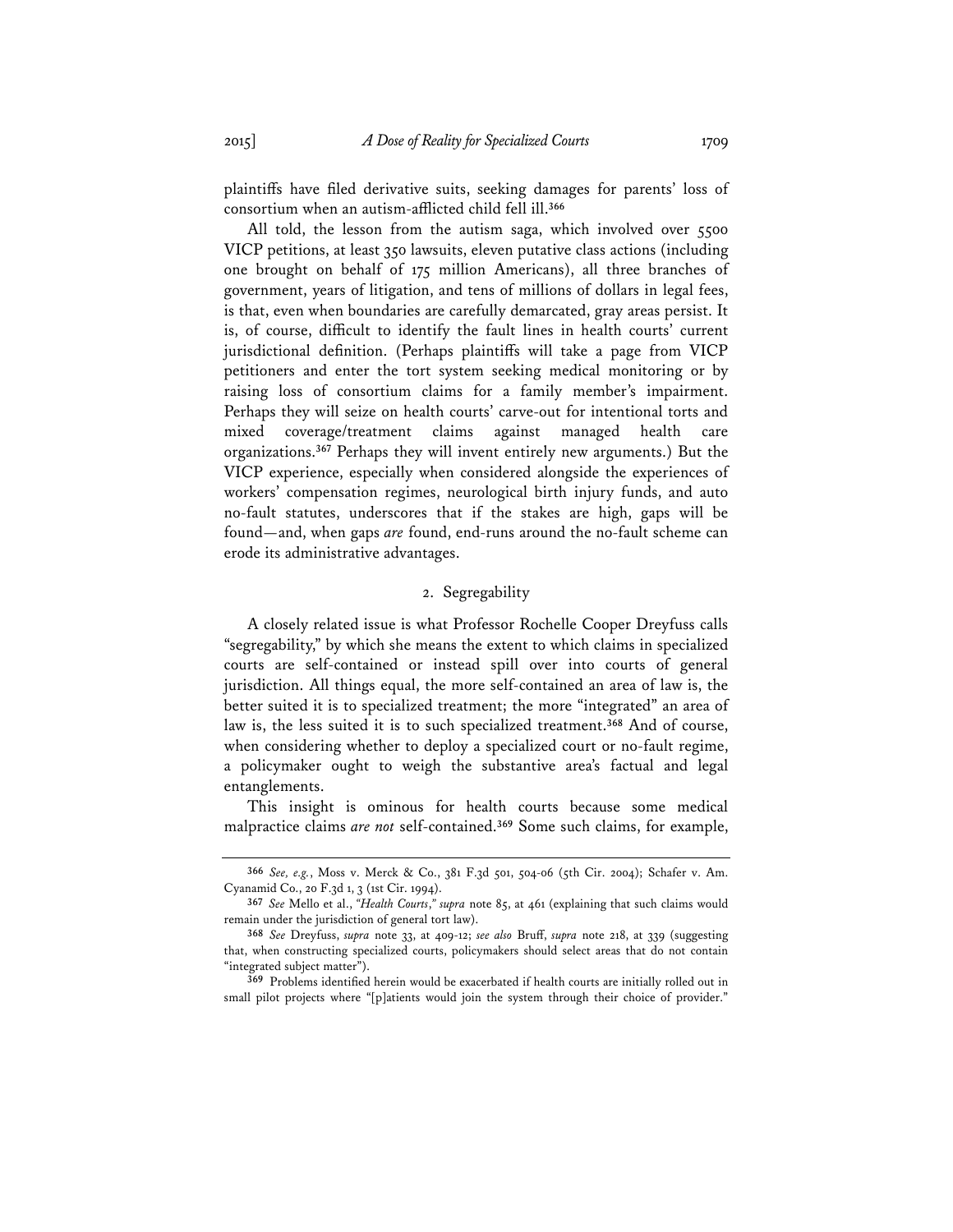arise out of another tortious injury: A plaintiff might be tortiously injured in a car wreck and then negligently treated once in the hospital. It is blackletter law in most states that the at-fault motorist bears some liability for the actions of the errant physician; the two actions in this example are, thus, "integrated."**<sup>370</sup>** Meanwhile, some medical malpractice claims arise alongside product liability claims. So, for example, plaintiffs alleging pharmaceutical injury frequently sue both the drug manufacturer and the clinician who prescribed or administered the dangerous drug.**<sup>371</sup>** Again, the liability of the two actors is logically connected, and the current system sensibly adjudicates both at once. So, too, some medical malpractice claims give rise to civil rights actions, such as under 42 U.S.C. § 1983, the Federal Rehabilitation Act, or the Americans with Disabilities Act (ADA).**<sup>372</sup>** Here, a secondary defendant is not involved; however, the claim's resolution still requires consideration of decidedly non-medical matters.

It remains to be seen how these "integrated" claims would be adjudicated within a health court system, as there are four obvious adjudicatory possibilities, but each has serious drawbacks. The first option would be to give plaintiffs with integrated claims the freedom to select their tribunal. Yet arming plaintiffs with this freedom would, in some cases, run up against certain defendants' right of removal**<sup>373</sup>** and, even when it is

**371** The landmark *Wyeth v. Levine*, 555 U.S. 555 (2009), is just such a case, as Diana Levine initially sued Wyeth and the clinician (and the clinician's employer) who improperly administered the Phenergan at issue.

**372** *See, e.g.*, Howe v. Hull, 873 F. Supp. 72, 74 (N.D. Ohio 1994) (evaluating a claim that the HIV-positive patient's treatment violated, inter alia, the ADA and the Federal Rehabilitation Act); Morgan v. City of New York, 32 A.D.3d 912, 914 (N.Y. App. Div. 2006) (considering whether the plaintiff's allegedly unlawful detention at a New York mental health facility constituted medical malpractice and violated the Fourth Amendment, 42 U.S.C. § 1983, and 42 U.S.C. § 1981); *see also* William Landess, *Medical Malpractice—New Malpractice Twist: Civil Rights Claims*, OUTPATIENT SURGERY (Aug. 2012), http://www.outpatientsurgery.net/issues/2012/08/ medical-malpractice-new-malpractice-twist-civil-rights-claims, *archived at* http://perma.cc/4ZWZ-Z9GC (noting that "we're now seeing more and more patients claim civil rights violations that essentially allege malpractice").

**373** As it is, 28 U.S.C. § 1441(a) gives defendants a right of removal, stating:

Except as otherwise expressly provided by Act of Congress, any civil action brought in a State court of which the district courts of the United States have original jurisdiction, may

Mello et al., *"Health Courts*,*" supra* note 85, at 461; *see also id*. (advocating these roll-outs). It is not *at all* clear where a patient who sustains a single tortiously inflicted, indivisible injury at the hands of doctor *x* (enrolled in a health court) and doctor *y* (not enrolled in a health court) would be able to initiate a claim for compensation.

**<sup>370</sup>** *See* V. Woerner, Annotation, *Civil Liability of One Causing Personal Injury for Consequences of Negligence, Mistake, or Lack of Skill of Physician or Surgeon*, 100 A.L.R.2d 808 § 2 (1965) ("[M]ost of the courts which have considered the question have taken the view that the original tortfeasor is liable for the consequences of negligence, mistake, or lack of skill on the part of the physician or surgeon who treats the original injury.").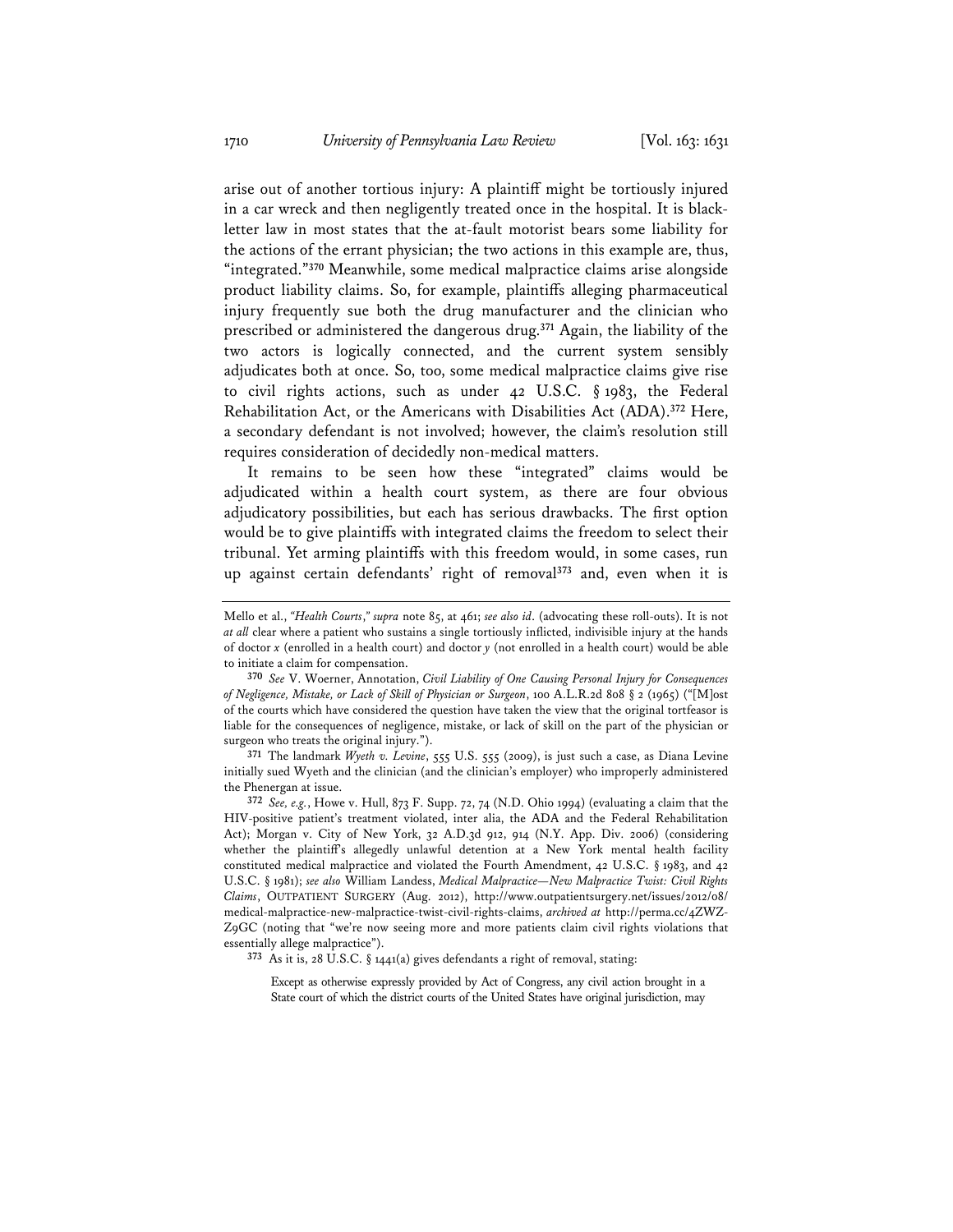possible, would promote forum shopping, perhaps to the point of tempting plaintiffs to tack on frivolous claims (against non-physician secondary defendants, for example) since the inclusion of such claims would trigger the forum selection choice.**<sup>374</sup>** Second, policymakers might return integrated medical malpractice claims to the traditional judicial system en masse. That, however, would erode many of the physician-side benefits that health courts seek to confer, while (still) encouraging frivolous claiming. Third, policymakers might divert integrated claims to health courts en masse. But this seems wholly infeasible. This action would again (in some instances) raise federal jurisdictional problems, and it also would task ALJs with deciding matters totally outside their sphere of expertise (car wreck and product liability cases, for example). A final—and apparently the favored option is to conduct two separate adjudications.**<sup>375</sup>** However, those separate, often overlapping, adjudications would impose a heavy administrative burden on litigants (eroding efficiencies health courts might otherwise confer), tax public resources (forced to fund parallel adjudications), and create a risk of inconsistent judgments. Moreover, when physician and nonphysician defendants are both involved, policymakers would still need to resolve the vexing question of how to allocate damages among defendants inside and outside the traditional tort system. Or, if there is no damage allocation, that would effect a significant, and potentially ill-considered, alteration of substantive law.

### D. *Adversarialism Is Inescapable*

The final broad insight is that adversarialism is inescapable. Both the VICP and health courts aim to quell the adversarialism of dispute resolution.**<sup>376</sup>** But, when assessing why the VICP has struggled, it seems obvious that one final reason is that adversarialism has crept back in. Adversarialism's persistence within the VICP, once again, has implications,

be removed by the defendant or the defendants, to the district court of the United States for the district and division embracing the place where such action is pending.

<sup>28</sup> U.S.C. § 1441(a) (2012).

**<sup>374</sup>** *See* Bruff, *supra* note 218, at 339 (discussing the forum shopping risk).

**<sup>375</sup>** *Cf.* Mello et al., *"Health Courts*,*" supra* note 85, at 461 (stating that "medical product liability claims . . . would remain under the jurisdiction of the tort system").

**<sup>376</sup>** *See* 42 U.S.C. § 300aa-12(d)(2)(A) (2012) (charging VICP special masters with crafting rules to "provide for a less-adversarial, expeditious, and informal proceeding for the resolution of [VICP] petitions"); Mello et al., *Policy Experimentation*, *supra* note 16, at 103 tbl.6 (predicting that health courts are "less likely to provoke defensiveness and adversarialism among physicians" and identifying a "[l]ess adversarial process" as one of eight benefits health courts would confer on claimants).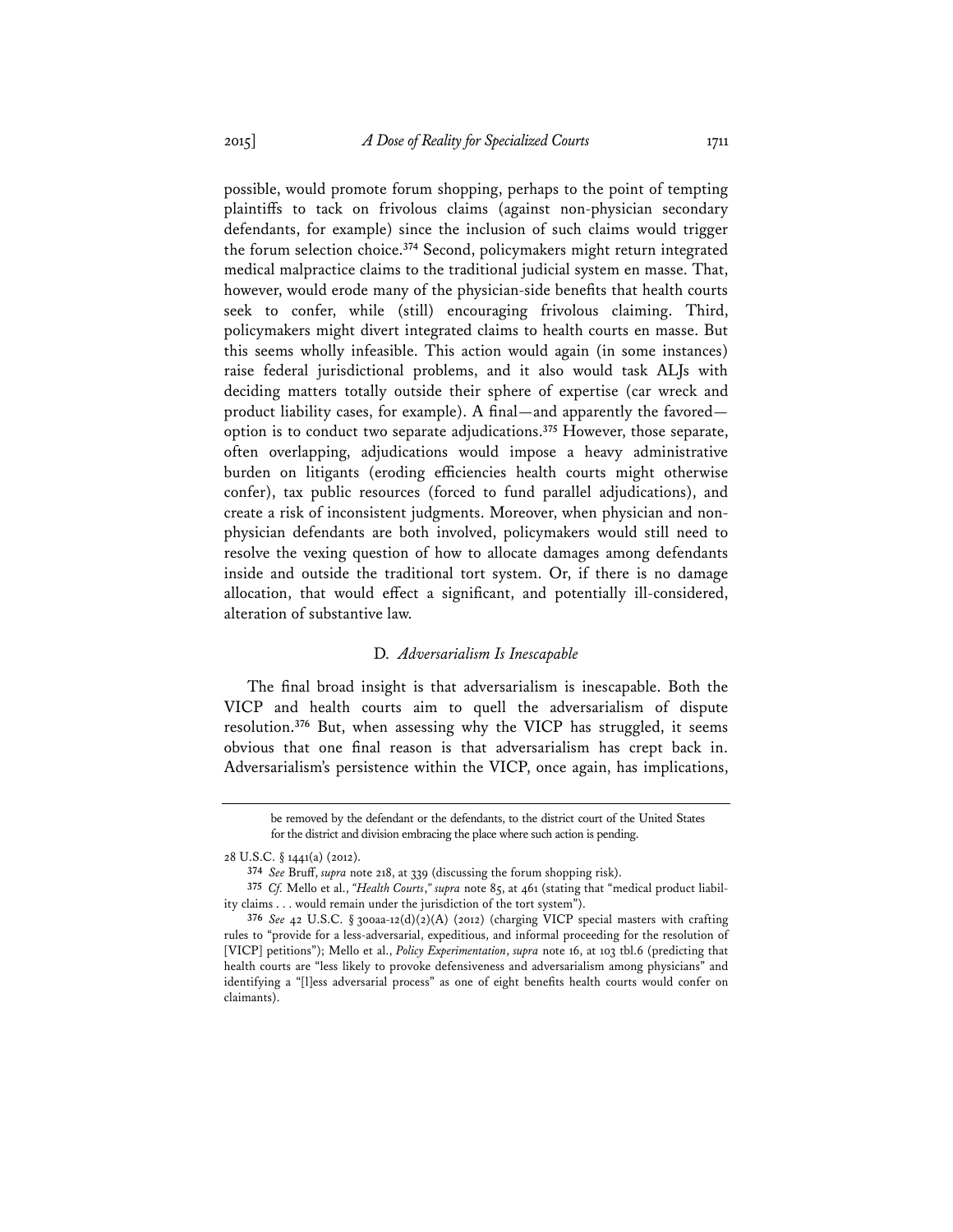not only for health courts, but for our creation and consideration of other no-fault mechanisms.

By statute, Congress directs special masters "to provide for a lessadversarial, expeditious, and informal proceeding."**<sup>377</sup>** Yet as early as 1989, Congress expressed regret that, despite this statutory directive, "all participants ha[d], to some degree, maintained their traditional adversarial litigation postures," and Congress implored VICP participants to "rededicat[e]" themselves "to the creation of an expeditious, less adversarial, and fair system."**<sup>378</sup>** Notwithstanding Congress's urging, however, many report that, over the years, the system's adversarial nature has endured—and even grown more pronounced. When the Federal Judicial Center conducted a survey of VICP special masters in the mid-1990s, the special masters' chief complaint was that the DOJ lawyers were "behaving like . . . adversar[ies]" and "over-litigating" various claims.**<sup>379</sup>** Congressional leaders, who have held numerous hearings to examine the VICP's operation, have concluded that the Program engenders "avoidable, protracted and adversarial litigation."**<sup>380</sup>** A medical expert, who has long participated in the Program, has observed: "What should be a quiet, civil, deliberative discussion of facts and medicine too frequently degenerates into a contentious, vituperative, decibelescalating exchange."**<sup>381</sup>** Most academics concur. For example, Professor Peter Meyers, who has written extensively about the Program and directs George Washington University Law School's Vaccine Injury Clinic concluded in 2011 that the VICP "is no longer the quick, informal, and less adversarial program that Congress intended it to be."**<sup>382</sup>**

**382** Peter H. Meyers, *Fixing the Flaws in the Federal Vaccine Injury Compensation Program*, 63 ADMIN. L. REV. 785, 851 (2011); *see also* BURKE, *supra* note 36, at 161 (noting that, "over time the amount of lawyering and adversarialism in the [VICP] has grown," as "medical experts and HHS officials regularly square off against parents, their lawyers, and opposing medical researchers"); Boxler, *supra* note 191, at 2 (observing that the VICP is "mimicking the adversarial nature of traditional tort litigation"); Elizabeth C. Scott, Comment, *The National Childhood Vaccine Injury Act Turns Fifteen*, 56 FOOD & DRUG L.J. 351, 362 (2001) ("While causation, timing problems, and the cost burden of the system all make recovery more difficult for petitioners . . . , the adversarial nature of the system is perhaps the most difficult hurdle for the inured plaintiffs."). Even health court proponents concede that the VICP "has become quite adversarial." Paul J. Barringer et al.,

**<sup>377</sup>** 42 U.S.C. § 300aa-12(d)(2)(A).

**<sup>378</sup>** H.R. REP. NO. 101-247, at 512 (1989).

**<sup>379</sup>** JOHNSON ET AL., *supra* note 138, at 44.

**<sup>380</sup>** H.R. REP. NO. 106-977, at 2 (2000); *see id.* at 13 (describing "questionable practices" by DOJ lawyers).

**<sup>381</sup>** *Compensating Vaccine Injuries: Are Reforms Needed?: Hearing Before the Subcomm. on Criminal Justice, Drug Policy, & Human Res. of the H. Comm. on Gov't Reform*, 106th Cong. 63 (1999) [hereinafter *1999 House Hearing*] (statement of Dr. Arnold Gale, Medical Expert, Stanford Univ.); *see also id.* at 63 ("Ad hominem attacks on physicians by all attorneys are common.").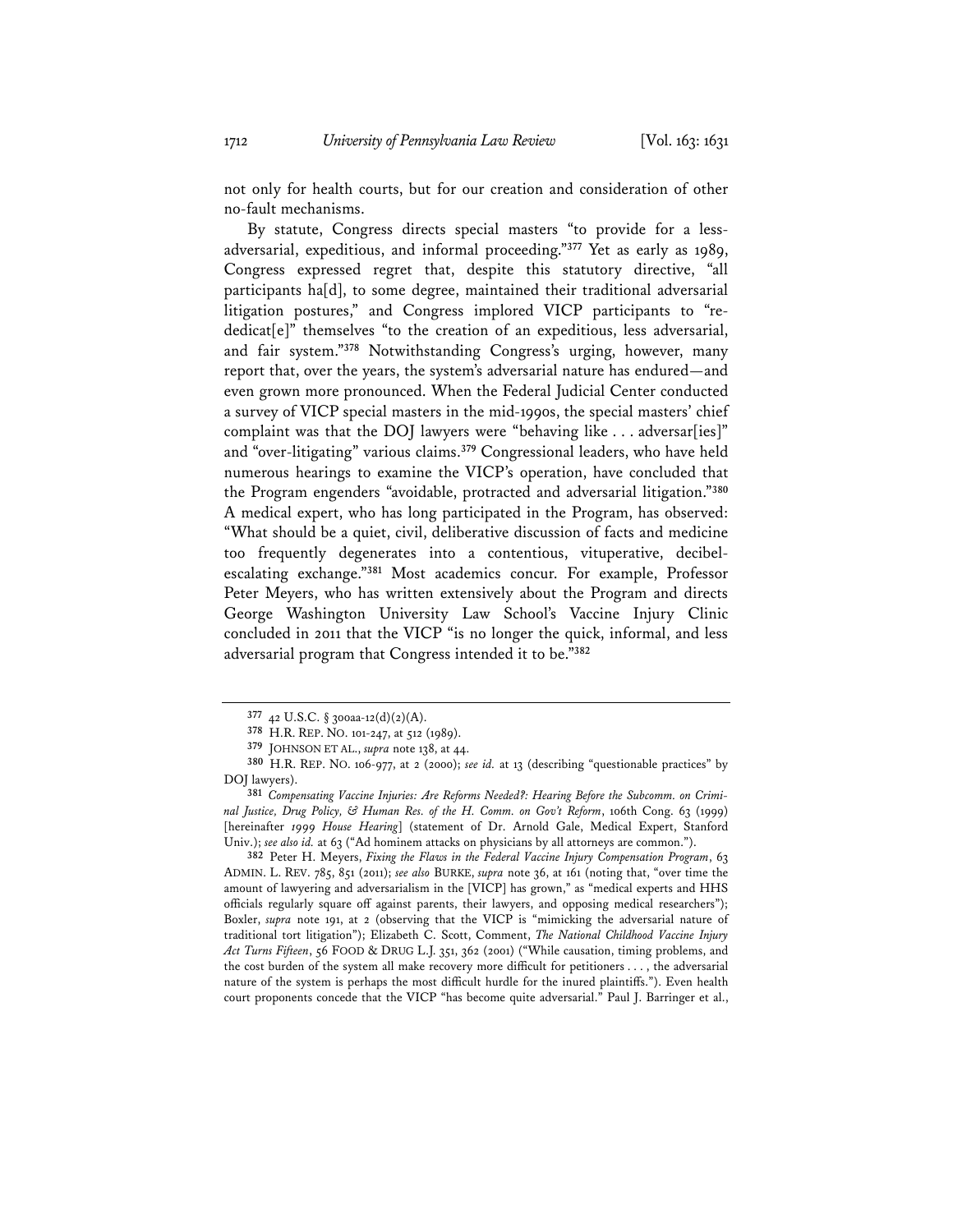Further, though it is hard to know whether this is the cause or the consequence, the VICP has also exhibited an unexpectedly heavy reliance on lawyers.**<sup>383</sup>** Early on, some apparently anticipated that VICP procedures would be straightforward enough to render counsel superfluous. Representative Patsy Mink explained in a 1999 hearing, "when we established this program, we envisioned a system in which citizens would be able to file claims without assistance from attorneys."**<sup>384</sup>** Contrary to those expectations, however, over time, it has become clear that claimants need counsel—and typically specialized counsel—to successfully navigate the Program.**<sup>385</sup>**

Surprisingly, the adjudication of VICP petitions has been marred by combativeness, even though three of the Program's structural features should logically deter this behavior: (1) The ostensibly culpable party (the maker of the errant vaccine or at-fault physician) is shielded from liability and is not a party to VICP proceedings; (2) petitioners' counsel is paid win or lose; and  $(3)$  the Fund now touts a bulging surplus (some  $\frac{1}{3}$ ,  $\frac{1}{5}$  billion), which suggests that a few extra payments (or the provision of \$40 sneakers) should not arouse particular controversy. (Indeed, the surplus is so large

*Administrative Compensation of Medical Injuries: A Hardy Perennial Blooms Again*, 33 J. HEALTH POL. POL'Y & L. 725, 737 (2008).

**<sup>383</sup>** Addressing this chicken-and-egg question, some would suggest that the introduction of lawyers precipitated the Program's adversarial nature. *See* Walters v. Nat'l Ass'n of Radiation Survivors, 473 U.S. 305, 324-26 (1985) (observing that "[t]he regular introduction of lawyers" into proceedings is unlikely to contribute to the proceedings' informality or expedience); Robert A. Kagan, *Do Lawyers Cause Adversarial Legalism? A Preliminary Inquiry*, 19 LAW & SOC. INQUIRY 1, 2, 6-7 (1994) (contending that the legal profession "promot[es] and perpetuat[es] adversarial legal contestation").

**<sup>384</sup>** *1999 House Hearing*, *supra* note 381, at 13 (statement of Rep. Patsy T. Mink); *see also* Telephone Interview with Gary J. Golkiewicz, *supra* note 326 (noting that, when the Program was created, "it was expected that pro se's could handle their cases"); Advisory Comm'n on Childhood Vaccines, Div. of Vaccine Injury Comp., Transcript of Meeting of Dec. 5, 2001, at 43-44 (statement of Timothy Westmoreland, H. Comm. on Gov't Reform) (on file with author) (suggesting that, at the time of enactment, congressional leaders anticipated that at least on-Table claimants would be able to navigate the Program without attorney assistance). *But cf.* MARINER, *supra* note 250, at 43 (observing that the Act "contemplates" that petitioners will be represented by counsel).

**<sup>385</sup>** In 1992, HHS's Inspector General reported that 20% of all claimants who had filed petitions as of August 1991 proceeded without the assistance of counsel. But the same report found that "all of [pro se petitioners'] cases have been dismissed for lack of evidence." OFFICE OF INSPECTOR GEN., *supra* note 149, at 16 & app. B; *accord* Telephone Interview with Gary J. Golkiewicz, *supra* note 326 (noting that, these days, some cases require technical briefing and generate legal fees on the claimants' side of \$700,000 to \$800,000, calculated on an hourly basis).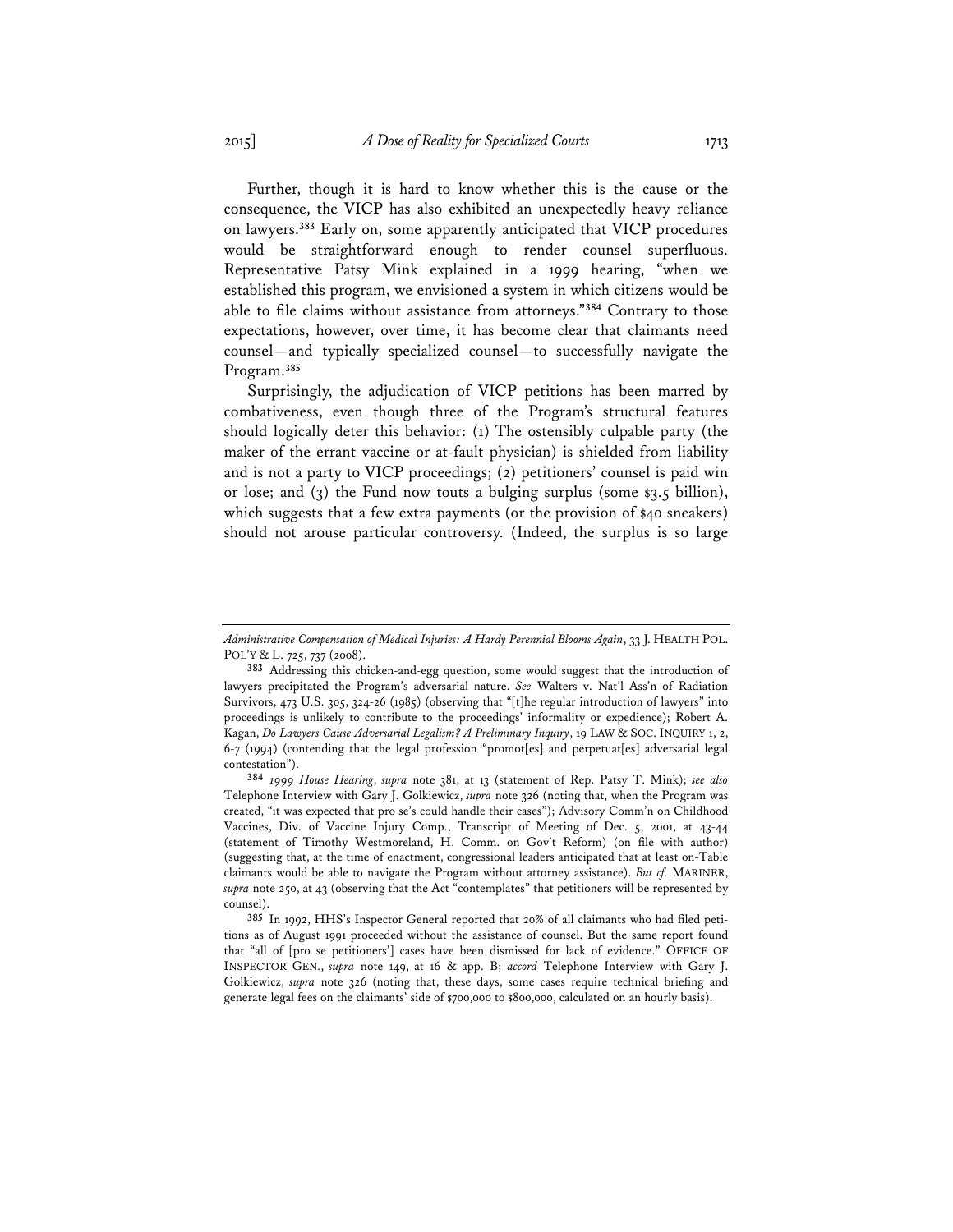that if payments continue at the current clip, the Program could last another quarter century with no new revenue.**<sup>386</sup>**)

Nor can the VICP experience be written off as idiosyncratic, as in facing unexpectedly high levels of attorney involvement and a rising tide of adversarialism, the VICP is not alone.**<sup>387</sup>** Studies of workers' compensation systems reveal a similar story—especially in (seemingly analogous) cases of occupational disease.**<sup>388</sup>** Studies of Florida's and Virginia's neurological birth injury programs surfaced near-identical complaints.**<sup>389</sup>** And a review of auto no-fault systems reveals a similar rising lawyer-retention tide.**<sup>390</sup>**

This discussion reveals two final insights. The first and more concrete observation is this: Notwithstanding health court proponents' confident

**<sup>386</sup>** *See* Jeryl Bier, *House to Consider Tax on New Flu Vaccines*, WKLY. STANDARD (June 18, 2013, 10:52 AM), https://www.weeklystandard.com/blogs/house-consider-tax-new-flu-vaccines\_ 736725.html, *archived at* https://perma.cc/G8QP-AZKY. On the other hand, it is possible that the VICP's unusual attorney payment mechanism (whereby lawyers are paid win or lose) encourages prolonged contestation. *See* Boxler, *supra* note 191, at 24-36 (contending that the VICP's payment mechanism creates perverse incentives). Similarly, it may be that careerist lawyers within the DOJ are uniquely inclined to litigate aggressively—and that lawyers hired by liability insurers or physicians would face resource or reputational constraints to dampen their adversarial impulses. *Cf.* Telephone Interview with Curtis Webb, *supra* note 253 ("My experience is that the DOJ is at *least* as bad as a typical litigant, as, say, a drug company. The typical defendant risks a *huge* award if they're unfeeling about what a seriously injured child needs. But here, the DOJ doesn't face repercussions when they take extreme positions.").

**<sup>387</sup>** *See generally* Engstrom, *Exit, Adversarialism, and the Stubborn Persistence of Tort*, *supra* note 351 (discussing how adversarialism has stymied various no-fault compensation mechanisms within the United States).

**<sup>388</sup>** *See supra* note 315 (noting that the majority of occupational disease cases are contested and involve counsel); *see also* BURKE, *supra* note 36, at 39 ("Over time, workers' compensation systems have come to look more litigation-like, with lawyers playing a larger role . . . ."); Elinor P. Schroeder, *Legislative and Judicial Responses to the Inadequacy of Compensation for Occupational Disease*, 49 LAW & CONTEMP. PROBS. 151, 157-58 (1987) ("[T]he system that was supposed to provide speedy compensation as the workers' quid pro quo to relinquishing tort actions has taken on many of the trappings of common law litigation—retention of lawyers, delays, cost, and compromise." (footnotes omitted)).

**<sup>389</sup>** At the time of enactment, many assumed that claimants would be able to obtain compensation for birth-related injury "without the hassle and expense of obtaining legal representation." Siegal et al., *supra* note 22, at 528-30; *see* VIRGINIA AUDIT, *supra* note 52, at 6 ("The expectation was that the family would not need to hire a lawyer to gain entry into the program."). In reality, however, rates of lawyer retention run high, and both the Florida and Virginia programs have, in time, become surprisingly adversarial. *See* Engstrom, *Exit, Adversarialism, and the Stubborn Persistence of Tort*, *supra* note 351, at 110-13 (compiling various evidence).

**<sup>390</sup>** Auto no-fault was dubbed "no-lawyer" insurance at enactment because it was assumed that the claims process would be straightforward enough to render counsel superfluous. *See* O'CONNELL, *supra* note 42, at 10. In fact, however, a significant and growing proportion of injury victims retain counsel, even to process first-party claims. *See* Press Release, Ins. Research Council, Study Finds More Auto Injury Claimaints Are Hiring Attorneys ( July 8, 2014) (on file with author) (reporting that 36% of personal injury protection claimants retained counsel in 2012, up from 17% in 1977).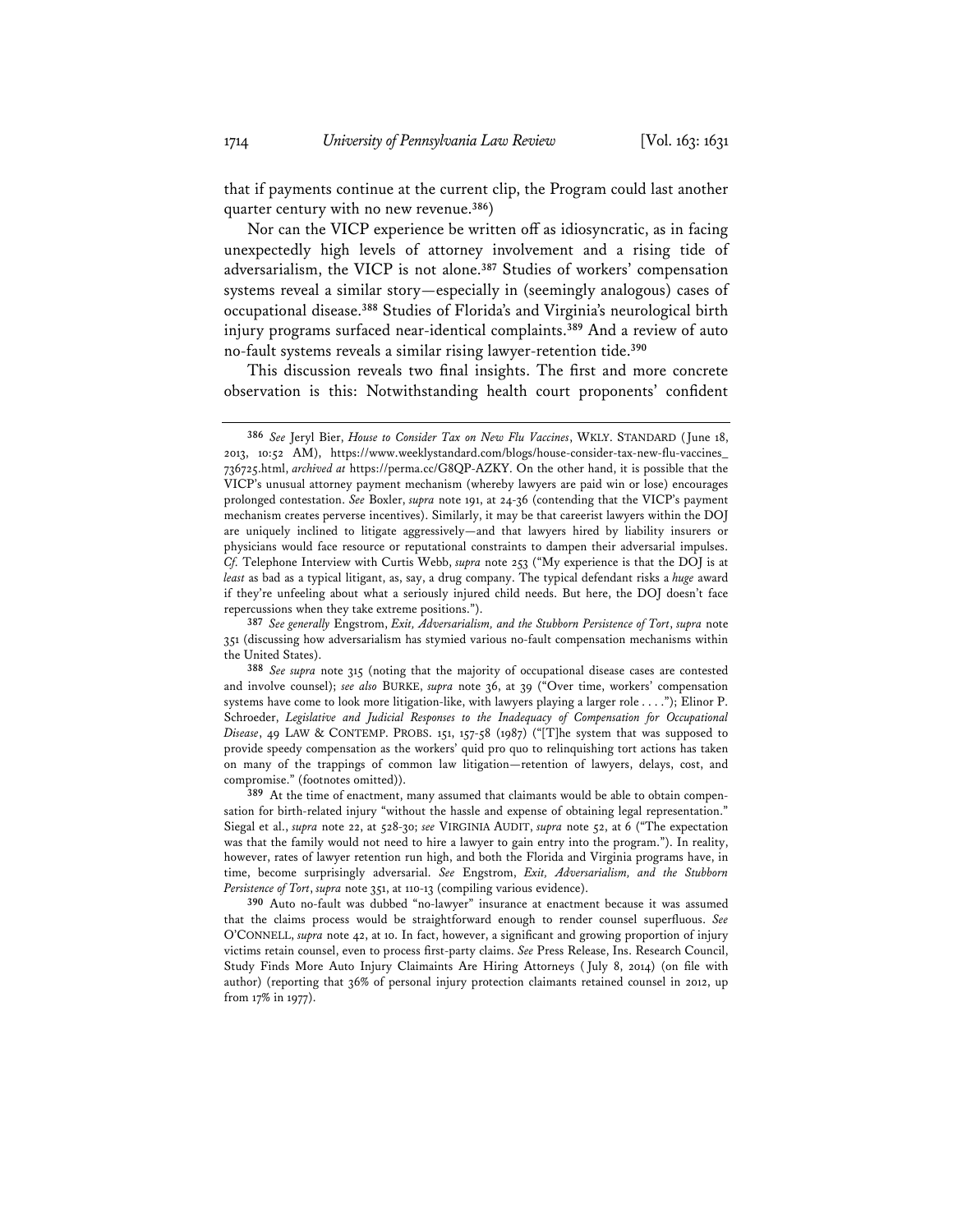claims to the contrary,**<sup>391</sup>** claimants in health court claimants will need lawyers. Health courts may confer many benefits on injury victims, but the ability to obtain adequate compensation without the assistance of counsel will not be one of them.

The second and broader insight is that tort replacement regimes, if around long enough, seem *destined* to become adversarial. They seem to reach some kind of "adversarial equilibrium"—becoming, over time, ever more similar to the tort system that they were designed to supplant.**<sup>392</sup>** Adversarialism's durability within the VICP—a system that, from an institutional design perspective, did so many things right—contains a sobering lesson for the future construction of no-fault mechanisms and also points the way toward future research on the generalizability and genesis of this phenomenon.**<sup>393</sup>**

### **CONCLUSION**

The above paints a gloomy portrait of the VICP and identifies lessons that ought to inform the health court debate, as well as our creation and utilization of future specialized courts and alternative compensation mechanisms. Still, it is important to keep the above critique in proper perspective.

First, it is important to recognize that, for all its trouble, the VICP has not been an unmitigated failure. Successfully shielding manufacturers from liability, the Program has revitalized the vaccine marketplace. Since the VICP's creation, vaccine research has flourished, several new vaccines have been approved for use, and vaccine prices have (partly) stabilized.**<sup>394</sup>**

**<sup>391</sup>** *See, e.g.*, Mello et al., *Policy Experimentation*, *supra* note 16, at 103 tbl.6 (identifying "[e]nhanced ability to file a claim without assistance of attorney" as one of the eight benefits health courts would confer on claimants); *see also* Mello et al., *"Health Courts*,*" supra* note 85, at 465 ("[C]laimants could easily proceed without the assistance of counsel in most cases."); *Q&A*, *Health Courts Seen as Remedy to Rising Health Care Costs*, HARTFORDBUSINESS.COM (Oct. 21, 2013), http://www.hartfordbusiness.com/article/20131021/PRINTEDITION/310189963/health-courts-seen-

as-remedy-to-rising-health-care-costs, *archived at* http://perma.cc/UKS4-WHKJ (quoting Philip K. Howard as stating that "health courts will eliminate the need to even hire a lawyer for most plaintiffs, shaving considerable time and expense off of the current process"); *cf.* Peters, *supra* note 13, at 267 (characterizing the assumption that lawyers could be jettisoned as "breathtakingly naïve").

**<sup>392</sup>** *See* Engstrom, *An Alternative Explanation*, *supra* note 21, at 371-79 (coining the term "adversarial equilibrium" and studying these dynamics in the auto no-fault context).

**<sup>393</sup>** I intend to explore these questions in future work. *See* NORA FREEMAN ENGSTROM, WHY NO-FAULT FAILS (forthcoming).

**<sup>394</sup>** *See* Cook & Evans, *supra* note 187, at 877 ("The vaccine marketplace remains healthy; liability-related vaccine shortages are a distant memory, new vaccines are being licensed, and many are in various stages of development."); Avery Johnson, *Vaccine Makers Enjoy Immunity:*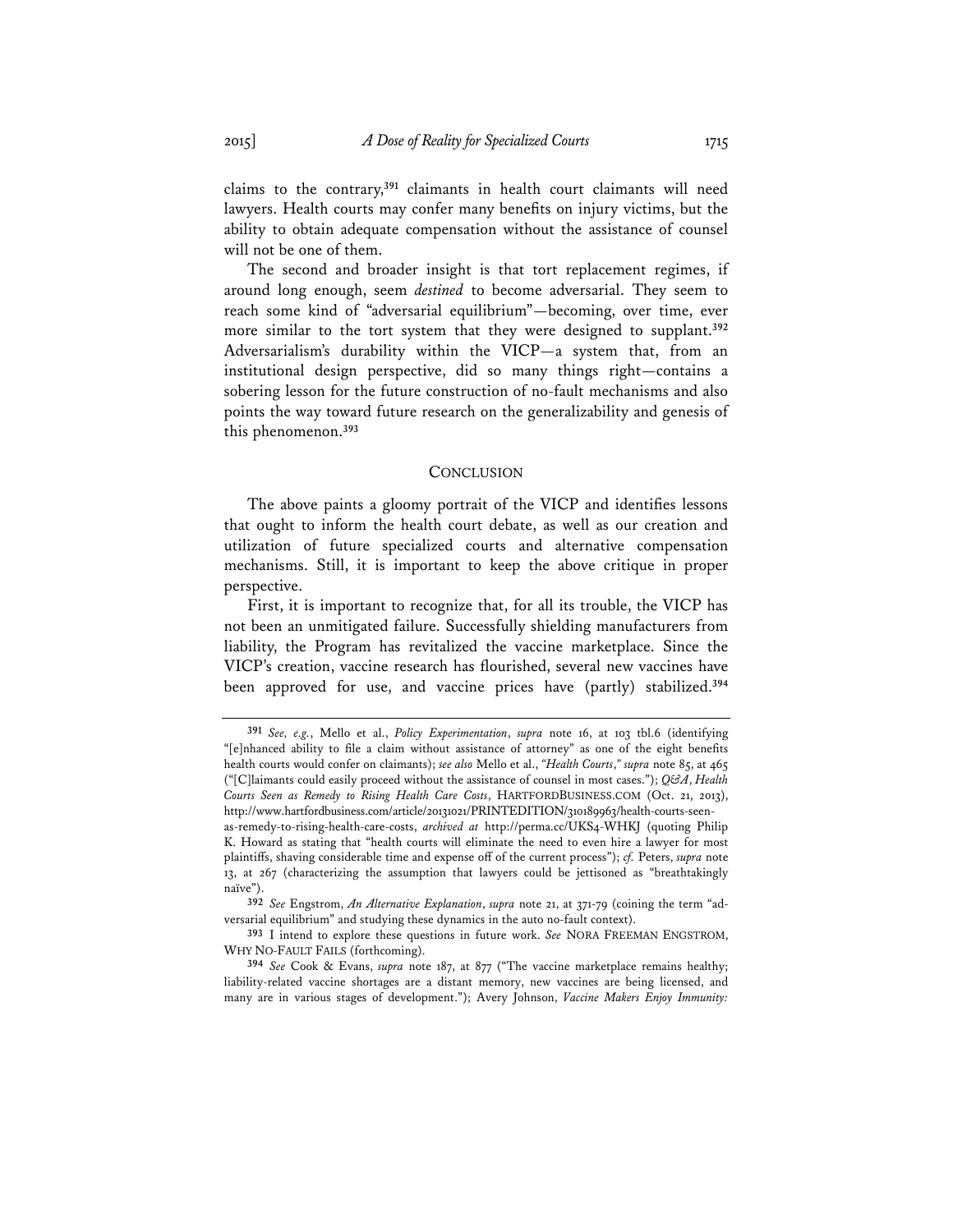Transaction costs are another success story. Mostly owing to strict limits on payments to petitioners' counsel, transaction costs within the VICP hover at around 14% of benefits paid; some 86% of Program funds go directly to claimants.**<sup>395</sup>** At roughly 50%, the tort liability system's transaction costs are substantially higher.**<sup>396</sup>** Finally, as noted above, with a balance of roughly \$3.5 billion, the VICP is certainly on a firm financial footing.**<sup>397</sup>** The VICP, it bears emphasis, has done certain things well.

Second, this Article's limits, and ambition, must be clear. Though this Article casts doubt on proponents' claims that health courts will eliminate inconsistencies, resolve cases within a year, and quell adversarialism, there are still *plenty* of reasons to support health courts.**<sup>398</sup>** There are also, of course, *plenty* of reasons to oppose health courts.**<sup>399</sup>** Indeed, much can be (and has been) said about health courts, both pro and con, that this Article leaves unaddressed. Rather than re-litigate the health court case, this Article attempts to reorient, and conceptually ground, the health court debate.

Third, in identifying problems within the VICP, this Article does not definitively *prove* that health courts will fail to provide prompt and predictable compensation to victims of medical injury. After all, though the VICP and health courts are alike in many respects, they are not clones. As with all case studies, it is conceivable that the experience of the VICP cannot be generalized. And, perhaps most importantly, though this Article raises numerous concerns about the VICP, only occasionally can it show that

*Drug Firms Defend Legal Shield but Others Say Special Court Limits Recourse*, WALL ST. J., Feb. 23, 2009, at B2 (reporting that the Act "is an important reason why the vaccine business has been transformed from a risky, low-profit venture in the 1970s to one of the pharmaceutical industry's most attractive product lines today"). That said, following the VICP's creation, vaccine prices did not drop nearly as sharply as anticipated. *See* Elisabeth Rosenthal, *The Price of Prevention: Vaccine Costs are Soaring*, N.Y. TIMES, July 3, 2014, at A1 (showing that, in 1986, five recommended vaccines were \$215, while in 2014, the same vaccines cost \$937 in inflation-adjusted dollars).

**<sup>395</sup>** *See Detailed Information on the Vaccine Injury Compensation Program Assessment*, EXPECT-MORE.GOV, http://georgewbush-whitehouse.archives.gov/omb/expectmore/detail/10003807.2005.html (last visited Apr. 24, 2015), *archived at* http://perma.cc/XWK3-NMSK (reporting that, "between FY 2001 and FY 2004," 86% of compensation within the Fund went directly to claimants "rather than attorneys or administrative entities").

**<sup>396</sup>** *See* DEBORAH R. HENSLER ET AL., RAND INST. FOR CIVIL JUSTICE, TRENDS IN TORT LITIGATION: THE STORY BEHIND THE STATISTICS 29 tbl.4.1 (1987) (reporting that, in auto cases, defendant and plaintiff legal fees consumed forty-five cents of every dollar expended); Studdert et al., *Claims, Errors, and Compensation Payments*, *supra* note 74, at 2031 (calculating medical malpractice claims' transaction costs).

**<sup>397</sup>** *See supra* note 386 and accompanying text.

**<sup>398</sup>** For example, the VICP experience does nothing to undermine—and in fact, supports assertions that health courts would reduce transaction costs.

**<sup>399</sup>** For a summary of arguments against health courts, see generally Mehlman & Nance, *supra* note 5.